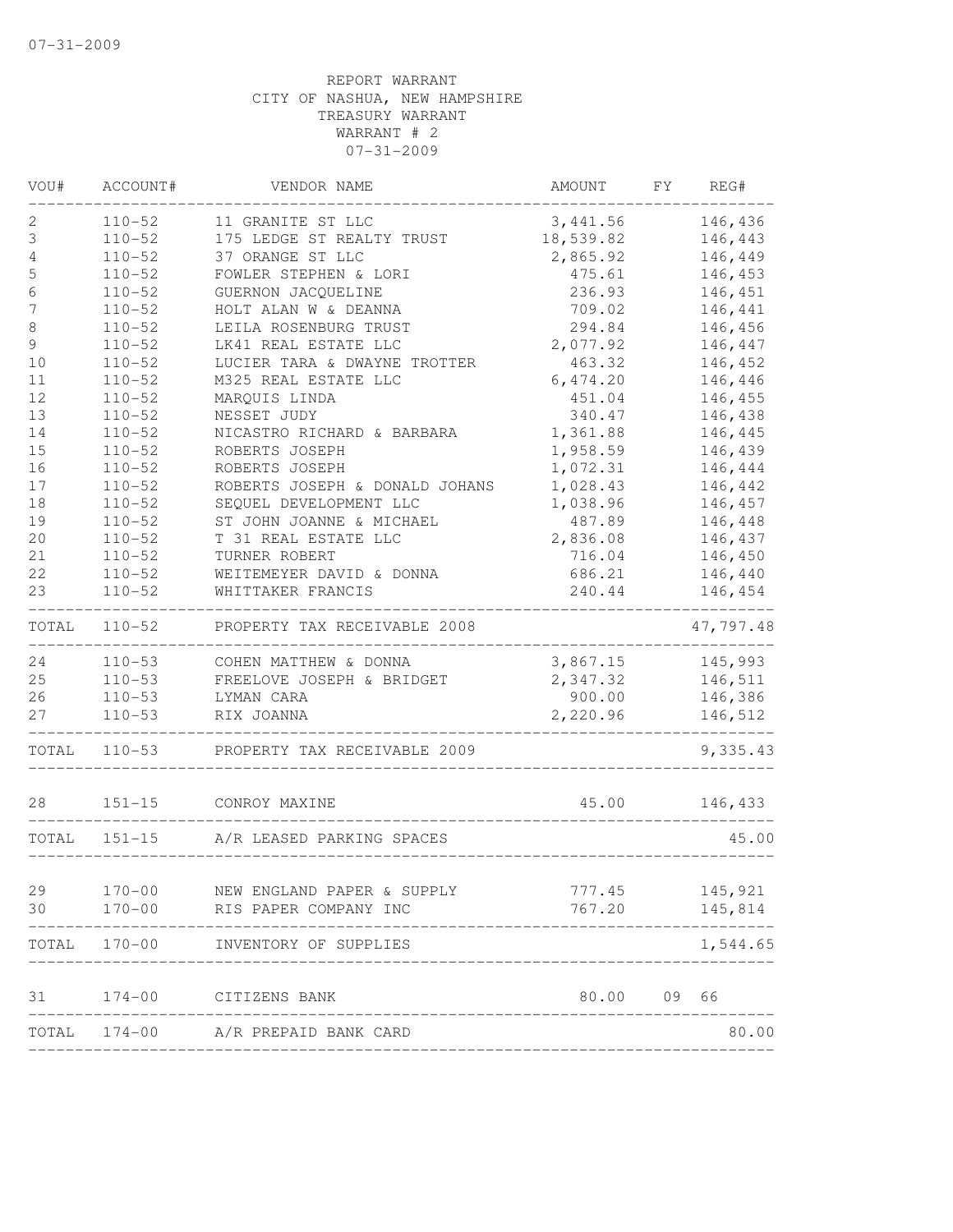| VOU#                                                           | ACCOUNT#                                                                                                                       | VENDOR NAME                                                                                                                                                                                 | AMOUNT                                                                                                           | FΥ | REG#                                                                                                                  |
|----------------------------------------------------------------|--------------------------------------------------------------------------------------------------------------------------------|---------------------------------------------------------------------------------------------------------------------------------------------------------------------------------------------|------------------------------------------------------------------------------------------------------------------|----|-----------------------------------------------------------------------------------------------------------------------|
| 32                                                             | $176 - 06$                                                                                                                     | PITNEY BOWES                                                                                                                                                                                | 6,000.00                                                                                                         |    | 146,572                                                                                                               |
| TOTAL                                                          | $176 - 06$                                                                                                                     | POSTAGE METER                                                                                                                                                                               |                                                                                                                  |    | 6,000.00                                                                                                              |
| 33                                                             | $214 - 1$                                                                                                                      | NH RETIREMENT SYSTEM                                                                                                                                                                        | 372,777.40                                                                                                       |    | 09 32                                                                                                                 |
| TOTAL                                                          | $214 - 1$                                                                                                                      | PENSION 1                                                                                                                                                                                   |                                                                                                                  |    | 372, 777.40                                                                                                           |
| 33                                                             | $214 - 2$                                                                                                                      | NH RETIREMENT SYSTEM                                                                                                                                                                        | 95,785.32                                                                                                        |    | 09 32                                                                                                                 |
| TOTAL                                                          | $214 - 2$                                                                                                                      | PENSION 2<br>--------------------                                                                                                                                                           |                                                                                                                  |    | 95,785.32                                                                                                             |
| 33                                                             | $214 - 4$                                                                                                                      | NH RETIREMENT SYSTEM                                                                                                                                                                        | 111,985.72                                                                                                       |    | 09 32                                                                                                                 |
| TOTAL                                                          | $214 - 4$                                                                                                                      | PENSION 4 - POLICE                                                                                                                                                                          |                                                                                                                  |    | 111,985.72                                                                                                            |
| 33                                                             | $214 - 5$                                                                                                                      | NH RETIREMENT SYSTEM                                                                                                                                                                        | 88,685.64                                                                                                        |    | 09 32                                                                                                                 |
| TOTAL                                                          | $214 - 5$                                                                                                                      | PENSION 4 - FIRE                                                                                                                                                                            |                                                                                                                  |    | 88,685.64                                                                                                             |
| 33                                                             | $214 - 8$                                                                                                                      | NH RETIREMENT SYSTEM                                                                                                                                                                        | 1,408.66                                                                                                         | 09 | 32                                                                                                                    |
| TOTAL                                                          | $214 - 8$                                                                                                                      | PENSION 8                                                                                                                                                                                   |                                                                                                                  |    | 1,408.66                                                                                                              |
| 35<br>36<br>37<br>34                                           | $214 - BD$<br>$214 - BD$<br>$214 - BD$<br>$214 - BD$                                                                           | FEDERAL RESERVE BANK OF CLEVEL<br>FEDERAL RESERVE BANK OF CLEVEL<br>FEDERAL RESERVE BANK OF CLEVEL<br>FEDERAL RESERVE BANK OF CLEVEL                                                        | 100.00<br>100.00<br>250.00<br>200.00                                                                             |    | 145,669<br>145,671<br>145,672<br>146,573                                                                              |
| TOTAL                                                          | $214 - BD$                                                                                                                     | BONDS DEDUCTION                                                                                                                                                                             |                                                                                                                  |    | 650.00                                                                                                                |
| 38<br>39<br>40<br>41<br>42<br>43<br>44<br>45<br>46<br>47<br>48 | $214-DC$<br>$214-DC$<br>$214-DC$<br>$214-DC$<br>214-DC<br>$214-DC$<br>$214-DC$<br>$214-DC$<br>$214-DC$<br>$214-DC$<br>$214-DC$ | ANDERSON RYAN<br>BARRETT LORI<br>DAVIDSON PATRICIA<br>GLEASON KAREN<br>HAMILTON TINA<br>HODGDON CYNTHIA<br>KIRK JAMES W<br>MAILLOUX SHAWN<br>MENARD PAUL<br>PERAULT DAVID<br>SULLIVAN DAVID | 1,335.00<br>769.28<br>255.00<br>1,890.00<br>192.32<br>384.62<br>2,700.00<br>533.00<br>384.62<br>576.96<br>577.04 |    | 145,939<br>146,151<br>145,978<br>145,979<br>146,153<br>145,937<br>146,156<br>145,980<br>145,938<br>145,836<br>146,085 |
| TOTAL                                                          | $214-DC$                                                                                                                       | DEPENDENT CARE DEDUCTION                                                                                                                                                                    |                                                                                                                  |    | 9,597.84                                                                                                              |
| 49                                                             | $214-FR$                                                                                                                       | HARVARD PILGRIM/FIRST SENIORIT                                                                                                                                                              | 47,022.20                                                                                                        |    | 52                                                                                                                    |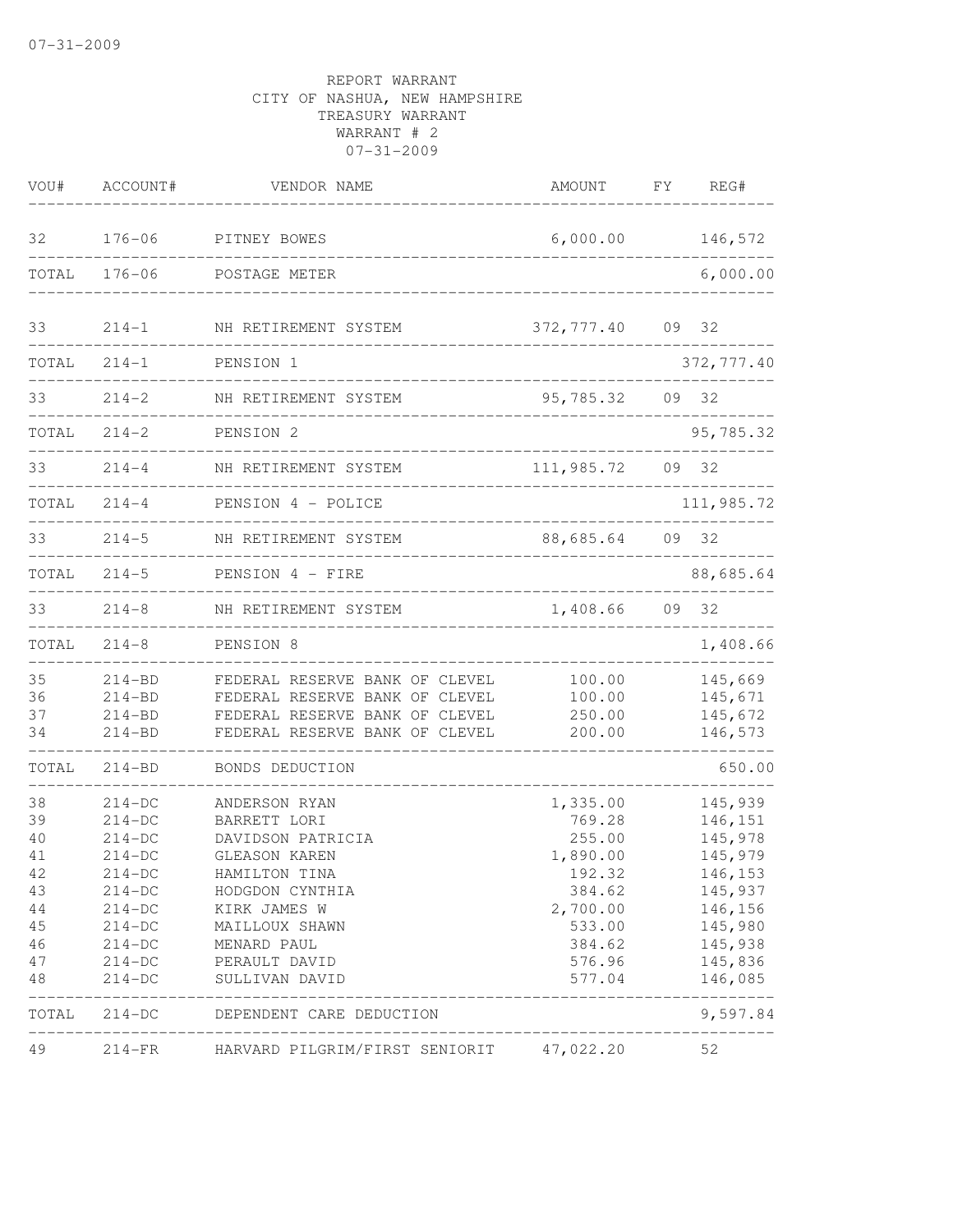|    | VOU# ACCOUNT#          | VENDOR NAME                                           |              | AMOUNT FY REG#           |
|----|------------------------|-------------------------------------------------------|--------------|--------------------------|
|    |                        | TOTAL 214-FR HARVARD FREEDOM                          |              | 47,022.20                |
|    |                        | 50   214-FS   BENEFIT STRATEGIES INC   15,490.44   54 |              |                          |
|    |                        | TOTAL 214-FS FLEXIBLE SPENDING ACCOUNT -              |              | 15,490.44                |
|    |                        | 51 214-SL SUN LIFE ASSURANCE COMPANY OF 3,392.37 68   |              |                          |
|    |                        | TOTAL 214-SL BPW GROUP INS-SUN LIFE                   |              | 3,392.37                 |
| 52 |                        | 255-00 STATE OF NH-MV                                 | 9,301.83     | 29                       |
| 53 |                        | 255-00 STATE OF NH-MV                                 | 15,604.53 30 |                          |
| 54 | $255 - 00$             | STATE OF NH-MV                                        | 29,560.69 33 |                          |
| 55 | $255 - 00$             | STATE OF NH-MV                                        | 12,953.37    | 34                       |
| 56 | $255 - 00$             | STATE OF NH-MV                                        | 15,504.82    | 43                       |
| 57 | $255 - 00$             | STATE OF NH-MV                                        | 12,670.68    | 45                       |
| 58 | $255 - 00$             | STATE OF NH-MV                                        | 9,110.70     | 46                       |
| 59 | $255 - 00$             | STATE OF NH-MV                                        | 11,840.07    | 47                       |
| 60 | $255 - 00$             | STATE OF NH-MV                                        | 10,743.11    | 48                       |
| 61 | $255 - 00$             | STATE OF NH-MV                                        | 11,000.78    | 55                       |
| 62 | $255 - 00$             | STATE OF NH-MV                                        | 10,257.22    | 56                       |
| 63 | $255 - 00$             | STATE OF NH-MV                                        | 7,573.56     | 57                       |
| 64 | $255 - 00$             | STATE OF NH-MV                                        | 7,908.85 60  |                          |
| 65 | $255 - 00$             | STATE OF NH-MV                                        | 11,040.04 61 |                          |
| 66 | $255 - 00$             | STATE OF NH-MV                                        | 10,266.67 67 |                          |
| 67 | $255 - 00$             | STATE OF NH-MV                                        | 11, 413.37   | 71                       |
|    |                        | TOTAL 255-00 STATE MVR                                |              | 196,750.29               |
|    |                        | 68 255-05 STATE OF NH                                 |              | 173.25 146,701           |
|    | ---------------------- | TOTAL 255-05 STATE OF NH-FBI FINGERPRNT FEE           |              | 173.25                   |
| 69 | $257 - 00$             | BUILDER SERVICES GROUP INC                            |              |                          |
| 70 | $257 - 00$             | GLASS OPERATING LLC                                   | 68.60        | 53.40 146,381<br>146,383 |
|    |                        |                                                       | 267.56       |                          |
| 71 | $257 - 00$             | MACMULKIN CHEVROLET INC                               |              | 146,380                  |
| 72 | $257 - 00$             | TERRELL RITA                                          | 132.20       | 146,382                  |
|    |                        | TOTAL 257-00 MV REFUND PENDING                        |              | 521.76                   |
|    |                        | 213,08 288-00 WALMART COMMUNITY                       |              | $-469.41$ 09 146,135     |
|    |                        | TOTAL 288-00 SCHOOL SUSPENSE ACCOUNT                  |              | $-469.41$                |
|    |                        |                                                       |              |                          |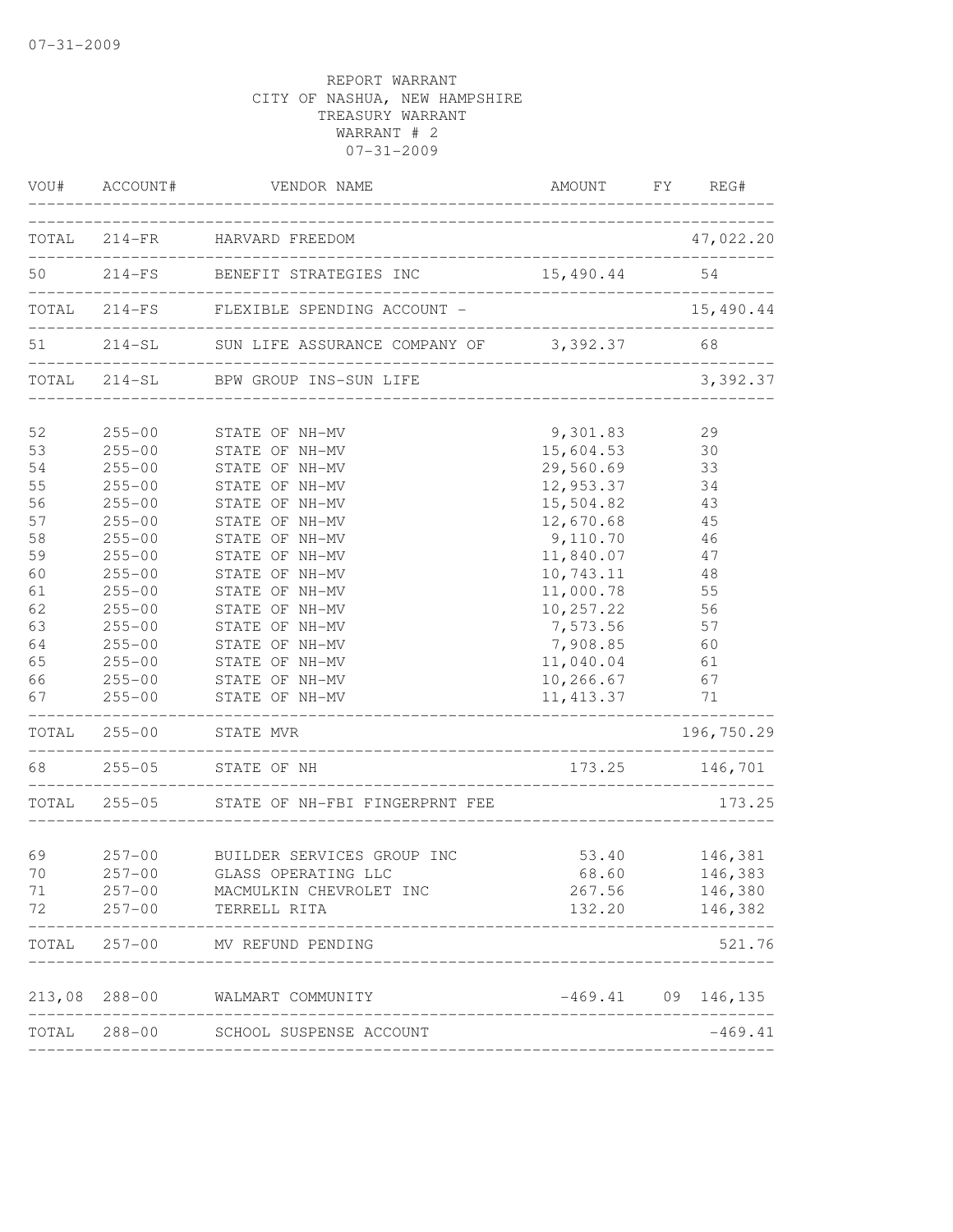| - 1 # | __ | $-$<br>NAMH<br>سسلك عداده | A M<br>. . IN U | <b>TIT</b> | - 11 |  |  |  |
|-------|----|---------------------------|-----------------|------------|------|--|--|--|
|       |    |                           |                 |            |      |  |  |  |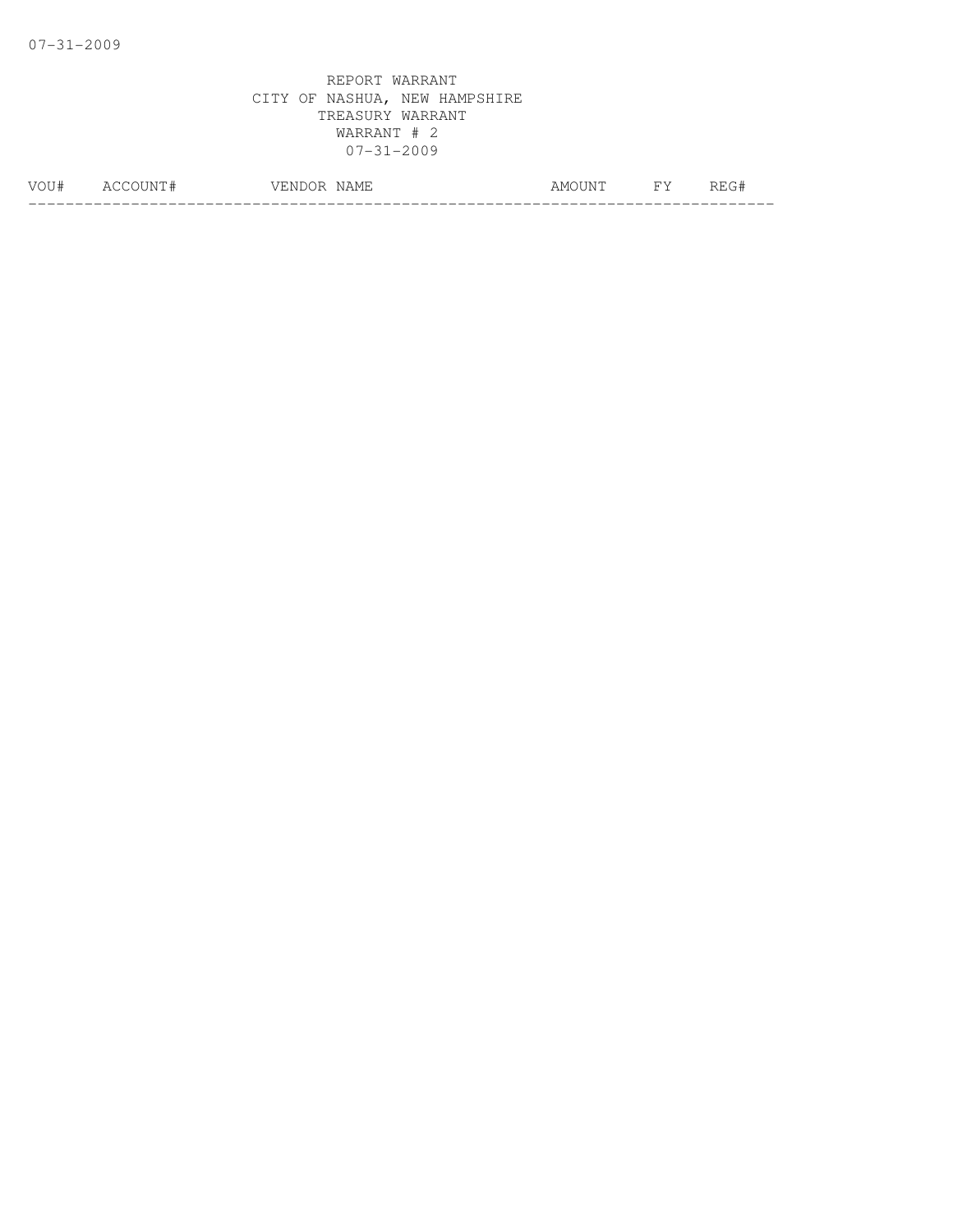| VOU#      | ACCOUNT#  | VENDOR NAME                                               | AMOUNT                                        | FY | REG#      |
|-----------|-----------|-----------------------------------------------------------|-----------------------------------------------|----|-----------|
| 73        |           | 305-41015 CITY OF NASHUA/PETTY CASH SLIP 39.96            |                                               |    | 145,676   |
| 73        |           | 305-49075 CITY OF NASHUA/PETTY CASH SLIP 29.19 09 145,676 |                                               |    |           |
| 74        | 305-54015 | AMERICAN TELECOM SERVICES LLC 540.00                      |                                               |    | 145,947   |
| 75        | 305-59100 | ANDERSON CECIL                                            | 50.00                                         |    | 145,975   |
| 76        | 305-59100 | CURRAN KEVIN                                              | 50.00                                         |    | 146,150   |
| 77        | 305-59100 | JEYNES MIKE                                               | 100.00                                        |    | 146,160   |
| 78        | 305-59100 | MCLEAN JIM                                                | 262.50                                        |    | 145,946   |
| 79        | 305-59100 | O'NEIL TIM                                                | 200.00                                        |    | 145,949   |
| 80        | 305-59100 | WALLENT FRANK J                                           | 250.00                                        |    | 145,780   |
| 81        | 305-64030 | COMPUTER HUT OF N E INC 24.99                             |                                               |    | 146,563   |
| 81        | 305-64192 | COMPUTER HUT OF N E INC                                   | 639.95 09 146,563                             |    |           |
| 82        | 305-91030 | POEHNERT JEFF                                             |                                               |    |           |
| 83        |           | 305-96900 TURNSTONE CORPORATION                           | $69.30$ $146,574$<br>$34,853.60$ 09 $145,742$ |    |           |
| TOTAL 305 |           |                                                           | _____________                                 |    | 37,109.49 |
|           |           |                                                           |                                               |    |           |
|           |           |                                                           |                                               |    |           |
| 87        |           | 308-83010 ANTHEM BLUE CROSS BLUE SHIELD 29,859.04         |                                               |    | 38        |
| 85        |           | 308-83010 ANTHEM BLUE CROSS BLUE SHIELD 65,249.12         |                                               |    | 50        |
| 86        | 308-83010 | ANTHEM BLUE CROSS BLUE SHIELD                             | 34, 163.65                                    |    | 62        |
| 87        | 308-83010 | ANTHEM BLUE CROSS BLUE SHIELD                             | 7,175.34 09                                   |    | 38        |
| 87        | 308-83011 | ANTHEM BLUE CROSS BLUE SHIELD                             | 110.52                                        |    | 38        |
| 88        | 308-83011 | ANTHEM BLUE CROSS BLUE SHIELD                             | 5,030.56                                      |    | 50        |
| 89        | 308-83011 | ANTHEM BLUE CROSS BLUE SHIELD                             | 110.66                                        |    | 62        |
| 93        | 308-83012 | ANTHEM BLUE CROSS BLUE SHIELD                             | 90,563.13                                     |    | 38        |
| 91        | 308-83012 | ANTHEM BLUE CROSS BLUE SHIELD                             | 225,942.73                                    |    | 50        |
| 92        | 308-83012 | ANTHEM BLUE CROSS BLUE SHIELD                             | 142,441.32                                    |    | 62        |
| 93        | 308-83012 | ANTHEM BLUE CROSS BLUE SHIELD                             | 44,324.50                                     | 09 | 38        |
| 96        | 308-83013 | ANTHEM BLUE CROSS BLUE SHIELD                             | 104,456.16                                    |    | 38        |
| 94        | 308-83013 | ANTHEM BLUE CROSS BLUE SHIELD                             | 231,647.32                                    |    | 50        |
| 95        | 308-83013 | ANTHEM BLUE CROSS BLUE SHIELD                             | 240,558.71                                    |    | 62        |
| 96        | 308-83013 | ANTHEM BLUE CROSS BLUE SHIELD                             | $57, 266.64$ 09                               |    | 38        |
| 97        | 308-83016 | HARVARD PILGRIM HEALTH CARE                               | 33,995.24                                     |    | 40        |
| 98        | 308-83016 | HARVARD PILGRIM HEALTH CARE                               |                                               |    | 51        |
| 99        | 308-83016 | HARVARD PILGRIM HEALTH CARE                               | 42,723.57<br>61,133.88                        |    | 63        |
| 100       | 308-83017 | HARVARD PILGRIM HEALTH CARE                               | 35, 539.36                                    |    | 40        |
| 101       | 308-83017 | HARVARD PILGRIM HEALTH CARE 39,393.11                     |                                               |    | 51        |
| 102       |           | 308-83017 HARVARD PILGRIM HEALTH CARE                     | 74,218.74                                     |    | 63        |
| 106       | 308-83018 | ANTHEM BLUE CROSS BLUE SHIELD                             | 44,297.67                                     |    | 38        |
| 104       | 308-83018 | ANTHEM BLUE CROSS BLUE SHIELD                             | 61,634.14                                     |    | 50        |
| 105       | 308-83018 | ANTHEM BLUE CROSS BLUE SHIELD                             | 68,895.58                                     |    | 62        |
| 106       | 308-83018 | ANTHEM BLUE CROSS BLUE SHIELD                             | 11,789.95                                     | 09 | 38        |
| 109       | 308-83019 | ANTHEM BLUE CROSS BLUE SHIELD                             | 17,262.17                                     |    | 38        |
| 107       | 308-83019 | ANTHEM BLUE CROSS BLUE SHIELD                             | 47,186.27                                     |    | 50        |
| 108       | 308-83019 | ANTHEM BLUE CROSS BLUE SHIELD                             | 45,873.91                                     |    | 62        |
| 109       | 308-83019 | ANTHEM BLUE CROSS BLUE SHIELD                             | 7,745.48                                      | 09 | 38        |
| 110       | 308-83020 | NORTHEAST DELTA                                           | 15,622.80                                     |    | 42        |
|           |           | NORTHEAST DELTA                                           |                                               |    |           |
| 111       | 308-83020 |                                                           | 15,780.33                                     |    | 53        |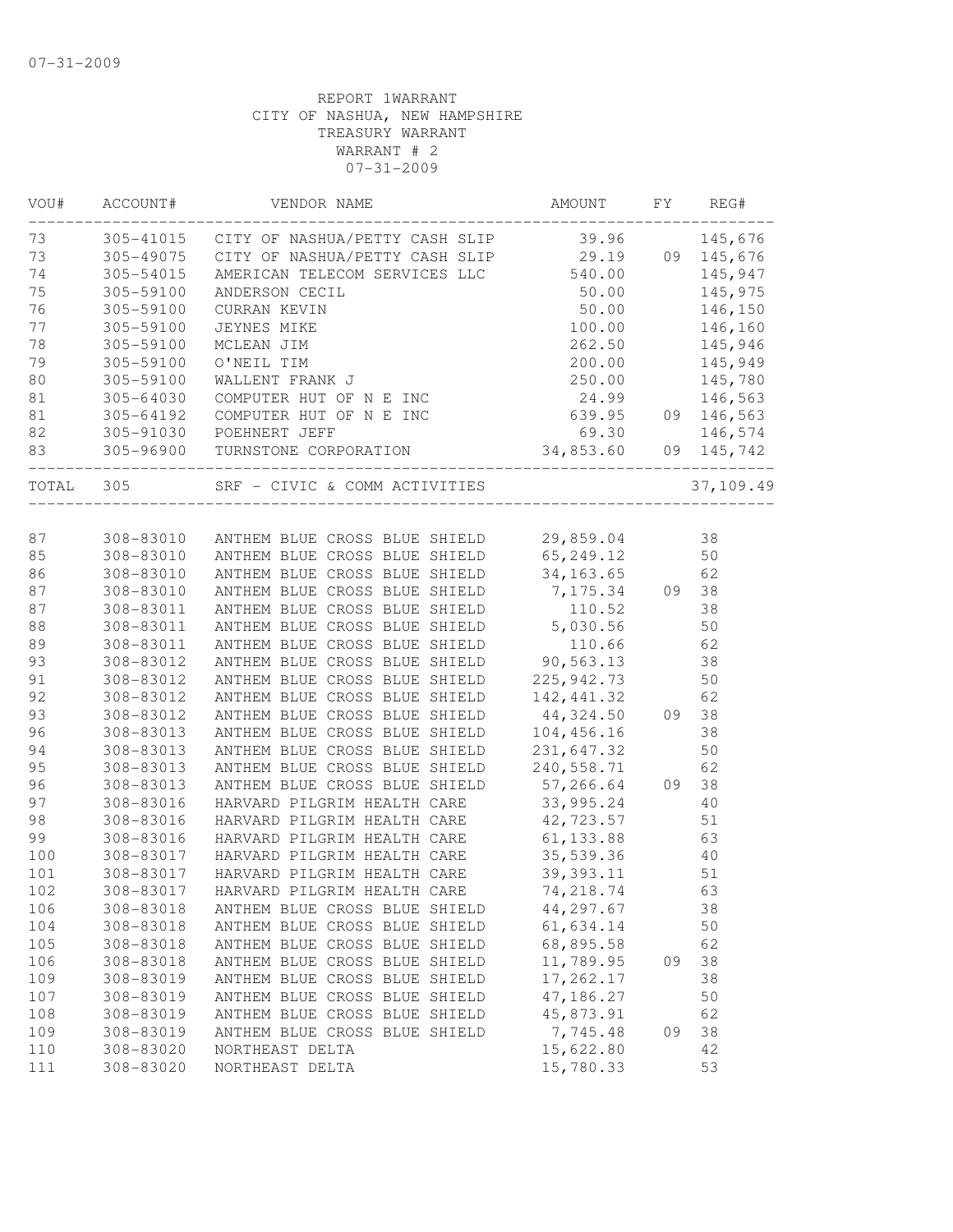| VOU# | ACCOUNT#  | VENDOR NAME                      | AMOUNT     | FY | REG#    |
|------|-----------|----------------------------------|------------|----|---------|
| 112  | 308-83020 | NORTHEAST DELTA                  | 19,402.25  |    | 65      |
| 113  | 308-83021 | NORTHEAST DELTA                  | 2,098.20   |    | 42      |
| 114  | 308-83021 | NORTHEAST DELTA                  | 6,986.30   |    | 53      |
| 115  | 308-83021 | NORTHEAST DELTA                  | 10,193.51  |    | 65      |
| 116  | 308-83026 | NORTHERN NEW ENGLAND BENEFIT T   | 31,747.00  |    | 64      |
| 117  | 308-83040 | CONNECTICUT UNDERWRITERS INC     | 369.00     |    | 146,692 |
| 118  | 308-83042 | FRED C CHURCH INSURANCE          | 1,031.48   |    | 37      |
| 118  | 308-83050 | FRED C CHURCH INSURANCE          | 69,692.00  |    | 37      |
| 119  | 308-83052 | BATES SUSAN A                    | 4,384.59   |    | 145,675 |
| 120  | 308-83053 | ANESTHESIA CARE GROUP PC<br>W/   | 2,073.33   |    | 145,691 |
| 121  | 308-83053 | APPLE SERVICES NASHUA            | 5,286.00   |    | 145,763 |
| 122  | 308-83053 | ASSOCIATED RADIOLOGISTS PA<br>W/ | 370.00     |    | 145,989 |
| 123  | 308-83053 | BEDFORD AMBULATORY SURG CTR      | 36, 498.35 |    | 145,998 |
| 124  | 308-83053 | DARTMOUTH-HITCHCOCK CLINIC       | 688.00     |    | 146,048 |
| 125  | 308-83053 | FOUNDATION MEDICAL PARTNERS      | 78.50      |    | 146,015 |
| 126  | 308-83053 | FOUR SEASONS ORTHOPAEDIC CTR     | 15,490.00  |    | 146,025 |
| 127  | 308-83053 | GRANITE STATE ANESTHESIOLOGIST   | 1,820.00   |    | 145,736 |
| 128  | 308-83053 | HELFMAN DAVID J OD ELLIOTT F L   | 210.00     |    | 145,765 |
| 129  | 308-83053 | MERIDIAN RESOURCE COMPANY        | 549.37     |    | 145,906 |
| 130  | 308-83053 | OCCUPATIONAL HEALTH CTRS SOUTH   | 334.09     |    | 145,869 |
| 131  | 308-83053 | ORTHOCARE MEDICAL EQUIP LLC      | 163.48     |    | 145,826 |
| 132  | 308-83053 | RS MEDICAL                       | 80.00      |    | 145,696 |
| 133  | 308-83053 | SJ PHYSICIAN SERVICES            | 100.00     |    | 145,687 |
| 134  | 308-83053 | SO NH REGIONAL MEDICAL CENTER    | 2,448.21   |    | 145,991 |
| 135  | 308-83054 | ADVANCED HEALTH SERVICES W/C     | 295.85     |    | 146,044 |
| 136  | 308-83054 | BIGELOW CHIROPRACTIC CTR PLLC    | 270.00     |    | 146,366 |
| 137  | 308-83054 | BROWN STEVEN L MD                | 150.00     |    | 146,289 |
| 138  | 308-83054 | CHELMSFORD MRI PC                | 1,275.03   |    | 145,695 |
| 139  | 308-83054 | DARTMOUTH-HITCHCOCK CLINIC       | 135.00     |    | 146,048 |
|      |           |                                  |            |    |         |
| 140  | 308-83054 | DJO LLC                          | 5,250.00   |    | 146,429 |
| 141  | 308-83054 | DRAKOULAKOS JENNIFER L           | 46.63      |    | 145,974 |
| 142  | 308-83054 | ELLIOT HOSPITAL                  | 1,574.34   |    | 145,994 |
| 143  | 308-83054 | FOUR SEASONS ORTHOPAEDIC CTR     | 854.00     |    | 146,025 |
| 144  | 308-83054 | GREATER NASHUA EMERGENCY PHYS    | 206.00     |    | 146,007 |
| 145  | 308-83054 | MERIDIAN RESOURCE COMPANY        | 976.11     |    | 145,906 |
| 146  | 308-83054 | NASHUA EYE ASSOCIATES PA<br>W/C  | 115.00     |    | 145,999 |
| 147  | 308-83054 | NASHUA RADIOLOGY PA              | 33.00      |    | 145,990 |
| 148  | 308-83054 | OUIGLEY JANE                     | 151.02     |    | 146,205 |
| 149  | 308-83054 | QUIMBY EYE CARE INC              | 489.00     |    | 146,159 |
| 150  | 308-83054 | RS MEDICAL                       | 80.00      |    | 145,696 |
| 151  | 308-83054 | SJ PHYSICIAN SERVICES            | 100.00     |    | 145,687 |
| 152  | 308-83054 | SO NH REGIONAL MEDICAL CENTER    | 811.21     |    | 145,991 |
| 153  | 308-83054 | SOUTHERN NH MEDICAL CENTER       | 243.91     |    | 146,716 |
| 154  | 308-83054 | ST JOSEPH BUSINESS & HEALTH      | 905.90     |    | 145,852 |
| 155  | 308-83054 | ST JOSEPH'S HOSPITAL             | 4,102.40   |    | 145,759 |
| 156  | 308-83054 | STONERIVER PHARMACY SOLUTIONS    | 1,626.91   |    | 146,010 |
| 157  | 308-83054 | TORTORELLO NARISA                | 352.55     |    | 145,981 |
| 158  | 308-83054 | WALGREEN CO<br>W/C               | 392.46     |    | 145,997 |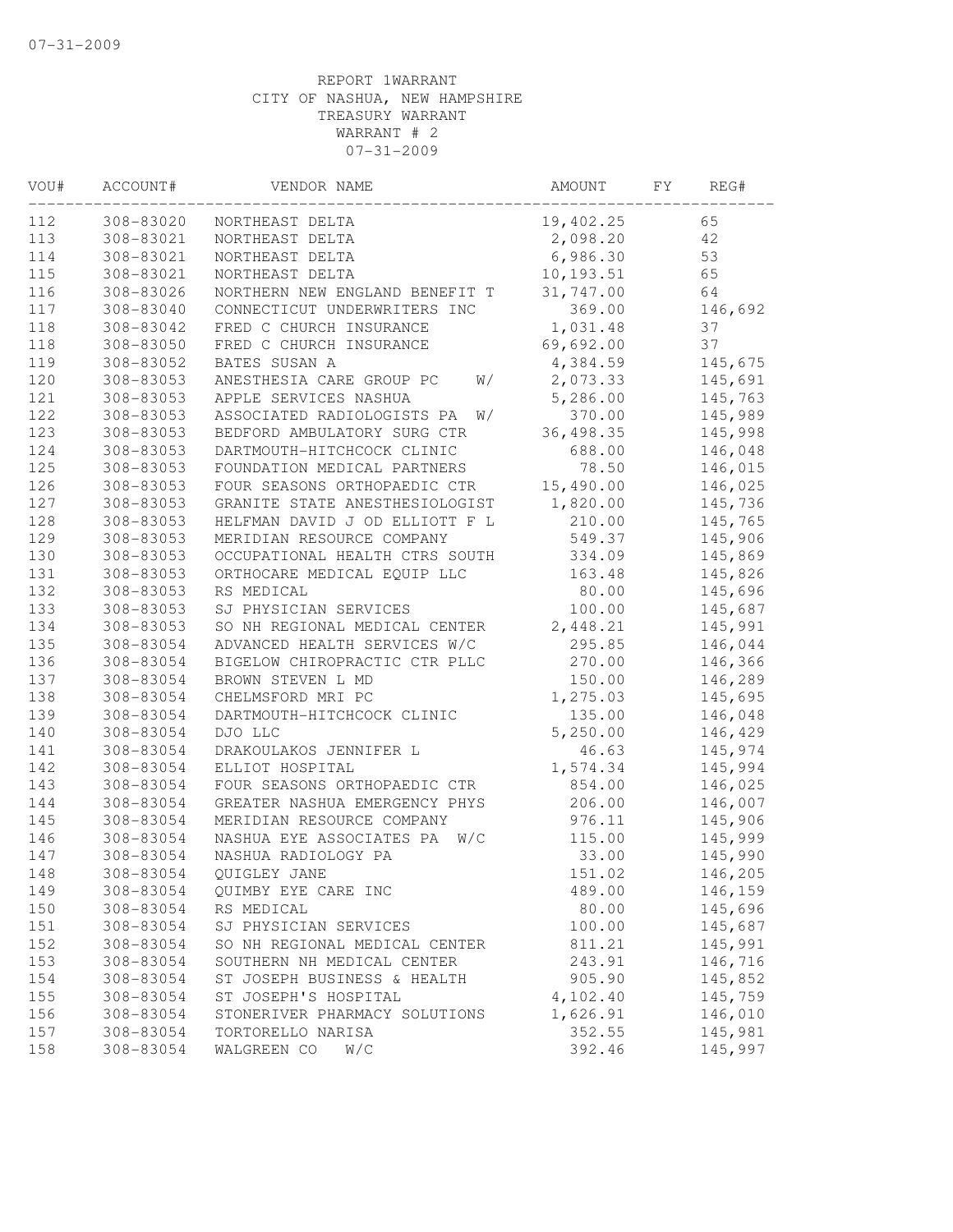| VOU#  | ACCOUNT#            | VENDOR NAME                    | AMOUNT      | FY | REG#         |
|-------|---------------------|--------------------------------|-------------|----|--------------|
| 159   | 308-83055           | ACCURATE TRANSCRIPTION MATTERS | 116.25      |    | 145,988      |
| 160   | 308-83055           | DEVINE MILLIMET & BRANCH PA    | 3,007.75    |    | 145,992      |
| 161   | 308-83055           | GRANITE PHYSIATRY PLLC         | 800.00      |    | 146,367      |
| 162   | 308-83055           | POLIVY KENNETH DR              | 250.00      |    | 146,000      |
| 163   | 308-83064           | 5 M'S AUTOGROUP INC DBA        | 5,901.27    |    | 146,485      |
| 164   | 308-83064           | DUVARNEY VICTOR                | 1,965.15    |    | 146,484      |
| 165   | 308-83070           | TREASURER STATE OF NH          | 50.00       |    | 146,745      |
| 166   | 308-83073           | FRED C CHURCH INSURANCE        | 273,700.00  |    | 37           |
| 166   | 308-83074           | FRED C CHURCH INSURANCE        | 173,300.00  |    | 37           |
| 167   | 308-83075           | FAY DONALD & DOROTHY & THEIR A | 22,000.00   |    | 145,665      |
| 168   | 308-83075           | HERRMANN WILLIAM               | 642.80      |    | 146,428      |
| 169   | 308-83075           | MOQUIN & DALEY PA AS ATTORNEYS | 13,000.00   |    | 145,673      |
| 170   | 308-83077           | AMERICAN STOP LOSS             | 68,969.28   |    | 41           |
| 171   | 308-83080           | FRED C CHURCH INSURANCE        | 7,235.00    |    | 37           |
| 171   | 308-83082           | FRED C CHURCH INSURANCE        | 2,900.00    |    | 37           |
| 171   | 308-83083           | FRED C CHURCH INSURANCE        | 2,900.00    |    | 37           |
| 172   | 308-83102           | DARTHMOUTH HITCHCOCK/NASHUA    | 15.00       |    | 146,711      |
| 173   | 308-83102           | DARTMOUTH HITCHCOCK NASHUA     | 15.00       |    | 146,707      |
| 174   | 308-83199           | STANLEY ELEVATOR CO INC        | 3,736.37    |    | 09 145,948   |
| TOTAL | 308                 | SRF - INSURANCE                |             |    | 2,715,025.45 |
|       |                     |                                |             |    |              |
|       | 213,090 3086-49050  | ASCD                           | 37.95       |    | 09 146,768   |
|       | 213,091 3086-49050  | BLAUVELT DARCY                 | 30.00       |    | 146,314      |
|       | 3086-49050          | CITIZENS BANK                  | 476.91      | 09 | 66           |
|       | 213,092 3086-49050  | NATIONAL PROFESSIONAL RESOURCE | 203.22      | 09 | 146,326      |
|       | 213,093 3086-49050  | PIECES OF LEARNING             | 94.45       | 09 | 146,268      |
|       | 213,094 3086-49050  | PRUFROCK PRESS                 | 261.64      | 09 | 145,741      |
|       | 213,095 3086-49050  | ST GERMAIN IRENE               | 25.98       |    | 146,203      |
|       | 213,096 3086-49050  | STAPLES BUSINESS ADVANTAGE     | 624.16      |    | 146,008      |
|       | 213,096 3086-49050  | STAPLES BUSINESS ADVANTAGE     | 78.78       | 09 | 146,008      |
|       | 213,097 3086-53100  | MOON TONYA R                   | 3,750.00    | 09 | 146,315      |
|       | 3086-82025          | NH RETIREMENT SYSTEM           | 390.87      | 09 | 32           |
|       | 213,098 3086-91040  | COTE RICHARD                   | 42.08       | 09 | 146,172      |
| TOTAL | 308                 | JAVITS GRANT PROGRAM           |             |    | 6,016.04     |
|       |                     |                                |             |    |              |
|       | 213,099 3097-41015  | AXNE EVA                       | 20.80       | 09 | 146,232      |
|       | 213,100 3097-41015  | DONOVAN BEVERLY                | 5.00        | 09 | 146,170      |
|       | 213, 101 3097-41015 | LAWLESS KARYN                  | 10.60       | 09 | 146,177      |
|       | 213, 102 3097-41015 | SLOSEK ODETTE                  | 26.52       | 09 | 146,188      |
|       | 213, 103 3097-49075 | BLUE RIBBON MAINTENANCE SUPPLI | 4,947.46    | 09 | 146,213      |
|       | 213, 104 3097-49075 | CENTRAL PAPER                  | 262.27      | 09 | 146,244      |
|       | 213, 105 3097-49085 | COCA COLA                      | $-116.00$   | 09 | 146,204      |
|       | 213,106 3097-49085  | COSTA FRUIT & PRODUCE CO INC   | 163.77      | 09 | 146,569      |
|       | 213,107 3097-49085  | GARELICK FARMS-LYNN            | $-1,669.95$ | 09 | 145,977      |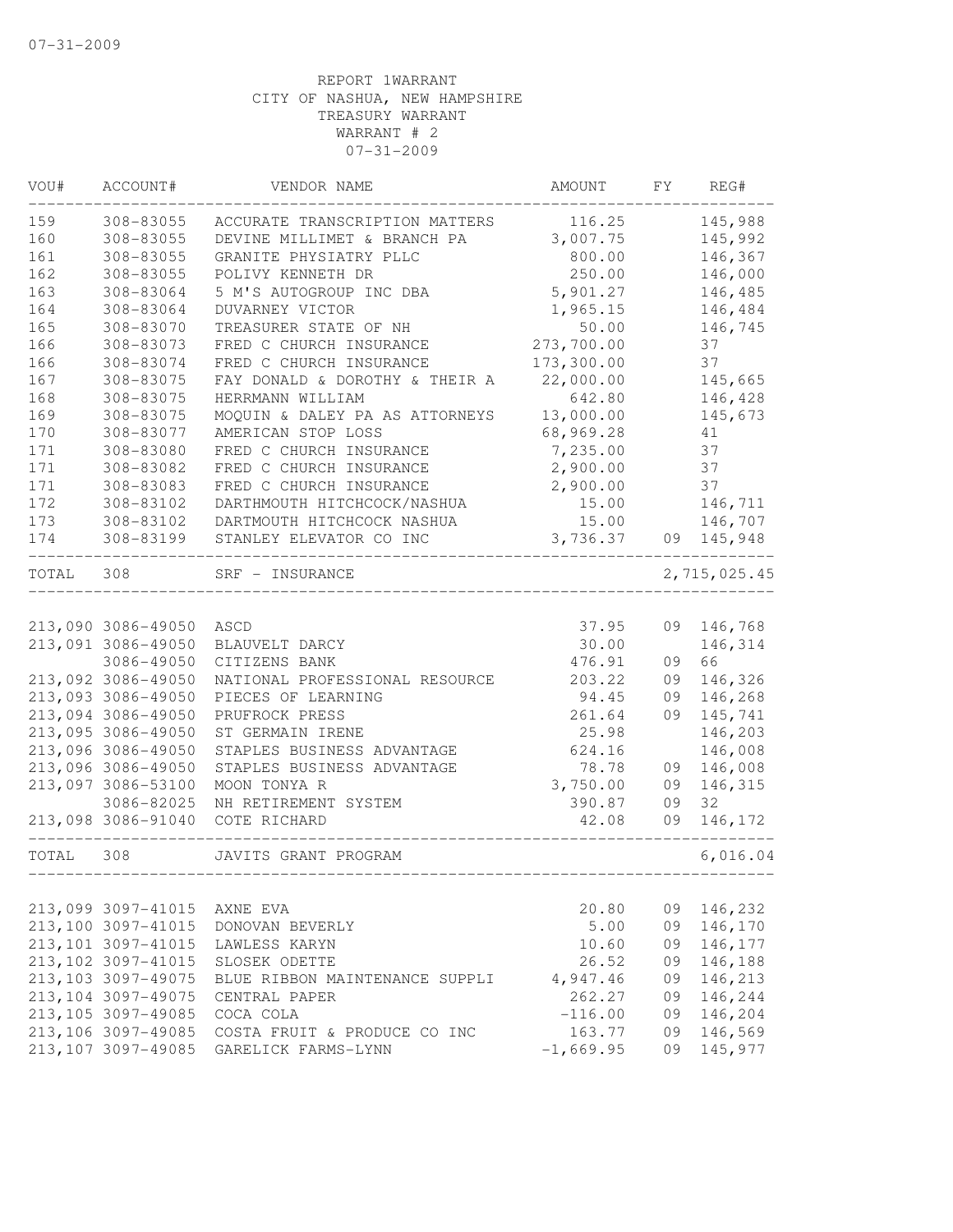|       | VOU# ACCOUNT#           | VENDOR NAME                                               | AMOUNT                        |    | FY REG#    |
|-------|-------------------------|-----------------------------------------------------------|-------------------------------|----|------------|
|       | 213,108 3097-49085      | NARDONE BROS. BAKING CO. INC 2,367.42                     |                               |    | 09 146,332 |
|       | 213,109 3097-64330      | NORTHEAST FOOD SVC EQUIPMENT & 9,224.00                   |                               | 09 | 145,749    |
|       | 213, 109 3097-64335     | NORTHEAST FOOD SVC EQUIPMENT & 5,747.40                   |                               | 09 | 145,749    |
|       | 213, 110 3097-74092     | GRANITE STATE SEWER AND                                   | 185.00                        | 09 | 146,167    |
|       | 3097-82025              | NH RETIREMENT SYSTEM                                      | 6,190.65                      | 09 | 32         |
|       | 213, 111 3097-91005     | DONOVAN BEVERLY                                           | 253.97                        | 09 | 146,170    |
|       | 213, 112 3097-91005     | RALPH PAULE                                               | 76.58                         | 09 | 146,169    |
|       | 213, 113 3097-94005     | FABIAN MARIANNE                                           | 135.00                        |    | 09 146,216 |
|       | 213, 114 3097-94005     | HAIGHT ANNE                                               | 135.00                        |    | 09 146,516 |
|       |                         | 213,115 3097-94005 UNH COOPERATIVE EXTENSION              | 25.00                         |    | 146,575    |
|       | _______________________ | TOTAL 309 SRF - FOOD SERVICES                             | ----------------------------- |    | 27,990.49  |
|       |                         | 213,116 3117-78007 LVR INC 146.06 146,                    | 146.06 146,199                |    |            |
|       |                         | TOTAL 311 DRIVER'S EDUCATION<br>_________________________ |                               |    | 146.06     |
|       |                         |                                                           |                               |    |            |
|       | 213, 117 3118-49050     | JOSTENS INC                                               | 51.27                         |    | 146,198    |
|       | 213, 118 3118-49050     | SARGENT-WELCH                                             | 362.28                        |    | 09 145,772 |
|       | 213, 119 3118-49050     | STAPLES BUSINESS ADVANTAGE                                | 183.72                        |    | 146,008    |
|       | 213, 120 3118-49050     | WB MASON COMPANY INC                                      | 210.00                        |    | 145,746    |
|       | 213, 121 3118-49050     | WRIGHT DEBRA                                              | 80.00                         |    | 146,293    |
|       | 213, 122 3118-55020     | FIRST STUDENT INC                                         | 79.65                         |    | 146,231    |
|       | 213, 123 3118-705       | ALBERTS NORMAN                                            | 300.00                        |    | 146,523    |
|       | 213, 124 3118-705       | BARRY CINDY                                               | 10.00                         |    | 146,532    |
|       | 213, 125 3118-705       | BELCHER JOHN L                                            | 150.00                        |    | 146,525    |
|       | 213, 126 3118-705       | BOUCHER JACQUELINE                                        | 10.00                         |    | 146,531    |
|       | 213, 127 3118-705       | BOUDREAU CAROL                                            | 10.00                         |    | 145,843    |
|       | 213, 128 3118-705       | CAMPAZ ANALICIA                                           | 20.00                         |    | 146,534    |
|       | 213, 129 3118-705       | CASSIDY CAMERON                                           | 300.00                        |    | 146,533    |
|       | 213, 130 3118-705       | DEJESUS WILNELIA                                          | 10.00                         |    | 146,526    |
|       | 213, 131 3118-705       | HOLBROOK RHONDA                                           | 150.00                        |    | 146,522    |
|       | 213, 132 3118-705       | LOWE DARCY                                                | 300.00                        |    | 146,521    |
|       | 213, 133 3118-705       | MARTELOZE KATHLEEN                                        | 20.00                         |    | 146,518    |
|       | 213, 134 3118-705       | PEREZ ESPERANZA                                           | 10.00                         |    | 146,283    |
|       | 213, 135 3118-705       | PERRY PEGI ANNE                                           | 150.00                        |    | 145,853    |
|       |                         | 213,136 3118-705 SCHREIBER PENELOPE                       | 10.00                         |    | 146,294    |
|       | 213, 137 3118-705       | SHEPHERD MICKEY                                           | 35.00                         |    | 146,524    |
| TOTAL | 311                     | SUMMER SCHOOL                                             |                               |    | 2,451.92   |
|       |                         |                                                           |                               |    |            |
| 177   | 312-41010               | COMPUTER HUT OF N E INC                                   | 1,099.00                      | 09 | 146,563    |
| 178   | 312-43005               | PRINTGRAPHICS OF MAINE                                    | 970.55                        | 09 | 145,790    |
| 179   | 312-705                 | D & R TOWING INC                                          | 225.00                        |    | 146,541    |
| 179   | $312 - 705$             | D & R TOWING INC                                          | 170.00                        | 09 | 146,541    |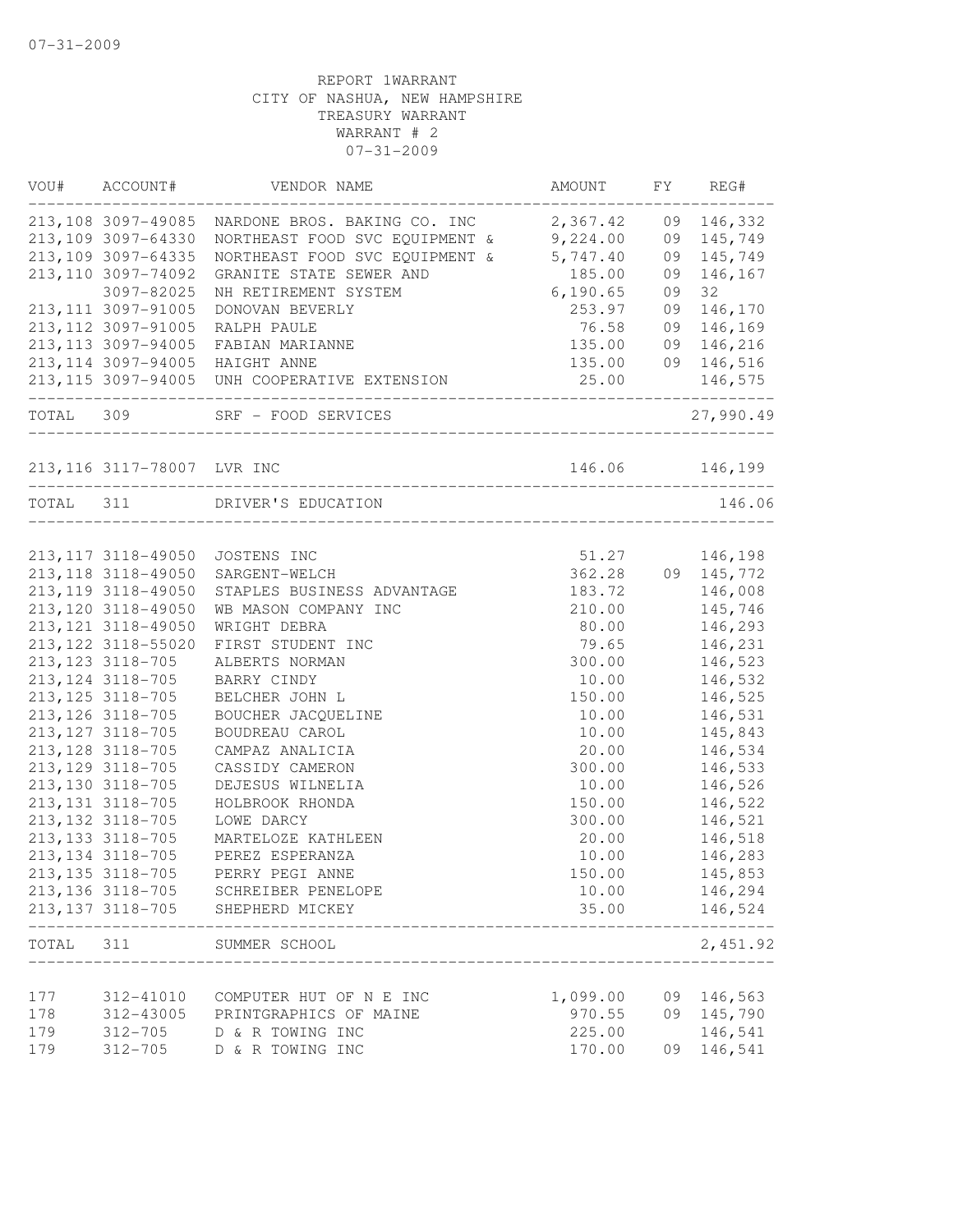| VOU#                     | ACCOUNT#                                         | VENDOR NAME                                                                                  | AMOUNT                                              |    | FY REG#                        |
|--------------------------|--------------------------------------------------|----------------------------------------------------------------------------------------------|-----------------------------------------------------|----|--------------------------------|
| 180<br>180               | 312-705<br>312-705                               | TILDEN AUTOMOTIVE & TRUCK CTRS<br>TILDEN AUTOMOTIVE & TRUCK CTRS 180.00                      | $95.00$ 145,969                                     |    | 09 145,969                     |
| TOTAL                    | 312                                              | SRF - FINANCIAL SERVICES                                                                     |                                                     |    | 2,739.55                       |
|                          |                                                  | 213,138 3122-64045 PRO AV SYSTEMS INC                                                        | 5,361.00                                            |    | 09 146,301                     |
| TOTAL                    | 312                                              | ADULT ED/CONTINUING ED                                                                       |                                                     |    | 5,361.00                       |
|                          |                                                  | 3245-82025 NH RETIREMENT SYSTEM                                                              | 235.31                                              |    | 09 32                          |
| TOTAL 324                |                                                  | YOUTH SAFE HAVEN-PAL                                                                         |                                                     |    | 235.31                         |
|                          |                                                  | 213,139 3250-49075 WALMART COMMUNITY                                                         |                                                     |    | 283.86 09 146,135              |
| TOTAL                    | 325                                              | ______________________________                                                               |                                                     |    | 283.86                         |
|                          |                                                  | 3269-82025 NH RETIREMENT SYSTEM                                                              | 637.43                                              |    | 09 32                          |
| TOTAL                    | 326                                              | NH ALTERNATE ASSESSMENT COACH                                                                |                                                     |    | 637.43                         |
|                          |                                                  | 3289-91040 CITIZENS BANK                                                                     | 6,755.80                                            |    | 66                             |
| TOTAL                    | 328                                              | TITLE IIA CORRECTIVE ACTION                                                                  |                                                     |    | 6,755.80                       |
|                          |                                                  | 213,140 3299-53102 EDWARDS EDUCATIONAL SERVICES, 11,651.06 09 146,330                        |                                                     |    |                                |
| TOTAL                    | 329                                              | TITLE I SINI FOLLOW THE CHILD                                                                |                                                     |    | 11,651.06                      |
| 183<br>184<br>185<br>186 | 331-01663<br>331-41015<br>331-82030<br>331-94005 | CHILD ADVOCACY CENTER<br>STAPLES BUSINESS ADVANTAGE<br>NH RETIREMENT SYSTEM<br>RABY GEOFFREY | 1,325.00<br>534.27 09 146,127<br>6,045.41<br>285.84 | 09 | 09 145,970<br>32<br>09 146,576 |
| TOTAL                    | 331                                              | SRF - POLICE DEPARTMENT                                                                      |                                                     |    | 8,190.52                       |
|                          | 213, 141 3319-49035<br>213, 142 3319-53102       | IAP<br>ADULT LEARNING CENTER                                                                 | 559.86<br>1,200.00                                  |    | 146,335<br>09 146,059          |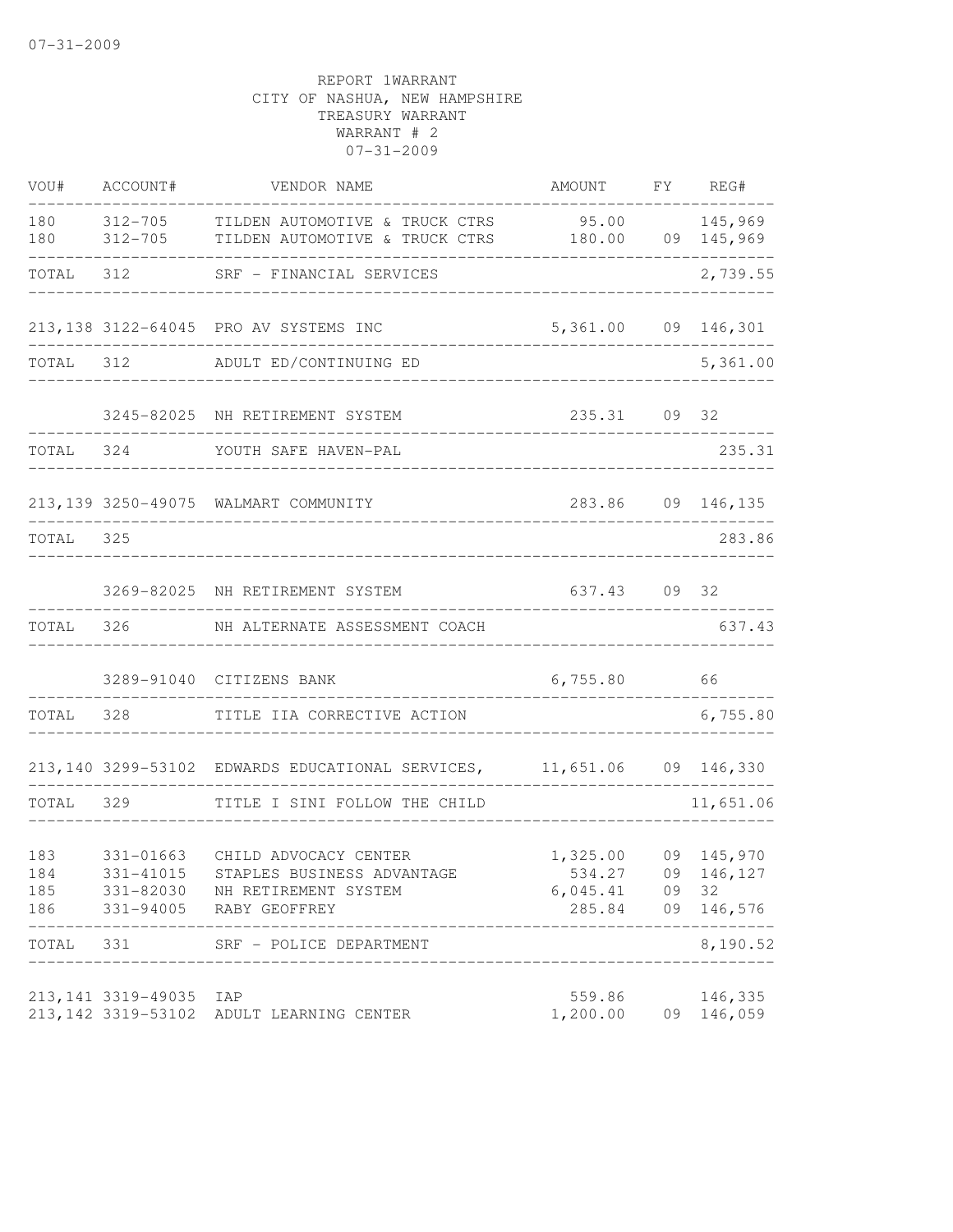|                                                                           |                                                                                         | VOU# ACCOUNT# VENDOR NAME                                                                                                                                                                                                                                                                                                                                                                                                     | AMOUNT FY REG#<br>-----------------------------------                                        |                                                                                                                                                                                            |
|---------------------------------------------------------------------------|-----------------------------------------------------------------------------------------|-------------------------------------------------------------------------------------------------------------------------------------------------------------------------------------------------------------------------------------------------------------------------------------------------------------------------------------------------------------------------------------------------------------------------------|----------------------------------------------------------------------------------------------|--------------------------------------------------------------------------------------------------------------------------------------------------------------------------------------------|
|                                                                           |                                                                                         | TOTAL 331 TITLE I SCHL IMPR-FES                                                                                                                                                                                                                                                                                                                                                                                               |                                                                                              | 1,759.86                                                                                                                                                                                   |
|                                                                           |                                                                                         | 187 332-64192 WISE EL SANTO CO, INC                                                                                                                                                                                                                                                                                                                                                                                           | 150.33 09 146,374                                                                            |                                                                                                                                                                                            |
|                                                                           |                                                                                         | TOTAL 332 SRF - FIRE DEPARTMENT                                                                                                                                                                                                                                                                                                                                                                                               |                                                                                              | 150.33                                                                                                                                                                                     |
|                                                                           |                                                                                         | 213,143 3329-49075 SCHOOL SPECIALTY                                                                                                                                                                                                                                                                                                                                                                                           | $-41.25$ 09 146,200<br>__________________________________                                    |                                                                                                                                                                                            |
|                                                                           |                                                                                         | TOTAL 332 TITLE I SCHL IMPRV LEDGE ST                                                                                                                                                                                                                                                                                                                                                                                         | ------------------------------------                                                         | $-41.25$                                                                                                                                                                                   |
|                                                                           | 213, 144 3359-49050<br>213, 145 3359-49050<br>213, 146 3359-49075<br>3359-82025         | DYNAMIC MEASUREMENT GROUP INC<br>FOLLETT LIBRARY RESOURCES<br>BLAKE LISA<br>NH RETIREMENT SYSTEM                                                                                                                                                                                                                                                                                                                              | 973.48<br>105.29<br>301.81                                                                   | 275.00 146,295<br>09 145,729<br>146,302<br>09 32                                                                                                                                           |
|                                                                           | 213, 147 3359-91040<br>213, 148 3359-91040<br>-------------------------------           | BOURQUE CAROLYN<br>GUAL WENDY<br>213,149 3359-91040 LORING RHONDA                                                                                                                                                                                                                                                                                                                                                             | 139.80<br>----------------------------------                                                 | 146,190<br>211.27 146,260<br>187.77 146,182                                                                                                                                                |
|                                                                           |                                                                                         | TOTAL 335 TITLE IB READ 1ST MT PLEASANT                                                                                                                                                                                                                                                                                                                                                                                       |                                                                                              | 2, 194.42                                                                                                                                                                                  |
|                                                                           |                                                                                         | 213,150 3369-49035 HM RECEIVABLES CO LLC<br>213, 151 3369-49050 ETA CUISENAIRE<br>213,152 3369-49050 HM RECEIVABLES CO LLC                                                                                                                                                                                                                                                                                                    |                                                                                              | 676.94 09 146,357<br>62.55 09 146,220<br>57.64 09 146,357                                                                                                                                  |
|                                                                           |                                                                                         | TOTAL 336 TITLE I SCHL IMPRV DR CRISP                                                                                                                                                                                                                                                                                                                                                                                         |                                                                                              | 797.13                                                                                                                                                                                     |
| 189<br>190<br>191<br>192<br>192<br>193<br>194<br>196<br>197<br>198<br>199 | 341-01962<br>341-01963<br>341-01966<br>341-01968<br>341-01969<br>341-01969<br>341-41015 | HARBOR HOMES INC<br>SOUTHERN NH HIV/AIDS TASK FORC<br>COMMUNITY COUNCIL OF NASHUA NH<br>HARBOR HOMES INC<br>HARBOR HOMES INC<br>SOUTHERN NH HIV/AIDS TASK FORC<br>STAPLES BUSINESS ADVANTAGE<br>195 341-47010 MCKESSON MEDICAL-SURGICAL<br>341-53025 DAVENPORT LOIS C<br>341-64030 HASKELL JOAN<br>341-64030 REB INDUSTRIAL PRODUCTS CATALO 1,531.69 09 146,513<br>341-91025 MACK ROBERT<br>_________________________________ | 2,934.58<br>19,999.00<br>$9,895.96$<br>22,845.00<br>1,804.57<br>1,400.00<br>286.09<br>209.50 | 09 145,908<br>09 145,958<br>09 146,075<br>09 145,908<br>09 145,908<br>09 145,958<br>09 146,127<br>188.58 09 146,344<br>210.00 09 145,931<br>879.15 09 146,077<br>145,791<br>______________ |
|                                                                           |                                                                                         | TOTAL 341 SRF - COMMUNITY SERVICES                                                                                                                                                                                                                                                                                                                                                                                            |                                                                                              | 62,184.12                                                                                                                                                                                  |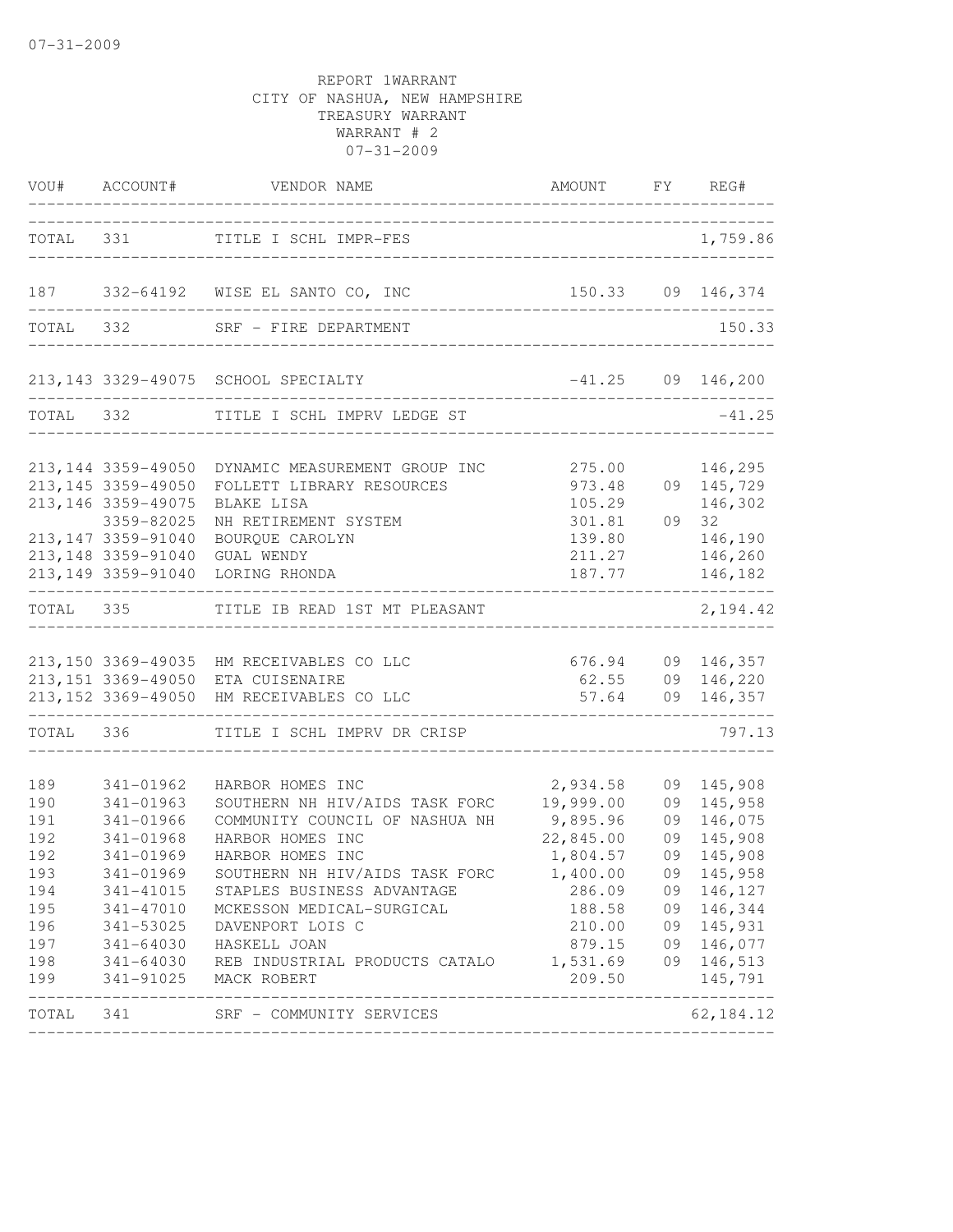| VOU#      | ACCOUNT#                      | VENDOR NAME                                                            | AMOUNT                            | FY | REG#             |
|-----------|-------------------------------|------------------------------------------------------------------------|-----------------------------------|----|------------------|
| 200       | 342-01346                     | CHANNING BETE CO INC                                                   | 469.41                            | 09 | 146,196          |
| 201       | 342-01966                     | SOUTHERN NH AHEC                                                       | 3,606.00                          |    | 09 146,760       |
| 202       | 342-41015                     | STAPLES BUSINESS ADVANTAGE                                             | 179.42                            |    | 146,127          |
| 203       | 342-49050                     | CHANNING BETE CO INC                                                   | 73.45                             | 09 | 146,196          |
| 204       | 342-51023                     | STATE OF NH                                                            | 150.00                            |    | 146,651          |
| 205       | 342-91025                     | CARON CHRISTINE                                                        | 42.80                             | 09 | 145,859          |
| 206       | 342-91025                     | PORRES LUIS                                                            | 14.95                             |    | 09 145,905       |
| 207       | 342-91025<br>---------------- | WENDT BETTY                                                            | 52.75                             |    | 09 146,070       |
| TOTAL 342 |                               | SRF - COMMUNITY HEALTH                                                 |                                   |    | 4,588.78         |
|           |                               |                                                                        |                                   |    |                  |
|           | 213, 153 3440-31005           | NEXTEL COMMUNICATIONS                                                  | 354.72                            |    | 09 146,648       |
|           | 213, 154 3440-49075           | AC MOORE INC                                                           | 255.05                            |    | 146,243          |
|           | 213, 155 3440-49075           | CHANDLER MELISSA                                                       | 11.39                             |    | 146,276          |
|           | 213, 156 3440-49075           | COSTCO WHOLESALE #307                                                  | 975.73                            |    | 146,771          |
|           | 213, 157 3440-49075           | GARELICK FARMS-LYNN                                                    | 463.51                            |    | 145,977          |
|           | 213, 157 3440-49075           | GARELICK FARMS-LYNN                                                    | 42.72                             |    | 09 145,977       |
|           | 213, 158 3440-49075           | MARKET BASKET                                                          | 243.45                            |    | 145,901          |
|           | 213, 159 3440-49075           | MARKETING RESOURCES                                                    | 2,715.52                          | 09 | 146,236          |
|           | 213,160 3440-49075            | MARQUIS MARIA                                                          | 46.41                             | 09 | 146,275          |
|           | 213, 161 3440-49075           | MINDWARE                                                               | 127.25                            | 09 | 146,154          |
|           | 213, 162 3440-49075           | SAM'S CLUB                                                             | 35.00                             |    | 146,770          |
|           | 213, 163 3440-49075           | SLATER CRYSTAL                                                         | 52.57                             | 09 | 146,352          |
|           | 213, 164 3440-49075           | UNH DEPT OF THEATRE & DANCE PC                                         | 400.00                            | 09 | 146,270          |
|           | 213, 165 3440-49075           | WALMART COMMUNITY                                                      | 133.96                            | 09 | 146,135          |
|           | 213, 166 3440-49075           | YMCA OF GREATER NASHUA                                                 | 787.50                            | 09 | 146,338          |
|           | 213, 167 3440-53103           | DANIEL WEBSTER COLLEGE                                                 | 916.66                            | 09 | 146,348          |
|           | 213, 168 3440-53103           | GERZON NANCY J                                                         | 5,100.00                          | 09 | 146,194          |
|           | 213, 169 3440-53103           | STATE OF NH CRIMINAL RECORDS                                           | 55.25                             |    | 146,577          |
|           | 3440-54015                    | TELEGRAPH PUBLISHING COMPANY                                           | 239.08                            | 09 | 146,556          |
|           | 3440-54015                    | UNION LEADER CORPORATION                                               | 108.96                            | 09 | 146,654          |
|           | 213,170 3440-55020            | FIRST STUDENT INC                                                      | 1,968.94                          |    | 146,231          |
|           | 213,170 3440-55020            | FIRST STUDENT INC                                                      | 1,200.60                          | 09 | 146,231          |
|           | 213, 171 3440-91040           | ALMEIDA SUSAN                                                          | 403.34                            | 09 | 146,238          |
|           | 213, 172 3440-91040           | CHANDLER MELISSA                                                       | 149.90                            |    | 146,276          |
|           | 213, 172 3440-91040           | CHANDLER MELISSA                                                       | 71.50                             | 09 | 146,276          |
|           |                               | TOTAL 344 AFTER SCHOOL PROGRAM<br>____________________________________ |                                   |    | 16,859.01        |
|           |                               | 3449-82025 NH RETIREMENT SYSTEM<br>________________________            | 1,689.67 09 32                    |    |                  |
|           |                               | TOTAL 344 TITLE IV SDF 21ST CENTURY<br>------------------------------  | _________________________________ |    | 1,689.67         |
|           |                               | 213,173 3468-49075 CARTRIDGE WORLD                                     |                                   |    | 61.99 09 146,299 |
|           |                               | 213, 174 3468-49075 O'DEA MAUREEN                                      |                                   |    | 41.57 146,240    |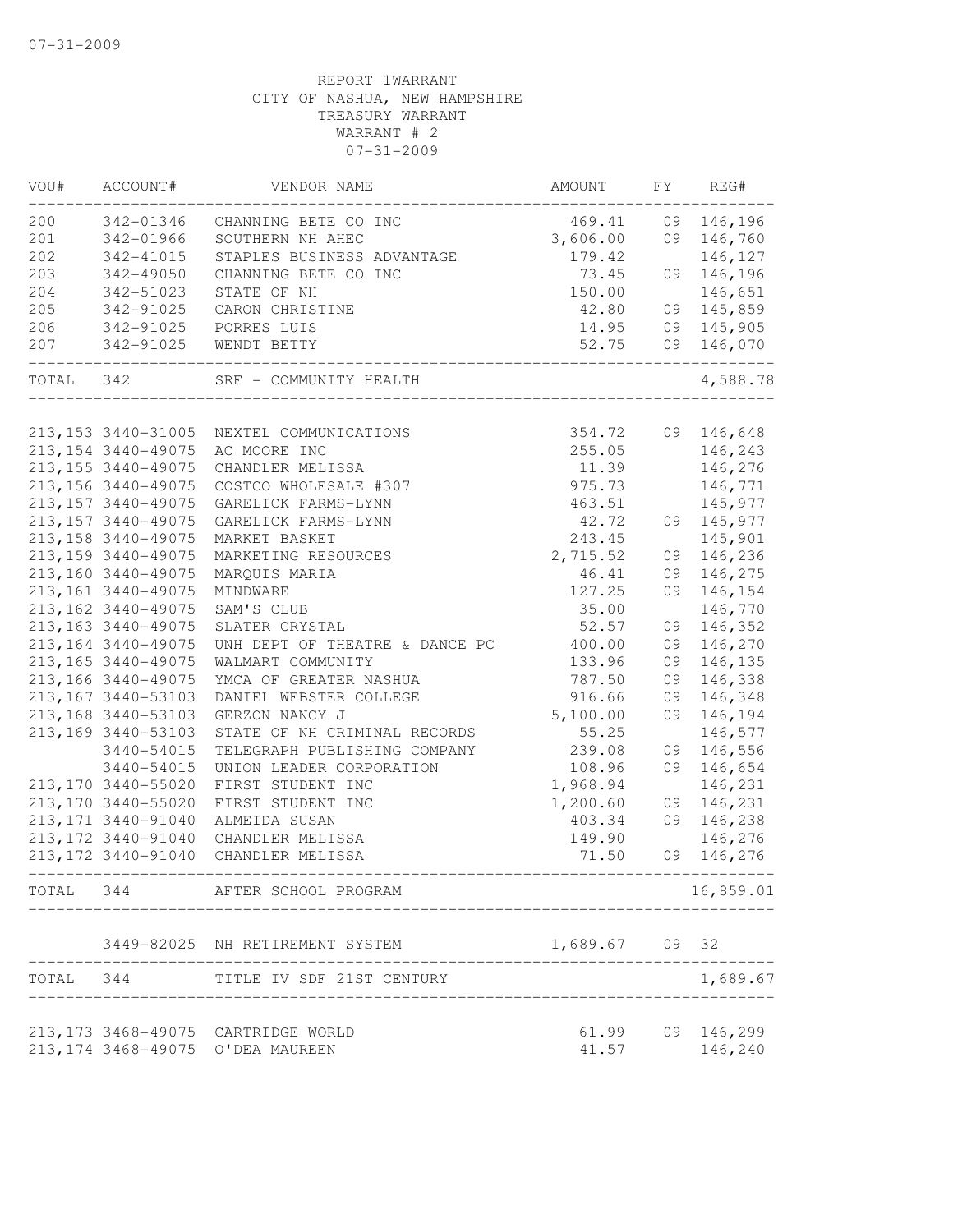|           | VOU# ACCOUNT#                  | VENDOR NAME                             | AMOUNT   |    | FY REG#    |
|-----------|--------------------------------|-----------------------------------------|----------|----|------------|
|           |                                | 213, 175 3468-49075 REYNOLDS MARGARET   | 18.37    | 09 | 146,187    |
|           | 213, 176 3468-53102            | CENTER FOR SECONDARY SCHOOL RE 4,050.00 |          | 09 | 146,375    |
|           | 213, 177 3468-53102            | MEASURED PROGRESS INC                   | 8,407.75 | 09 | 146,292    |
|           | 3468-82025                     | NH RETIREMENT SYSTEM                    | 569.78   | 09 | 32         |
|           | 213, 178 3468-91040            | BUJOSA JUAN A                           | 71.16    | 09 | 146,265    |
|           | 3468-91040                     | CITIZENS BANK                           | 8,999.25 | 09 | 49         |
|           | 213, 179 3468-91040            | DELK ANNAMARIA                          | 200.18   | 09 | 146,233    |
|           | 213,180 3468-91040             | DUFFY NANCY                             | 58.37    | 09 | 146,235    |
|           | 213, 181 3468-91040            | FITZGERALD JENNIFER                     | 292.33   | 09 | 146,272    |
|           | 213, 182 3468-91040            | FLESHER-DUFFY SHARON                    | 415.00   | 09 | 146,527    |
|           | 213, 183 3468-91040            | HENDERSON WILFRED                       | 46.03    | 09 | 146,006    |
|           | 213, 184 3468-91040            | INTERNATIONAL CENTER FOR LEADE          | 2,610.00 | 09 | 146,261    |
|           | 213, 185 3468-91040            | MARANDOS SARAH                          | 440.05   | 09 | 146,362    |
|           | 213, 186 3468-91040            | MOYLAN JERRY                            | 240.64   | 09 | 146,571    |
|           | 213, 187 3468-91040            | NASN                                    | 740.00   | 09 | 146,786    |
|           | 213, 188 3468-91040            | NECC 2009 REGISTRATION                  | 474.00   | 09 | 146,291    |
|           | 213, 189 3468-91040            | O'DEA MAUREEN                           | 1,606.70 |    | 146,240    |
|           | 213, 190 3468-91040            | PIEKARSKI CHASE                         | 145.36   |    | 09 146,351 |
|           | 213, 191 3468-91040            | SILVI BRENDA LEE                        | 238.01   |    | 09 146,191 |
|           | ._____________________________ | 213,192 3468-91040 SPARGO LORNA         | 22.88    | 09 | 146,377    |
| TOTAL 346 |                                | SMALLER LEARNING COMMUNITY              |          |    | 29,749.42  |
|           |                                |                                         |          |    |            |
|           | 213,193 3508-53102 ED TECH     |                                         | 2,600.00 |    | 09 146,317 |
|           | 213, 194 3508-53102            | GALOTTA EDWARD                          | 3,200.00 |    | 09 146,313 |
|           | 213, 195 3508-91040            | BREEN CHRISTINE                         | 607.76   | 09 | 146,288    |
|           | 213, 196 3508-91040            | FLYNN PATRICIA                          | 492.48   | 09 | 146,520    |
|           | 213, 197 3508-91040            | GOSSELIN CHRISTOPHER                    | 483.38   | 09 | 146,241    |
|           | 213, 198 3508-91040            | KEANE THERESA                           | 462.63   | 09 | 146,219    |
|           | 213, 199 3508-91040            | LUCAS MARK                              | 322.14   | 09 | 146,492    |
|           | 213,200 3508-91040             | NHASP                                   | 1,592.00 | 09 | 146,647    |
|           | 213, 201 3508-91040            | SCHAPPLER PHILIP                        | 619.47   | 09 | 146,175    |
|           | 213, 202 3508-91040            | ST JOHNSBURY ACADEMY                    | 1,195.00 | 09 | 146,257    |
|           | 213, 203 3508-91040            | TAFT SCHOOL                             | 800.00   | 09 | 146,312    |
|           | 213, 204 3508-91040            | TINTLE MARY-FRANCES                     | 599.50   | 09 | 146,342    |
|           | 213, 205 3508-91040            | WENDELL DONNA                           | 887.00   |    | 145,786    |
| TOTAL     | 350                            | TITLE 11A TEACHER QUALITY               |          |    | 13,861.36  |
|           | 3509-82025                     | NH RETIREMENT SYSTEM                    | 5,677.69 | 09 | 32         |
| TOTAL     | 350                            | TITLE 11A TEACHER QUALITY               |          |    | 5,677.69   |
| 213       | 352-59020                      | THE COACH COMPANY                       | 4,695.00 |    | 145,831    |
| 214       | 352-59050                      | ACKERMAN CAITLIN                        | 240.00   |    | 146,102    |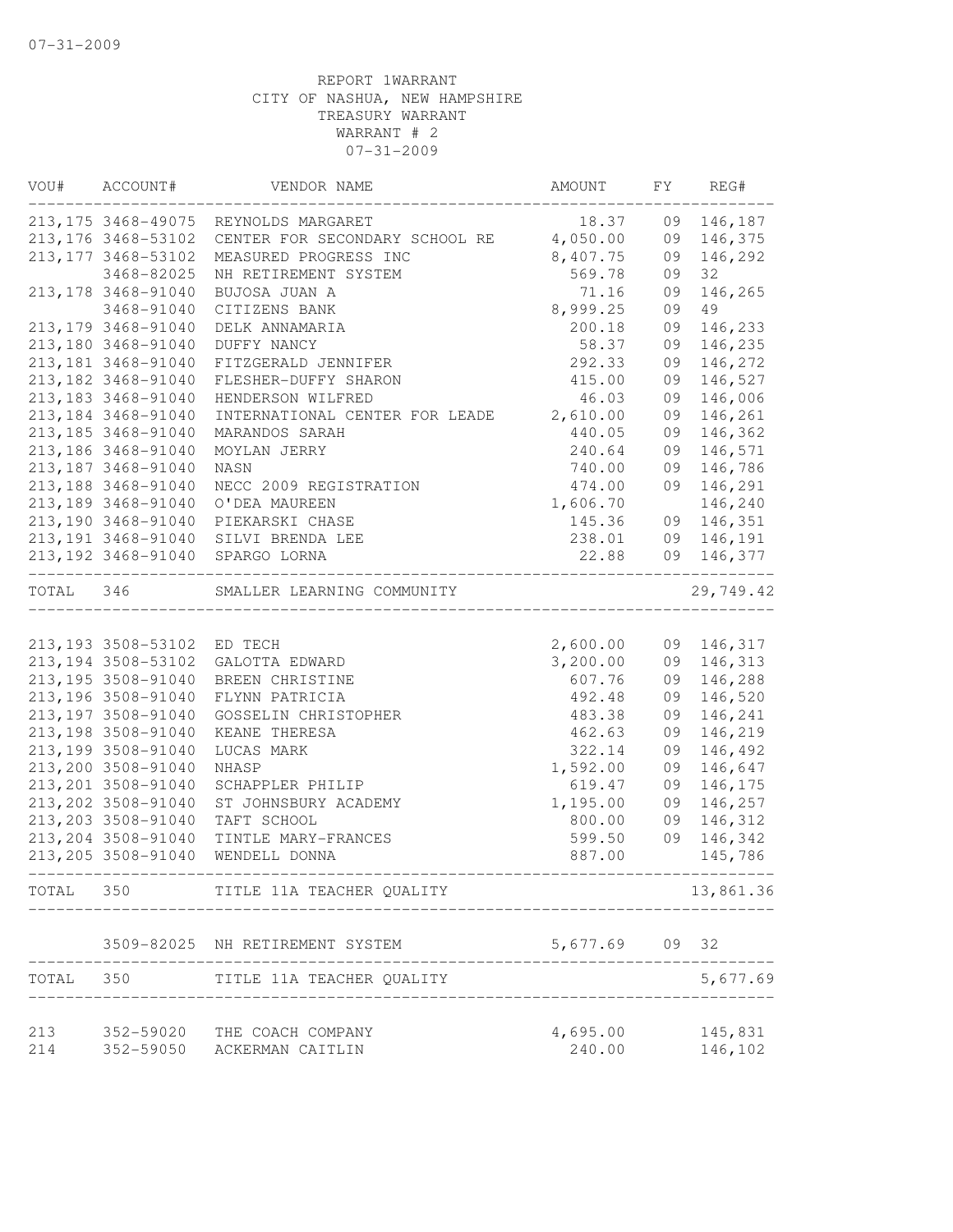| VOU# | ACCOUNT#  | VENDOR NAME                          | AMOUNT   | FY | REG#    |
|------|-----------|--------------------------------------|----------|----|---------|
| 215  |           | 352-59050 ALEXANIAN SAMUEL           | 450.00   |    | 145,803 |
| 216  | 352-59050 | ALEXANIAN SAMUEL<br>ARMSTRONG ZUZANA | 600.00   |    | 146,464 |
| 217  | 352-59050 | BASORA NILSSON                       | 600.00   |    | 146,105 |
| 218  | 352-59050 | BEAULAC MICHAEL                      | 450.00   |    | 146,103 |
| 219  | 352-59050 | BOWEN TROY                           | 450.00   |    | 145,787 |
| 220  | 352-59050 | CARUSONE ASHLEY                      | 300.00   |    | 146,395 |
| 221  | 352-59050 | CLOUTIER MELISSA                     | 600.00   |    | 145,966 |
| 222  | 352-59050 | CONLON MEGHAN                        | 300.00   |    | 146,092 |
| 223  | 352-59050 | CORDARO BOBBY                        | 300.00   |    | 146,499 |
| 224  | 352-59050 | CORTEZ JESUS                         | 300.00   |    | 146,500 |
| 225  | 352-59050 | COX BRANDON                          | 300.00   |    | 146,370 |
| 226  | 352-59050 | CROWELL MCKENZIE                     | 300.00   |    | 146,100 |
| 227  | 352-59050 | DELPIZZO ANTHONY                     | 80.00    |    | 146,426 |
| 228  | 352-59050 | DELPIZZO FRANK                       | 80.00    |    | 146,427 |
| 229  | 352-59050 | DERRYBERRY KIMBERLY                  | 450.00   |    | 146,467 |
| 230  | 352-59050 | DUCHARME VICKY                       | 360.00   |    | 145,723 |
| 231  | 352-59050 | DUSTON JENNIFER                      | 300.00   |    | 146,468 |
| 232  | 352-59050 | ERICKSON DUANE                       | 300.00   |    | 145,898 |
| 233  | 352-59050 | FALCONE MARISSA                      | 200.00   |    | 145,919 |
| 234  | 352-59050 | FEINBERG JAMIE                       | 600.00   |    | 146,424 |
| 235  | 352-59050 | FIERLEY JULIE                        | 600.00   |    | 146,099 |
| 236  | 352-59050 | FLEURY DARREN                        | 885.00   |    | 146,130 |
| 237  | 352-59050 | GIACALONE SCOTT                      | 30.00    |    | 145,821 |
| 238  | 352-59050 | GUIDOBONI ALYSSA                     | 180.00   |    | 146,465 |
| 239  | 352-59050 | HEDLUND MELANIE                      | 160.00   |    | 145,917 |
| 240  | 352-59050 | HOGAN KELSEY                         | 450.00   |    | 145,863 |
| 241  | 352-59050 | HOLMBERG ERIK                        | 375.00   |    | 145,927 |
| 242  | 352-59050 | KELLER LENA                          | 300.00   |    | 145,955 |
| 243  | 352-59050 | KELLY JOSEPH                         | 600.00   |    | 146,346 |
| 244  | 352-59050 | KLINK DANIEL                         | 150.00   |    | 146,096 |
| 245  | 352-59050 | LEDOUX BRITTNEY                      | 360.00   |    | 145,864 |
| 246  | 352-59050 | LEGATOVA DOMINIKA                    | 270.00   |    | 146,093 |
| 247  | 352-59050 | LETARTE JEAN GUY                     | 500.00   |    | 145,865 |
| 248  | 352-59050 | LOFTUS RICHARD S                     | 450.00   |    | 146,071 |
| 249  | 352-59050 | LUNN TIM                             | 150.00   |    | 146,098 |
| 250  | 352-59050 | MAHONEY EMILY                        | 150.00   |    | 146,396 |
| 251  | 352-59050 | MALONEY EMILY                        | 225.00   |    | 146,090 |
| 252  | 352-59050 | MCDOUGALD CAMERON                    | 270.00   |    | 146,369 |
| 253  | 352-59050 | MCDOUGALD SCOTT                      | 840.00   |    | 145,817 |
| 254  | 352-59050 | MENDENHALL ADAM                      | 375.00   |    | 145,928 |
| 255  | 352-59050 | MORIN ELISSA                         | 450.00   |    | 146,097 |
| 256  | 352-59050 | MUCCIOLI ANTHONY                     | 300.00   |    | 146,371 |
| 257  | 352-59050 | MUCCIOLI LOUIS                       | 600.00   |    | 146,086 |
| 258  | 352-59050 | MULLER HEATHER                       | 450.00   |    | 145,965 |
| 259  | 352-59050 | OSBORN DAVID                         | 1,450.00 |    | 145,764 |
| 260  | 352-59050 | OTHOT ANDREW                         | 90.00    |    | 146,403 |
| 261  | 352-59050 | PASQUARIELLO JOHN                    | 600.00   |    | 146,300 |
| 262  | 352-59050 | POLLEY MICHAEL                       | 720.00   |    | 145,956 |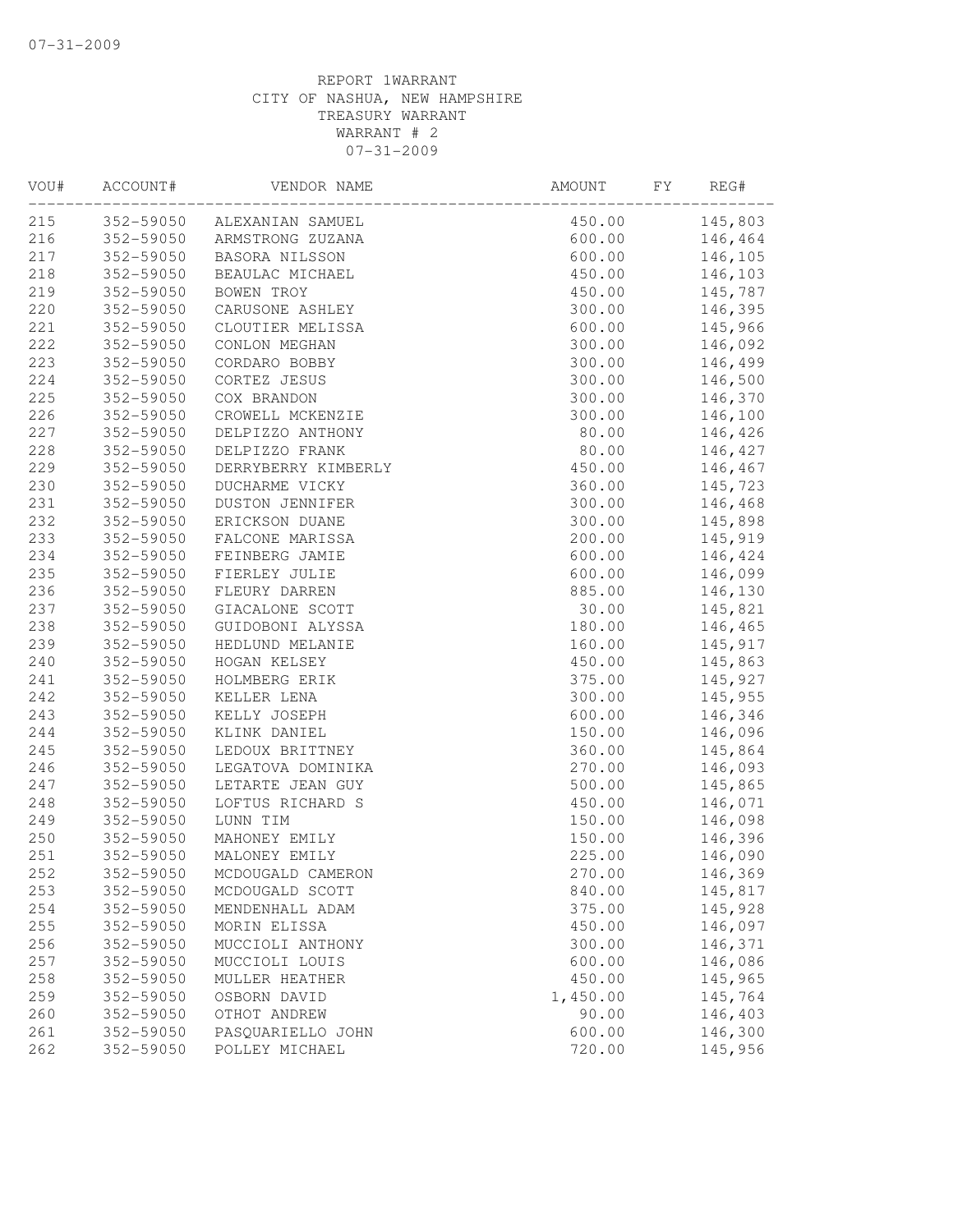| VOU# | ACCOUNT#    | VENDOR NAME                                  | AMOUNT         | FY | REG#              |
|------|-------------|----------------------------------------------|----------------|----|-------------------|
| 263  | 352-59050   | RAFFERTY SUSAN                               | 450.00         |    | 146,466           |
| 264  | 352-59050   | RAHILLY JULIE                                | 180.00         |    | 146,095           |
| 265  | 352-59050   | RHEAULT MIKE                                 | 750.00         |    | 146,107           |
| 266  | 352-59050   | RICE CHRIS                                   | 750.00         |    | 145,916           |
| 267  | 352-59050   | RZASA TAVIA                                  | 300.00         |    | 146,101           |
| 268  | 352-59050   | SCHROEDER DAVID                              | 180.00         |    | 146,094           |
| 269  | 352-59050   | SEYMOUR COLTON                               | 405.00         |    | 145,861           |
| 270  | 352-59050   | SHEPARD NICOLE                               | 300.00         |    | 146,469           |
| 271  | 352-59050   | STROBEL CONNOR                               | 600.00         |    | 146,106           |
| 272  | 352-59050   | SULLIVAN EMILY                               | 300.00         |    | 145,924           |
| 273  | 352-59050   | TERRELL RHETT                                | 900.00         |    | 145,957           |
| 274  | 352-59050   | THISTLE CHRIS                                | 600.00         |    | 146,087           |
| 275  | 352-59050   | WALKER KALEY                                 | 405.00         |    | 145,855           |
| 276  | 352-59050   | WHITNEY JULIE ANN                            | 370.00         |    | 146,425           |
| 277  | 352-59055   | RUSSO THOMAS                                 | 240.00         |    | 146,118           |
| 278  | $352 - 705$ | BUTURLA TRACY                                | 90.00          |    | 146,420           |
| 279  | $352 - 705$ | CANFIELD BRAD                                | 90.00          |    | 146,256           |
| 280  | $352 - 705$ | CLARK CAROL                                  | 90.00          |    | 146,496           |
| 281  | $352 - 705$ | CRAIN MICHELLE                               | 180.00         |    | 146,410           |
| 282  | $352 - 705$ | DELLE SUZANNE                                | 20.00          |    | 146,461           |
| 283  | $352 - 705$ | GAMACHE MARYANNE                             | 90.00          |    | 146,421           |
| 284  | $352 - 705$ | GODIN KATHY                                  | 180.00         |    | 146,388           |
| 285  | $352 - 705$ | HENDRICK ELIZABETH                           | 55.00          |    | 146,656           |
| 286  | $352 - 705$ | KRISHNAN SREEVIDYA                           | 105.00         |    | 146,418           |
| 287  | $352 - 705$ | LIPARI MARIANNE                              | 70.00          |    | 146,460           |
| 288  | $352 - 705$ | MARTUCCI APRIL                               | 90.00          |    | 146,414           |
| 289  | $352 - 705$ | MCINTOSH LORI                                | 125.00         |    | 145,952           |
| 290  | $352 - 705$ | MONTESALVO MARY                              | 180.00         |    | 146,419           |
| 291  | $352 - 705$ | MULLIN TRISHA                                | 90.00          |    | 145,854           |
| 292  | $352 - 705$ | MURPHY SUSAN                                 | 140.00         |    | 146,389           |
| 293  | $352 - 705$ | OLIVIERI KATE                                | 90.00          |    | 146,494           |
| 294  | $352 - 705$ | RIZZO KRISTEN                                | 140.00         |    | 146,497           |
| 295  | $352 - 705$ | RUONALA JACQUELYN                            | 125.00         |    | 146,422           |
| 296  | $352 - 705$ | THERRIEN PAUL                                | 55.00          |    | 146,423           |
| 297  | $352 - 705$ | TOSCANO MARGARET                             | 70.00          |    | 146,458           |
| 298  | $352 - 705$ | WHEELER MICHELLE                             | 130.00         |    | 146,459           |
| 299  | $352 - 705$ | WIGAND ANN                                   | 130.00         |    | 146,495           |
|      |             | TOTAL 352 SRF - PARKS AND RECREATION         |                |    | 33,300.00         |
|      |             | 213,206 3559-49035 FOLLETT LIBRARY RESOURCES |                |    | 215.83 09 145,729 |
|      | TOTAL 355   | TITLE IB READING 1ST FES                     |                |    | 215.83            |
|      |             | 3609-82025 NH RETIREMENT SYSTEM              | 1,243.98 09 32 |    |                   |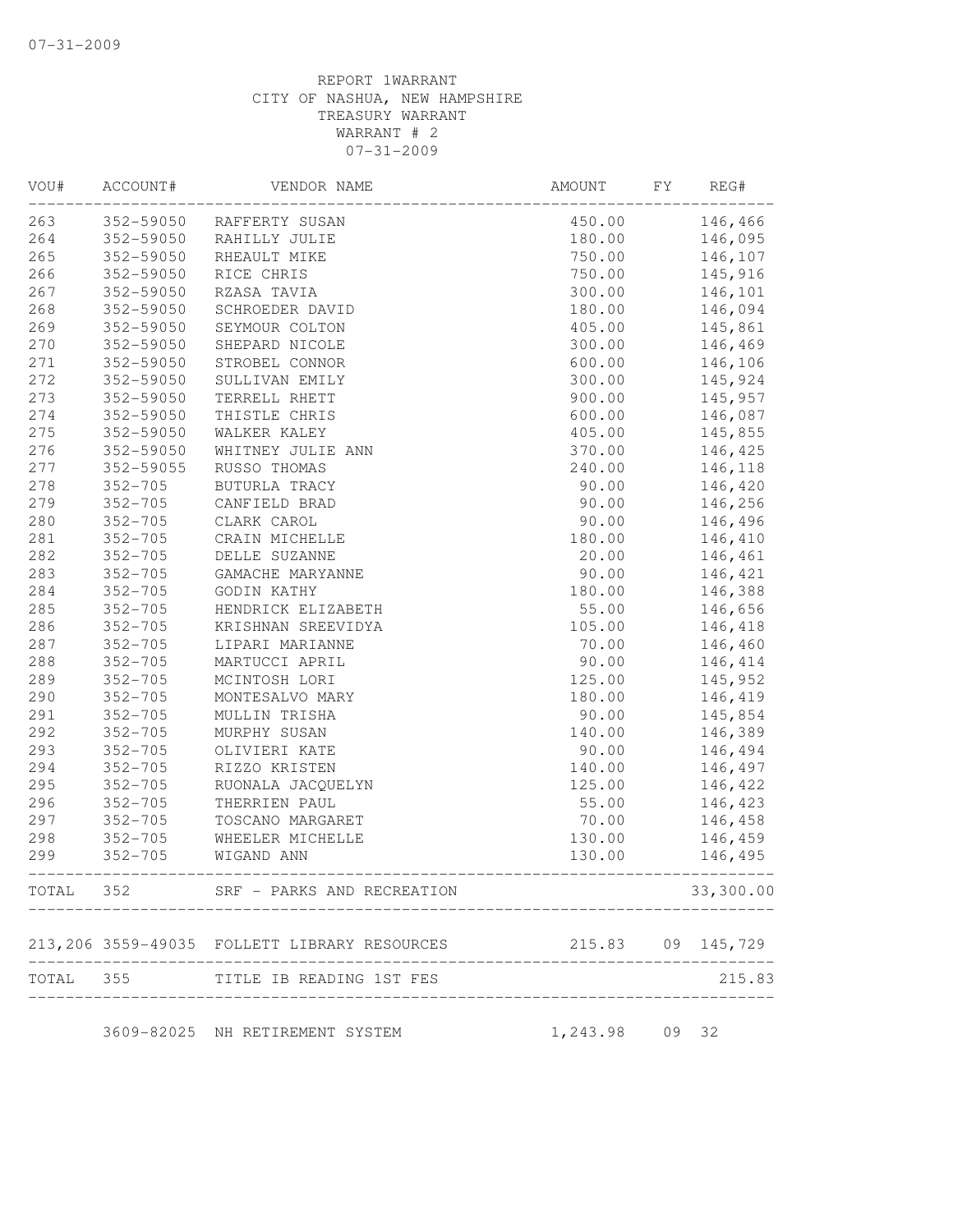| VOU#      | ACCOUNT#            | VENDOR NAME                                       | AMOUNT    | FY | REG#              |
|-----------|---------------------|---------------------------------------------------|-----------|----|-------------------|
| TOTAL     | 360                 | DROP OUT PREVENTION/ALT ED                        |           |    | 1,243.98          |
|           | 213, 207 3687-49075 | CENTRAL PAPER                                     | 3, 311.87 |    | 146,244           |
|           | 213, 208 3687-49085 | COCA COLA                                         | 432.50    |    | 146,204           |
|           | 213, 209 3687-49085 | COSTA FRUIT & PRODUCE CO INC                      | 12,809.00 |    | 146,569           |
|           | 213, 210 3687-49085 | FANTINI BAKING CO., INC.                          | 1,396.86  |    | 146,297           |
|           | 213, 211 3687-49085 | GARELICK FARMS-LYNN                               | 4,881.96  |    | 145,977           |
|           | 213, 212 3687-49085 | GILL'S PIZZA CO.                                  | 1,670.00  |    | 146,277           |
|           | 213, 213 3687-49085 | M SAUNDERS INC                                    | 2,886.84  |    | 146,262           |
|           | 213, 214 3687-49085 | MCKEE FOODS CORP                                  | 69.28     |    | 145,872           |
| TOTAL 368 |                     | SUMMER FEEDING PROGRAM                            |           |    | 27, 458.31        |
| 301       |                     | 371-54010 TELEGRAPH PUBLISHING COMPANY            |           |    | 146.80 09 146,556 |
| TOTAL     | 371 — 200           | SRF - COMMUNITY DEVELOPMENT                       |           |    | 146.80            |
| 302       |                     | 372-01045 SOCIETY FOR THE PROTECTION OF 4,171.38  |           |    | 09 145,903        |
| TOTAL     | 372                 | SRF - PLANNING & BUILDING DEPT                    |           |    | 4,171.38          |
| 303       |                     | 373-53025 LOAN PACKAGING LLC                      | 1,120.00  |    | 145,968           |
| 304       |                     | 373-53075 NASHUA REGIONAL PLANNING COMMI 2,947.50 |           |    | 09 146,566        |
| TOTAL     | 373                 | SRF - ECONOMIC DEVELOPMENT                        |           |    | 4,067.50          |
| 305       | 374-01966           | SOUTHERN NH SERVICES                              | 12,479.00 | 09 | 146,684           |
| 306       | 374-07035           | PELLETIER RAY AND MUNOZ CONSTR                    | 3,050.00  | 09 | 146,583           |
| 307       | 374-07118           | UNIWIZ WALL SYSTEMS &                             | 18,400.00 |    | 146,581           |
| 308       | 374-07220           | GREATER NASHUA COUNCIL ON ALCO                    | 1,818.18  | 09 | 145,804           |
| 309       | 374-07296           | GATE CITY FENCE CO INC                            | 6,443.00  |    | 145,850           |
| 310       | 374-07340           | HILLSBOROUGH COUNTY TREASURER                     | 24.00     |    | 146,554           |
| 311       | 374-07340           | SLATTERY SCOTT                                    | 88.00     |    | 146,578           |
| 312       | 374-07340           | TELEGRAPH PUBLISHING COMPANY                      | 256.90    | 09 | 146,556           |
| 313       | 374-07600           | 85 1/2 WEST HOLLIS STREET LLC                     | 2,902.50  | 09 | 146,582           |
| 314       | 374-07600           | KEHAISIS THEOGINIS & DAD'S ABA                    | 54,825.00 |    | 146,580           |
| 315       | 374-08041           | JC INDUSTRIAL SUPPLY LLC                          | 3,298.40  | 09 | 146,398           |
| 316       | 374-08237           | MANCHESTER FOUNDATIONS CO INC                     | 2,450.00  | 09 | 146,379           |
| 317       | 374-09031           | ADP INC                                           | 239.56    | 09 | 146,132           |
| 318       | 374-09043           | CONWAY OFFICE PRODUCTS LLC                        | 99.00     |    | 145,846           |
| 319       | 374-09061           | ARAMARK UNIFORM SERVICES                          | 88.04     |    | 145,830           |
| 319       | 374-09061           | ARAMARK UNIFORM SERVICES                          | 44.50     | 09 | 145,830           |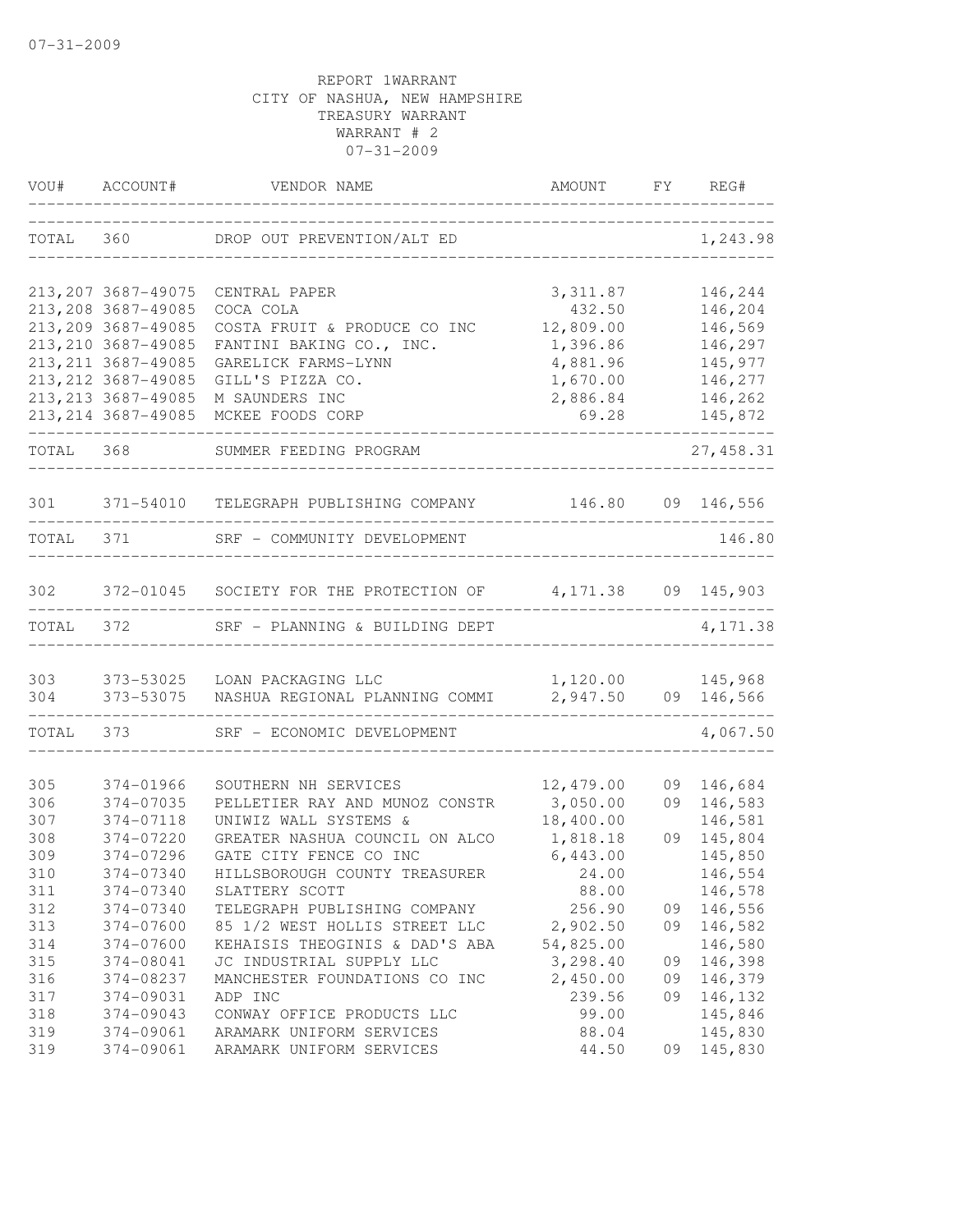| VOU# | ACCOUNT#  | VENDOR NAME                    | AMOUNT    | FY | REG#               |
|------|-----------|--------------------------------|-----------|----|--------------------|
| 320  |           | 374-09061 B & S LOCKSMITH INC  | 148.05    |    | 145,954            |
| 321  | 374-09071 | NASHUA TRANSIT - CITY          | 40.00     |    | 09 146,579         |
| 322  | 374-09071 | SHATTUCK MALONE OIL CO         | 17,254.65 |    | 146,644            |
| 323  | 374-09073 | PETRO-CANADA AMERICA           | 1,580.20  |    | 146,117            |
| 324  | 374-09081 | MICHELIN NORTH AMERICA INC     | 1,621.08  |    | 145,739            |
| 324  | 374-09081 | MICHELIN NORTH AMERICA INC     | 1,195.04  |    | 09 145,739         |
| 325  | 374-09081 | STRATEGIC TIRE SOLUTIONS LLC   | 1,112.00  |    | 146,116            |
| 326  | 374-09091 | ARCSOURCE INC                  | 61.13     |    | 145,893            |
| 327  | 374-09091 | B & S LOCKSMITH INC            | 18.50     |    | 145,954            |
| 328  | 374-09091 | <b>BALDWIN FILTERS</b>         | 549.42    |    | 145,811            |
| 329  | 374-09091 | BEST FORD/BEST CYCLE           | 16.61     |    | 145,709            |
| 330  | 374-09091 | CENTRAL PAPER PRODUCTS CO      | 207.44    |    | 146,115            |
| 331  | 374-09091 | CUMMINS NORTHEAST INC          | 1,001.44  |    | 146,053            |
| 332  | 374-09091 | FASTENAL CO                    | 23.66     |    | 145,735            |
| 333  | 374-09091 | FLEETWAY HEAVY DUTY PARTS INC  | 649.68    |    | 145,782            |
| 334  | 374-09091 | GILLIG LLC                     | 3,847.93  |    | 145,996            |
| 334  | 374-09091 | GILLIG LLC                     | 35.00     |    | 09 145,996         |
| 335  | 374-09091 | GRAINGER                       | 57.11     |    | 145,815            |
| 336  | 374-09091 | HOME DEPOT CREDIT SERVICES     | 365.71    |    | 146,664            |
| 337  | 374-09091 | HOME DEPOT CREDIT SERVICES     | 32.20     | 09 | 145,666            |
| 338  | 374-09091 | NAPA AUTO PARTS                | 626.16    |    | 146,031            |
| 339  | 374-09091 | NASHUA TRANSIT - CITY          | 4.47      |    | 146,579            |
| 339  | 374-09091 | NASHUA TRANSIT - CITY          | 14.99     | 09 | 146,579            |
| 340  | 374-09091 | PRINT FACTORY                  | 151.18    |    | 145,678            |
| 341  | 374-09091 | RYDER FLEET PRODUCTS.COM INC   | 459.17    |    | 146,034            |
| 342  | 374-09091 | STAPLES BUSINESS ADVANTAGE     | 199.56    |    | 146,127            |
| 342  | 374-09091 | STAPLES BUSINESS ADVANTAGE     | 55.32     |    | 09 146,127         |
| 343  | 374-09101 | PSNH                           | 1,369.18  |    | 146,739            |
| 344  | 374-09102 | PUBLIC SERVICE OF NH           | 846.26    |    | 146,744            |
| 345  | 374-09104 | <b>PSNH</b>                    | 251.19    |    |                    |
| 346  | 374-09112 |                                | 17.58     |    | 146,739<br>146,700 |
| 347  | 374-09112 | METROMEDIA ENERGY INC          | 21.97     |    |                    |
|      |           | NATIONAL GRID                  |           |    | 146,696            |
| 348  | 374-09114 | METROMEDIA ENERGY INC          | 1.20      | 09 | 146,700            |
| 348  | 374-09115 | METROMEDIA ENERGY INC          | 92.57     |    | 146,700            |
| 349  | 374-09115 | NATIONAL GRID                  | 40.59     |    | 146,696            |
| 350  | 374-09120 | PENNICHUCK WATER               | 158.98    |    | 146,672            |
| 350  | 374-09124 | PENNICHUCK WATER               | 39.67     |    | 146,672            |
| 350  | 374-09125 | PENNICHUCK WATER               | 80.51     |    | 146,672            |
| 351  | 374-09133 | FAIRPOINT COMMUNICATIONS       | 50.00     |    | 146,721            |
| 351  | 374-09133 | FAIRPOINT COMMUNICATIONS       | 152.55    | 09 | 146,721            |
| 352  | 374-09233 | NH TRANSIT ASSOCIATION         | 625.00    |    | 146,658            |
| 353  | 374-09233 | THE TELEGRAPH                  | 130.00    |    | 146,690            |
| 354  | 374-09261 | GRANITE STATE CONCRETE CO INC  | 583.50    | 09 | 146,081            |
| 355  | 374-09261 | MANCHESTER FOUNDATIONS CO INC  | 975.00    |    | 146,379            |
| 356  | 374-09261 | NASHUA TRANSIT - CITY          | 34.83     |    | 146,579            |
| 357  | 374-09261 | PURE WATERS OF NEW ENGLAND LLC | 31.50     |    | 145,976            |
| 358  | 374-09261 | TELEGRAPH PUBLISHING COMPANY   | 128.45    | 09 | 146,556            |
| 359  | 374-59188 | ATC ASSOCIATES INC             | 435.00    | 09 | 145,902            |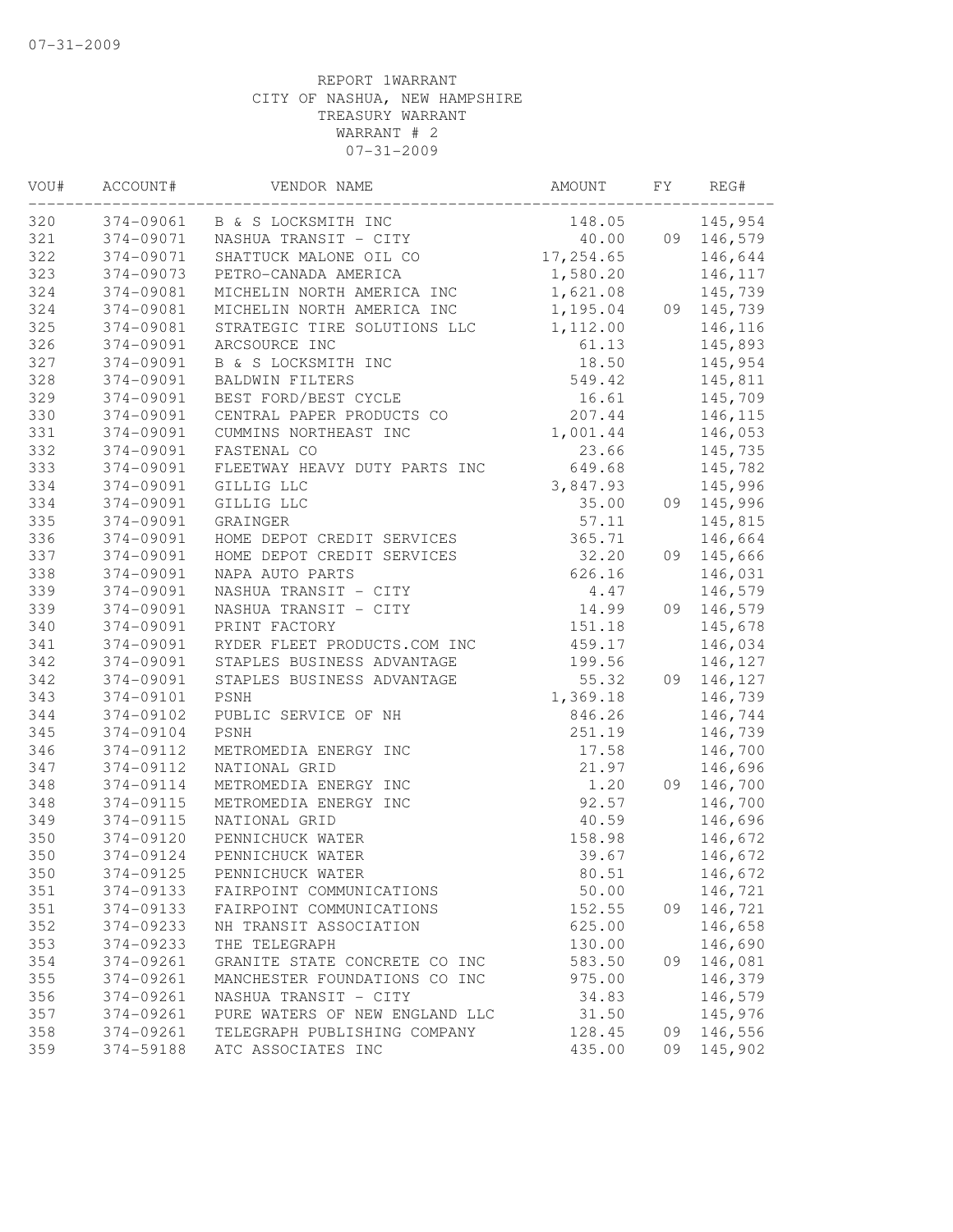|                                 | 375-45050                           | 360 374-64038 RON TURLEY ASSOCIATES INC 1,500.00 09 146,042<br>SRF - URBAN PROGRAMS<br>---------------------- |                        |    |                   |
|---------------------------------|-------------------------------------|---------------------------------------------------------------------------------------------------------------|------------------------|----|-------------------|
| TOTAL 374<br>361                |                                     |                                                                                                               |                        |    |                   |
|                                 |                                     |                                                                                                               |                        |    | 145, 399.31       |
| 362<br>363<br>364<br>365<br>366 |                                     | AMAZON                                                                                                        | 15.00                  |    | 09 146,759        |
|                                 | 375-45050                           | BAKER & TAYLOR                                                                                                | 1,098.88               |    | 09 145,783        |
|                                 | 375-45050                           | BAKER & TAYLOR ENTERTAINMENT                                                                                  | 477.65                 |    | 09 145,774        |
|                                 | 375-45050                           | HESSER COLLEGE                                                                                                | 188.90                 |    | 146,728           |
|                                 | 375-45050                           | INFOUSA CITY DIRECTORIES                                                                                      | 270.40                 | 09 | 146,693           |
|                                 | 375-45050                           | INGRAM LIBRARY SERVICES                                                                                       | 68.49                  | 09 | 146,113           |
| 367                             | 375-45050                           | MANCHESTER CITY LIBRARY                                                                                       | 19.95                  |    | 146,655           |
| 368                             | 375-45050                           | MATTHEW BENDER & CO INC                                                                                       | 2,235.25               | 09 | 146,761           |
| 369                             | 375-45050                           | NASHUA HIGH SCHOOL SOUTH                                                                                      | 25.00                  | 09 | 146,758           |
| 370                             | 375-45050                           | PEASE PUBLIC LIBRARY                                                                                          | 20.00                  |    | 146,736           |
| 371                             | 375-45050                           | PETERSON'S NELNET LLC                                                                                         | 32.89                  | 09 | 145,964           |
| 372                             | 375-45050                           | SIMON & SCHUSTER                                                                                              | 30.14                  | 09 | 145,775           |
| 373                             | 375-45050                           | SIRSIDYNIX                                                                                                    | 752.19                 |    | 146,694           |
| 374                             | $375 - 45050$                       | UNIQUE MANAGEMENT SERVICES INC                                                                                | 537.00                 | 09 | 145,825           |
| 375                             | 375-45050                           | WEST PAYMENT CENTER                                                                                           | 40.25                  | 09 | 145,801           |
| 376                             | 375-45085                           | MICROMARKETING LLC                                                                                            | 519.96                 | 09 | 145,883           |
| 377                             | 375-45085                           | RECORDED BOOKS LLC                                                                                            | 280.20                 | 09 | 146,060           |
| 378                             | 375-45315                           | MULTICULTURAL BOOKS & VIDEOS                                                                                  | 325.71                 |    | 09 145,907        |
| 379                             | 375-57010                           | LIBRARYINSIGHT INC                                                                                            | 720.00                 |    | 146,662           |
| 380                             | 375-59100                           | SWANK MOTION PICTURES INC                                                                                     | 331.00                 |    | 146,677           |
| 381                             | 375-64165<br>______________________ | CONWAY OFFICE PRODUCTS LLC<br>________________________________                                                | 1,520.93               |    | 145,846           |
|                                 |                                     | TOTAL 375 SRF - PUBLIC LIBRARIES                                                                              |                        |    | 9,509.79          |
|                                 | 3769-31005                          | FAIRPOINT COMMUNICATIONS                                                                                      | 305.60                 | 09 | 146,709           |
|                                 | 213, 215 3769-31005                 | ONE COMMUNICATIONS                                                                                            | 4.82                   |    | 09 146,747        |
|                                 | 213, 216 3769-49035                 | BARNES & NOBLE INC                                                                                            | 115.00                 | 09 | 145,683           |
|                                 | 213, 217 3769-49050                 | ICAT PUBLISHING LLC                                                                                           | 271.23                 | 09 | 146,537           |
|                                 | 213, 218 3769-49075                 | SCHOOL SPECIALTY                                                                                              | 295.59                 | 09 | 146,200           |
|                                 | 213, 219 3769-53101                 | ICAT RESOURCES LLC                                                                                            | 40,000.00              |    | 146,409           |
|                                 | 213, 220 3769-53101                 | LAUGHTERS JACQUELYN                                                                                           | 2,250.00               | 09 | 146,355           |
|                                 | 213, 221 3769-63085                 | CHILDCRAFT                                                                                                    | 632.49                 |    | 09 146,168        |
|                                 |                                     | 213, 222 3769-63085 SCHOOL SPECIALTY                                                                          | 683.28                 |    | 09 146,200        |
|                                 | 213, 223 3769-64045                 | HEWLETT PACKARD COMPANY                                                                                       | 15, 473.00 09 145, 816 |    |                   |
|                                 | 213, 224 3769-72010                 | OCE IMAGISTICS INC                                                                                            |                        |    | 315.00 09 146,365 |
|                                 | 3769-82025                          | NH RETIREMENT SYSTEM                                                                                          | 1,862.38               | 09 | 32                |
|                                 |                                     | 3769-94030 CITIZENS BANK                                                                                      | 1,253.80               |    | 66                |
|                                 |                                     | 213, 225 3769-94030 SOLUTION TREE INC                                                                         | 1,198.00               |    | 146,528           |
| TOTAL 376                       |                                     | TITLE I ESEA                                                                                                  |                        |    | 64,660.19         |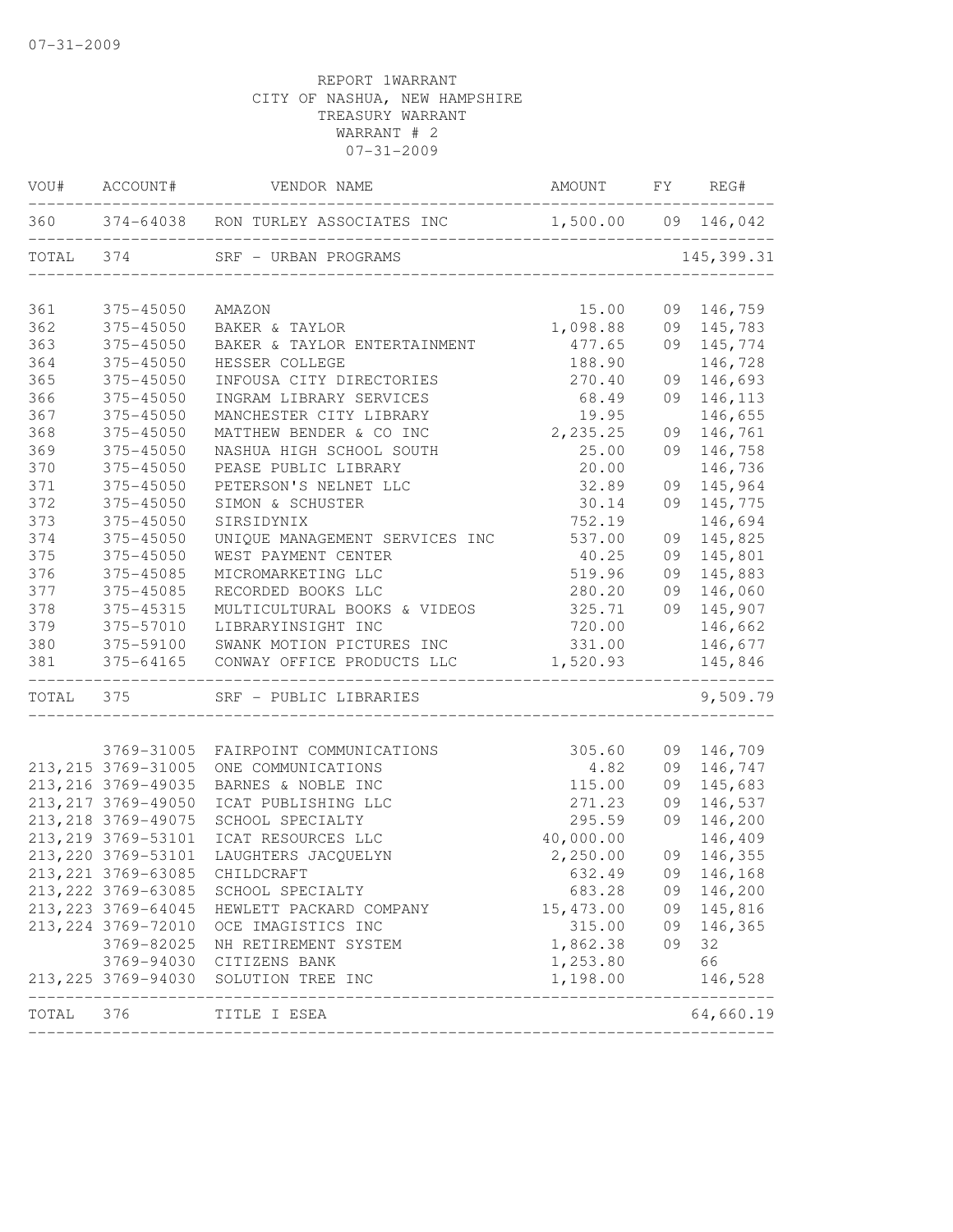|           | VOU# ACCOUNT#       | VENDOR NAME                                                                                              | AMOUNT FY REG# |    |                            |
|-----------|---------------------|----------------------------------------------------------------------------------------------------------|----------------|----|----------------------------|
|           |                     | 213,226 3897-64045 HEWLETT PACKARD COMPANY 125,250.00 09 145,816<br>------------------------------------ |                | .  |                            |
|           |                     | TOTAL 389 GEN VOCATIONAL ED                                                                              |                |    | 125,250.00                 |
|           | 213, 227 3909-49050 | ELECTRONIX EXPRESS                                                                                       | 136.50         |    | 146,234                    |
|           | 213, 228 3909-49050 | MSC INDUSTRIAL SUPPLY CO INC                                                                             | 768.43         |    | 146,211                    |
|           | 213, 229 3909-49050 | PAXTON-PATTERSON                                                                                         | 48.80          |    | 145,913                    |
|           | 213, 230 3909-53102 | CENTER FOR SECONDARY SCHOOL RE                                                                           | 4,050.00       |    | 09 146,375                 |
|           | 3909-82025          | NH RETIREMENT SYSTEM                                                                                     | 525.33         | 09 | $32 -$                     |
|           | 213, 231 3909-91040 | BORIS MICHELE                                                                                            | 311.15         | 09 | 146,305                    |
|           | 213, 232 3909-91040 | BRODEUR ESTHER                                                                                           | 195.87         | 09 | 146,174                    |
|           | 213, 233 3909-91040 | INTERNATIONAL CENTER FOR LEADE                                                                           | 2,610.00       |    | 09 146,261                 |
|           | 213, 234 3909-91040 | MULLER JAN                                                                                               | 296.92         |    | 09 146,341                 |
|           | 213, 235 3909-91040 | ROZUMEK ADAM                                                                                             | 837.11         |    | 146,303                    |
|           | 213,236 3909-91040  | STEWART MARY                                                                                             | 299.25         |    | 09 146,354<br>____________ |
|           |                     | TOTAL 390 VOC ED SECONDARY PERKINS                                                                       |                |    | 10,079.36                  |
|           |                     | 3937-82025 NH RETIREMENT SYSTEM                                                                          | 141.42         |    | 09 32                      |
| TOTAL 393 |                     | DAY CARE                                                                                                 |                |    | 141.42                     |
|           |                     |                                                                                                          |                |    |                            |
|           |                     | 213, 237 3950-49075 ABILITATIONS                                                                         |                |    | 409.32 146,164             |
|           | 213, 238 3950-49075 | SOUTHPAW ENTERPRISES                                                                                     | 494.14         |    | 145,715                    |
|           | 213, 239 3950-49075 | THERAPRO INC                                                                                             | 112.54         |    | 146,285                    |
|           | 213, 240 3950-49075 | TOYS FOR SPECIAL CHILDREN INC                                                                            | 18.95          |    | 146,517                    |
|           | TOTAL 395           | IDEA B SPECIAL EDUCATION                                                                                 |                |    | 1,034.95                   |
|           |                     |                                                                                                          |                |    |                            |
|           | 213, 241 3959-49075 | THERAPRO INC                                                                                             | 47.50          |    | 09 146,285                 |
|           | 213, 242 3959-49075 | ZONES                                                                                                    | 95.10          |    | 09 146,206                 |
|           | 213, 243 3959-64045 | ATECH SERVICES                                                                                           | 187.50         | 09 | 146,519                    |
|           | 3959-82025          | NH RETIREMENT SYSTEM                                                                                     | 11,320.71      | 09 | 32                         |
| TOTAL     | 395                 | IDEA BASIC SPEC ED                                                                                       |                |    | 11,650.81                  |
|           | 3969-82025          | NH RETIREMENT SYSTEM                                                                                     | 291.68         | 09 | 32                         |
|           |                     |                                                                                                          |                |    |                            |
| TOTAL     | 396                 | IDEA PRESCHOOL SPEC ED                                                                                   |                |    | 291.68                     |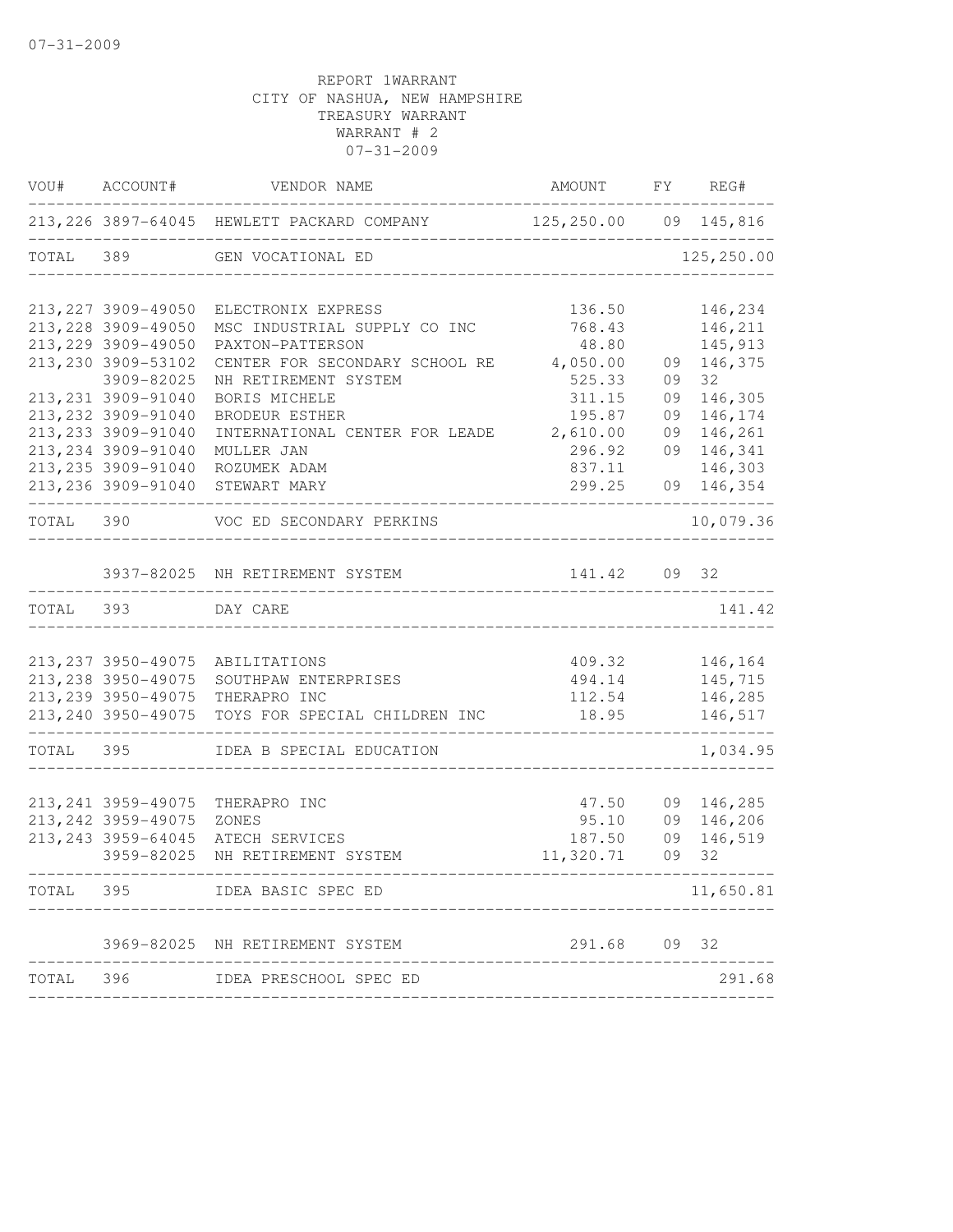|            | VOU# ACCOUNT# | VENDOR NAME                                                       | AMOUNT FY REG# |                                    |
|------------|---------------|-------------------------------------------------------------------|----------------|------------------------------------|
|            |               | 386  412-180  LEVINE TODD<br>387 412-180 ROTTMAN MICHAEL          |                | 352.90 146,385<br>37.00    146,384 |
|            |               | TOTAL 412-18 FINANCIAL SERVICES<br>AUTO PERMITS                   |                | 389.90                             |
|            |               | 388 452-331 BROOKS RICHARD                                        |                | 20.00 146,498                      |
|            |               | TOTAL 452-33 PARKS AND RECREATION<br>BASEBALL REGISTRATION FEES   |                | 20.00                              |
| 389        |               | 452-583 AGARWAL REENA                                             |                | 20.00 146,404                      |
| 390        | 452-583       | CLAGGETT APRIL                                                    | 20.00          | 146,490                            |
| 391        | 452-583       | ES-SABIR SIMOHAMED                                                | 20.00          | 146,493                            |
| 392        | $452 - 583$   | HULFACHOR MARY                                                    | 40.00          | 146,462                            |
| 393        | $452 - 583$   | HULLINGER JULIE                                                   | 20.00          | 146,392                            |
| 394        | $452 - 583$   | KOMADA BONNIE                                                     | 20.00          | 146,406                            |
| 395        | $452 - 583$   | LEE DIN DIN                                                       | 20.00          | 146,407                            |
| 396        | 452-583       | MUNUSWAMY MOHAN                                                   | 20.00          | 146,413                            |
| 397        | $452 - 583$   | MUSHROW KEN                                                       | 20.00          | 146,390                            |
| 398        | 452-583       | PETTIGREW MISSY                                                   | 20.00          | 146,463                            |
| 399        | $452 - 583$   | POWER ROBERT                                                      | 40.00          | 145,837                            |
| 400        | $452 - 583$   | REARDON MELANIE                                                   | 20.00          | 146,491                            |
| 401<br>402 | 452-583       | SANFORD SUE<br>452-583 SHEA MELINA                                | 20.00<br>40.00 | 146,405<br>146,417                 |
|            |               |                                                                   |                |                                    |
|            |               | TOTAL 452-58 PARKS AND RECREATION<br>SWIMMING CLASSES/LOCKER FEES |                | 340.00                             |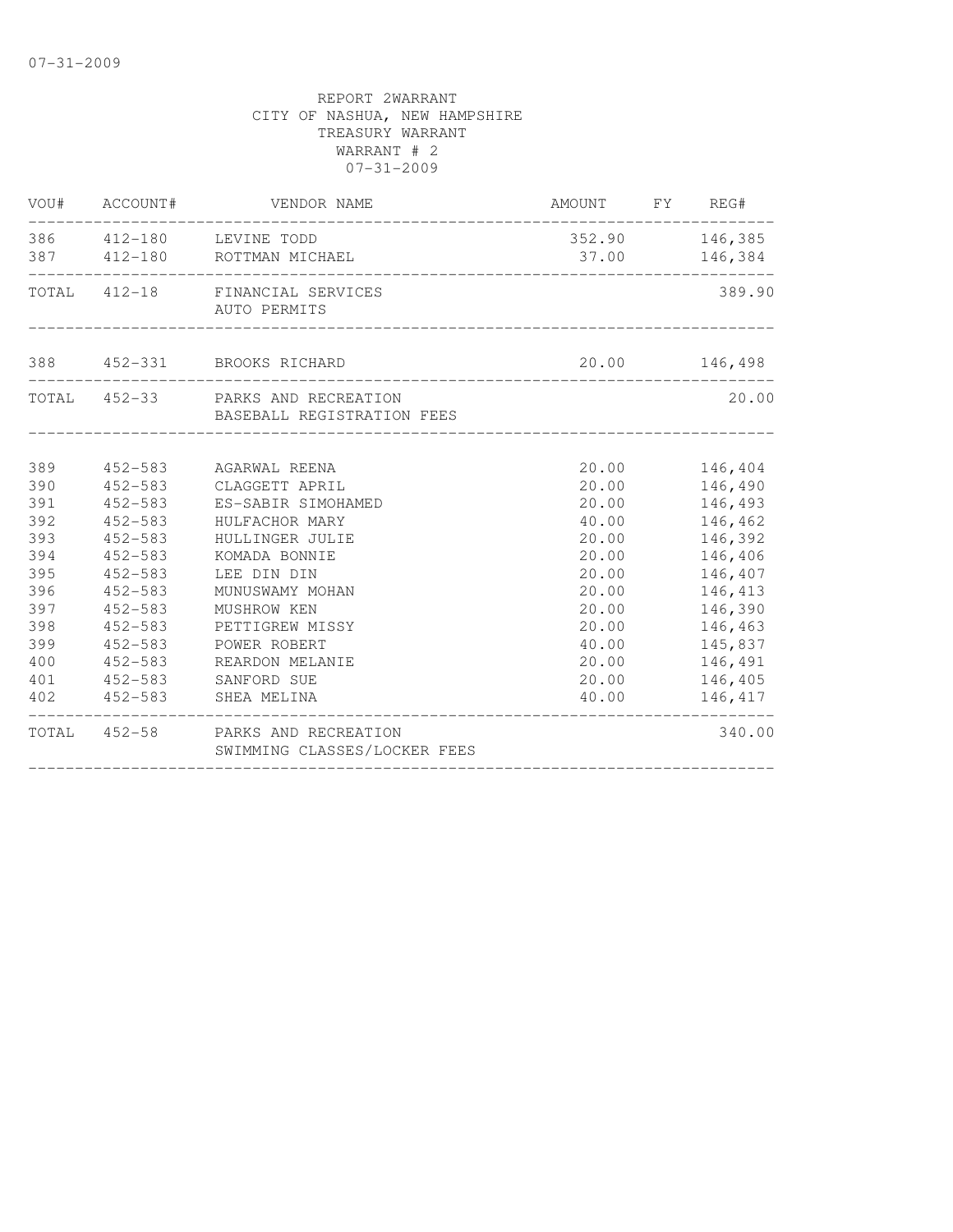| VOU#  | ACCOUNT#      | VENDOR NAME                          | AMOUNT    | FY | REG#      |
|-------|---------------|--------------------------------------|-----------|----|-----------|
| 403   | 501-61022     | HUFF & GAUTHIER INC                  | 472.50    |    | 146,104   |
| 404   | 501-98029     | LOZEAU DONNALEE                      | 67.38     |    | 146,584   |
| 405   | 501-98032     | NASHUA WALLPAPER & PAINT CO          | 138.30    | 09 | 145,900   |
| 406   | $501 - 66025$ | OFFICE EQUIPMENT FINANCE SERVI       | 2,194.50  |    | 146,717   |
| TOTAL | 501           | MAYOR'S OFFICE                       |           |    | 2,872.68  |
| 407   | 502-41015     | ANCO SIGNS & STAMPS INC              | 13.50     |    | 146,653   |
| 408   | 502-91015     | CITY OF NASHUA/PETTY CASH SLIP       | 48.00     |    | 145,676   |
| 409   | $502 - 72010$ | CONWAY OFFICE PRODUCTS LLC           | 94.50     |    | 145,846   |
| 410   | 502-49025     | LAWYERS DIARY & MANUAL               | 120.00    |    | 146,659   |
| 411   | 502-51010     | MCNAMEE JAMES                        | 215.00    | 09 | 146,585   |
| 412   | 502-51015     | PACER SERVICE CENTER                 | 18.00     | 09 | 146,704   |
| 413   | 502-41015     | STAPLES BUSINESS ADVANTAGE           | 567.42    | 09 | 146,127   |
| TOTAL | 502           | LEGAL DEPARTMENT                     |           |    | 1,076.42  |
| 413   |               | 503-41015 STAPLES BUSINESS ADVANTAGE | 862.58    | 09 | 146,127   |
| TOTAL | 503           | BOARD OF ALDERMEN                    |           |    | 862.58    |
|       |               |                                      |           |    |           |
| 414   | 505-81005     | ADULT LEARNING CENTER                | 3,696.25  |    | 146,059   |
| 415   | 505-81013     | BIG BROTHERS BIG SISTERS             | 3,500.00  |    | 145,870   |
| 416   | 505-81117     | CASA OF NH INC                       | 1,250.00  |    | 145,873   |
| 417   | 505-81022     | GREATER NASHUA DENTAL CONNECTI       | 6, 250.00 |    | 146,056   |
| 418   | 505-81032     | HARBOR HOMES INC                     | 7,500.00  |    | 145,908   |
| 419   | 505-81061     | NASHUA REGIONAL PLANNING COMMI       | 15,563.00 |    | 146,566   |
| 420   | 505-81110     | NASHUA SOUP KITCHEN & SHELTER        | 1,812.50  |    | 146,258   |
| 421   | 505-81060     | NRSWMD                               | 29,620.00 |    | 146,748   |
| 422   | 505-81116     | SALVATION ARMY                       | 3,750.00  |    | 145,716   |
| 423   | 505-81017     | SOUTHERN NH HIV/AIDS TASK FORC       | 3,696.25  |    | 146,415   |
| TOTAL | 505           | CIVIC & COMM. ACTIVITIES             |           |    | 76,638.00 |
|       |               |                                      |           |    |           |
| 424   | 506-31005     | BAYRING COMMUNICATIONS               | 2,190.84  | 09 | 146,702   |
| 425   | 506-31005     | COMPUTER HUT OF N E INC              | 1,838.49  | 09 | 146,563   |
| 426   | 506-31005     | FAIRPOINT COMMUNICATIONS             | 1,754.30  | 09 | 146,709   |
| 427   | 506-31005     | FAIRPOINT COMMUNICATIONS             | 6, 216.00 | 09 | 146,712   |
| 428   | 506-31005     | FAIRPOINT COMMUNICATIONS             | 721.45    |    | 146,721   |
| 428   | 506-31005     | FAIRPOINT COMMUNICATIONS             | 30.81     | 09 | 146,721   |
| 429   | 506-31005     | GOVCONNECTION INC                    | 236.38    | 09 | 145,694   |
| 430   | 506-31005     | LOVERING SUE                         | 33.00     |    | 146,586   |
| 431   | 506-31005     | PAETEC COMMUNICATIONS INC            | 5,164.80  |    | 146,649   |
| 432   | 506-31005     | TIGER DIRECT                         | 153.98    | 09 | 145,849   |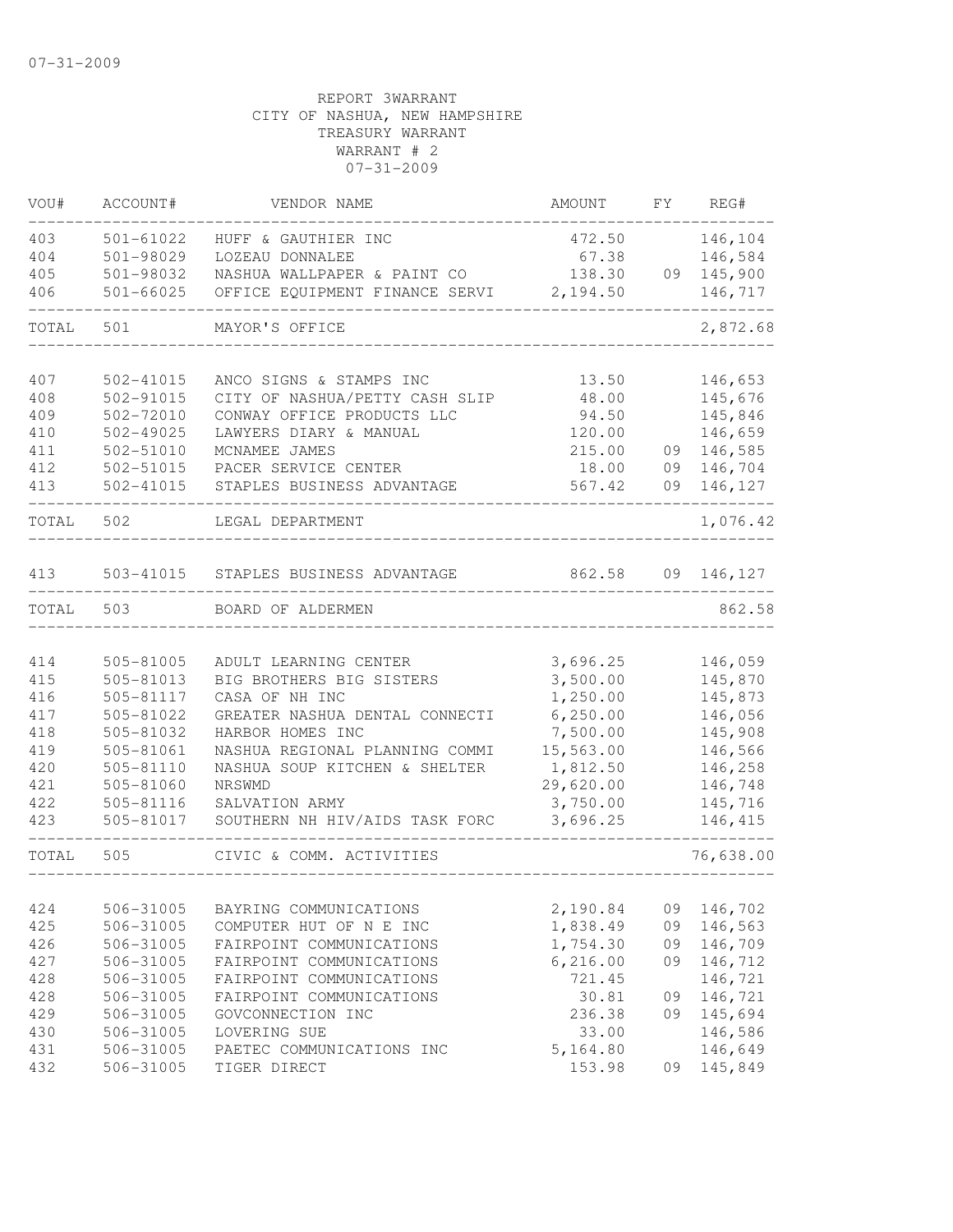| VOU#  | ACCOUNT#  | VENDOR NAME                    | AMOUNT      | FY. | REG#        |
|-------|-----------|--------------------------------|-------------|-----|-------------|
| TOTAL | 506       | TELECOMMUNICATIONS             |             |     | 18,340.05   |
| 433   | 507-82005 | NH RETIREMENT SYSTEM           | 85,716.14   | 09  | 32          |
| 433   | 507-82020 | NH RETIREMENT SYSTEM           | 151,814.17  | 09  | 32          |
| 433   | 507-82030 | NH RETIREMENT SYSTEM           | 136, 525.54 | 09  | 32          |
| 433   | 507-82035 | NH RETIREMENT SYSTEM           | 411,086.75  | 09  | 32          |
| 433   | 507-82040 | NH RETIREMENT SYSTEM           | 73, 262.58  | 09  | 32          |
| 434   | 507-82035 | NH RETIREMENT SYSTEM           | 34.60       |     | 146,587     |
| TOTAL | 507       | PENSIONS                       |             |     | 858, 439.78 |
| 435   | 511-98032 | NASHUA WALLPAPER & PAINT CO    | 3,078.00    | 09  | 145,900     |
| 436   | 511-98032 | RIPALDI CONSTRUCTION SERVICES  | 965.00      |     | 09 146,399  |
| TOTAL | 511       |                                |             |     | 4,043.00    |
| 437   | 512-41055 | ADVANTAGE OFFICE SOLUTIONS INC | 94.50       |     | 146,064     |
| 438   | 512-59095 | ANACOMP INC                    | 533.92      | 09  | 145,756     |
| 439   | 512-53025 | CHARLES G DOUGLAS III ESQ      | 2,500.00    | 09  | 146,720     |
| 440   | 512-41015 | CITY OF NASHUA/PETTY CASH SLIP | 14.98       |     | 145,676     |
| 441   | 512-41005 | CONWAY OFFICE PRODUCTS LLC     | 391.50      |     | 145,846     |
| 441   | 512-72010 | CONWAY OFFICE PRODUCTS LLC     | 94.50       |     | 145,846     |
| 442   | 512-91015 | FREDETTE DAVID                 | 187.00      | 09  | 146,588     |
| 443   | 512-72035 | GLOBE BUSINESS EQUIPMENT       | 720.00      |     | 146,756     |
| 444   | 512-95005 | NHGFOA                         | 123.33      |     | 146,738     |
| 445   | 512-43005 | PRINTGRAPHICS OF MAINE         | 835.14      | 09  | 145,790     |
| 445   | 512-59182 | PRINTGRAPHICS OF MAINE         | 767.33      | 09  | 145,790     |
| 446   | 512-41010 | STAPLES BUSINESS ADVANTAGE     | 382.17      | 09  | 146,127     |
| 446   | 512-41015 | STAPLES BUSINESS ADVANTAGE     | 216.62      |     | 146,127     |
| 447   | 512-43005 | US POSTAL SERVICE              | 250.00      |     | 145,674     |
| TOTAL | 512       | FINANCIAL SERVICES             |             |     | 7,110.99    |
| 448   | 513-94005 | BERGERON PAUL                  | 1,126.55    |     | 146,589     |
| 449   | 513-72010 | CONWAY OFFICE PRODUCTS LLC     | 228.00      |     | 145,846     |
| 450   | 513-94005 | NHCTCA                         | 100.00      |     | 146,718     |
| 451   | 513-94005 | RED JACKET MOUNTAIN VIEW       | 534.40      |     | 146,724     |
| 452   | 513-49025 | WEST PAYMENT CENTER            | 40.25       |     | 09 146,669  |
| TOTAL |           | 513 CITY CLERK'S OFFICE        |             |     | 2,029.20    |
| 453   |           | 514-66025 GE CAPITAL INC       | 1,387.52    |     | 146,069     |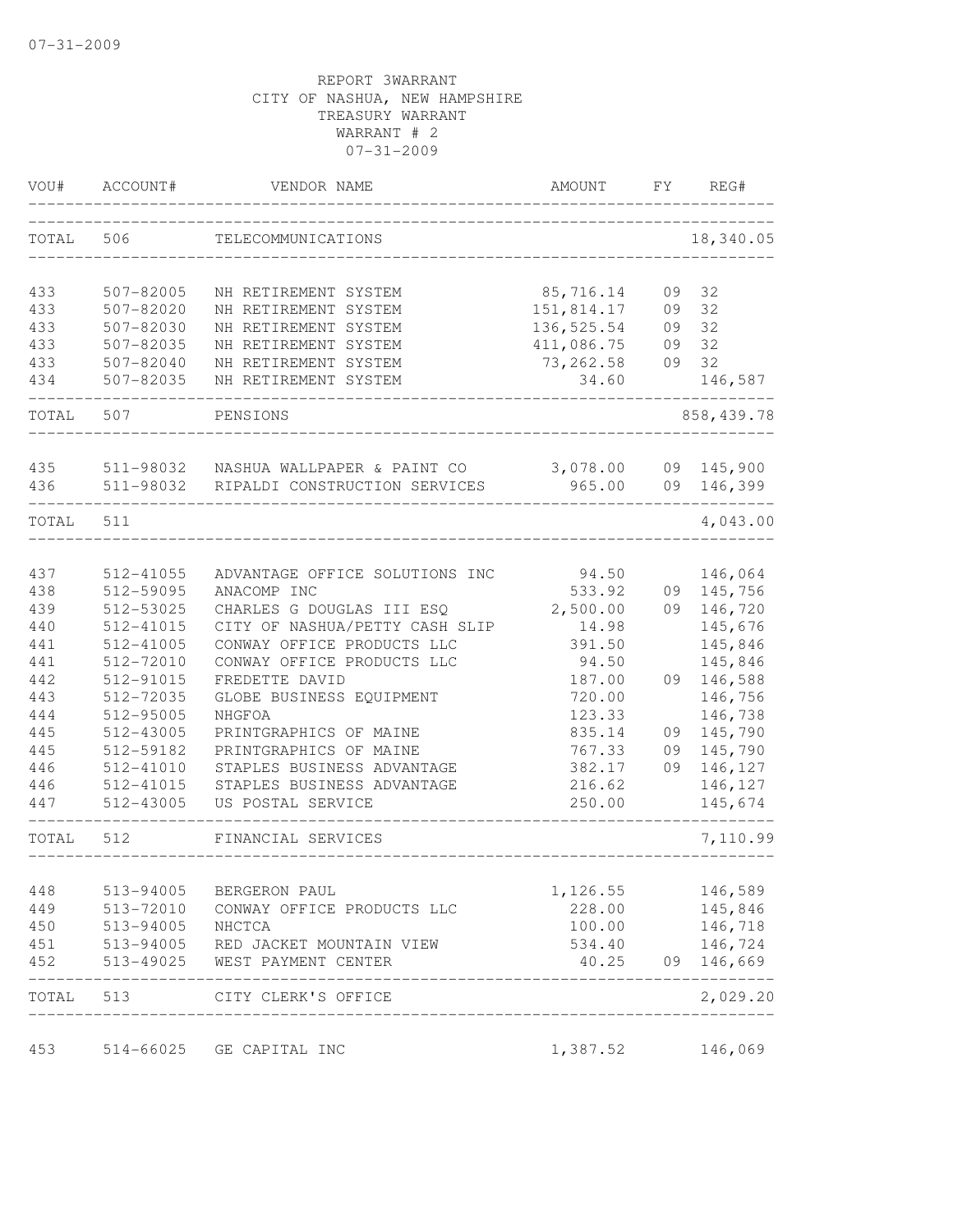| VOU#      | ACCOUNT#  | VENDOR NAME                    | AMOUNT                     | FY | REG#                       |
|-----------|-----------|--------------------------------|----------------------------|----|----------------------------|
| TOTAL 514 |           | INSURANCE-PROPERTY & CASUALTY  |                            |    | 1,387.52                   |
| 454       | 515-98920 | CITY OF NASHUA TRUST FUNDS     | 24,000.00                  |    | 39                         |
| 455       | 515-72010 | CONWAY OFFICE PRODUCTS LLC     | 94.50                      |    | 145,846                    |
| 456       | 515-41015 | STAPLES BUSINESS ADVANTAGE     | 138.45                     |    | 146,127                    |
| TOTAL     | 515       | HUMAN RESOURCES                |                            |    | 24, 232.95                 |
| 457       | 516-54016 | CONCORD MONITOR                | 783.44                     |    | 09 146,660                 |
| 458       | 516-72010 | CONWAY OFFICE PRODUCTS LLC     | 1,952.00                   |    | 145,846                    |
| 459       | 516-74125 | NESMITH RICHARD                | 1,684.35                   |    | 146,134                    |
| 460       | 516-45240 | OFFTECH NEW ENGLAND            | 46.74                      | 09 | 146,073                    |
| 461       | 516-41015 | PITNEY BOWES INCORPORATED      | 67.99                      | 09 | 146,562                    |
| 462       | 516-41015 | STAPLES BUSINESS ADVANTAGE     | 191.70                     | 09 | 146,127                    |
| 463       | 516-54006 | TELEGRAPH PUBLISHING COMPANY   | 73.40                      | 09 | 146,556                    |
| 463       | 516-54009 | TELEGRAPH PUBLISHING COMPANY   | 1,196.15                   | 09 | 146,556                    |
| 463       | 516-54011 | TELEGRAPH PUBLISHING COMPANY   | 678.95                     | 09 | 146,556                    |
| 463       | 516-54016 | TELEGRAPH PUBLISHING COMPANY   | 2,354.36                   | 09 | 146,556                    |
| 464       | 516-54016 | THE LOWELL PUBLISHING CO       | 2,725.20                   | 09 | 146,663                    |
| 465       | 516-54006 | UNION LEADER CORPORATION       | 146.80                     | 09 | 146,654                    |
| 465       | 516-54009 | UNION LEADER CORPORATION       | 681.00                     | 09 | 146,654                    |
| 465       | 516-54016 | UNION LEADER CORPORATION       | 1,708.06                   | 09 | 146,654                    |
| TOTAL     | 516       | PURCHASING DEPARTMENT          |                            |    | 14,290.14                  |
| 466       | 517-42010 | CITY OF NASHUA/PETTY CASH SLIP | 7.58                       |    | 145,676                    |
| 466       | 517-75901 | CITY OF NASHUA/PETTY CASH SLIP | 15.63                      |    | 145,676                    |
| 467       | 517-42010 | HOME DEPOT CREDIT SERVICES     | 12.88                      | 09 | 145,666                    |
| 468       | 517-75023 | HOME DEPOT CREDIT SERVICES     | 826.28                     | 09 | 146,664                    |
| 469       | 517-34015 | METROMEDIA ENERGY INC          | 48.75                      |    | 146,700                    |
| 469       | 517-34015 | METROMEDIA ENERGY INC          | 69.78                      | 09 | 146,700                    |
| 470       | 517-34015 | NATIONAL GRID                  | 96.25                      |    | 146,696                    |
| 471       | 517-33005 | PENNICHUCK WATER               | 686.91                     |    | 146,672                    |
| 471       | 517-33005 | PENNICHUCK WATER               | 275.48                     |    | 09 146,672                 |
| 472       | 517-32005 | PSNH                           | 2,313.45                   |    | 146,739                    |
| 473       |           | 517-32005 PUBLIC SERVICE OF NH | 7,174.72                   |    | 146,744                    |
| 474       | 517-64192 | TAYLOR RENTAL INC              | 131.76                     |    | 145,848                    |
| TOTAL     | 517       | BUILDING MAINT - CITY ADMIN    | __________________________ |    | -------------<br>11,659.47 |
| 475       | 519-64192 | CDW GOVERNMENT INC             | 255.01                     |    | 09 146,193                 |
| 476       | 519-41010 | CITY OF NASHUA/PETTY CASH SLIP | 2.99                       |    | 145,676                    |
| 477       | 519-94005 | MARINO ANGELO                  | 302.55                     |    | 146,590                    |
|           |           |                                |                            |    |                            |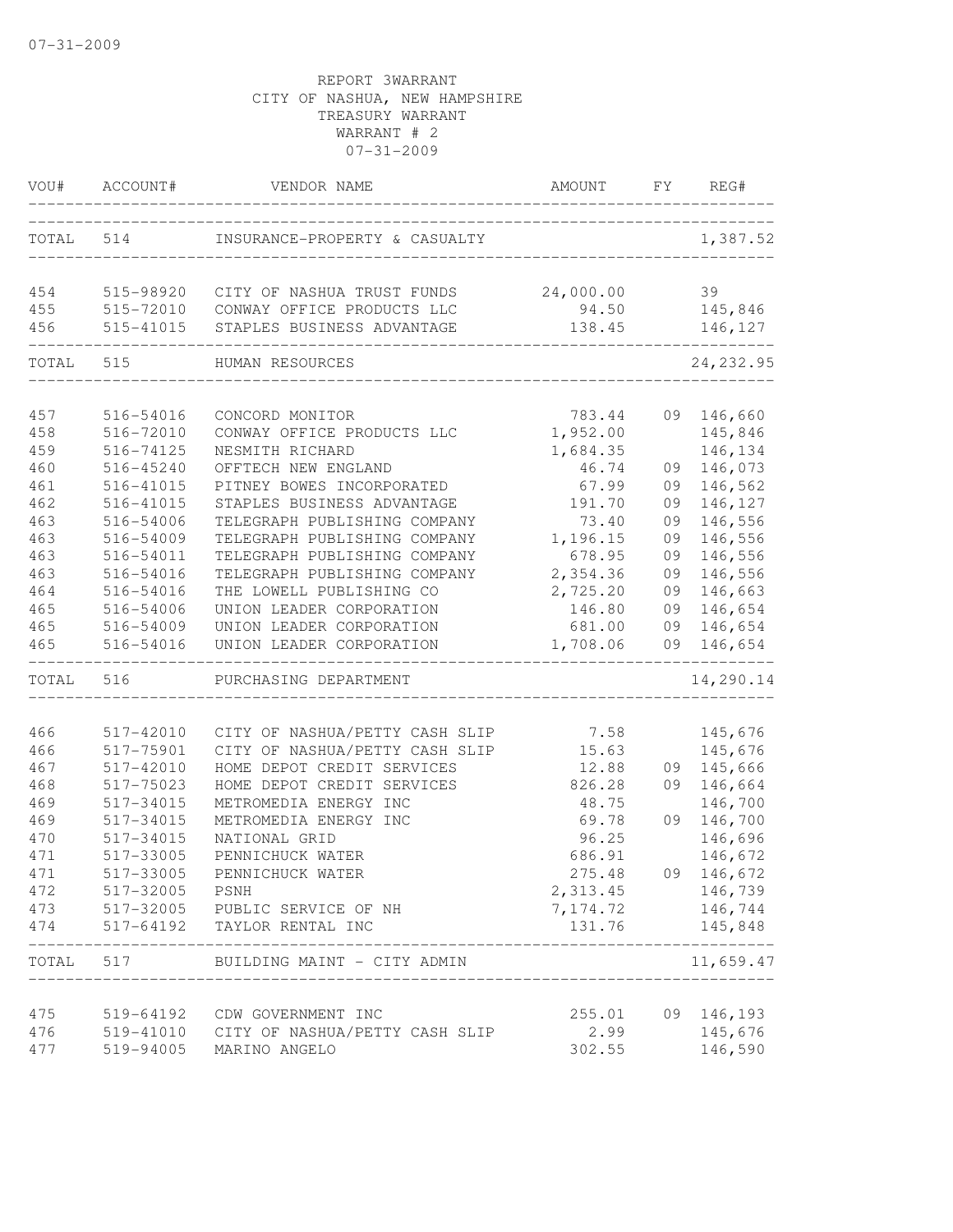| VOU#  | ACCOUNT#               | VENDOR NAME                       | <b>AMOUNT</b>  | FY | REG#               |
|-------|------------------------|-----------------------------------|----------------|----|--------------------|
| 478   | 519-53100              | PATRIOT PROPERTIES INC            | 13,350.00      |    | 145,835            |
| TOTAL | 519                    | ASSESSORS                         |                |    | 13,910.55          |
| 479   | 520-64192              | NEVERETT'S SEW & VAC              | 199.00         |    | 09 146,591         |
| 480   | 520-32005              | PENNICHUCK WATER                  | 149.25         |    | 146,672            |
| 481   | 520-32005              | PSNH                              | 294.50         |    | 146,739            |
| TOTAL | 520                    | HUNT BUILDING                     |                |    | 642.75             |
| 482   |                        |                                   |                |    |                    |
| 483   | 522-91015<br>522-91015 | <b>BARKER JOHN</b><br>BRITTON KEN | 58.85<br>43.45 |    | 146,592<br>146,593 |
| 484   | 522-74035              | CDW GOVERNMENT INC                | 6,064.72       | 09 | 146,193            |
| 485   | 522-31050              | CITIZENS BANK                     | 129.99         | 09 | 66                 |
| 485   | 522-45125              | CITIZENS BANK                     | 41.51          | 09 | 66                 |
| 485   | 522-49025              | CITIZENS BANK                     | 60.00          | 09 | 66                 |
| 485   | $522 - 64004$          | CITIZENS BANK                     | 48.83          | 09 | 66                 |
| 485   | 522-64040              | CITIZENS BANK                     | 91.45          | 09 | 66                 |
| 485   | 522-74035              | CITIZENS BANK                     | 99.00          | 09 | 66                 |
| 486   | 522-64052              | HEWLETT PACKARD COMPANY           | 6,752.00       | 09 | 145,816            |
| 486   | 522-74040              | HEWLETT PACKARD COMPANY           | 4,129.92       |    | 145,816            |
| 486   | 522-74040              | HEWLETT PACKARD COMPANY           | 6,020.13       | 09 | 145,816            |
| 487   | 522-74035              | INTELLIGOV SOFTWARE INC           | 12,000.00      |    | 146,114            |
| 488   | 522-94040              | PUBLIC TECHNOLOGY INSTITUTE       | 2,000.00       | 09 | 146,714            |
| 489   | 522-64052              | SHI INTERNATIONAL CORP            | 2,855.00       | 09 | 146,378            |
| 490   | 522-74040              | SOUTHWORTH-MILTON INC             | 4,515.50       | 09 | 145,711            |
| 491   | 522-45125              | TIGER DIRECT                      | 18.24          | 09 | 145,849            |
| 492   | 522-74040              | TURBOTEK COMPUTER CORP            | 14,200.00      |    | 145,805            |
| 493   | 522-94045              | VIDEO PROFESSOR                   | 638.60         | 09 | 146,391            |
| TOTAL | 522                    | INFORMATION TECHNOLOGY            |                |    | 59,767.19          |
| 494   |                        | 523-64040 DELL MARKETING LP       | 158.84         |    | 09 145,812         |
| TOTAL | 523                    | GIS                               |                |    | 158.84             |
|       |                        |                                   |                |    |                    |
| 495   | 524-64040              | CITIZENS BANK                     | 279.00         | 09 | 66                 |
| 496   | $524 - 64040$          | CITY OF NASHUA/PETTY CASH SLIP    | 28.68          |    | 145,676            |
| 497   | 524-64040              | DELL MARKETING LP                 | 1,197.65       | 09 | 145,812            |
| 497   | $524 - 64045$          | DELL MARKETING LP                 | 53.99          |    | 145,812            |
| 497   | $524 - 64045$          | DELL MARKETING LP                 | 137.97         | 09 | 145,812            |
| 497   | 524-64058              | DELL MARKETING LP                 | 43.78          |    | 145,812            |
| 498   | $524 - 64040$          | FORM ROUTER                       | 2,250.00       | 09 | 146,400            |
| 499   | $524 - 64040$          | GOVCONNECTION INC                 | 4.82           | 09 | 145,694            |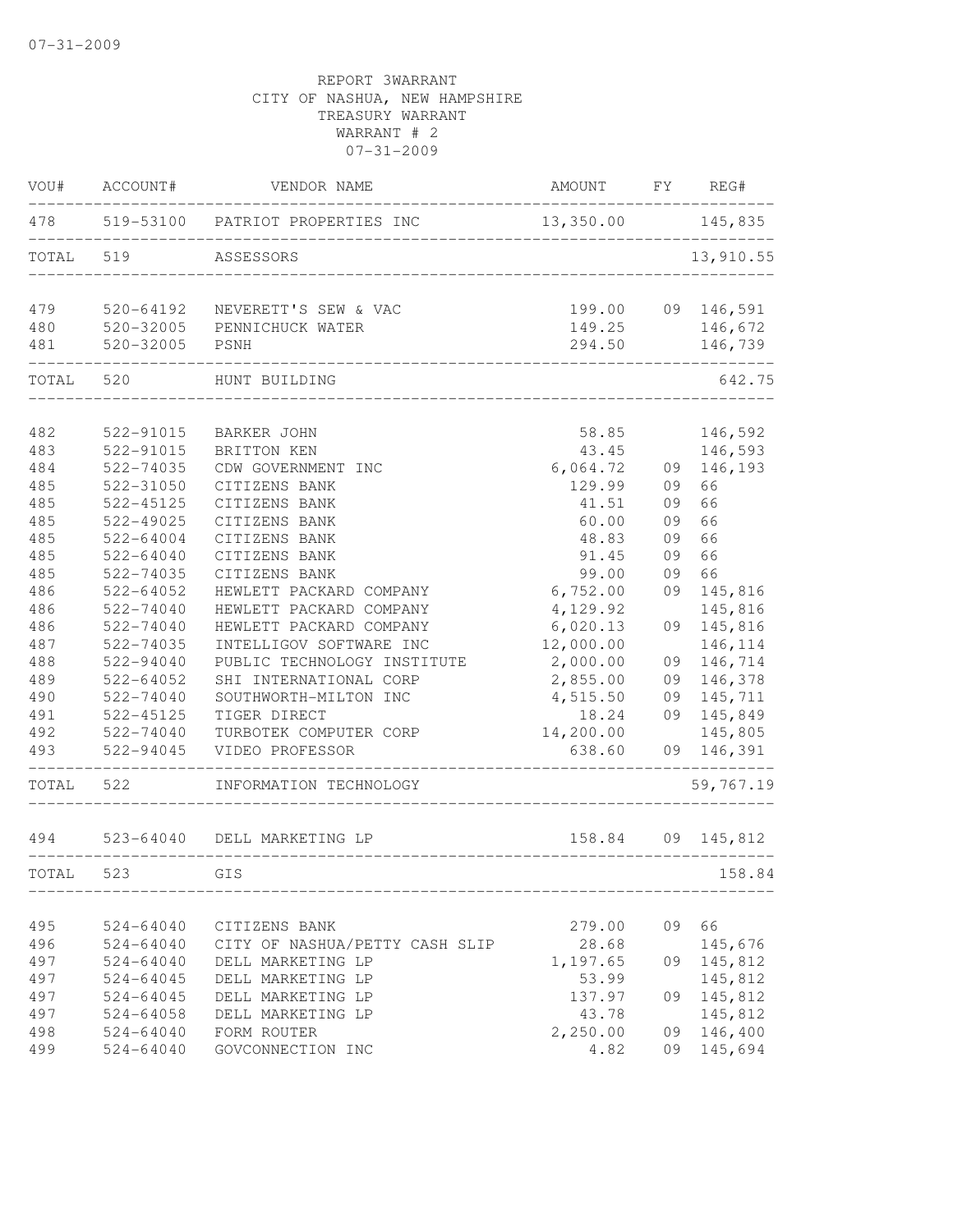| VOU#       | ACCOUNT#      | VENDOR NAME                                    | AMOUNT              | FY | REG#       |
|------------|---------------|------------------------------------------------|---------------------|----|------------|
| 500        | 524-64040     | SHI INTERNATIONAL CORP                         | 2,855.00 09 146,378 |    |            |
| 501        | $524 - 64040$ | THUNDERSTONE SOFTWARE                          | 8,000.00 09 146,387 |    |            |
| 501        | 524-64045     | THUNDERSTONE SOFTWARE                          | 2,400.00 09 146,387 |    |            |
| 501        | 524-64052     | THUNDERSTONE SOFTWARE                          | 3,201.00            |    | 09 146,387 |
| 502        | 524-64052     | TIGER DIRECT                                   | 258.98              |    | 09 145,849 |
|            | TOTAL 524     | COMPUTERS - CITYWIDE                           |                     |    | 20,710.87  |
|            | 531-53056     | AAA CREDIT SCREENING SERV LLC 25.00 09 145,708 |                     |    |            |
| 503<br>504 | 531-78007     | ADAMSON INDUSTRIES CORP                        | 2,710.85            |    | 145,940    |
| 505        | 531-64192     | ADVANCED EMERGENCY PRODUCTS                    | 326.41              |    | 145,884    |
| 506        | 531-46040     | ALL SPORTS HEROES UNIFORMS, 1,715.71           |                     |    | 145,829    |
| 506        | 531-46040     | ALL SPORTS HEROES UNIFORMS,                    | 215.00              |    | 09 145,829 |
| 507        | 531-45220     | APOTHECARY PRODUCTS INC                        | 165.80              |    | 145,704    |
| 508        | 531-79030     | ASAP FIRE & SAFETY CORPORATION 1,260.00        |                     |    | 145,832    |
| 509        | 531-64215     | B & H PHOTO VIDEO PRO AUDIO                    | 987.05              |    | 09 145,692 |
| 510        | 531-75023     | B & S LOCKSMITH INC                            | 15.00               |    | 145,954    |
| 510        | 531-78007     | B & S LOCKSMITH INC                            | 563.35              |    | 145,954    |
| 511        | 531-59100     | BAER ALEXANDRA                                 | 584.99              |    | 145,910    |
| 512        | 531-49075     | BATTERIES PLUS                                 | 171.75              |    | 146,074    |
| 513        | 531-75023     | BELLETETES INC                                 | 63.95               |    | 145,886    |
| 514        | 531-46030     | BEN'S UNIFORMS                                 | 175.00              |    | 146,564    |
| 514        | 531-46030     | BEN'S UNIFORMS                                 | 109.00              |    | 09 146,564 |
| 514        | $531 - 46040$ | BEN'S UNIFORMS                                 | 5,443.74            |    | 146,564    |
| 514        | $531 - 46040$ | BEN'S UNIFORMS                                 | 1,300.97            |    | 146,565    |
| 514        | 531-46045     | BEN'S UNIFORMS                                 | 180.00              |    | 09 146,564 |
| 514        | 531-64192     | BEN'S UNIFORMS                                 | 814.00              |    | 09 146,564 |
| 515        | 531-78007     | BEST FORD/BEST CYCLE                           | 124.64              |    | 145,709    |
| 516        | 531-94005     | BROOKS NICOLE                                  | 113.29              |    | 146,600    |
| 517        | 531-59045     | CAMERALAND                                     | 13.44               |    | 146,084    |
| 518        | $531 - 46040$ | CARIGNAN MICHAEL                               | 59.94               |    | 146,609    |
| 519        | 531-45125     | CDW GOVERNMENT INC                             | 265.00              |    | 09 146,193 |
| 520        | 531-42000     | CENTRAL PAPER PRODUCTS CO                      | 355.78              |    | 146,115    |
| 521        | 531-64040     | CITIZENS BANK                                  | 50.00               | 09 | 66         |
| 521        | 531-64360     | CITIZENS BANK                                  | 143.65              | 09 | 66         |
| 521        | 531-91070     | CITIZENS BANK                                  | 2,797.85            | 09 | 66         |
| 521        | 531-94005     | CITIZENS BANK                                  | 954.44              |    | 66         |
| 522        | 531-95000     | CITY OF BOSTON-POLICE DEPT                     | 1,000.00            |    | 146,722    |
| 523        | 531-72010     | CONWAY OFFICE PRODUCTS LLC                     | 1,973.00            |    | 145,846    |
| 524        | 531-64080     | COPSPLUS INC                                   | 1,883.70            | 09 | 146,401    |
| 525        | 531-59100     | D & R TOWING INC                               | 95.00               | 09 | 146,541    |
| 526        | 531-31025     | DIRECTV INC                                    | 562.76              |    | 146,687    |
| 527        | 531-45920     | DONNEGAN SYSTEMS INC                           | 2,523.00            |    | 146,057    |
| 528        | 531-59100     | DOWNTOWN COLLISON CENTER OF NA                 | 262.40              | 09 | 145,967    |
| 528        | 531-78075     | DOWNTOWN COLLISON CENTER OF NA                 | 370.40              | 09 | 145,967    |
| 529        | 531-78007     | EASTERN SPECIALTY PRODUCTS                     | 381.50              | 09 | 146,545    |
| 530        | 531-31020     | FAIRPOINT COMMUNICATIONS                       | 401.12              | 09 | 146,709    |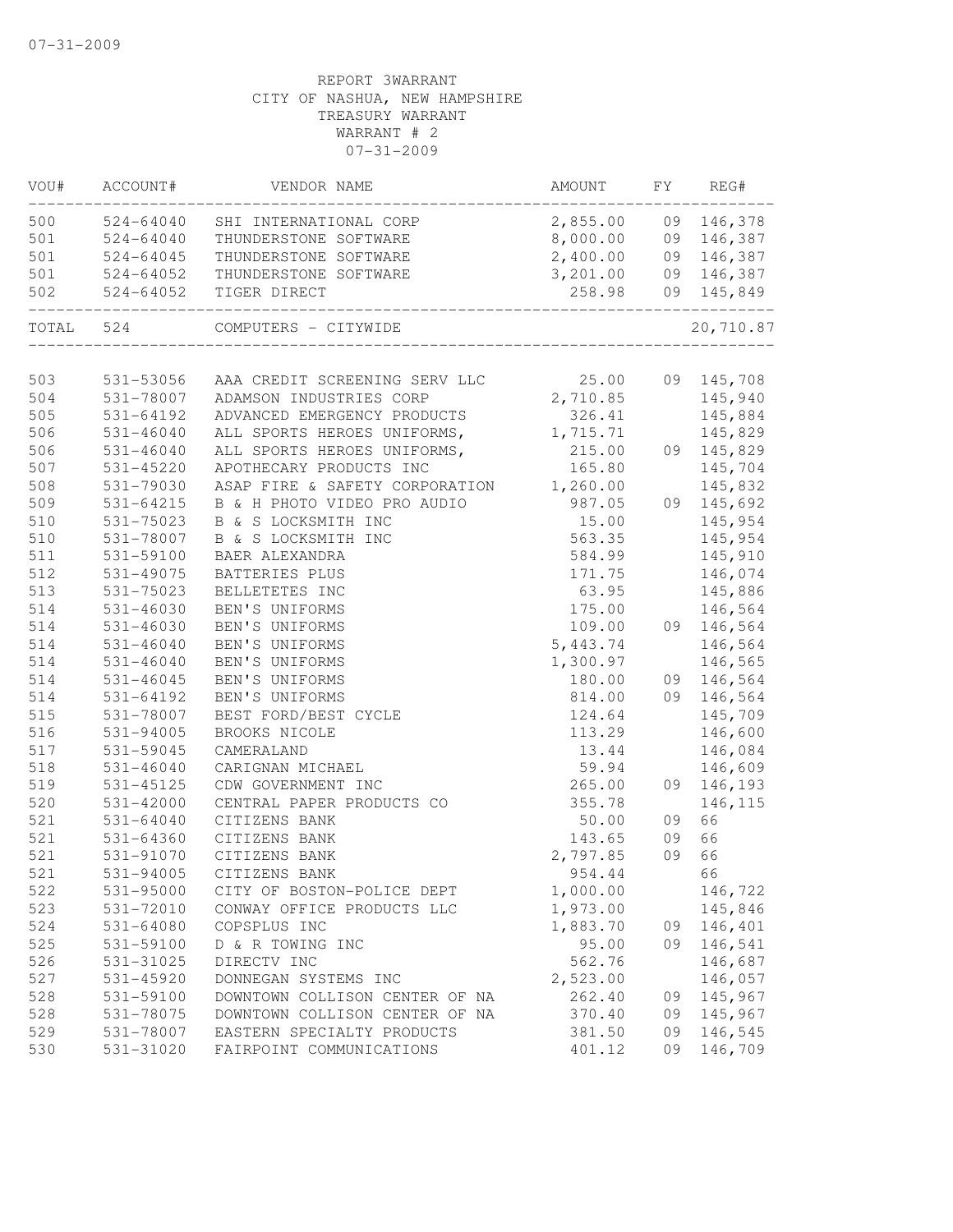| VOU# | ACCOUNT#      | VENDOR NAME                    | AMOUNT    | FΥ | REG#       |
|------|---------------|--------------------------------|-----------|----|------------|
| 531  | 531-31025     | FAIRPOINT COMMUNICATIONS       | 170.90    |    | 146,721    |
| 531  | 531-31025     | FAIRPOINT COMMUNICATIONS       | 1,404.26  | 09 | 146,721    |
| 532  | 531-46040     | FISHER JOHN                    | 275.64    |    | 146,607    |
| 533  | 531-48015     | FLEET SERVICES                 | 713.89    | 09 | 145,941    |
| 534  | 531-94005     | GAPHARDT CLARK                 | 44.00     |    | 146,601    |
| 535  | 531-66025     | GE CAPITAL INC                 | 1, 113.28 |    | 146,069    |
| 536  | 531-46040     | GEORGE'S APPAREL               | 943.50    |    | 145,777    |
| 537  | 531-78007     | GOODALE'S BIKE SHOP INC        | 49.45     |    | 146,661    |
| 538  | 531-94005     | GOODRIDGE JOHN                 | 105.00    |    | 146,606    |
| 539  | 531-94005     | GORMAN ALEXANDER               | 105.00    |    | 146,595    |
| 540  | 531-74092     | HARRY W WELLS & SON INC        | 3,760.00  |    | 146,250    |
| 541  | 531-42000     | HOME DEPOT CREDIT SERVICES     | 206.81    |    | 146,688    |
| 542  | $531 - 46040$ | HUDON SCOTT                    | 647.65    |    | 146,610    |
| 543  | 531-64080     | INTERSTATE ARMS CORP           | 190.00    |    | 09 145,758 |
| 544  | 531-75130     | J LAWRENCE HALL INC            | 1,583.14  |    | 146,568    |
| 545  | $531 - 94005$ | LAVOIE ANDREW                  | 396.54    |    | 146,608    |
| 546  | $531 - 46040$ | LEDOUX MICHAEL                 | 256.14    |    | 146,602    |
| 547  | 531-59100     | LUTHERAN COMMUNITY SERVICES OF | 166.55    |    | 09 146,242 |
| 548  | 531-78007     | MAC MULKIN CHEVROLET INC       | 14.57     | 09 | 146,542    |
| 549  | 531-34015     | METROMEDIA ENERGY INC          | 1,652.18  |    | 146,700    |
| 550  | 531-94005     | MORIARTY TODD                  | 565.86    |    | 146,597    |
| 551  | $531 - 46040$ | MOUSHEGIAN MICHAEL             | 165.00    |    | 146,605    |
| 552  | 531-95000     | NASHUA BREAKFAST EXCHANGE CLUB | 100.00    |    | 146,749    |
| 553  | 531-78075     | NASHUA HARLEY DAVIDSON         | 508.17    | 09 | 145,767    |
| 554  | 531-64192     | NASHUA OUTDOOR POWER EQUIP     | 39.23     |    | 145,897    |
| 555  | 531-34015     | NATIONAL GRID                  | 655.59    |    | 146,696    |
| 556  | 531-49025     | NATIONAL PUBLIC SAFETY INFO BU | 288.00    |    | 146,681    |
| 557  | 531-75023     | NORMAN E DAY INC               | 706.00    | 09 | 145,685    |
| 558  | 531-59100     | NORTHEAST DEAF AND HARD OF     | 50.00     | 09 | 146,263    |
| 559  | 531-78007     | NORTHERN FOREIGN CAR PARTS INC | 35.70     | 09 | 146,570    |
| 560  | $531 - 46040$ | O'BRIEN KEVIN                  | 72.78     |    | 146,598    |
| 561  | 531-53045     | OCCUPATIONAL DRUG TESTING LLC  | 240.00    |    | 145,982    |
| 562  | 531-45125     | OFFICE ENVIRONMENTS OF NEW ENG | 49.00     | 09 | 146,062    |
| 563  | 531-31025     | PAETEC COMMUNICATIONS INC      | 640.84    |    | 146,649    |
| 563  | 531-31040     | PAETEC COMMUNICATIONS INC      | 293.84    |    | 146,649    |
| 564  | 531-49025     | <b>PDR</b>                     | 129.90    |    | 146,723    |
| 565  | 531-33005     | PENNICHUCK WATER               | 508.69    |    | 146,672    |
| 566  | 531-98035     | PETTY CASH                     | 13.79     |    | 09 146,603 |
| 567  | 531-41015     | PETTY CASH                     | 6.00      |    | 146,604    |
| 567  | 531-41015     | PETTY CASH                     | 12.00     | 09 | 146,604    |
| 567  | 531-43005     | PETTY CASH                     | 20.14     |    | 146,604    |
| 567  | 531-43005     | PETTY CASH                     | 15.51     | 09 | 146,604    |
| 567  | 531-45125     | PETTY CASH                     | 43.51     |    | 146,604    |
| 567  | 531-98035     | PETTY CASH                     | 58.00     | 09 | 146,604    |
| 568  | $531 - 46040$ | PHELPS LAKISHA                 | 158.00    |    | 146,599    |
| 569  | 531-41015     | PITNEY BOWES INCORPORATED      | 71.38     |    | 146,562    |
| 570  | 531-32035     | PSNH                           | 414.64    |    | 146,739    |
| 571  | 531-53050     | PSYCHOTHERAPY ASSOCIATES INC   | 1,050.00  |    | 146,214    |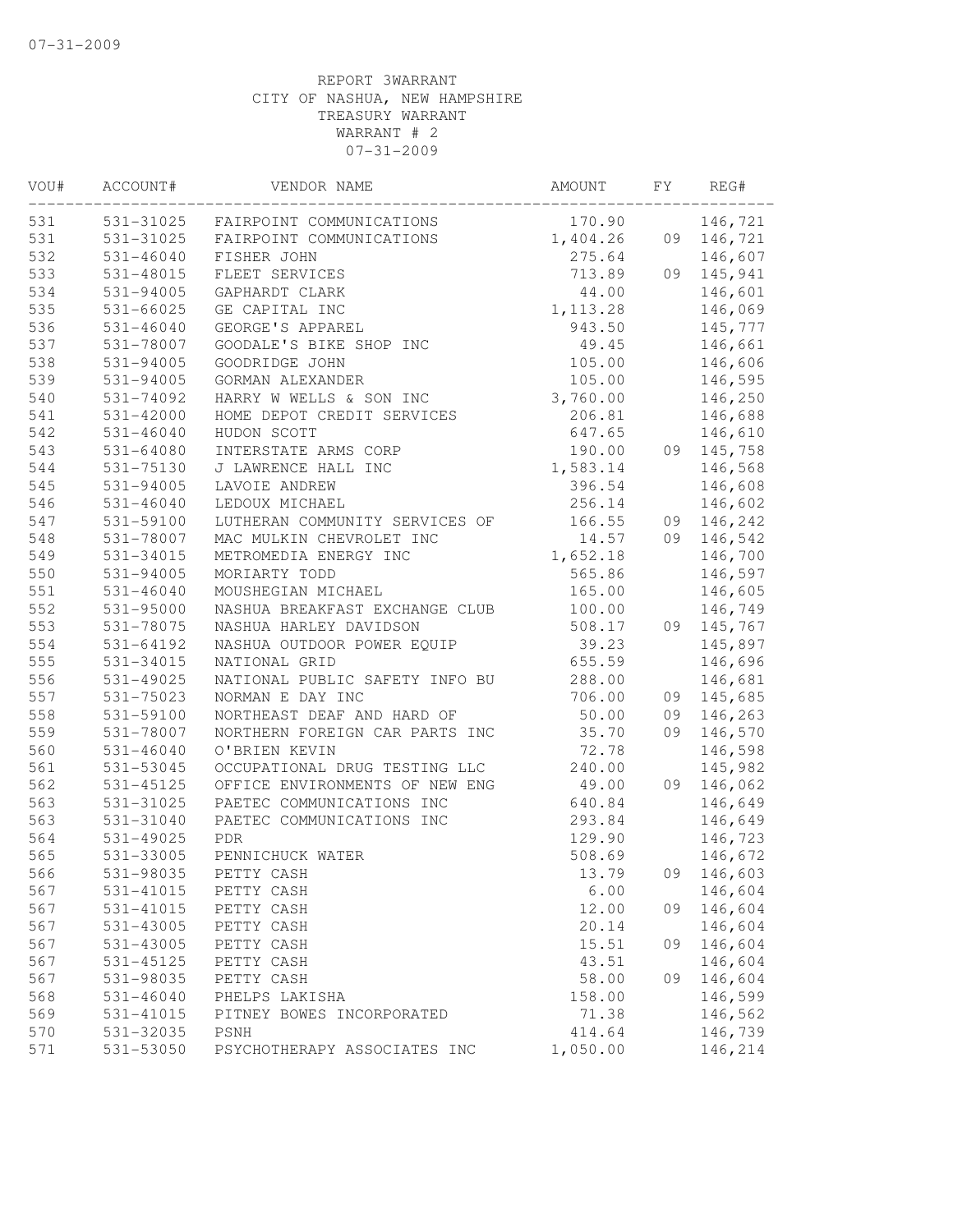| VOU#      | ACCOUNT#      | VENDOR NAME                    | AMOUNT    | FY | REG#       |
|-----------|---------------|--------------------------------|-----------|----|------------|
| 572       | 531-94005     | PUBLIC AGENCY TRAINING COUNCIL | 590.00    |    | 146,686    |
| 573       | 531-32005     | PUBLIC SERVICE OF NH           | 18,605.23 |    | 146,744    |
| 573       | 531-32035     | PUBLIC SERVICE OF NH           | 388.82    |    | 146,744    |
| 574       | 531-94005     | SAFARILAND TRAINING GROUP      | 895.00    |    | 145,667    |
| 575       | 531-98025     | SAM'S CLUB DIRECT              | 285.60    |    | 146,682    |
| 576       | 531-69025     | SNAP ON TOOLS                  | 6,671.00  |    | 145,752    |
| 577       | $531 - 46040$ | SPARKS DOUGLAS                 | 130.50    |    | 146,594    |
| 578       | $531 - 64015$ | SPYTOWN.COM                    | 425.00    |    | 09 146,109 |
| 579       | 531-53005     | ST JOSEPH BUSINESS & HEALTH    | 164.50    |    | 145,852    |
| 579       | 531-53045     | ST JOSEPH BUSINESS & HEALTH    | 879.40    |    | 145,852    |
| 580       | $531 - 41005$ | STAPLES BUSINESS ADVANTAGE     | 405.18    |    | 146,127    |
| 580       | 531-41015     | STAPLES BUSINESS ADVANTAGE     | 2,598.04  |    | 146,127    |
| 581       | 531-64192     | SUPER SEER CORP                | 534.35    |    | 146,004    |
| 582       | 531-54015     | TELEGRAPH PUBLISHING COMPANY   | 55.05     |    | 09 146,556 |
| 583       | 531-45125     | TESSCO INC                     | 115.36    |    | 146,373    |
| 584       | 531-45220     | THE BRITISH SHOP               | 87.50     |    | 146,504    |
| 585       | 531-49025     | THOMPSON PUBLISHING GROUP INC  | 857.00    |    | 146,683    |
| 586       | $531 - 46040$ | URBAN PETER                    | 114.98    |    | 146,596    |
| 587       | $531 - 95000$ | US IDENTIFICATION MANUAL       | 82.50     |    | 145,743    |
| 588       | 531-94005     | US TRAINING CENTER, INC        | 950.00    |    | 146,727    |
| 589       | 531-31025     | VERIZON WIRELESS               | 86.02     |    | 146,699    |
| 589       | 531-31040     | VERIZON WIRELESS               | 1,187.29  |    | 146,699    |
| 590       | 531-59100     | VILLAGE SENTRY KENNEL          | 480.99    |    | 09 145,820 |
| 591       | $531 - 74035$ | WEST PAYMENT CENTER            | 238.20    |    | 09 145,801 |
| TOTAL 531 |               | POLICE DEPARTMENT              |           |    | 88,696.06  |
|           |               |                                |           |    |            |
| 592       | 532-78075     | A SIGN OF THINGS TO COME       | 350.00    |    | 145,781    |
| 593       | 532-64094     | ADAMSON INDUSTRIES CORP        | 2,155.90  |    | 145,940    |
| 594       | 532-78075     | ADVANCED EMERGENCY PRODUCTS    | 46.04     |    | 145,884    |
| 595       | 532-78100     | ARCSOURCE INC                  | 117.00    |    | 145,893    |
| 595       | 532-78100     | ARCSOURCE INC                  | 13.50     | 09 | 145,893    |
| 596       | 532-75023     | BELLETETES INC                 | 5.37      |    | 09 145,886 |
| 597       | 532-75105     | BRIAN MASON ELECTRIC LLC       | 732.50    |    | 145,984    |
| 598       | 532-78100     | C & M DISTRIBUTING CO          | 65.00     |    | 146,239    |
| 599       | 532-72060     | CITIZENS BANK                  | 374.00    | 09 | 66         |
| 599       | 532-74055     | CITIZENS BANK                  | 899.99    | 09 | 66         |
| 600       | 532-72010     | CONWAY OFFICE PRODUCTS LLC     | 412.50    |    | 145,846    |
| 601       | 532-78095     | DONOVAN EQUIPMENT CO INC       | 6,465.00  |    | 145,750    |
| 602       | 532-78095     | F W WEBB COMPANY               | 16.06     |    | 145,794    |
| 603       | 532-75100     | FIMBEL PAUNET CORP             | 195.00    |    | 146,049    |
| 604       | 532-95010     | FIRE ENGINEERING               | 29.95     |    | 146,698    |
| 605       | 532-94010     | GALIPEAU STEVEN                | 714.00    | 09 | 146,014    |
| 606       | 532-78075     | GREENFIELD INDUSTRIES INC      | 79.00     |    | 145,757    |
| 607       | 532-94005     | HOLIDAY INN                    | 202.40    |    | 146,612    |
| 608       | 532-75023     | HOME DEPOT CREDIT SERVICES     | 41.21     | 09 | 145,666    |
| 609       | 532-95005     | IAFC MEMBERSHIP                | 209.00    |    | 146,666    |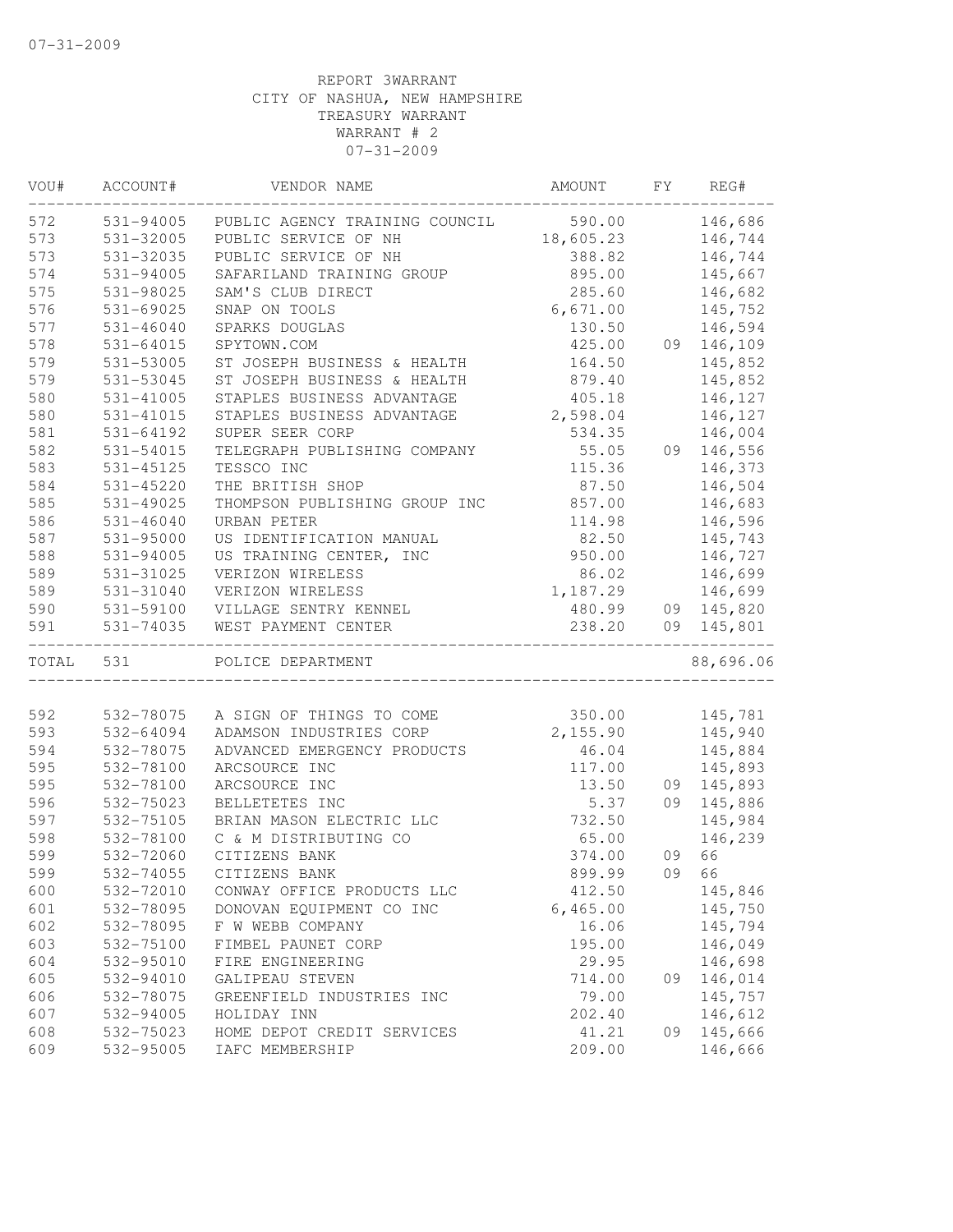| VOU#  | ACCOUNT#  | VENDOR NAME                    | AMOUNT      | FY | REG#        |
|-------|-----------|--------------------------------|-------------|----|-------------|
| 610   | 532-78007 | JACK YOUNG COMPANY, INC        | 147.79      |    | 146,089     |
| 611   | 532-75105 | M & M ELECTRICAL SUPPLY CO INC | 194.78      |    | 146,530     |
| 611   | 532-75105 | M & M ELECTRICAL SUPPLY CO INC | 54.81       | 09 | 146,530     |
| 612   | 532-34015 | METROMEDIA ENERGY INC          | 820.55      |    | 146,700     |
| 612   | 532-34015 | METROMEDIA ENERGY INC          | 243.63      | 09 | 146,700     |
| 613   | 532-64165 | NASHUA OUTDOOR POWER EQUIP     | 22.93       |    | 145,897     |
| 614   | 532-75903 | NASHUA WALLPAPER & PAINT CO    | 469.22      | 09 | 145,900     |
| 615   | 532-34015 | NATIONAL GRID                  | 524.88      |    | 146,696     |
| 616   | 532-31040 | PAETEC COMMUNICATIONS INC      | 19.41       |    | 146,649     |
| 617   | 532-94005 | PEARSON VUE                    | 110.00      |    | 146,705     |
| 618   | 532-33005 | PENNICHUCK WATER               | 1,449.35    |    | 146,672     |
| 619   | 532-94010 | PIMENTAL MANUEL                | 400.00      | 09 | 146,046     |
| 620   | 532-53045 | PRECISION FITNESS EQUIPMENT IN | 1,916.00    | 09 | 146,003     |
| 621   | 532-32005 | PSNH                           | 7,207.27    |    | 146,739     |
| 622   | 532-46045 | SHEA WILLIAM                   | 600.00      |    | 146,611     |
| 623   | 532-94005 | SNAP ON TOOLS                  | 45.00       | 09 | 145,752     |
| 624   | 532-41005 | STAPLES BUSINESS ADVANTAGE     | 151.08      |    | 146,127     |
| 624   | 532-41015 | STAPLES BUSINESS ADVANTAGE     | 93.11       |    | 146,127     |
| 625   | 532-68015 | STONEHAM MOTOR CO, INC.        | 26,530.00   | 09 | 146,726     |
| 626   | 532-49075 | THE FIRE & RESCUE INSTITUTE    | 1,870.00    | 09 | 146,678     |
| 626   | 532-74092 | THE FIRE & RESCUE INSTITUTE    | 600.00      |    | 146,678     |
| 626   | 532-75023 | THE FIRE & RESCUE INSTITUTE    | 250.00      | 09 | 146,678     |
| TOTAL | 532       | FIRE DEPARTMENT                |             |    | 56,843.23   |
| 627   | 533-33010 | PENNICHUCK WATER               | 187, 274.71 |    | 146,672     |
| TOTAL | 533       | WATER SUPPLY (PUBLIC HYDRANTS) |             |    | 187, 274.71 |
| 628   | 534-32020 | PSNH                           | 246.78      |    | 146,739     |
| TOTAL | 534       | STREET LIGHTING                |             |    | 246.78      |
|       |           |                                |             |    |             |
| 629   | 535-81023 | CHISHOLM DEBORA A              | 990.00      | 09 | 145,847     |
| TOTAL | 535       | EMERGENCY MANAGEMENT           |             |    | 990.00      |
|       |           |                                |             |    |             |
| 630   | 536-53065 | CITIZENS BANK                  | 794.20      | 09 | 66          |
| 631   | 536-49075 | MOTOROLA                       | 599.49      | 09 | 145,813     |
| 631   | 536-64255 | MOTOROLA                       | 215.50      | 09 | 145,813     |
| 632   | 536-32035 | PSNH                           | 1, 411.20   |    | 146,739     |
| 633   | 536-49075 | TESSCO INC<br>TESSCO INC       | 582.78      | 09 | 146,373     |
| 633   | 536-64255 |                                | 19.02       |    | 146,373     |
| 634   | 536-31050 | VERIZON WIRELESS               | 186.24      |    | 146,699     |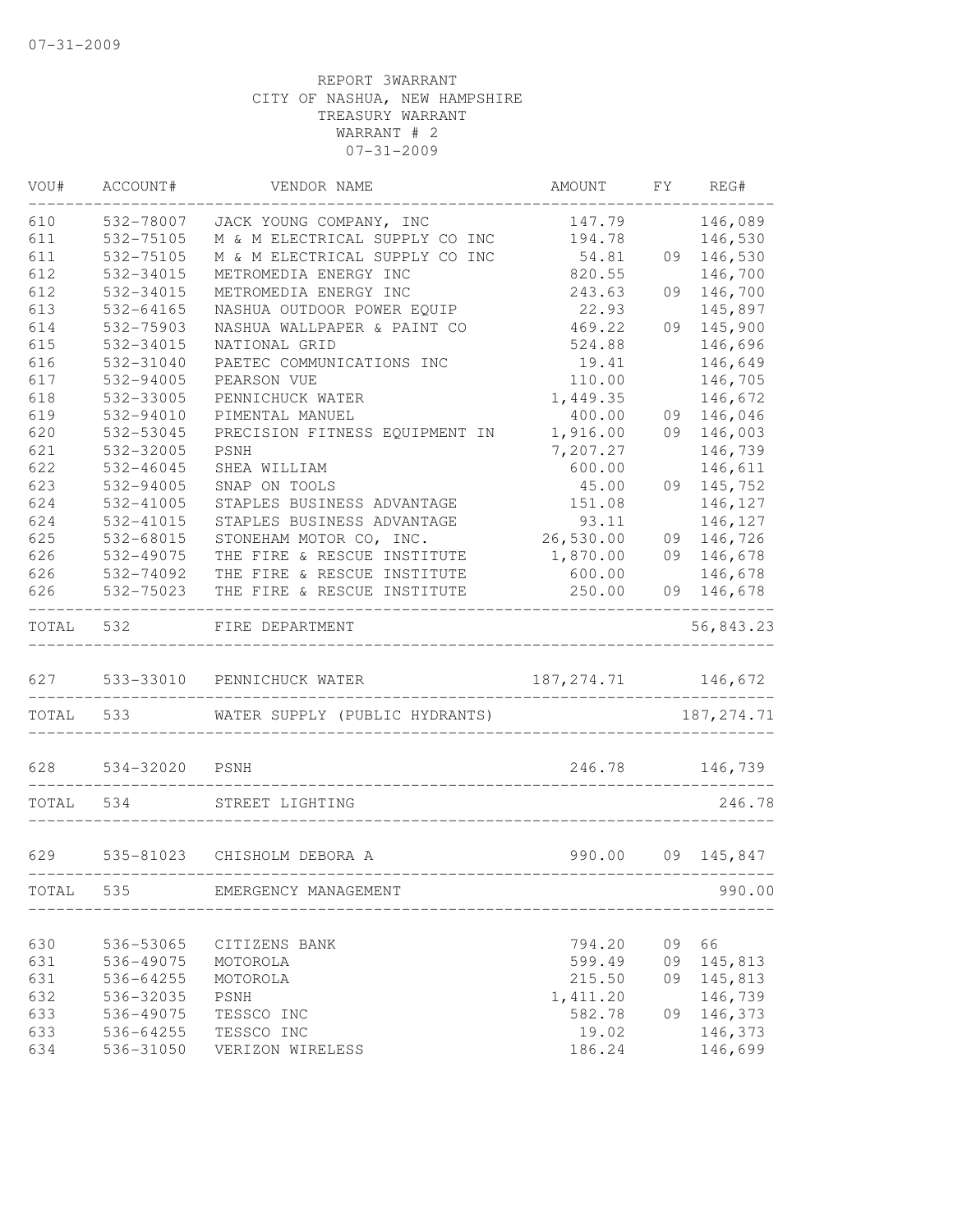| VOU#       | ACCOUNT#               | VENDOR NAME                    | AMOUNT         | FY. | REG#               |
|------------|------------------------|--------------------------------|----------------|-----|--------------------|
| TOTAL      | 536                    | CITYWIDE COMMUNICATIONS        |                |     | 3,808.43           |
| 635        | 541-72010              | CONWAY OFFICE PRODUCTS LLC     | 94.50          |     | 145,846            |
| 636        | 541-53075              | FLEGAL LAW OFFICE              | 4,000.00       |     | 09 146,045         |
| 637        | 541-62026              | GE CAPITAL INC                 | 1,218.42       |     | 146,069            |
| 638        | 541-53165              | LANGUAGE LINE SERVICES         | 93.03          |     | 09 145,795         |
| 639        | 541-95005              | NACCHO                         | 375.00         |     | 146,757            |
| 640        | 541-33005              | PENNICHUCK WATER               | 168.37         |     | 146,672            |
| 641        | 541-32005              | PUBLIC SERVICE OF NH           | 1,058.24       |     | 146,744            |
| 642        | 541-95005              | SOCIETY FOR PUBLIC HEALTH EDUC | 165.00         |     | 146,697            |
| TOTAL      | 541                    | COMMUNITY SERVICES DIVISION    |                |     | 7,172.56           |
| 643        | 542-94010              | APHA                           | 195.45         | 09  | 146,397            |
| 644        | 542-91005              | BISSELL NANCY                  | 46.75          | 09  | 146,063            |
| 645        | 542-72010              | CONWAY OFFICE PRODUCTS LLC     | 94.50          |     | 145,846            |
| 646        | 542-62026              | GE CAPITAL INC                 | 1,533.86       |     | 146,069            |
| 647        | 542-91005              | PORRES LUIS                    | 29.05          |     | 09 145,905         |
| 648        | 542-47010              | STERICYCLE INC                 | 36.75          |     | 09 145,686         |
| 649        | 542-91005              | WENDT BETTY                    | 45.65          | 09  | 146,070            |
| TOTAL      | 542                    | COMMUNITY HEALTH               |                |     | 1,982.01           |
|            |                        |                                |                |     |                    |
| 650        | 543-95005              | GSDI                           | 25.00          |     | 09 146,667         |
| 651        | 543-91005              | LYONS MEREDITH                 | 26.95          |     | 09 146,079         |
| 652<br>653 | 543-95005<br>543-91005 | <b>NEHA</b><br>PRICE HOWARD    | 95.00<br>32.45 | 09  | 146,643<br>145,914 |
| TOTAL      | 543                    | ENVIRONMENTAL HEALTH DEPT.     |                |     | 179.40             |
|            |                        |                                |                |     |                    |
| 654        | 544-72010              | CONWAY OFFICE PRODUCTS LLC     | 94.50          |     | 145,846            |
| 655        | 544-62026              | GE CAPITAL INC                 | 1,100.53       |     | 146,069            |
| 656        | 544-91005              | MACK ROBERT                    | 133.00         |     | 09 145,791         |
| 657        | 544-95005              | NHLWAA                         | 50.00          |     | 146,751            |
| TOTAL      | 544                    | WELFARE ADMINISTRATION         |                |     | 1,378.03           |
| 658        | 545-97020              | 11 GRANITE ST LLC              | 370.00         |     | 146,112            |
| 659        | 545-97020              | 188 CONCORD ST LLC DBA LILLIAN | 1,074.15       |     | 145,986            |
| 659        | 545-97020              | 188 CONCORD ST LLC DBA LILLIAN | 38.00          | 09  | 145,986            |
| 660        | 545-97020              | 23-25 TEMPLE ST REALTY LLC     | 980.75         |     | 145,995            |
| 661        | 545-97020              | 28-34 RR SQUARE LLC            | 500.00         |     | 145,738            |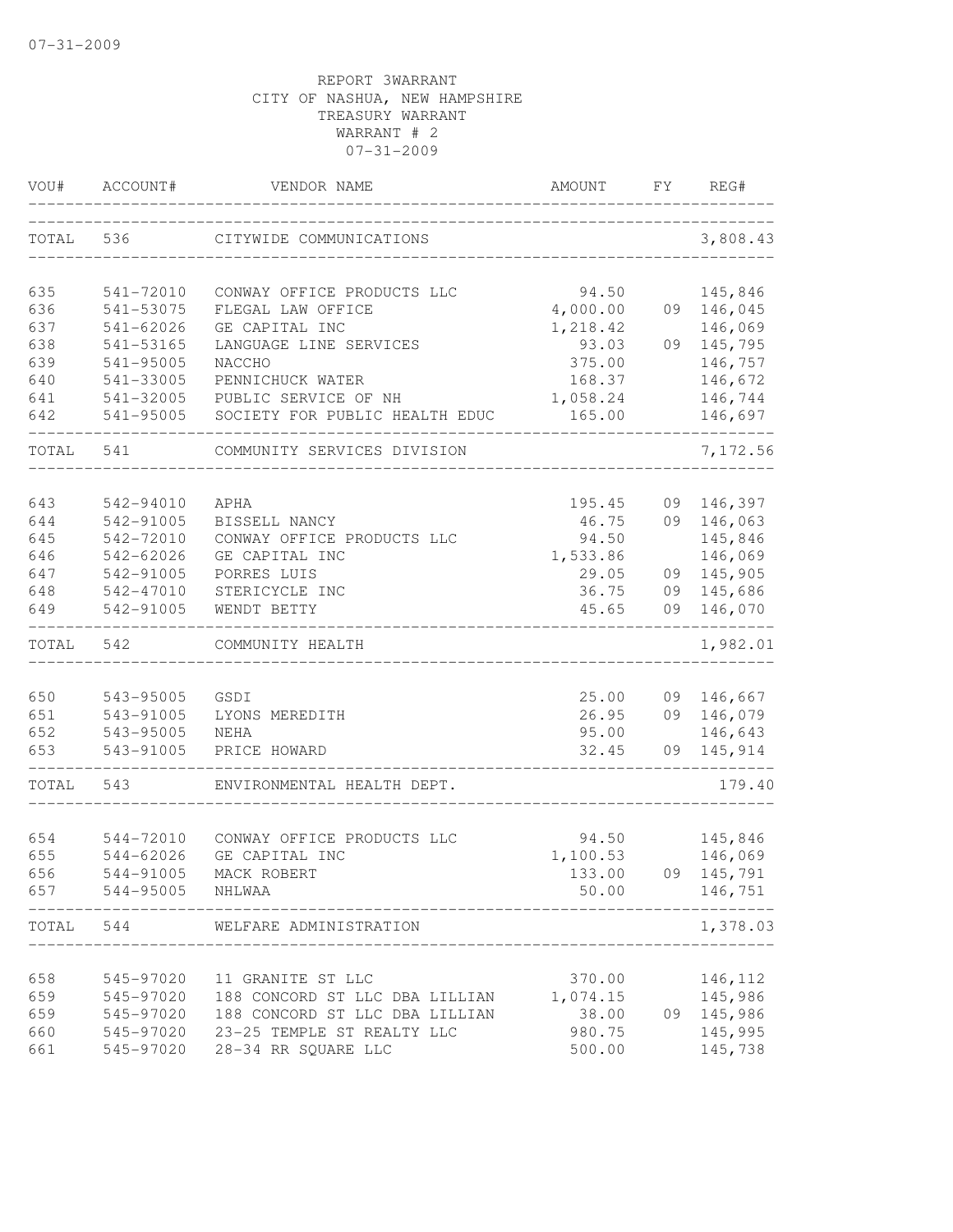| VOU# | ACCOUNT#  | VENDOR NAME                     | AMOUNT   | FY | REG#       |
|------|-----------|---------------------------------|----------|----|------------|
| 662  |           | 545-97020 82 WEST HOLLIS ST LLC | 252.29   |    | 146,013    |
| 663  | 545-97020 | A-PRO PROPERTIES LLC            | 489.91   |    | 145,960    |
| 664  | 545-97020 | ABREU LEONARD                   | 248.95   |    | 145,797    |
| 665  | 545-97020 | AMHERST PARK APARTMENTS LLC     | 444.00   |    | 145,877    |
| 666  | 545-97020 | AMHERST ST ASSOCIATES           | 1,302.67 |    | 145,858    |
| 667  | 545-97020 | ANCTIL JOSEPH                   | 744.30   |    | 146,143    |
| 668  | 545-97020 | ARMAND SHEILA                   | 1,110.00 |    | 145,876    |
| 669  | 545-97020 | BERGERON DANIEL                 | 622.54   |    | 146,616    |
| 670  | 545-97020 | BLANCHARD BLDG INVESTS/KENNETH  | 336.03   |    | 145,792    |
| 671  | 545-97020 | BONNETTE PETER                  | 441.43   |    | 145,719    |
| 672  | 545-97020 | BONNETTE STEPHEN                | 600.00   |    | 145,818    |
| 673  | 545-97020 | BOYER IVON                      | 296.30   |    | 145,822    |
| 674  | 545-97020 | BOYO ANTHONY                    | 893.00   |    | 146,139    |
| 675  | 545-97020 | BROWN SCOTT                     | 905.73   |    | 145,868    |
| 676  | 545-97020 | BRUSOVANKIN ZINA                | 824.32   |    | 146,142    |
| 677  | 545-97020 | CANTERBURY APARTMENTS           | 2,344.28 |    | 145,707    |
| 678  | 545-97020 | CARDIN RICHARD                  | 517.50   |    | 145,899    |
| 679  | 545-97020 | CARROLL MARY ELIZABETH          | 650.00   |    | 145,754    |
| 680  | 545-97020 | CAYMAN REALTY LLC               | 950.00   |    | 145,806    |
| 681  | 545-97020 | CENTRAL REALTY                  | 2,959.46 |    | 145,911    |
| 682  | 545-97020 | CITY OF SOMERSWORTH             | 730.00   |    | 09 146,147 |
| 683  | 545-97020 | CLARK E G                       | 1,350.00 |    | 145,840    |
| 684  | 545-97020 | COUNTRY BARN MOTEL              | 1,036.00 |    | 145,888    |
| 685  | 545-97020 | D'ERAMO STEVEN                  | 154.34   |    | 146,144    |
| 686  | 545-97015 | DEMOULAS SUPERMARKETS INC       | 2,398.50 |    | 09 146,645 |
| 687  | 545-97020 | DERBY DOLORES                   | 300.00   |    | 145,923    |
| 688  | 545-97020 | DICHARD DOUGLAS J               | 750.00   |    | 145,727    |
| 689  | 545-97020 | DIGESSE WALTER J                | 206.60   |    | 145,802    |
| 690  | 545-97020 | DOLLOFF VALLIER PROPERTIES      | 436.00   |    | 145,887    |
| 691  | 545-97020 | DOWNTOWNER NELSON/DAVID A GREG  | 860.00   |    | 145,730    |
| 692  | 545-97020 | DRURY DANA                      | 647.12   |    | 145,959    |
| 693  | 545-97020 | DUTTON STEPHEN C                | 476.64   |    | 146,023    |
| 694  | 545-97020 | EASTMAN LUCINDA                 | 535.00   |    | 146,137    |
| 695  | 545-97020 | FANDINO ARELIS                  | 439.00   |    | 146,146    |
| 696  | 545-97020 | FLAGLER PROPERTIES              | 995.00   |    | 146,061    |
| 697  | 545-97020 | FORTIER CARMEN Y                | 746.76   |    | 146,011    |
| 698  | 545-97020 | FREEDOM APARTMENTS LLC          | 796.17   |    | 145,879    |
| 699  | 545-97020 | GAUTHIER CONRAD J               | 589.25   |    | 145,889    |
| 700  | 545-97020 | GAUTHIER REALTY/CONNIE GAUTHIE  | 3,160.62 |    | 146,111    |
| 701  | 545-97020 | GERLACH THERESA                 | 640.00   |    | 146,072    |
| 702  | 545-97020 | GRANT DAVID JR                  | 850.00   |    | 146,617    |
| 703  | 545-97020 | J P MANAGEMENT INC              | 174.12   |    | 145,717    |
| 704  | 545-97020 | JD ALLARD PROPERTIES LLC        | 700.00   |    | 145,936    |
| 705  | 545-97020 | JENSENS'S INC                   | 401.00   |    | 145,862    |
| 706  | 545-97020 | KEHAIAS THEOGINIS/ANE PROPERTI  | 770.00   |    | 145,845    |
| 707  | 545-97020 | LAMERAND ENTERPRISES/KYLE LAME  | 1,692.89 |    | 146,033    |
| 707  | 545-97020 | LAMERAND ENTERPRISES/KYLE LAME  | 51.44    | 09 | 146,033    |
| 708  | 545-97020 | LAVOIE LEO M                    | 498.72   |    | 146,030    |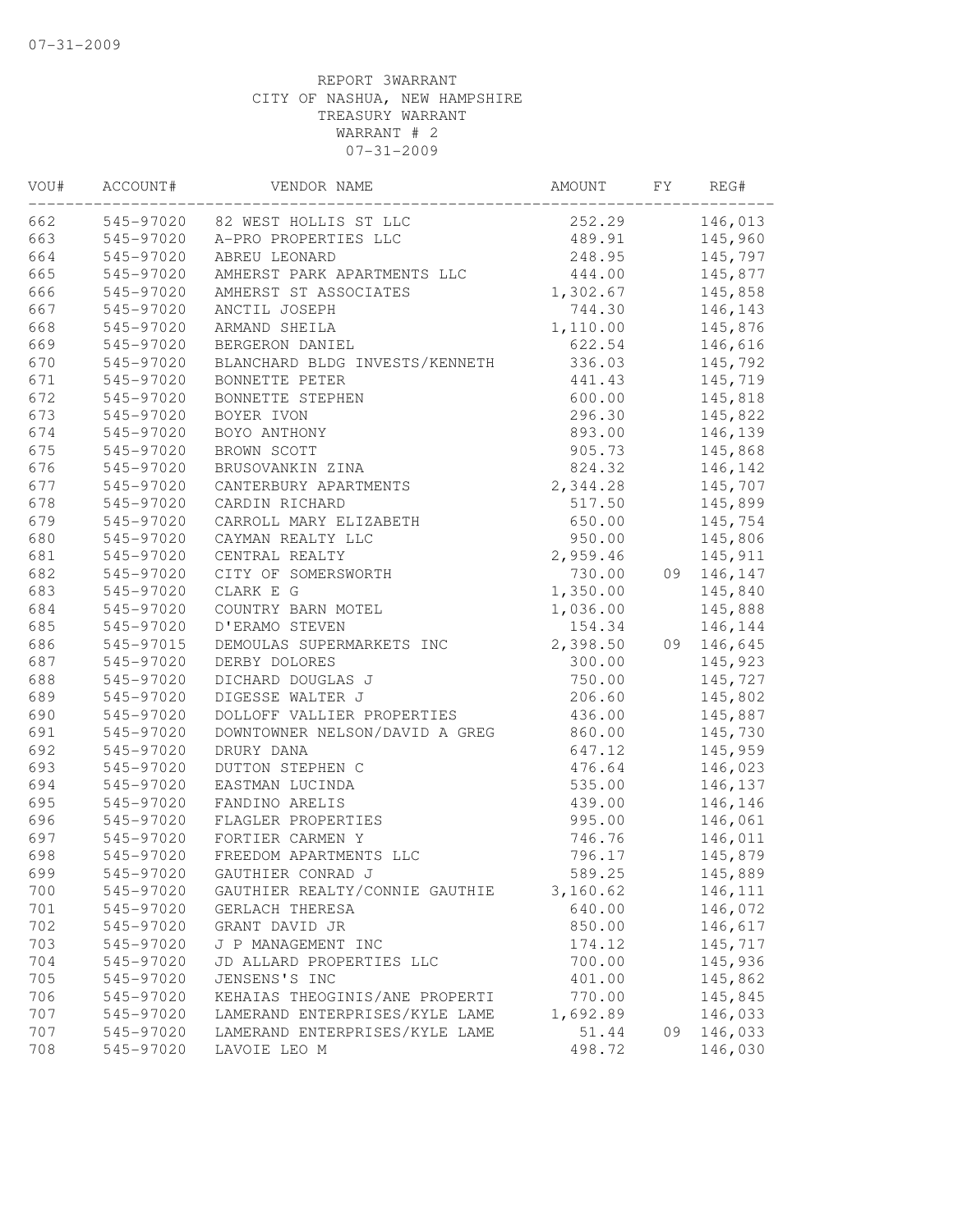| 545-97020<br>146,123<br>LAVOIE NORMAN<br>1,573.71<br>545-97020<br>LEHTO MARILYN<br>184.53<br>146,138<br>545-97020<br>1,020.67<br>LEITH ROBERT W<br>146,012<br>712<br>545-97020<br>LEVESQUE NORMAND<br>1,164.00<br>146,140<br>713<br>545-97020<br>LIAKAKOS FOTIOS<br>1,000.00<br>145,693<br>545-97020<br>145,985<br>LIGHT PARTNERS<br>379.67<br>715<br>545-97020<br>LORDEN RAYMOND<br>412.23<br>146,614<br>716<br>145,962<br>545-97020<br>LTA INVESTMENTS LLC<br>1,413.98<br>716<br>545-97020<br>LTA INVESTMENTS LLC<br>81.18<br>09<br>145,962<br>717<br>545-97020<br>MARANDOS CROTEAU<br>173.00<br>146,021<br>718<br>545-97020<br>510.24<br>145,885<br>MCCHANDLER LLC<br>719<br>650.00<br>545-97020<br>MEJIA MANAGEMENT GROUP<br>146,615<br>720<br>725.00<br>545-97020<br>MORIARTY SYLVIE<br>146,145<br>721<br>545-97020<br>MOTEL 6<br>3,592.44<br>146,037<br>722<br>545-97020<br>MOULTON DAVID C<br>809.00<br>145,697<br>723<br>545-97020<br>NASHUA HOUSING AUTHORITY<br>1,040.00<br>146,043<br>724<br>425.00<br>145,728<br>545-97020<br>NASHUA SOUP KITCHEN & SHELTER<br>725<br>545-97020<br>NUNEZ RAFAEL<br>808.55<br>145,702<br>726<br>545-97020<br>385.48<br>146,613<br>NUTMEG PROPERTY GROUP LLC<br>727<br>545-97015<br>PENNICHUCK WATER WORKS INC<br>200.00<br>09<br>146,668<br>728<br>555.90<br>545-97020<br>PLAMONDON CONSTANCE<br>146,141<br>729<br>545-97020<br>PLEAKAS MARION<br>606.60<br>145,961<br>730<br>725.00<br>545-97020<br>PRINCETON PROPERTY MANAGEMENT<br>145,796<br>731<br>545-97020<br>290.97<br>145,740<br>PSALEDAKIS WILLIAM<br>732<br>817.78<br>146,743<br>545-97015<br>PSNH<br>732<br>1,053.71<br>09 146,743<br>545-97015<br>PSNH<br>733<br>545-97020<br>RATZEL GRACE<br>737.00<br>146,133<br>734<br>350.00<br>545-97020<br>RHODES DAVID<br>145,747<br>735<br>545-97020<br>737.00<br>RICHER STEPHEN<br>145,722<br>736<br>545-97020<br>RJ REAL ESTATE<br>1,175.80<br>145,867<br>737<br>545-97020<br>ROUSSEL KATHLEEN<br>500.00<br>145,725<br>738<br>545-97020<br>ROY ANDRE L<br>326.18<br>146,618<br>739<br>545-97020<br>RYAN FRANCINE<br>650.00<br>145,866<br>145,703<br>545-97020<br>SCHAEFER PROPERTIES<br>689.00<br>545-97020<br>600.00<br>145,987<br>SHAH JAYESH<br>545-97020<br>SILVA MARIA L<br>1,000.00<br>145,963<br>545-97020<br>SILVA MARIA L<br>214.29<br>09<br>145,963<br>545-97020<br>SOMERSET ASSOCIATES DBA SOMERS<br>127.86<br>146,022<br>545-97020<br>SOUTHERN NH SERV MNGT CORP<br>50.00<br>145,881<br>545-97020<br>518.26<br>146,119<br>SUND ANDERS<br>545-97020<br>540.00<br>145,679<br>TABOR BARBARA<br>145,935<br>545-97020<br>TLD PROPERTIES LLC<br>420.00<br>145,875<br>545-97020<br>TREITEL ROBERT<br>650.00<br>545-97020<br>750.00<br>146,136<br>VICENTE MARGARET<br>545-97020<br>1,159.00<br>146,120<br>VIGEANT FAMILY PROPERTY/LEONAR<br>WINGATE'S PHARMACY INC<br>5,395.52<br>146,646<br>545-97015<br>09<br>WRN REAL ESTATE LLC<br>1,045.00<br>146,005<br>545-97020<br>545-97020<br>829.60<br>ZHAO CHANG<br>145,771 | VOU# | ACCOUNT# | VENDOR NAME | AMOUNT | FY | REG# |
|-------------------------------------------------------------------------------------------------------------------------------------------------------------------------------------------------------------------------------------------------------------------------------------------------------------------------------------------------------------------------------------------------------------------------------------------------------------------------------------------------------------------------------------------------------------------------------------------------------------------------------------------------------------------------------------------------------------------------------------------------------------------------------------------------------------------------------------------------------------------------------------------------------------------------------------------------------------------------------------------------------------------------------------------------------------------------------------------------------------------------------------------------------------------------------------------------------------------------------------------------------------------------------------------------------------------------------------------------------------------------------------------------------------------------------------------------------------------------------------------------------------------------------------------------------------------------------------------------------------------------------------------------------------------------------------------------------------------------------------------------------------------------------------------------------------------------------------------------------------------------------------------------------------------------------------------------------------------------------------------------------------------------------------------------------------------------------------------------------------------------------------------------------------------------------------------------------------------------------------------------------------------------------------------------------------------------------------------------------------------------------------------------------------------------------------------------------------------------------------------------------------------------------------------------------------------------------------------------------------------------------------------------------------------------------------------------------------------------------------------------------------------------------------------------------------------------------------------------------------------------------------------------------------------------------------------------------------------------------|------|----------|-------------|--------|----|------|
|                                                                                                                                                                                                                                                                                                                                                                                                                                                                                                                                                                                                                                                                                                                                                                                                                                                                                                                                                                                                                                                                                                                                                                                                                                                                                                                                                                                                                                                                                                                                                                                                                                                                                                                                                                                                                                                                                                                                                                                                                                                                                                                                                                                                                                                                                                                                                                                                                                                                                                                                                                                                                                                                                                                                                                                                                                                                                                                                                                               | 709  |          |             |        |    |      |
|                                                                                                                                                                                                                                                                                                                                                                                                                                                                                                                                                                                                                                                                                                                                                                                                                                                                                                                                                                                                                                                                                                                                                                                                                                                                                                                                                                                                                                                                                                                                                                                                                                                                                                                                                                                                                                                                                                                                                                                                                                                                                                                                                                                                                                                                                                                                                                                                                                                                                                                                                                                                                                                                                                                                                                                                                                                                                                                                                                               | 710  |          |             |        |    |      |
|                                                                                                                                                                                                                                                                                                                                                                                                                                                                                                                                                                                                                                                                                                                                                                                                                                                                                                                                                                                                                                                                                                                                                                                                                                                                                                                                                                                                                                                                                                                                                                                                                                                                                                                                                                                                                                                                                                                                                                                                                                                                                                                                                                                                                                                                                                                                                                                                                                                                                                                                                                                                                                                                                                                                                                                                                                                                                                                                                                               | 711  |          |             |        |    |      |
|                                                                                                                                                                                                                                                                                                                                                                                                                                                                                                                                                                                                                                                                                                                                                                                                                                                                                                                                                                                                                                                                                                                                                                                                                                                                                                                                                                                                                                                                                                                                                                                                                                                                                                                                                                                                                                                                                                                                                                                                                                                                                                                                                                                                                                                                                                                                                                                                                                                                                                                                                                                                                                                                                                                                                                                                                                                                                                                                                                               |      |          |             |        |    |      |
|                                                                                                                                                                                                                                                                                                                                                                                                                                                                                                                                                                                                                                                                                                                                                                                                                                                                                                                                                                                                                                                                                                                                                                                                                                                                                                                                                                                                                                                                                                                                                                                                                                                                                                                                                                                                                                                                                                                                                                                                                                                                                                                                                                                                                                                                                                                                                                                                                                                                                                                                                                                                                                                                                                                                                                                                                                                                                                                                                                               |      |          |             |        |    |      |
|                                                                                                                                                                                                                                                                                                                                                                                                                                                                                                                                                                                                                                                                                                                                                                                                                                                                                                                                                                                                                                                                                                                                                                                                                                                                                                                                                                                                                                                                                                                                                                                                                                                                                                                                                                                                                                                                                                                                                                                                                                                                                                                                                                                                                                                                                                                                                                                                                                                                                                                                                                                                                                                                                                                                                                                                                                                                                                                                                                               | 714  |          |             |        |    |      |
|                                                                                                                                                                                                                                                                                                                                                                                                                                                                                                                                                                                                                                                                                                                                                                                                                                                                                                                                                                                                                                                                                                                                                                                                                                                                                                                                                                                                                                                                                                                                                                                                                                                                                                                                                                                                                                                                                                                                                                                                                                                                                                                                                                                                                                                                                                                                                                                                                                                                                                                                                                                                                                                                                                                                                                                                                                                                                                                                                                               |      |          |             |        |    |      |
|                                                                                                                                                                                                                                                                                                                                                                                                                                                                                                                                                                                                                                                                                                                                                                                                                                                                                                                                                                                                                                                                                                                                                                                                                                                                                                                                                                                                                                                                                                                                                                                                                                                                                                                                                                                                                                                                                                                                                                                                                                                                                                                                                                                                                                                                                                                                                                                                                                                                                                                                                                                                                                                                                                                                                                                                                                                                                                                                                                               |      |          |             |        |    |      |
|                                                                                                                                                                                                                                                                                                                                                                                                                                                                                                                                                                                                                                                                                                                                                                                                                                                                                                                                                                                                                                                                                                                                                                                                                                                                                                                                                                                                                                                                                                                                                                                                                                                                                                                                                                                                                                                                                                                                                                                                                                                                                                                                                                                                                                                                                                                                                                                                                                                                                                                                                                                                                                                                                                                                                                                                                                                                                                                                                                               |      |          |             |        |    |      |
|                                                                                                                                                                                                                                                                                                                                                                                                                                                                                                                                                                                                                                                                                                                                                                                                                                                                                                                                                                                                                                                                                                                                                                                                                                                                                                                                                                                                                                                                                                                                                                                                                                                                                                                                                                                                                                                                                                                                                                                                                                                                                                                                                                                                                                                                                                                                                                                                                                                                                                                                                                                                                                                                                                                                                                                                                                                                                                                                                                               |      |          |             |        |    |      |
|                                                                                                                                                                                                                                                                                                                                                                                                                                                                                                                                                                                                                                                                                                                                                                                                                                                                                                                                                                                                                                                                                                                                                                                                                                                                                                                                                                                                                                                                                                                                                                                                                                                                                                                                                                                                                                                                                                                                                                                                                                                                                                                                                                                                                                                                                                                                                                                                                                                                                                                                                                                                                                                                                                                                                                                                                                                                                                                                                                               |      |          |             |        |    |      |
|                                                                                                                                                                                                                                                                                                                                                                                                                                                                                                                                                                                                                                                                                                                                                                                                                                                                                                                                                                                                                                                                                                                                                                                                                                                                                                                                                                                                                                                                                                                                                                                                                                                                                                                                                                                                                                                                                                                                                                                                                                                                                                                                                                                                                                                                                                                                                                                                                                                                                                                                                                                                                                                                                                                                                                                                                                                                                                                                                                               |      |          |             |        |    |      |
|                                                                                                                                                                                                                                                                                                                                                                                                                                                                                                                                                                                                                                                                                                                                                                                                                                                                                                                                                                                                                                                                                                                                                                                                                                                                                                                                                                                                                                                                                                                                                                                                                                                                                                                                                                                                                                                                                                                                                                                                                                                                                                                                                                                                                                                                                                                                                                                                                                                                                                                                                                                                                                                                                                                                                                                                                                                                                                                                                                               |      |          |             |        |    |      |
|                                                                                                                                                                                                                                                                                                                                                                                                                                                                                                                                                                                                                                                                                                                                                                                                                                                                                                                                                                                                                                                                                                                                                                                                                                                                                                                                                                                                                                                                                                                                                                                                                                                                                                                                                                                                                                                                                                                                                                                                                                                                                                                                                                                                                                                                                                                                                                                                                                                                                                                                                                                                                                                                                                                                                                                                                                                                                                                                                                               |      |          |             |        |    |      |
|                                                                                                                                                                                                                                                                                                                                                                                                                                                                                                                                                                                                                                                                                                                                                                                                                                                                                                                                                                                                                                                                                                                                                                                                                                                                                                                                                                                                                                                                                                                                                                                                                                                                                                                                                                                                                                                                                                                                                                                                                                                                                                                                                                                                                                                                                                                                                                                                                                                                                                                                                                                                                                                                                                                                                                                                                                                                                                                                                                               |      |          |             |        |    |      |
|                                                                                                                                                                                                                                                                                                                                                                                                                                                                                                                                                                                                                                                                                                                                                                                                                                                                                                                                                                                                                                                                                                                                                                                                                                                                                                                                                                                                                                                                                                                                                                                                                                                                                                                                                                                                                                                                                                                                                                                                                                                                                                                                                                                                                                                                                                                                                                                                                                                                                                                                                                                                                                                                                                                                                                                                                                                                                                                                                                               |      |          |             |        |    |      |
|                                                                                                                                                                                                                                                                                                                                                                                                                                                                                                                                                                                                                                                                                                                                                                                                                                                                                                                                                                                                                                                                                                                                                                                                                                                                                                                                                                                                                                                                                                                                                                                                                                                                                                                                                                                                                                                                                                                                                                                                                                                                                                                                                                                                                                                                                                                                                                                                                                                                                                                                                                                                                                                                                                                                                                                                                                                                                                                                                                               |      |          |             |        |    |      |
|                                                                                                                                                                                                                                                                                                                                                                                                                                                                                                                                                                                                                                                                                                                                                                                                                                                                                                                                                                                                                                                                                                                                                                                                                                                                                                                                                                                                                                                                                                                                                                                                                                                                                                                                                                                                                                                                                                                                                                                                                                                                                                                                                                                                                                                                                                                                                                                                                                                                                                                                                                                                                                                                                                                                                                                                                                                                                                                                                                               |      |          |             |        |    |      |
|                                                                                                                                                                                                                                                                                                                                                                                                                                                                                                                                                                                                                                                                                                                                                                                                                                                                                                                                                                                                                                                                                                                                                                                                                                                                                                                                                                                                                                                                                                                                                                                                                                                                                                                                                                                                                                                                                                                                                                                                                                                                                                                                                                                                                                                                                                                                                                                                                                                                                                                                                                                                                                                                                                                                                                                                                                                                                                                                                                               |      |          |             |        |    |      |
|                                                                                                                                                                                                                                                                                                                                                                                                                                                                                                                                                                                                                                                                                                                                                                                                                                                                                                                                                                                                                                                                                                                                                                                                                                                                                                                                                                                                                                                                                                                                                                                                                                                                                                                                                                                                                                                                                                                                                                                                                                                                                                                                                                                                                                                                                                                                                                                                                                                                                                                                                                                                                                                                                                                                                                                                                                                                                                                                                                               |      |          |             |        |    |      |
|                                                                                                                                                                                                                                                                                                                                                                                                                                                                                                                                                                                                                                                                                                                                                                                                                                                                                                                                                                                                                                                                                                                                                                                                                                                                                                                                                                                                                                                                                                                                                                                                                                                                                                                                                                                                                                                                                                                                                                                                                                                                                                                                                                                                                                                                                                                                                                                                                                                                                                                                                                                                                                                                                                                                                                                                                                                                                                                                                                               |      |          |             |        |    |      |
|                                                                                                                                                                                                                                                                                                                                                                                                                                                                                                                                                                                                                                                                                                                                                                                                                                                                                                                                                                                                                                                                                                                                                                                                                                                                                                                                                                                                                                                                                                                                                                                                                                                                                                                                                                                                                                                                                                                                                                                                                                                                                                                                                                                                                                                                                                                                                                                                                                                                                                                                                                                                                                                                                                                                                                                                                                                                                                                                                                               |      |          |             |        |    |      |
|                                                                                                                                                                                                                                                                                                                                                                                                                                                                                                                                                                                                                                                                                                                                                                                                                                                                                                                                                                                                                                                                                                                                                                                                                                                                                                                                                                                                                                                                                                                                                                                                                                                                                                                                                                                                                                                                                                                                                                                                                                                                                                                                                                                                                                                                                                                                                                                                                                                                                                                                                                                                                                                                                                                                                                                                                                                                                                                                                                               |      |          |             |        |    |      |
|                                                                                                                                                                                                                                                                                                                                                                                                                                                                                                                                                                                                                                                                                                                                                                                                                                                                                                                                                                                                                                                                                                                                                                                                                                                                                                                                                                                                                                                                                                                                                                                                                                                                                                                                                                                                                                                                                                                                                                                                                                                                                                                                                                                                                                                                                                                                                                                                                                                                                                                                                                                                                                                                                                                                                                                                                                                                                                                                                                               |      |          |             |        |    |      |
|                                                                                                                                                                                                                                                                                                                                                                                                                                                                                                                                                                                                                                                                                                                                                                                                                                                                                                                                                                                                                                                                                                                                                                                                                                                                                                                                                                                                                                                                                                                                                                                                                                                                                                                                                                                                                                                                                                                                                                                                                                                                                                                                                                                                                                                                                                                                                                                                                                                                                                                                                                                                                                                                                                                                                                                                                                                                                                                                                                               |      |          |             |        |    |      |
|                                                                                                                                                                                                                                                                                                                                                                                                                                                                                                                                                                                                                                                                                                                                                                                                                                                                                                                                                                                                                                                                                                                                                                                                                                                                                                                                                                                                                                                                                                                                                                                                                                                                                                                                                                                                                                                                                                                                                                                                                                                                                                                                                                                                                                                                                                                                                                                                                                                                                                                                                                                                                                                                                                                                                                                                                                                                                                                                                                               |      |          |             |        |    |      |
|                                                                                                                                                                                                                                                                                                                                                                                                                                                                                                                                                                                                                                                                                                                                                                                                                                                                                                                                                                                                                                                                                                                                                                                                                                                                                                                                                                                                                                                                                                                                                                                                                                                                                                                                                                                                                                                                                                                                                                                                                                                                                                                                                                                                                                                                                                                                                                                                                                                                                                                                                                                                                                                                                                                                                                                                                                                                                                                                                                               |      |          |             |        |    |      |
|                                                                                                                                                                                                                                                                                                                                                                                                                                                                                                                                                                                                                                                                                                                                                                                                                                                                                                                                                                                                                                                                                                                                                                                                                                                                                                                                                                                                                                                                                                                                                                                                                                                                                                                                                                                                                                                                                                                                                                                                                                                                                                                                                                                                                                                                                                                                                                                                                                                                                                                                                                                                                                                                                                                                                                                                                                                                                                                                                                               |      |          |             |        |    |      |
|                                                                                                                                                                                                                                                                                                                                                                                                                                                                                                                                                                                                                                                                                                                                                                                                                                                                                                                                                                                                                                                                                                                                                                                                                                                                                                                                                                                                                                                                                                                                                                                                                                                                                                                                                                                                                                                                                                                                                                                                                                                                                                                                                                                                                                                                                                                                                                                                                                                                                                                                                                                                                                                                                                                                                                                                                                                                                                                                                                               |      |          |             |        |    |      |
|                                                                                                                                                                                                                                                                                                                                                                                                                                                                                                                                                                                                                                                                                                                                                                                                                                                                                                                                                                                                                                                                                                                                                                                                                                                                                                                                                                                                                                                                                                                                                                                                                                                                                                                                                                                                                                                                                                                                                                                                                                                                                                                                                                                                                                                                                                                                                                                                                                                                                                                                                                                                                                                                                                                                                                                                                                                                                                                                                                               |      |          |             |        |    |      |
|                                                                                                                                                                                                                                                                                                                                                                                                                                                                                                                                                                                                                                                                                                                                                                                                                                                                                                                                                                                                                                                                                                                                                                                                                                                                                                                                                                                                                                                                                                                                                                                                                                                                                                                                                                                                                                                                                                                                                                                                                                                                                                                                                                                                                                                                                                                                                                                                                                                                                                                                                                                                                                                                                                                                                                                                                                                                                                                                                                               |      |          |             |        |    |      |
|                                                                                                                                                                                                                                                                                                                                                                                                                                                                                                                                                                                                                                                                                                                                                                                                                                                                                                                                                                                                                                                                                                                                                                                                                                                                                                                                                                                                                                                                                                                                                                                                                                                                                                                                                                                                                                                                                                                                                                                                                                                                                                                                                                                                                                                                                                                                                                                                                                                                                                                                                                                                                                                                                                                                                                                                                                                                                                                                                                               |      |          |             |        |    |      |
|                                                                                                                                                                                                                                                                                                                                                                                                                                                                                                                                                                                                                                                                                                                                                                                                                                                                                                                                                                                                                                                                                                                                                                                                                                                                                                                                                                                                                                                                                                                                                                                                                                                                                                                                                                                                                                                                                                                                                                                                                                                                                                                                                                                                                                                                                                                                                                                                                                                                                                                                                                                                                                                                                                                                                                                                                                                                                                                                                                               |      |          |             |        |    |      |
|                                                                                                                                                                                                                                                                                                                                                                                                                                                                                                                                                                                                                                                                                                                                                                                                                                                                                                                                                                                                                                                                                                                                                                                                                                                                                                                                                                                                                                                                                                                                                                                                                                                                                                                                                                                                                                                                                                                                                                                                                                                                                                                                                                                                                                                                                                                                                                                                                                                                                                                                                                                                                                                                                                                                                                                                                                                                                                                                                                               | 740  |          |             |        |    |      |
|                                                                                                                                                                                                                                                                                                                                                                                                                                                                                                                                                                                                                                                                                                                                                                                                                                                                                                                                                                                                                                                                                                                                                                                                                                                                                                                                                                                                                                                                                                                                                                                                                                                                                                                                                                                                                                                                                                                                                                                                                                                                                                                                                                                                                                                                                                                                                                                                                                                                                                                                                                                                                                                                                                                                                                                                                                                                                                                                                                               | 741  |          |             |        |    |      |
|                                                                                                                                                                                                                                                                                                                                                                                                                                                                                                                                                                                                                                                                                                                                                                                                                                                                                                                                                                                                                                                                                                                                                                                                                                                                                                                                                                                                                                                                                                                                                                                                                                                                                                                                                                                                                                                                                                                                                                                                                                                                                                                                                                                                                                                                                                                                                                                                                                                                                                                                                                                                                                                                                                                                                                                                                                                                                                                                                                               | 742  |          |             |        |    |      |
|                                                                                                                                                                                                                                                                                                                                                                                                                                                                                                                                                                                                                                                                                                                                                                                                                                                                                                                                                                                                                                                                                                                                                                                                                                                                                                                                                                                                                                                                                                                                                                                                                                                                                                                                                                                                                                                                                                                                                                                                                                                                                                                                                                                                                                                                                                                                                                                                                                                                                                                                                                                                                                                                                                                                                                                                                                                                                                                                                                               | 742  |          |             |        |    |      |
|                                                                                                                                                                                                                                                                                                                                                                                                                                                                                                                                                                                                                                                                                                                                                                                                                                                                                                                                                                                                                                                                                                                                                                                                                                                                                                                                                                                                                                                                                                                                                                                                                                                                                                                                                                                                                                                                                                                                                                                                                                                                                                                                                                                                                                                                                                                                                                                                                                                                                                                                                                                                                                                                                                                                                                                                                                                                                                                                                                               | 743  |          |             |        |    |      |
|                                                                                                                                                                                                                                                                                                                                                                                                                                                                                                                                                                                                                                                                                                                                                                                                                                                                                                                                                                                                                                                                                                                                                                                                                                                                                                                                                                                                                                                                                                                                                                                                                                                                                                                                                                                                                                                                                                                                                                                                                                                                                                                                                                                                                                                                                                                                                                                                                                                                                                                                                                                                                                                                                                                                                                                                                                                                                                                                                                               | 744  |          |             |        |    |      |
|                                                                                                                                                                                                                                                                                                                                                                                                                                                                                                                                                                                                                                                                                                                                                                                                                                                                                                                                                                                                                                                                                                                                                                                                                                                                                                                                                                                                                                                                                                                                                                                                                                                                                                                                                                                                                                                                                                                                                                                                                                                                                                                                                                                                                                                                                                                                                                                                                                                                                                                                                                                                                                                                                                                                                                                                                                                                                                                                                                               | 745  |          |             |        |    |      |
|                                                                                                                                                                                                                                                                                                                                                                                                                                                                                                                                                                                                                                                                                                                                                                                                                                                                                                                                                                                                                                                                                                                                                                                                                                                                                                                                                                                                                                                                                                                                                                                                                                                                                                                                                                                                                                                                                                                                                                                                                                                                                                                                                                                                                                                                                                                                                                                                                                                                                                                                                                                                                                                                                                                                                                                                                                                                                                                                                                               | 746  |          |             |        |    |      |
|                                                                                                                                                                                                                                                                                                                                                                                                                                                                                                                                                                                                                                                                                                                                                                                                                                                                                                                                                                                                                                                                                                                                                                                                                                                                                                                                                                                                                                                                                                                                                                                                                                                                                                                                                                                                                                                                                                                                                                                                                                                                                                                                                                                                                                                                                                                                                                                                                                                                                                                                                                                                                                                                                                                                                                                                                                                                                                                                                                               | 747  |          |             |        |    |      |
|                                                                                                                                                                                                                                                                                                                                                                                                                                                                                                                                                                                                                                                                                                                                                                                                                                                                                                                                                                                                                                                                                                                                                                                                                                                                                                                                                                                                                                                                                                                                                                                                                                                                                                                                                                                                                                                                                                                                                                                                                                                                                                                                                                                                                                                                                                                                                                                                                                                                                                                                                                                                                                                                                                                                                                                                                                                                                                                                                                               | 748  |          |             |        |    |      |
|                                                                                                                                                                                                                                                                                                                                                                                                                                                                                                                                                                                                                                                                                                                                                                                                                                                                                                                                                                                                                                                                                                                                                                                                                                                                                                                                                                                                                                                                                                                                                                                                                                                                                                                                                                                                                                                                                                                                                                                                                                                                                                                                                                                                                                                                                                                                                                                                                                                                                                                                                                                                                                                                                                                                                                                                                                                                                                                                                                               | 749  |          |             |        |    |      |
|                                                                                                                                                                                                                                                                                                                                                                                                                                                                                                                                                                                                                                                                                                                                                                                                                                                                                                                                                                                                                                                                                                                                                                                                                                                                                                                                                                                                                                                                                                                                                                                                                                                                                                                                                                                                                                                                                                                                                                                                                                                                                                                                                                                                                                                                                                                                                                                                                                                                                                                                                                                                                                                                                                                                                                                                                                                                                                                                                                               | 750  |          |             |        |    |      |
|                                                                                                                                                                                                                                                                                                                                                                                                                                                                                                                                                                                                                                                                                                                                                                                                                                                                                                                                                                                                                                                                                                                                                                                                                                                                                                                                                                                                                                                                                                                                                                                                                                                                                                                                                                                                                                                                                                                                                                                                                                                                                                                                                                                                                                                                                                                                                                                                                                                                                                                                                                                                                                                                                                                                                                                                                                                                                                                                                                               | 751  |          |             |        |    |      |
|                                                                                                                                                                                                                                                                                                                                                                                                                                                                                                                                                                                                                                                                                                                                                                                                                                                                                                                                                                                                                                                                                                                                                                                                                                                                                                                                                                                                                                                                                                                                                                                                                                                                                                                                                                                                                                                                                                                                                                                                                                                                                                                                                                                                                                                                                                                                                                                                                                                                                                                                                                                                                                                                                                                                                                                                                                                                                                                                                                               | 752  |          |             |        |    |      |
|                                                                                                                                                                                                                                                                                                                                                                                                                                                                                                                                                                                                                                                                                                                                                                                                                                                                                                                                                                                                                                                                                                                                                                                                                                                                                                                                                                                                                                                                                                                                                                                                                                                                                                                                                                                                                                                                                                                                                                                                                                                                                                                                                                                                                                                                                                                                                                                                                                                                                                                                                                                                                                                                                                                                                                                                                                                                                                                                                                               | 753  |          |             |        |    |      |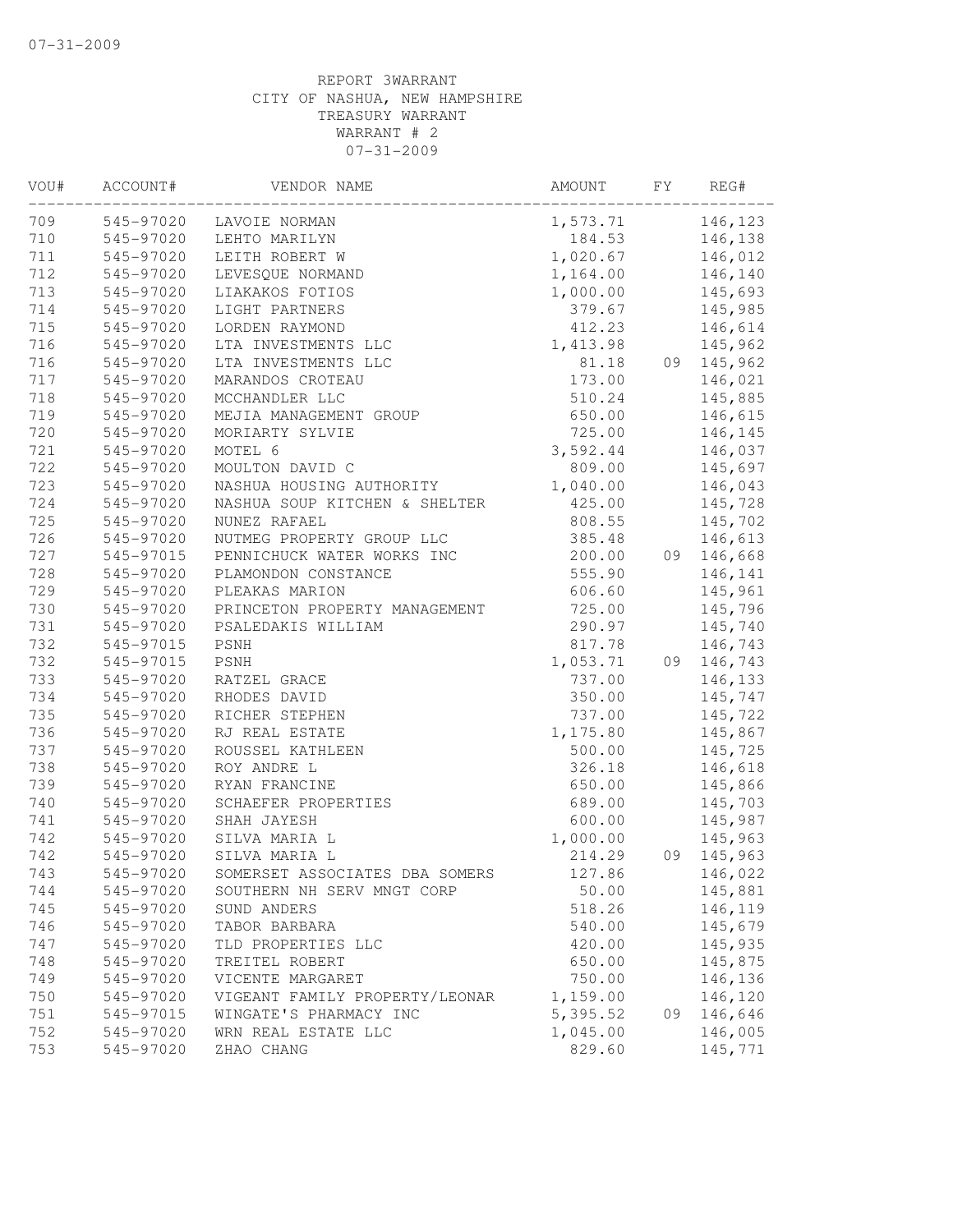|     | VOU# ACCOUNT# | VENDOR NAME                                                              | AMOUNT    | FY | REG#             |
|-----|---------------|--------------------------------------------------------------------------|-----------|----|------------------|
|     |               | TOTAL 545 WELFARE COSTS                                                  |           |    | 81, 343.93       |
| 754 | 551-49075     |                                                                          |           |    | 09 145,676       |
| 755 | 551-72010     | CITY OF NASHUA/PETTY CASH SLIP 2.00<br>CONWAY OFFICE PRODUCTS LLC 220.00 |           |    | 145,846          |
| 756 | 551-91005     | DOOKRAN STEPHEN                                                          | 400.08    |    | 09 146,035       |
| 757 | 551-59100     | HARRY W WELLS & SON INC                                                  | 1,512.00  |    | 09 146,250       |
| 758 | 551-64300     | HAYES INSTRUMENT CO INC                                                  | 20.00     |    | 09 146,372       |
| 759 | 551-59100     | J P PEST SERVICES                                                        | 60.00     |    | 09 145,945       |
| 760 | 551-91005     | MENDOLA GUISEPPE                                                         | 8.58      |    | 146,619          |
| 761 | 551-34015     | METROMEDIA ENERGY INC                                                    | 21.85     |    | 146,700          |
| 762 | 551-34015     | NATIONAL GRID                                                            | 27.31     |    | 146,696          |
| 763 | 551-31040     | PAETEC COMMUNICATIONS INC                                                | 2.37      |    | 146,649          |
| 764 | 551-33005     | PENNICHUCK WATER                                                         | 129.97    |    | 146,672          |
| 765 | 551-32005     | PUBLIC SERVICE OF NH                                                     | 1,052.10  |    | 146,744          |
| 766 |               | 551-46045 ROCKY BRANDS RETAIL LLC                                        |           |    | 80.98 09 146,108 |
|     |               | 767 551-41015 STAPLES BUSINESS ADVANTAGE                                 | 335.47    |    | 146,127          |
|     | TOTAL 551     | PUBLIC WORKS DIV & ENGINEERING<br>___________________________            |           |    | 3,872.71         |
|     |               |                                                                          |           |    |                  |
| 768 |               | 552-59015 60'S INVASION                                                  | 850.00    |    | 146,483          |
| 769 | 552-45250     | AIRGAS EAST                                                              | 156.00    |    | 145,770          |
| 769 | 552-75165     | AIRGAS EAST                                                              | 84.99     |    | 145,770          |
| 770 | 552-59140     | AMERICAN RED CROSS                                                       | 180.00    |    | 146,680          |
| 770 | 552-59140     | AMERICAN RED CROSS                                                       | 128.00    |    | 09 146,680       |
| 771 | 552-59050     | ANDRUSKEVICH GREGORY                                                     | 240.00    |    | 146,298          |
| 772 | 552-75022     | B & S LOCKSMITH INC                                                      | 12.00     |    | 145,954          |
| 772 | 552-75135     | B & S LOCKSMITH INC                                                      | 306.00    |    | 145,954          |
| 773 | 552-75021     | BAY STATE FORESTRY SERVICE                                               | 1,200.00  |    | 145,828          |
| 773 | 552-75135     | BAY STATE FORESTRY SERVICE                                               | 200.00    |    | 145,828          |
| 774 | 552-59015     | BEAUCHER ROBERT                                                          | 300.00    |    | 145,971          |
| 775 | 552-75021     | BELLETETES INC                                                           | 2.77      |    | 145,886          |
| 775 | 552-75022     | BELLETETES INC                                                           | 92.26     |    | 145,886          |
| 776 | 552-78007     | BEST FORD/BEST CYCLE                                                     | 25.02     |    | 145,709          |
| 777 | 552-75021     | BROX INDUSTRIES INC                                                      | 69.09     |    | 09 145,753       |
| 778 | 552-59050     | CARUSONE ASHLEY                                                          | 92.00     |    | 09 146,395       |
| 779 | 552-59050     | CHAFIN JOE                                                               | 80.00     |    | 146,226          |
| 780 | 552-41015     | CITY OF NASHUA PETTY CASH                                                | 31.48     |    | 146,620          |
| 780 | 552-75021     | CITY OF NASHUA PETTY CASH                                                | 6.00      |    | 146,620          |
| 780 | 552-75040     | CITY OF NASHUA PETTY CASH                                                | 8.49      |    | 146,620          |
| 781 | 552-98907     | CITY OF NASHUA TRUST FUNDS                                               | 33,894.00 |    | 39               |
| 781 | 552-98908     | CITY OF NASHUA TRUST FUNDS                                               | 97,833.00 |    | 39               |
| 781 | 552-98909     | CITY OF NASHUA TRUST FUNDS                                               | 27,240.00 |    | 39               |
| 782 | 552-72010     | CONWAY OFFICE PRODUCTS LLC                                               | 126.00    |    | 145,846          |
| 783 | 552-59050     | COYLE KEVIN                                                              | 735.00    |    | 145,760          |
| 784 | 552-59050     | CURRAN JULIE                                                             | 37.50     | 09 | 146,345          |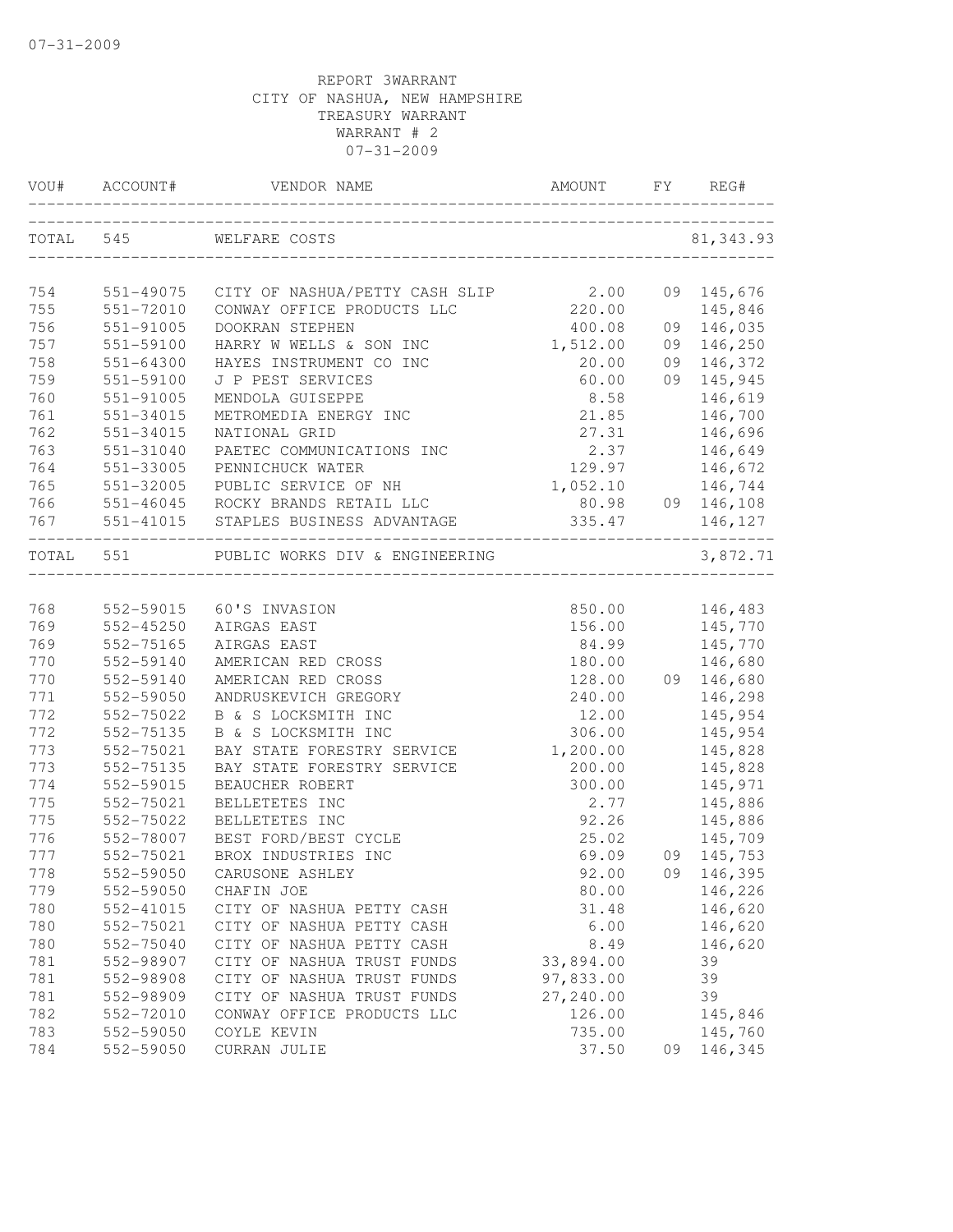| VOU# | ACCOUNT#  | VENDOR NAME                    | AMOUNT   | FΥ | REG#    |
|------|-----------|--------------------------------|----------|----|---------|
| 785  | 552-48015 | DENNIS K BURKE INC             | 1,415.95 |    | 146,764 |
| 786  | 552-75021 | F W WEBB COMPANY               | 84.21    |    | 145,794 |
| 786  | 552-75022 | F W WEBB COMPANY               | 287.61   | 09 | 145,794 |
| 787  | 552-45235 | FILLION ASSOCIATES INC         | 12.38    |    | 145,761 |
| 788  | 552-75021 | FRANKLIN PAINT CO INC          | 95.00    |    | 146,222 |
| 789  | 552-59050 | GADBOIS GERALD                 | 730.00   |    | 145,682 |
| 790  | 552-75021 | GATE CITY FENCE CO INC         | 4,725.00 |    | 145,850 |
| 791  | 552-62022 | GE CAPITAL INC                 | 1,248.76 |    | 146,069 |
| 792  | 552-35020 | GRAINGER                       | 281.34   | 09 | 145,773 |
| 793  | 552-75165 | GRAINGER                       | 128.88   | 09 | 145,815 |
| 794  | 552-75022 | GRANITE STATE GLASS            | 30.00    |    | 145,983 |
| 794  | 552-75135 | GRANITE STATE GLASS            | 562.00   | 09 | 145,983 |
| 795  | 552-66000 | HANDY HOUSE INC                | 1,650.00 |    | 146,685 |
| 796  | 552-75135 | HARRY W WELLS & SON INC        | 1,069.25 |    | 146,250 |
| 797  | 552-45196 | HOME DEPOT CREDIT SERVICES     | 66.60    |    | 146,664 |
| 797  | 552-45196 | HOME DEPOT CREDIT SERVICES     | 129.44   |    | 146,665 |
| 797  | 552-46030 | HOME DEPOT CREDIT SERVICES     | 9.99     |    | 146,664 |
| 797  | 552-46030 | HOME DEPOT CREDIT SERVICES     | 9.97     |    | 146,665 |
| 798  | 552-46030 | HOME DEPOT CREDIT SERVICES     | 39.98    | 09 | 145,666 |
| 799  | 552-46045 | HOME DEPOT CREDIT SERVICES     | 31.94    |    | 146,664 |
| 800  | 552-46045 | HOME DEPOT CREDIT SERVICES     | 49.98    | 09 | 145,666 |
| 801  | 552-69035 | HOME DEPOT CREDIT SERVICES     | 43.49    |    | 146,664 |
| 801  | 552-75021 | HOME DEPOT CREDIT SERVICES     | 473.89   |    | 146,664 |
| 801  | 552-75021 | HOME DEPOT CREDIT SERVICES     | 347.91   |    | 146,665 |
| 802  | 552-75021 | HOME DEPOT CREDIT SERVICES     | 245.73   | 09 | 145,666 |
| 803  | 552-75022 | HOME DEPOT CREDIT SERVICES     | 85.48    |    | 146,664 |
| 804  | 552-75022 | HOME DEPOT CREDIT SERVICES     | 76.46    | 09 | 145,666 |
| 805  | 552-75135 | HOME DEPOT CREDIT SERVICES     | 184.35   |    | 146,664 |
| 805  | 552-75135 | HOME DEPOT CREDIT SERVICES     | 28.96    |    | 146,665 |
| 806  | 552-75135 | HOME DEPOT CREDIT SERVICES     | 87.52    | 09 | 145,666 |
| 807  | 552-75170 | HOME DEPOT CREDIT SERVICES     | 24.84    |    | 146,664 |
| 807  | 552-75175 | HOME DEPOT CREDIT SERVICES     | 1.42     |    | 146,665 |
| 808  | 552-59050 | HOWE BRAD                      | 70.00    |    | 145,856 |
| 809  | 552-59015 | HUDSON POST #48 AMERICAN       | 600.00   |    | 145,838 |
| 810  | 552-74085 | HUDSON SMALL ENGINE            | 623.00   |    | 145,871 |
| 811  | 552-59050 | JACKSON REBEKAH                | 137.50   | 09 | 146,393 |
| 812  | 552-75021 | JOHNSON'S ELECTRIC INC         | 600.44   |    | 145,800 |
| 812  | 552-75040 | JOHNSON'S ELECTRIC INC         | 6,421.67 |    | 145,800 |
| 812  | 552-75135 | JOHNSON'S ELECTRIC INC         | 195.00   |    | 145,800 |
| 813  | 552-59050 | LAPOINTE WILLIAM               | 325.00   |    | 146,310 |
| 814  | 552-59050 | LEBLANC DAVID                  | 25.00    | 09 | 146,402 |
| 815  | 552-59050 | LEBLANC LISA                   | 112.50   | 09 | 145,953 |
| 816  | 552-59050 | LEE MIKE                       | 250.00   |    | 146,368 |
| 817  | 552-75021 | LOWE'S                         | 396.99   |    | 146,689 |
| 817  | 552-75135 | LOWE'S                         | 217.00   |    | 146,689 |
| 818  | 552-75021 | M & M ELECTRICAL SUPPLY CO INC | 37.50    |    | 146,530 |
| 819  | 552-78065 | MAYNARD & LESIEUR INCORPORATED | 28.05    |    | 146,549 |
| 820  | 552-59050 | MCCARTHY PHIL                  | 50.00    |    | 146,039 |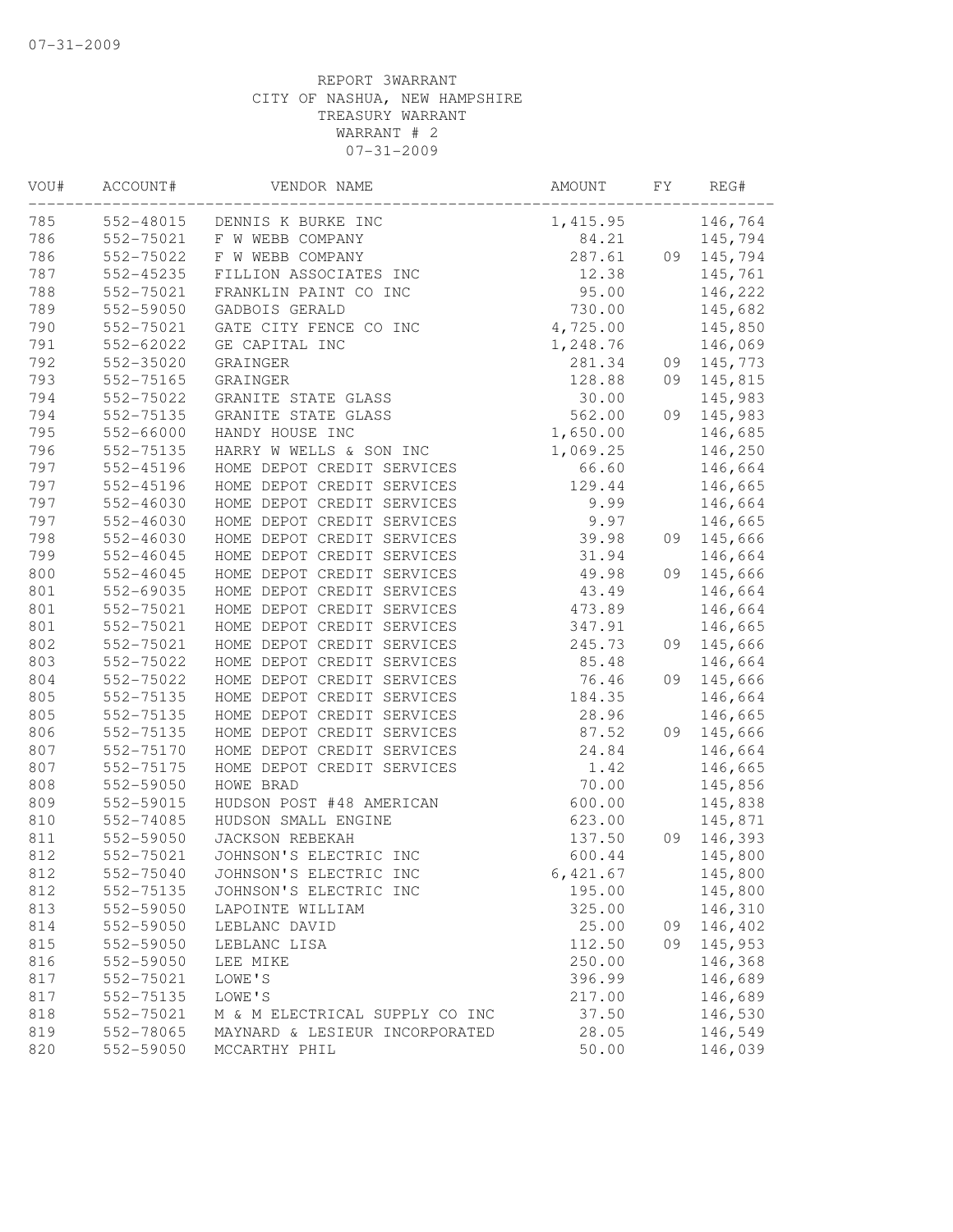| VOU#  | ACCOUNT#               | VENDOR NAME                      | AMOUNT   | FΥ | REG#               |
|-------|------------------------|----------------------------------|----------|----|--------------------|
| 821   | 552-34015              | METROMEDIA ENERGY INC            | 58.99    |    | 146,700            |
| 821   | 552-34015              | METROMEDIA ENERGY INC            | 6.10     |    | 09 146,700         |
| 821   | 552-34045              | METROMEDIA ENERGY INC            | 363.24   |    | 09 146,700         |
| 822   | 552-59050              | MILLER BRUCE                     | 80.00    |    | 146,185            |
| 822   | 552-59050              | MILLER BRUCE                     | 920.00   | 09 | 146,185            |
| 823   | 552-78007              | NAPA AUTO PARTS                  | 307.19   |    | 146,031            |
| 824   | 552-78007              | NASHUA OUTDOOR POWER EQUIP       | 139.27   |    | 145,897            |
| 825   | 552-34015              | NATIONAL GRID                    | 2.73     |    | 146,696            |
| 826   | 552-94005              | NESTMA                           | 420.00   |    | 146,691            |
| 827   | 552-31040              | PAETEC COMMUNICATIONS INC        | 22.97    |    | 146,649            |
| 828   | 552-33005              | PENNICHUCK WATER                 | 500.28   |    | 146,672            |
| 828   | 552-33005              | PENNICHUCK WATER                 | 5,123.58 |    | 146,673            |
| 828   | 552-33040              | PENNICHUCK WATER                 | 148.82   |    | 146,673            |
| 828   | 552-33045              | PENNICHUCK WATER                 | 1,533.26 |    | 146,673            |
| 828   | 552-33050              | PENNICHUCK WATER                 | 104.37   |    | 146,673            |
| 829   | 552-64192              | PIONEER REVERE                   | 1,697.50 |    | 145,833            |
| 830   | 552-74085              | POWERPLAN                        | 45.07    | 09 | 146,082            |
| 831   | 552-32005              | PSNH                             | 730.45   |    | 146,739            |
| 831   | 552-32005              | PSNH                             | 8,756.41 |    | 146,740            |
| 831   | 552-32005              | PSNH                             | 3.00     | 09 | 146,739            |
| 832   | 552-32040              | PUBLIC SERVICE OF NH             | 2,767.76 |    | 146,744            |
| 833   | 552-74085              | R WHITE EQUIPMENT CENTER INC     | 207.00   |    | 146,551            |
| 833   | 552-75021              | R WHITE EQUIPMENT CENTER INC     | 168.95   |    | 146,551            |
| 834   | 552-59050              | REDDICK BARRY                    | 180.00   |    | 146,339            |
| 835   | 552-46045              | ROCKY BRANDS RETAIL LLC          | 154.95   |    | 146,108            |
| 836   | 552-75022              | SAM'S CLUB DIRECT                | 167.92   |    | 146,682            |
| 836   | 552-75040              | SAM'S CLUB DIRECT                | 259.63   |    | 146,682            |
| 836   | 552-75135              | SAM'S CLUB DIRECT                | 667.09   |    | 146,682            |
| 837   | 552-78007              | SANEL AUTO PARTS CO              | 84.18    |    | 145,892            |
| 837   | 552-78007              | SANEL AUTO PARTS CO              | $-10.00$ | 09 | 145,892            |
| 838   | 552-45110              | SEASONAL SPECIALTY STORES        | 33.98    |    | 146,065            |
| 839   | 552-59015              | SHANNACHIE/ PAT HEFFERNAN        | 250.00   |    | 146,131            |
| 840   | 552-48005              | SHATTUCK MALONE OIL CO           | 5,962.96 | 09 | 146,644            |
| 841   | 552-95005              | SNHSL                            | 275.00   |    | 146,695            |
| 842   | 552-59050              | SOUBOSKY HEIDI                   | 231.00   | 09 | 146,394            |
| 843   | 552-59050              | THORP BILL                       | 125.00   |    | 145,912            |
| 844   | 552-59050              | THORP DAVID                      | 150.00   |    | 145,920            |
| 845   | 552-64040              | VERMONT SYSTEMS INC              | 1,848.00 |    | 145,734            |
| 846   | 552-59050              | WALKER COREY J                   | 697.00   | 09 | 146,027            |
| 847   | 552-59050              | WALKER KALEY                     | 90.00    |    | 09 145,855         |
| 848   | 552-59050              | WEBSTER DAVID                    | 265.00   | 09 | 146,026<br>------- |
| TOTAL | 552                    | PARKS AND RECREATION             |          |    | 223,816.23         |
| 849   |                        |                                  | 349.00   | 09 |                    |
| 850   | 553-94010<br>553-45175 | ANDERSON JOSEPH<br>ARCSOURCE INC | 160.44   | 09 | 146,623<br>145,893 |
|       | 553-78100              |                                  |          |    |                    |
| 851   |                        | AUTO ELECTRIC WAREHOUSE INC      | 215.00   |    | 145,680            |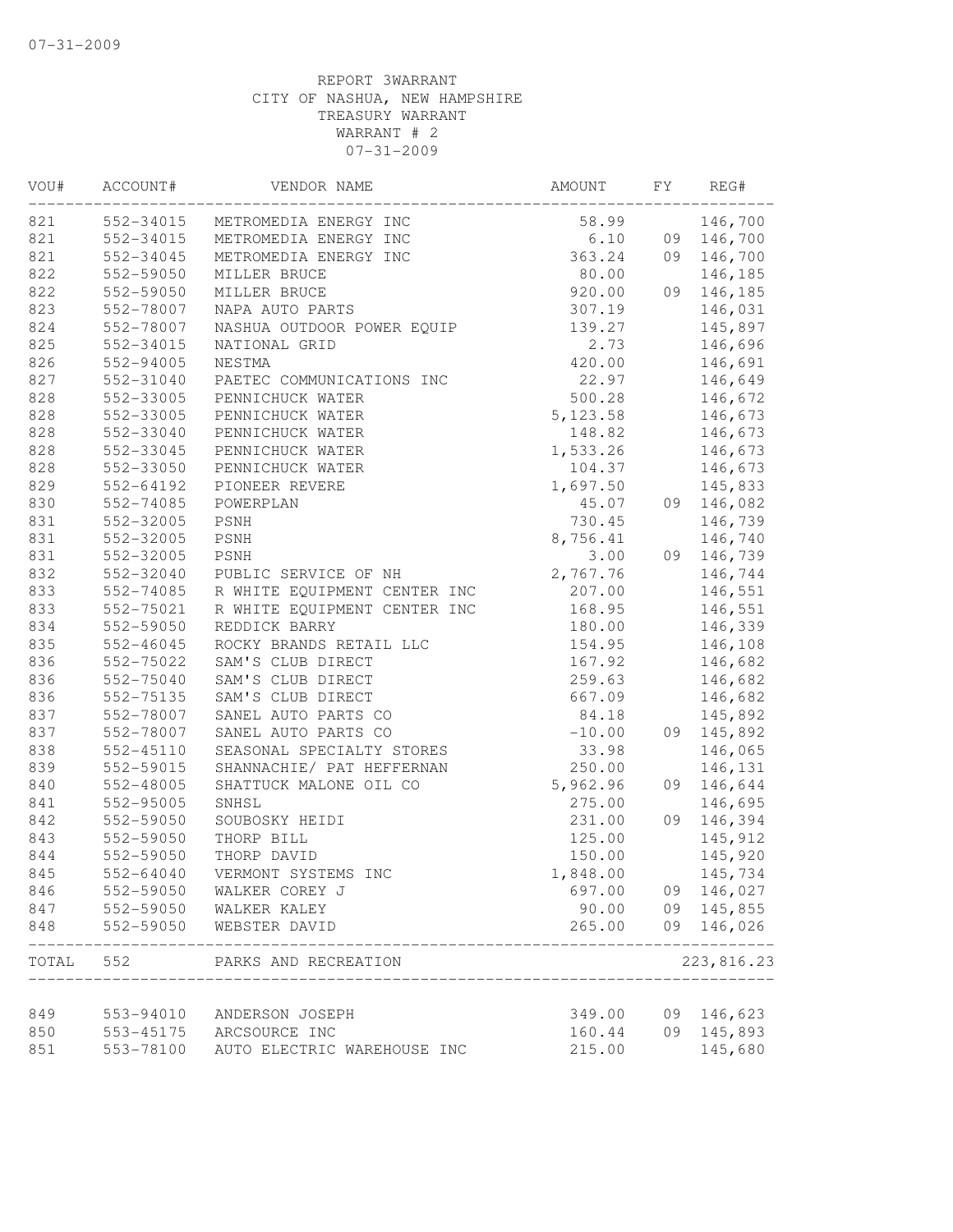| VOU# | ACCOUNT#      | VENDOR NAME                    | AMOUNT    | FY | REG#       |
|------|---------------|--------------------------------|-----------|----|------------|
| 852  |               | 553-78100 B-B CHAIN            | 168.00    |    | 145,744    |
| 853  | 553-59150     | BCM CONTROLS CORPORATION       | 1, 113.58 |    | 145,944    |
| 854  | 553-45175     | BELLETETES INC                 | 13.00     |    | 145,886    |
| 854  | 553-49075     | BELLETETES INC                 | 39.06     |    | 145,886    |
| 854  | 553-49075     | BELLETETES INC                 | 35.97     | 09 | 145,886    |
| 854  | 553-69025     | BELLETETES INC                 | 49.10     |    | 145,886    |
| 854  | 553-69025     | BELLETETES INC                 | 38.99     | 09 | 145,886    |
| 855  | 553-59187     | BOSTON & MAINE CORP, TREASURER | 3,038.63  |    | 146,029    |
| 856  | 553-45175     | BOT-L-GAS INCORPORATED         | 23.10     |    | 146,552    |
| 857  | $553 - 45015$ | BROX INDUSTRIES INC            | 2,604.00  |    | 09 145,753 |
| 857  | 553-45025     | BROX INDUSTRIES INC            | 90.00     |    | 09 145,753 |
| 858  | 553-49075     | CCP INDUSTRIES INC             | 384.90    |    | 145,895    |
| 859  | 553-59168     | CONCRETE CORING CO             | 500.00    |    | 146,051    |
| 860  | 553-45010     | CONTINENTAL PAVING INC         | 492.94    |    | 146,557    |
| 860  | 553-45015     | CONTINENTAL PAVING INC         | 462.27    |    | 146,557    |
| 860  | $553 - 45015$ | CONTINENTAL PAVING INC         | 800.30    | 09 | 146,557    |
| 861  | 553-72035     | CONWAY OFFICE PRODUCTS LLC     | 90.00     |    | 145,846    |
| 862  | 553-45060     | CORRIVEAU ROUTHIER INC         | 885.15    |    | 146,540    |
| 862  | $553 - 45060$ | CORRIVEAU ROUTHIER INC         | 34.00     | 09 | 146,540    |
| 863  | 553-48015     | DENNIS K BURKE INC             | 31,865.90 |    | 146,764    |
| 864  | 553-78100     | FREIGHTLINER OF NH INC         | 163.78    |    | 146,054    |
| 865  | 553-46045     | GAGNON CARL                    | 82.00     |    | 146,621    |
| 866  | 553-45060     | GATE CITY FENCE CO INC         | 45.00     |    | 145,850    |
| 866  | 553-59168     | GATE CITY FENCE CO INC         | 780.00    |    | 145,850    |
| 867  | 553-35020     | GRAINGER                       | 1,098.66  |    | 09 145,773 |
| 868  | 553-69025     | HOME DEPOT CREDIT SERVICES     | 155.82    |    | 146,665    |
| 869  | 553-78100     | HOWARD P FAIRFIELD, LLC        | 1,475.61  |    | 146,306    |
| 870  | 553-59135     | J P PEST SERVICES              | 65.00     |    | 145,945    |
| 871  | 553-78100     | LIBERTY INTN'L TRUCKS OF NH LL | 325.80    |    | 146,546    |
| 872  | 553-78100     | MAC MULKIN CHEVROLET INC       | 697.39    |    | 146,542    |
| 873  | 553-78065     | MAYNARD & LESIEUR INCORPORATED | 1,342.86  |    | 146,549    |
| 874  | 553-78100     | MCDEVITT TRUCKS INC            | 179.96    |    | 146,076    |
| 875  | 553-34015     | METROMEDIA ENERGY INC          | 105.69    |    | 146,700    |
| 876  | 553-78100     | MINUTEMAN TRUCKS INC           | 129.89    |    | 145,943    |
| 877  | 553-49075     | NAPA AUTO PARTS                | 212.29    |    | 146,031    |
| 877  | 553-69025     | NAPA AUTO PARTS                | 331.88    |    | 146,031    |
| 877  | 553-69025     | NAPA AUTO PARTS                | 102.56    |    | 146,032    |
| 877  | 553-69030     | NAPA AUTO PARTS                | 439.00    |    | 146,032    |
| 877  | 553-78100     | NAPA AUTO PARTS                | 1,195.35  |    | 146,031    |
| 877  | 553-78100     | NAPA AUTO PARTS                | 756.63    |    | 146,032    |
| 877  | 553-78100     | NAPA AUTO PARTS                | $-25.60$  | 09 | 146,031    |
| 878  | 553-34015     | NATIONAL GRID                  | 85.57     |    | 146,696    |
| 879  | 553-31040     | PAETEC COMMUNICATIONS INC      | 19.32     |    | 146,649    |
| 880  | 553-33005     | PENNICHUCK WATER               | 321.62    |    | 146,673    |
| 881  | 553-78065     | PETE'S TIRE BARNS, INC         | 3,700.00  | 09 | 146,502    |
| 882  | 553-32005     | PUBLIC SERVICE OF NH           | 3,245.70  |    | 146,744    |
| 883  | 553-49075     | R WHITE EQUIPMENT CENTER INC   | 82.00     |    | 146,551    |
| 883  | 553-69030     | R WHITE EQUIPMENT CENTER INC   | 18.00     |    | 146,551    |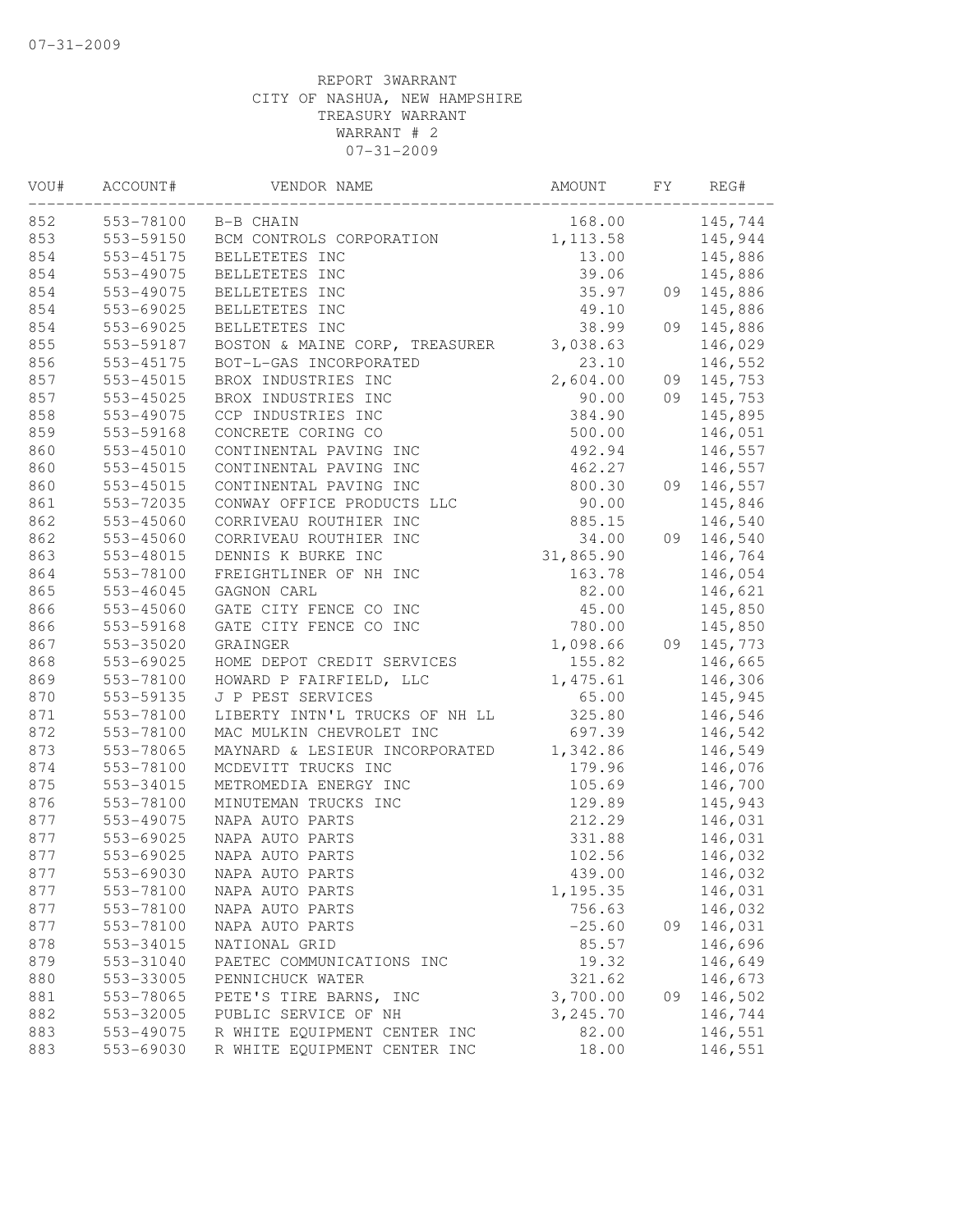| VOU#  | ACCOUNT#      | VENDOR NAME                    | AMOUNT   | FY | REG#       |
|-------|---------------|--------------------------------|----------|----|------------|
| 884   | 553-42010     | ROCHESTER MIDLAND CORPORATION  | 873.60   |    | 146,560    |
| 885   | $553 - 46045$ | ROCKY BRANDS RETAIL LLC        | 399.88   |    | 146,108    |
| 885   | $553 - 46045$ | ROCKY BRANDS RETAIL LLC        | 246.00   |    | 09 146,108 |
| 886   | 553-49075     | SANEL AUTO PARTS CO            | 80.03    |    | 145,892    |
| 886   | 553-49075     | SANEL AUTO PARTS CO            | $-66.09$ | 09 | 145,892    |
| 886   | 553-69025     | SANEL AUTO PARTS CO            | 157.00   |    | 145,892    |
| 886   | 553-78100     | SANEL AUTO PARTS CO            | 818.36   |    | 145,892    |
| 886   | 553-78100     | SANEL AUTO PARTS CO            | $-34.96$ |    | 09 145,892 |
| 887   | 553-64192     | SNAP ON TOOLS                  | 3,295.00 |    | 145,752    |
| 887   | 553-69025     | SNAP ON TOOLS                  | 140.74   |    | 145,752    |
| 888   | 553-41015     | STAPLES BUSINESS ADVANTAGE     | 41.01    |    | 146,127    |
| 888   | 553-41015     | STAPLES BUSINESS ADVANTAGE     | 747.86   |    | 09 146,127 |
| 889   | $553 - 46045$ | UNIFIRST CORPORATION           | 608.97   |    | 146,058    |
| 889   | 553-46045     | UNIFIRST CORPORATION           | 144.68   |    | 09 146,058 |
| 890   | 553-49075     | USP OF NEW ENGLAND             | 297.96   |    | 146,019    |
| 891   | 553-46045     | WISS WILLIAM                   | 82.00    |    | 146,622    |
| 892   | 553-78100     | WOOD'S CRW CORP OF NH          | 34.80    |    | 146,038    |
| 893   | 553-66020     | WOODS CRW CORP OF NH           | 375.00   |    | 145,776    |
| TOTAL | 553           | STREET DEPARTMENT              |          |    | 68,826.95  |
| 894   | 555-47010     | BASS FIRST AID SERVICE COMPANY | 110.80   |    | 145,788    |
| 895   | 555-41015     | CITY OF NASHUA/PETTY CASH      | 7.79     |    | 09 146,625 |
| 896   | 555-45288     | CITY OF NASHUA/PETTY CASH SLIP | 2.79     |    | 09 145,676 |
| 896   | 555-64192     | CITY OF NASHUA/PETTY CASH SLIP | 29.91    | 09 | 145,676    |
| 896   | 555-75023     | CITY OF NASHUA/PETTY CASH SLIP | 2.89     | 09 | 145,676    |
| 897   | 555-72035     | CONWAY OFFICE PRODUCTS LLC     | 99.00    |    | 145,846    |
| 898   | 555-46045     | DION ROBERT                    | 82.00    |    | 146,624    |
| 899   | 555-45285     | FASTENAL COMPANY               | 132.69   |    | 145,973    |
| 900   | 555-78140     | MAC MULKIN CHEVROLET INC       | 256.96   |    | 146,542    |
| 901   | 555-78140     | NAPA AUTO PARTS                | 1,026.80 |    | 146,032    |
| 902   | 555-31040     | PAETEC COMMUNICATIONS INC      | 19.31    |    | 146,649    |
| 903   | 555-45107     | PERMA-LINE CORP OF NEW ENGLAND | 1,194.00 |    | 145,732    |
| 903   | 555-45285     | PERMA-LINE CORP OF NEW ENGLAND | 77.90    |    | 145,732    |
| 904   | 555-32025     | PSNH                           | 771.17   |    | 146,740    |
| 904   | 555-32025     | PSNH                           | 1,815.98 |    | 146,741    |
| 904   | 555-32025     | <b>PSNH</b>                    | 450.69   |    | 146,742    |
| 905   | 555-94005     | UNH TECHNOLOGY TRANSFER CTR    | 120.00   |    | 146,657    |
| 906   | 555-49075     | W E AUBUCHON COMPANY INC       | 9.44     |    | 145,721    |
| TOTAL | 555           | TRAFFIC DEPARTMENT             |          |    | 6, 210.12  |
| 907   | 557-59100     | CONWAY OFFICE PRODUCTS LLC     | 99.00    |    | 145,846    |
| 908   | 557-31040     | PAETEC COMMUNICATIONS INC      | 2.82     |    | 146,649    |
| 909   | 557-33005     | PENNICHUCK WATER               | 57.56    |    | 146,673    |
|       |               |                                |          |    |            |
| 910   | 557-32005     | PSNH                           | 987.15   |    | 146,742    |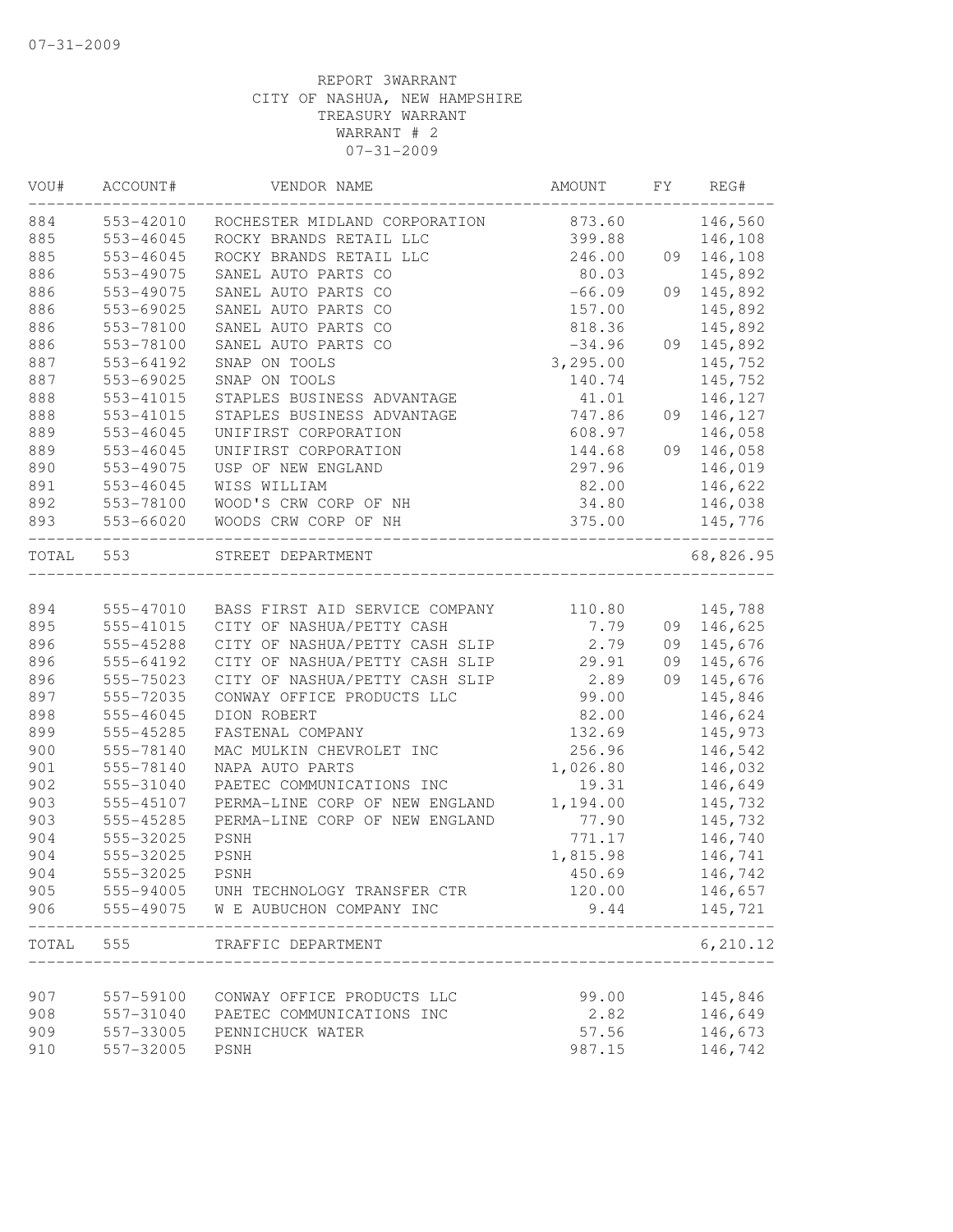| VOU#       | ACCOUNT#                   | VENDOR NAME                                    | AMOUNT            | FΥ | REG#               |
|------------|----------------------------|------------------------------------------------|-------------------|----|--------------------|
| 911<br>912 | 557-32005<br>557-46045     | PUBLIC SERVICE OF NH<br>UNIFIRST CORPORATION   | 4,221.01<br>23.75 |    | 146,744<br>146,058 |
| TOTAL      | 557                        | PARKING LOTS                                   |                   |    | 5,391.29           |
| 913        | 561-48015                  | DENNIS K BURKE INC                             | 430.76            |    | 146,764            |
| 914        | $561 - 75023$              | HOME DEPOT CREDIT SERVICES                     | 52.63             |    | 146,665            |
| 915        | 561-75023                  | HOME DEPOT CREDIT SERVICES                     | 36.58             | 09 | 145,666            |
| 916        | 561-78065                  | MAYNARD & LESIEUR INCORPORATED                 | 22.60             |    | 146,549            |
| 917<br>918 | $561 - 74085$<br>561-33005 | NASHUA OUTDOOR POWER EQUIP<br>PENNICHUCK WATER | 74.46<br>101.17   |    | 145,897<br>146,673 |
| TOTAL      | 561                        | EDGEWOOD CEMETERY                              |                   |    | 718.20             |
| 918        | 562-33005                  | PENNICHUCK WATER                               | 51.57             |    | 146,673            |
| TOTAL      | 562                        | SUBURBAN CEMETERIES                            |                   |    | 51.57              |
| 919        | 563-41015                  | CITY OF NASHUA/PETTY CASH SLIP                 | 50.00             | 09 | 145,676            |
| 920        | 563-48015                  | DENNIS K BURKE INC                             | 424.58            |    | 146,764            |
| 921        | 563-75160                  | F W WEBB COMPANY                               | 21.73             |    | 145,794            |
| 922        | 563-74092                  | MAYNARD & LESIEUR INCORPORATED                 | 232.19            |    | 146,549            |
| 923        | 563-74085                  | NASHUA OUTDOOR POWER EQUIP                     | 150.13            |    | 145,897            |
| 923        | 563-74085                  | NASHUA OUTDOOR POWER EQUIP                     | 84.01             | 09 | 145,897            |
| 924<br>925 | 563-31040<br>563-32005     | PAETEC COMMUNICATIONS INC<br>PSNH              | 12.71<br>245.30   |    | 146,649<br>146,742 |
| TOTAL      | 563                        | WOODLAWN CEMETERY                              |                   |    | 1,220.65           |
| 926        | 571-72010                  | CONWAY OFFICE PRODUCTS LLC                     | 429.00            |    | 145,846            |
| 927        | $571 - 72010$              | SPILLERS SUPPLIES & EQUIPMENT                  | 1,675.00          |    | 146,210            |
| 928        | 571-41015                  | STAPLES BUSINESS ADVANTAGE                     | 1,433.77          | 09 | 146,127            |
| TOTAL      | 571                        | COMMUNITY DEVELOPMENT                          |                   |    | 3,537.77           |
| 929        | 572-95005                  | AMERICAN SOCIETY OF LANDSCAPE                  | 385.00            |    | 146,753            |
| 930        | 572-49025                  | PUTNEY PRESS                                   | 30.90             |    | 145,860            |
| 931        | 572-49075                  | STAPLES BUSINESS ADVANTAGE                     | 220.48            | 09 | 146,127            |
| 932        | 572-91005                  | SULLIVAN CHRISTOPHER                           | 63.80             |    | 146,626            |
| 933        | 572-91005                  | TAYLOR MATTHEW                                 | 57.20             |    | 146,627            |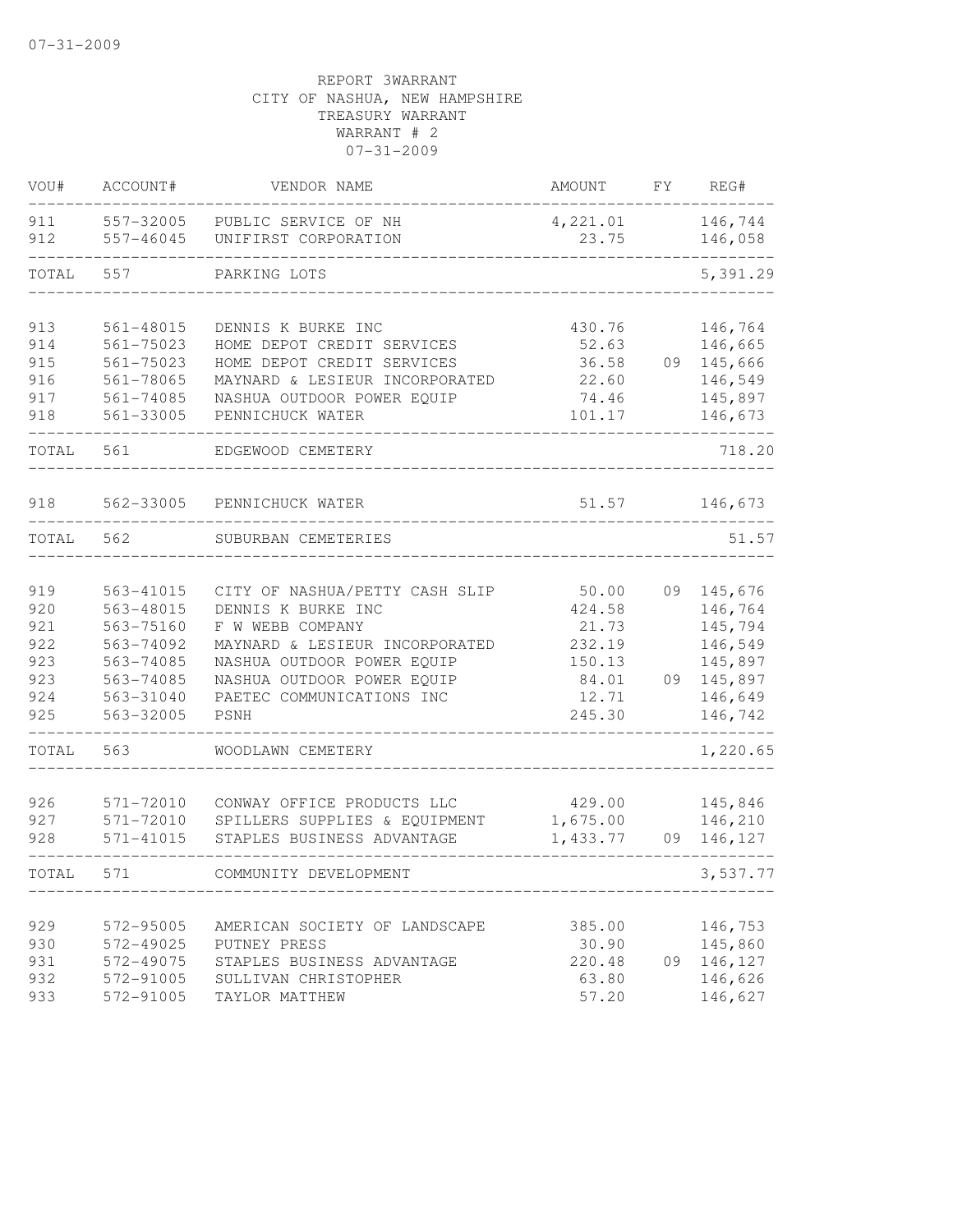|     | VOU# ACCOUNT# | VENDOR NAME                                                                 | AMOUNT FY REG#   |    |                    |
|-----|---------------|-----------------------------------------------------------------------------|------------------|----|--------------------|
|     |               | TOTAL 572 PLANNING DEPARTMENT                                               |                  |    | 757.38             |
|     |               | 934 573-53025 CHISHOLM DEBORA A<br>935 573-41015 STAPLES BUSINESS ADVANTAGE | 112.50<br>134.77 |    | 145,847<br>146,127 |
|     | TOTAL 573     | ECONOMIC DEVELOPMENT                                                        |                  |    | 247.27             |
| 936 | 575-45150     | AC MOORE INC                                                                |                  |    | 60.71 145,922      |
| 937 | 575-45050     | AMAZON                                                                      |                  |    | 43.64 146,759      |
| 938 | 575-45050     | AMERICAN LIBRARY ASSOCATION                                                 |                  |    | 49.00 146,732      |
| 939 | 575-72010     | AMS IMAGING                                                                 | 400.00 146,729   |    |                    |
| 940 | 575-41015     | ANCO SIGNS & STAMPS INC                                                     | 8.45             |    | 146,002            |
| 941 | 575-45050     | BAKER & TAYLOR                                                              | 388.80           |    | 145,783            |
| 941 | $575 - 45050$ | BAKER & TAYLOR                                                              | 2,518.71         |    | 145,784            |
| 941 | 575-45050     | BAKER & TAYLOR                                                              | 1,413.10         |    | 145,785            |
| 942 | 575-45085     | BAKER & TAYLOR ENTERTAINMENT                                                | 9.61             |    | 145,774            |
| 942 | 575-45315     | BAKER & TAYLOR ENTERTAINMENT                                                | 905.61           |    | 145,774            |
| 943 | 575-45085     | BRILLIANCE AUDIO INC                                                        | 409.10           |    | 146,486            |
| 944 | 575-45220     | BRODART COMPANY                                                             | 290.62           |    | 09 146,544         |
| 945 | 575-59100     | CITY ARTS NASHUA                                                            | 50.00            |    | 146,706            |
| 946 | 575-98910     | CITY OF NASHUA TRUST FUNDS                                                  | 500.00           |    | 39                 |
| 947 | 575-45150     | CURIOUS CREATURES / DEAN KOSCH                                              | 250.00           |    | 146,713            |
| 948 | 575-91015     | DESCHENES SUSAN                                                             | 160.15           |    | 146,078            |
| 949 | 575-45903     | EBSCO INFORMATION SERVICES                                                  | 1,630.00         |    | 146,558            |
| 950 | 575-59100     | FRATINA DANNY                                                               | 1,000.00         |    | 146,735            |
| 951 | 575-45050     | GALE                                                                        | 699.61           |    | 146,041            |
| 951 | 575-45050     | GALE                                                                        | 38.93            |    | 09 146,041         |
| 952 | 575-45903     | GALE GROUP INC                                                              | 7,240.64         |    | 146,674            |
| 953 | 575-45220     | GENERAL BOOK COVERS                                                         | 254.13           |    | 09 145,720         |
| 954 | 575-91015     | GLEESON MARGARET                                                            | 106.30           |    | 146,050            |
| 955 | 575-45904     | HIGH SPEED PRODUCTIONS, INC                                                 | 17.95            |    | 146,730            |
| 956 | 575-42010     | HOME DEPOT CREDIT SERVICES                                                  | 49.79            |    | 09 145,666         |
| 957 | 575-45050     | INGRAM LIBRARY SERVICES                                                     | 298.60           |    | 146,113            |
| 958 | 575-75105     | JOHNSON'S ELECTRIC INC                                                      | 100.00           |    | 145,800            |
| 959 | 575-95005     | MERRI-HILL-ROCK-COOP                                                        | 35.00            |    | 146,754            |
| 960 | 575-45220     | MERRIMACK VALLEY BUSINESS MACH                                              | 210.00           |    | 146,762            |
| 961 | 575-34015     | METROMEDIA ENERGY INC                                                       | 23.27            |    | 146,700            |
| 962 | 575-42010     | NASHUA PUBLIC LIBRARY                                                       | 30.75            |    | 146,628            |
| 962 | 575-45090     | NASHUA PUBLIC LIBRARY                                                       | 23.82            |    | 146,628            |
| 962 | 575-45150     | NASHUA PUBLIC LIBRARY                                                       | 74.02            |    | 146,628            |
| 962 | 575-75023     | NASHUA PUBLIC LIBRARY                                                       | 4.00             |    | 146,628            |
| 962 | 575-91005     | NASHUA PUBLIC LIBRARY                                                       | 10.18            | 09 | 146,628            |
| 963 | 575-59100     | NASHUA SYMPHONY ASSOCIATION                                                 | 2,075.00         |    | 146,755            |
| 964 | 575-34015     | NATIONAL GRID                                                               | 165.71           |    | 146,696            |
| 965 | 575-59100     | NEWSAM DAVID                                                                | 600.00           |    | 146,733            |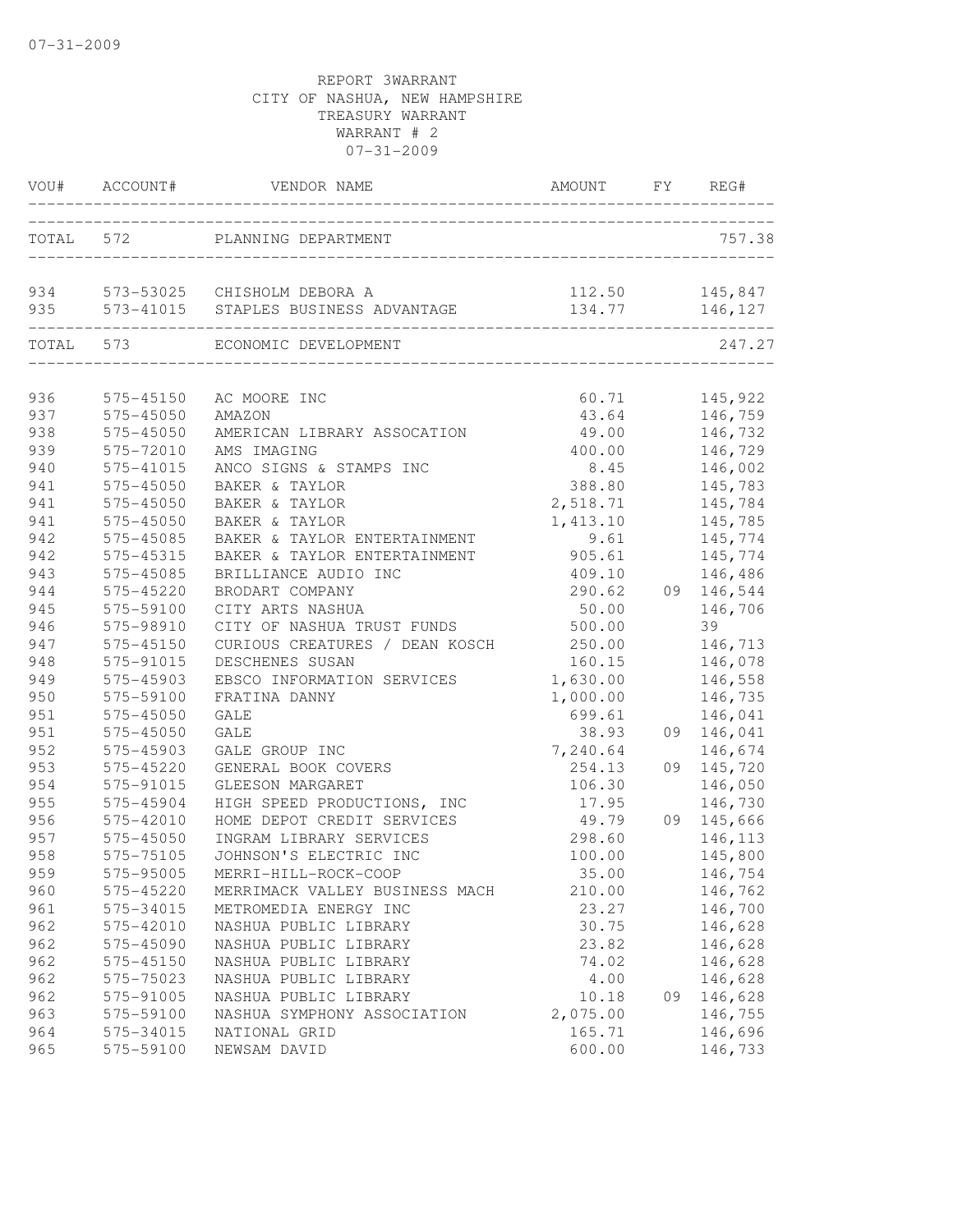| 966<br>146,009<br>575-45903<br>15,070.00<br>NEWSBANK INC<br>967<br>575-31040<br>146,649<br>PAETEC COMMUNICATIONS INC<br>10.53<br>968<br>146,673<br>575-33005<br>PENNICHUCK WATER<br>353.52<br>969<br>575-32005<br>146,742<br>PSNH<br>53.30<br>970<br>575-74010<br>SIRSIDYNIX<br>10,000.00<br>146,694<br>971<br>575-74085<br>146,703<br>155.04<br>STANLEY CONVERGENT SECURITY SO<br>972<br>146,127<br>575-41005<br>STAPLES BUSINESS ADVANTAGE<br>488.20<br>972<br>575-41015<br>STAPLES BUSINESS ADVANTAGE<br>20.83<br>146,127<br>972<br>575-45220<br>STAPLES BUSINESS ADVANTAGE<br>275.00<br>146,127<br>972<br>575-73015<br>STAPLES BUSINESS ADVANTAGE<br>1,518.18<br>09<br>146,127<br>973<br>575-45904<br>769.90<br>THE NEW YORK TIMES<br>146,752<br>974<br>575-59100<br>WARREN ROBIN<br>500.00<br>146,734<br>975<br>575-41005<br>WB MASON COMPANY INC<br>817.31<br>145,746<br>976<br>575-59100<br>WILDLIFE ENCOUNTERS ZOO<br>273.20<br>146,715<br>977<br>575-91005<br>146,016<br>WILLMORE SUSAN M<br>50.66<br>09<br>978<br>575-45904<br>WORLD JOURNAL<br>200.00<br>146,671<br>52,700.87<br>TOTAL<br>575<br>PUBLIC LIBRARIES<br>146,629<br>979<br>576-91005<br>FINDLEY MICHAEL<br>90.30<br>980<br>576-95005<br>102.00<br>146,750<br>IAEI<br>146,631<br>981<br>576-94005<br>69.00<br>SIMARD MARK<br>982<br>09 146,503<br>576-59100<br>683.70<br>TEC<br>576-91005<br>195.25<br>146,630<br>983<br>TRACY WILLIAM<br>TOTAL<br>576<br>BUILDING DEPARTMENT<br>1,140.25<br>1,275.00<br>984<br>577-94005<br>146,675<br>AACE<br>1,275.00<br>TOTAL<br>577<br>CODE ENFORCEMENT<br>213, 244 581-53103<br>ACUCARE NURSING PROFESSIONALS<br>944.91<br>09<br>146,179<br>213, 245 581-42110<br>146,163<br>ALARMAX DISTRIBUTORS INC<br>97.63<br>213, 246 581-31005<br>146,024<br>ALTERNATIVE COMMUNICATIONS SER<br>685.85<br>213, 246 581-31005<br>ALTERNATIVE COMMUNICATIONS SER<br>09 146,024<br>114.00<br>146,207<br>213, 247 581-42010<br>ALTO US INC<br>6,377.38<br>09<br>213, 247 581-64192<br>244.66<br>146,207<br>ALTO US INC<br>09<br>213, 248 581-49075<br>110.23<br>09<br>146,767<br>AMERICAN FEDERATION OF TEACHER<br>213, 249 581-42110<br>85.00<br>09<br>145,689<br>AMERICAN SECURITY & FIRE PROTE<br>985<br>145,756<br>581-53100<br>ANACOMP INC<br>110.76<br>09<br>213, 250 581-91005<br>146,282<br>43.60<br>ANGEL SUSAN<br>09<br>213, 251 581-49095<br>350.00<br>09<br>146,328<br>AP EXAMINATIONS<br>213, 252 581-49050<br>09<br>145,809<br>APPLE WIPER & SUPPLY CO INC<br>170.00<br>213, 253 581-91005<br>311.18<br>09<br>146,176<br>ARCARO JANICE<br>213, 254 581-41015<br>114.00<br>146,768<br>ASCD | VOU# | ACCOUNT# | VENDOR NAME | AMOUNT | FY. | REG# |
|------------------------------------------------------------------------------------------------------------------------------------------------------------------------------------------------------------------------------------------------------------------------------------------------------------------------------------------------------------------------------------------------------------------------------------------------------------------------------------------------------------------------------------------------------------------------------------------------------------------------------------------------------------------------------------------------------------------------------------------------------------------------------------------------------------------------------------------------------------------------------------------------------------------------------------------------------------------------------------------------------------------------------------------------------------------------------------------------------------------------------------------------------------------------------------------------------------------------------------------------------------------------------------------------------------------------------------------------------------------------------------------------------------------------------------------------------------------------------------------------------------------------------------------------------------------------------------------------------------------------------------------------------------------------------------------------------------------------------------------------------------------------------------------------------------------------------------------------------------------------------------------------------------------------------------------------------------------------------------------------------------------------------------------------------------------------------------------------------------------------------------------------------------------------------------------------------------------------------------------------------------------------------------------------------------------------------------------------------------------------------------------------------------------------------------------------------------------------------------------------------------------------------------------------------------------------------------------------------|------|----------|-------------|--------|-----|------|
|                                                                                                                                                                                                                                                                                                                                                                                                                                                                                                                                                                                                                                                                                                                                                                                                                                                                                                                                                                                                                                                                                                                                                                                                                                                                                                                                                                                                                                                                                                                                                                                                                                                                                                                                                                                                                                                                                                                                                                                                                                                                                                                                                                                                                                                                                                                                                                                                                                                                                                                                                                                                      |      |          |             |        |     |      |
|                                                                                                                                                                                                                                                                                                                                                                                                                                                                                                                                                                                                                                                                                                                                                                                                                                                                                                                                                                                                                                                                                                                                                                                                                                                                                                                                                                                                                                                                                                                                                                                                                                                                                                                                                                                                                                                                                                                                                                                                                                                                                                                                                                                                                                                                                                                                                                                                                                                                                                                                                                                                      |      |          |             |        |     |      |
|                                                                                                                                                                                                                                                                                                                                                                                                                                                                                                                                                                                                                                                                                                                                                                                                                                                                                                                                                                                                                                                                                                                                                                                                                                                                                                                                                                                                                                                                                                                                                                                                                                                                                                                                                                                                                                                                                                                                                                                                                                                                                                                                                                                                                                                                                                                                                                                                                                                                                                                                                                                                      |      |          |             |        |     |      |
|                                                                                                                                                                                                                                                                                                                                                                                                                                                                                                                                                                                                                                                                                                                                                                                                                                                                                                                                                                                                                                                                                                                                                                                                                                                                                                                                                                                                                                                                                                                                                                                                                                                                                                                                                                                                                                                                                                                                                                                                                                                                                                                                                                                                                                                                                                                                                                                                                                                                                                                                                                                                      |      |          |             |        |     |      |
|                                                                                                                                                                                                                                                                                                                                                                                                                                                                                                                                                                                                                                                                                                                                                                                                                                                                                                                                                                                                                                                                                                                                                                                                                                                                                                                                                                                                                                                                                                                                                                                                                                                                                                                                                                                                                                                                                                                                                                                                                                                                                                                                                                                                                                                                                                                                                                                                                                                                                                                                                                                                      |      |          |             |        |     |      |
|                                                                                                                                                                                                                                                                                                                                                                                                                                                                                                                                                                                                                                                                                                                                                                                                                                                                                                                                                                                                                                                                                                                                                                                                                                                                                                                                                                                                                                                                                                                                                                                                                                                                                                                                                                                                                                                                                                                                                                                                                                                                                                                                                                                                                                                                                                                                                                                                                                                                                                                                                                                                      |      |          |             |        |     |      |
|                                                                                                                                                                                                                                                                                                                                                                                                                                                                                                                                                                                                                                                                                                                                                                                                                                                                                                                                                                                                                                                                                                                                                                                                                                                                                                                                                                                                                                                                                                                                                                                                                                                                                                                                                                                                                                                                                                                                                                                                                                                                                                                                                                                                                                                                                                                                                                                                                                                                                                                                                                                                      |      |          |             |        |     |      |
|                                                                                                                                                                                                                                                                                                                                                                                                                                                                                                                                                                                                                                                                                                                                                                                                                                                                                                                                                                                                                                                                                                                                                                                                                                                                                                                                                                                                                                                                                                                                                                                                                                                                                                                                                                                                                                                                                                                                                                                                                                                                                                                                                                                                                                                                                                                                                                                                                                                                                                                                                                                                      |      |          |             |        |     |      |
|                                                                                                                                                                                                                                                                                                                                                                                                                                                                                                                                                                                                                                                                                                                                                                                                                                                                                                                                                                                                                                                                                                                                                                                                                                                                                                                                                                                                                                                                                                                                                                                                                                                                                                                                                                                                                                                                                                                                                                                                                                                                                                                                                                                                                                                                                                                                                                                                                                                                                                                                                                                                      |      |          |             |        |     |      |
|                                                                                                                                                                                                                                                                                                                                                                                                                                                                                                                                                                                                                                                                                                                                                                                                                                                                                                                                                                                                                                                                                                                                                                                                                                                                                                                                                                                                                                                                                                                                                                                                                                                                                                                                                                                                                                                                                                                                                                                                                                                                                                                                                                                                                                                                                                                                                                                                                                                                                                                                                                                                      |      |          |             |        |     |      |
|                                                                                                                                                                                                                                                                                                                                                                                                                                                                                                                                                                                                                                                                                                                                                                                                                                                                                                                                                                                                                                                                                                                                                                                                                                                                                                                                                                                                                                                                                                                                                                                                                                                                                                                                                                                                                                                                                                                                                                                                                                                                                                                                                                                                                                                                                                                                                                                                                                                                                                                                                                                                      |      |          |             |        |     |      |
|                                                                                                                                                                                                                                                                                                                                                                                                                                                                                                                                                                                                                                                                                                                                                                                                                                                                                                                                                                                                                                                                                                                                                                                                                                                                                                                                                                                                                                                                                                                                                                                                                                                                                                                                                                                                                                                                                                                                                                                                                                                                                                                                                                                                                                                                                                                                                                                                                                                                                                                                                                                                      |      |          |             |        |     |      |
|                                                                                                                                                                                                                                                                                                                                                                                                                                                                                                                                                                                                                                                                                                                                                                                                                                                                                                                                                                                                                                                                                                                                                                                                                                                                                                                                                                                                                                                                                                                                                                                                                                                                                                                                                                                                                                                                                                                                                                                                                                                                                                                                                                                                                                                                                                                                                                                                                                                                                                                                                                                                      |      |          |             |        |     |      |
|                                                                                                                                                                                                                                                                                                                                                                                                                                                                                                                                                                                                                                                                                                                                                                                                                                                                                                                                                                                                                                                                                                                                                                                                                                                                                                                                                                                                                                                                                                                                                                                                                                                                                                                                                                                                                                                                                                                                                                                                                                                                                                                                                                                                                                                                                                                                                                                                                                                                                                                                                                                                      |      |          |             |        |     |      |
|                                                                                                                                                                                                                                                                                                                                                                                                                                                                                                                                                                                                                                                                                                                                                                                                                                                                                                                                                                                                                                                                                                                                                                                                                                                                                                                                                                                                                                                                                                                                                                                                                                                                                                                                                                                                                                                                                                                                                                                                                                                                                                                                                                                                                                                                                                                                                                                                                                                                                                                                                                                                      |      |          |             |        |     |      |
|                                                                                                                                                                                                                                                                                                                                                                                                                                                                                                                                                                                                                                                                                                                                                                                                                                                                                                                                                                                                                                                                                                                                                                                                                                                                                                                                                                                                                                                                                                                                                                                                                                                                                                                                                                                                                                                                                                                                                                                                                                                                                                                                                                                                                                                                                                                                                                                                                                                                                                                                                                                                      |      |          |             |        |     |      |
|                                                                                                                                                                                                                                                                                                                                                                                                                                                                                                                                                                                                                                                                                                                                                                                                                                                                                                                                                                                                                                                                                                                                                                                                                                                                                                                                                                                                                                                                                                                                                                                                                                                                                                                                                                                                                                                                                                                                                                                                                                                                                                                                                                                                                                                                                                                                                                                                                                                                                                                                                                                                      |      |          |             |        |     |      |
|                                                                                                                                                                                                                                                                                                                                                                                                                                                                                                                                                                                                                                                                                                                                                                                                                                                                                                                                                                                                                                                                                                                                                                                                                                                                                                                                                                                                                                                                                                                                                                                                                                                                                                                                                                                                                                                                                                                                                                                                                                                                                                                                                                                                                                                                                                                                                                                                                                                                                                                                                                                                      |      |          |             |        |     |      |
|                                                                                                                                                                                                                                                                                                                                                                                                                                                                                                                                                                                                                                                                                                                                                                                                                                                                                                                                                                                                                                                                                                                                                                                                                                                                                                                                                                                                                                                                                                                                                                                                                                                                                                                                                                                                                                                                                                                                                                                                                                                                                                                                                                                                                                                                                                                                                                                                                                                                                                                                                                                                      |      |          |             |        |     |      |
|                                                                                                                                                                                                                                                                                                                                                                                                                                                                                                                                                                                                                                                                                                                                                                                                                                                                                                                                                                                                                                                                                                                                                                                                                                                                                                                                                                                                                                                                                                                                                                                                                                                                                                                                                                                                                                                                                                                                                                                                                                                                                                                                                                                                                                                                                                                                                                                                                                                                                                                                                                                                      |      |          |             |        |     |      |
|                                                                                                                                                                                                                                                                                                                                                                                                                                                                                                                                                                                                                                                                                                                                                                                                                                                                                                                                                                                                                                                                                                                                                                                                                                                                                                                                                                                                                                                                                                                                                                                                                                                                                                                                                                                                                                                                                                                                                                                                                                                                                                                                                                                                                                                                                                                                                                                                                                                                                                                                                                                                      |      |          |             |        |     |      |
|                                                                                                                                                                                                                                                                                                                                                                                                                                                                                                                                                                                                                                                                                                                                                                                                                                                                                                                                                                                                                                                                                                                                                                                                                                                                                                                                                                                                                                                                                                                                                                                                                                                                                                                                                                                                                                                                                                                                                                                                                                                                                                                                                                                                                                                                                                                                                                                                                                                                                                                                                                                                      |      |          |             |        |     |      |
|                                                                                                                                                                                                                                                                                                                                                                                                                                                                                                                                                                                                                                                                                                                                                                                                                                                                                                                                                                                                                                                                                                                                                                                                                                                                                                                                                                                                                                                                                                                                                                                                                                                                                                                                                                                                                                                                                                                                                                                                                                                                                                                                                                                                                                                                                                                                                                                                                                                                                                                                                                                                      |      |          |             |        |     |      |
|                                                                                                                                                                                                                                                                                                                                                                                                                                                                                                                                                                                                                                                                                                                                                                                                                                                                                                                                                                                                                                                                                                                                                                                                                                                                                                                                                                                                                                                                                                                                                                                                                                                                                                                                                                                                                                                                                                                                                                                                                                                                                                                                                                                                                                                                                                                                                                                                                                                                                                                                                                                                      |      |          |             |        |     |      |
|                                                                                                                                                                                                                                                                                                                                                                                                                                                                                                                                                                                                                                                                                                                                                                                                                                                                                                                                                                                                                                                                                                                                                                                                                                                                                                                                                                                                                                                                                                                                                                                                                                                                                                                                                                                                                                                                                                                                                                                                                                                                                                                                                                                                                                                                                                                                                                                                                                                                                                                                                                                                      |      |          |             |        |     |      |
|                                                                                                                                                                                                                                                                                                                                                                                                                                                                                                                                                                                                                                                                                                                                                                                                                                                                                                                                                                                                                                                                                                                                                                                                                                                                                                                                                                                                                                                                                                                                                                                                                                                                                                                                                                                                                                                                                                                                                                                                                                                                                                                                                                                                                                                                                                                                                                                                                                                                                                                                                                                                      |      |          |             |        |     |      |
|                                                                                                                                                                                                                                                                                                                                                                                                                                                                                                                                                                                                                                                                                                                                                                                                                                                                                                                                                                                                                                                                                                                                                                                                                                                                                                                                                                                                                                                                                                                                                                                                                                                                                                                                                                                                                                                                                                                                                                                                                                                                                                                                                                                                                                                                                                                                                                                                                                                                                                                                                                                                      |      |          |             |        |     |      |
|                                                                                                                                                                                                                                                                                                                                                                                                                                                                                                                                                                                                                                                                                                                                                                                                                                                                                                                                                                                                                                                                                                                                                                                                                                                                                                                                                                                                                                                                                                                                                                                                                                                                                                                                                                                                                                                                                                                                                                                                                                                                                                                                                                                                                                                                                                                                                                                                                                                                                                                                                                                                      |      |          |             |        |     |      |
|                                                                                                                                                                                                                                                                                                                                                                                                                                                                                                                                                                                                                                                                                                                                                                                                                                                                                                                                                                                                                                                                                                                                                                                                                                                                                                                                                                                                                                                                                                                                                                                                                                                                                                                                                                                                                                                                                                                                                                                                                                                                                                                                                                                                                                                                                                                                                                                                                                                                                                                                                                                                      |      |          |             |        |     |      |
|                                                                                                                                                                                                                                                                                                                                                                                                                                                                                                                                                                                                                                                                                                                                                                                                                                                                                                                                                                                                                                                                                                                                                                                                                                                                                                                                                                                                                                                                                                                                                                                                                                                                                                                                                                                                                                                                                                                                                                                                                                                                                                                                                                                                                                                                                                                                                                                                                                                                                                                                                                                                      |      |          |             |        |     |      |
|                                                                                                                                                                                                                                                                                                                                                                                                                                                                                                                                                                                                                                                                                                                                                                                                                                                                                                                                                                                                                                                                                                                                                                                                                                                                                                                                                                                                                                                                                                                                                                                                                                                                                                                                                                                                                                                                                                                                                                                                                                                                                                                                                                                                                                                                                                                                                                                                                                                                                                                                                                                                      |      |          |             |        |     |      |
|                                                                                                                                                                                                                                                                                                                                                                                                                                                                                                                                                                                                                                                                                                                                                                                                                                                                                                                                                                                                                                                                                                                                                                                                                                                                                                                                                                                                                                                                                                                                                                                                                                                                                                                                                                                                                                                                                                                                                                                                                                                                                                                                                                                                                                                                                                                                                                                                                                                                                                                                                                                                      |      |          |             |        |     |      |
|                                                                                                                                                                                                                                                                                                                                                                                                                                                                                                                                                                                                                                                                                                                                                                                                                                                                                                                                                                                                                                                                                                                                                                                                                                                                                                                                                                                                                                                                                                                                                                                                                                                                                                                                                                                                                                                                                                                                                                                                                                                                                                                                                                                                                                                                                                                                                                                                                                                                                                                                                                                                      |      |          |             |        |     |      |
|                                                                                                                                                                                                                                                                                                                                                                                                                                                                                                                                                                                                                                                                                                                                                                                                                                                                                                                                                                                                                                                                                                                                                                                                                                                                                                                                                                                                                                                                                                                                                                                                                                                                                                                                                                                                                                                                                                                                                                                                                                                                                                                                                                                                                                                                                                                                                                                                                                                                                                                                                                                                      |      |          |             |        |     |      |
|                                                                                                                                                                                                                                                                                                                                                                                                                                                                                                                                                                                                                                                                                                                                                                                                                                                                                                                                                                                                                                                                                                                                                                                                                                                                                                                                                                                                                                                                                                                                                                                                                                                                                                                                                                                                                                                                                                                                                                                                                                                                                                                                                                                                                                                                                                                                                                                                                                                                                                                                                                                                      |      |          |             |        |     |      |
|                                                                                                                                                                                                                                                                                                                                                                                                                                                                                                                                                                                                                                                                                                                                                                                                                                                                                                                                                                                                                                                                                                                                                                                                                                                                                                                                                                                                                                                                                                                                                                                                                                                                                                                                                                                                                                                                                                                                                                                                                                                                                                                                                                                                                                                                                                                                                                                                                                                                                                                                                                                                      |      |          |             |        |     |      |
|                                                                                                                                                                                                                                                                                                                                                                                                                                                                                                                                                                                                                                                                                                                                                                                                                                                                                                                                                                                                                                                                                                                                                                                                                                                                                                                                                                                                                                                                                                                                                                                                                                                                                                                                                                                                                                                                                                                                                                                                                                                                                                                                                                                                                                                                                                                                                                                                                                                                                                                                                                                                      |      |          |             |        |     |      |
|                                                                                                                                                                                                                                                                                                                                                                                                                                                                                                                                                                                                                                                                                                                                                                                                                                                                                                                                                                                                                                                                                                                                                                                                                                                                                                                                                                                                                                                                                                                                                                                                                                                                                                                                                                                                                                                                                                                                                                                                                                                                                                                                                                                                                                                                                                                                                                                                                                                                                                                                                                                                      |      |          |             |        |     |      |
|                                                                                                                                                                                                                                                                                                                                                                                                                                                                                                                                                                                                                                                                                                                                                                                                                                                                                                                                                                                                                                                                                                                                                                                                                                                                                                                                                                                                                                                                                                                                                                                                                                                                                                                                                                                                                                                                                                                                                                                                                                                                                                                                                                                                                                                                                                                                                                                                                                                                                                                                                                                                      |      |          |             |        |     |      |
|                                                                                                                                                                                                                                                                                                                                                                                                                                                                                                                                                                                                                                                                                                                                                                                                                                                                                                                                                                                                                                                                                                                                                                                                                                                                                                                                                                                                                                                                                                                                                                                                                                                                                                                                                                                                                                                                                                                                                                                                                                                                                                                                                                                                                                                                                                                                                                                                                                                                                                                                                                                                      |      |          |             |        |     |      |
|                                                                                                                                                                                                                                                                                                                                                                                                                                                                                                                                                                                                                                                                                                                                                                                                                                                                                                                                                                                                                                                                                                                                                                                                                                                                                                                                                                                                                                                                                                                                                                                                                                                                                                                                                                                                                                                                                                                                                                                                                                                                                                                                                                                                                                                                                                                                                                                                                                                                                                                                                                                                      |      |          |             |        |     |      |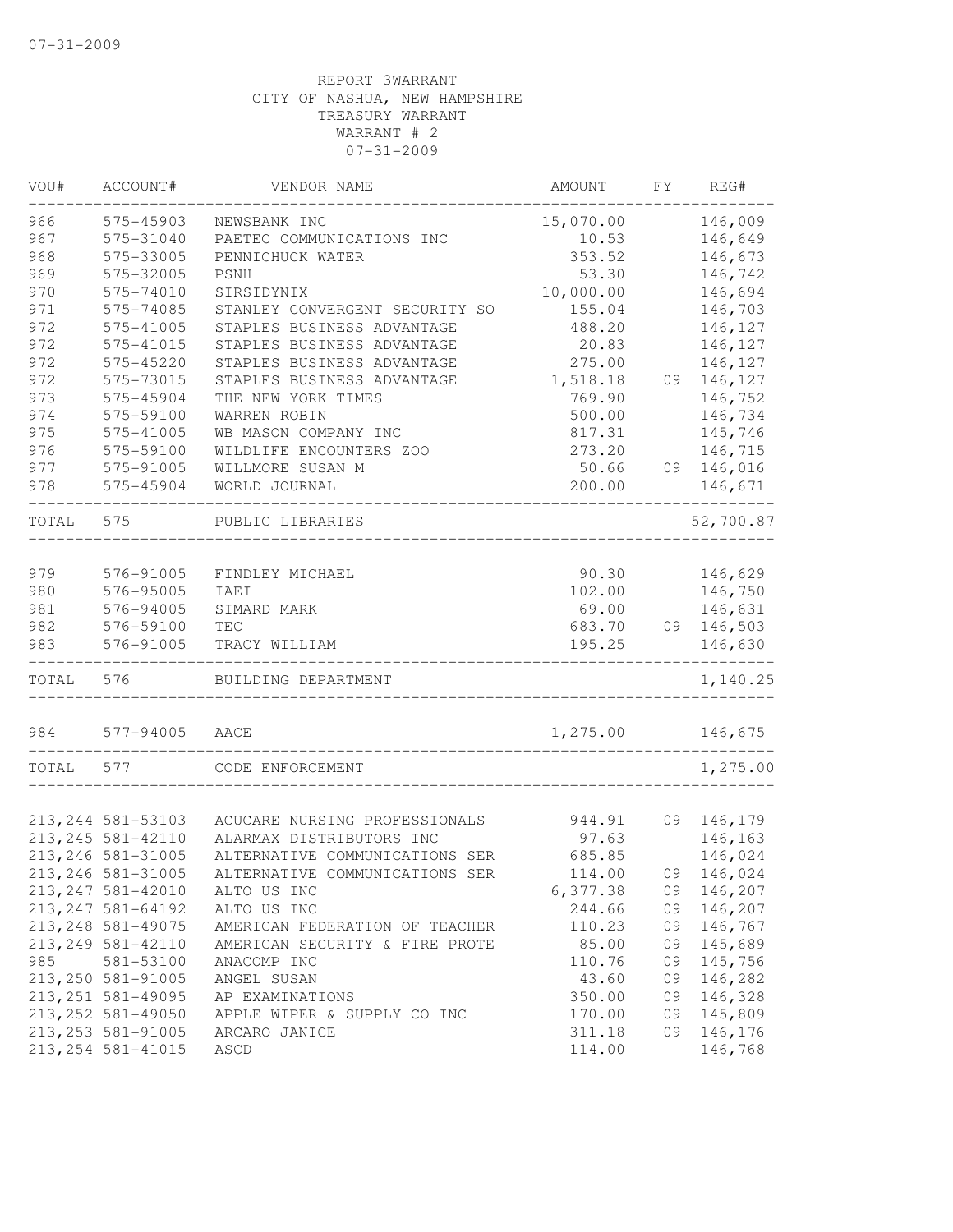| VOU# | ACCOUNT#           | VENDOR NAME                    | AMOUNT     | FY | REG#    |
|------|--------------------|--------------------------------|------------|----|---------|
|      | 213, 255 581-31005 | AT&T                           | 31.86      | 09 | 146,773 |
|      | 213, 256 581-49075 | B & S LOCKSMITH INC            | 637.55     |    | 145,954 |
|      | 213, 257 581-49035 | BARNES & NOBLE INC             | 12,768.90  | 09 | 145,683 |
|      | 213, 258 581-42110 | BATTERY SPECIALISTS OF NH LLC  | 34.95      |    | 146,331 |
|      | 213, 259 581-31005 | BAYRING COMMUNICATIONS         | 2,401.34   | 09 | 146,785 |
|      | 213, 260 581-75023 | BELKNAP WHITE ALCCO            | 567.59     | 09 | 146,538 |
|      | 213, 261 581-49050 | BELLETETES INC                 | 59.30      | 09 | 145,886 |
|      | 213, 261 581-49075 | BELLETETES INC                 | 1,908.00   |    | 145,886 |
|      | 213, 261 581-75023 | BELLETETES INC                 | 252.53     | 09 | 145,886 |
|      | 213, 262 581-53100 | BOB'S FLOOR SVC OF NH INC      | 37, 378.56 |    | 146,036 |
|      | 213, 263 581-56030 | BOYS & GIRLS CLUB OF GREATER N | 2,160.00   | 09 | 145,751 |
|      | 213, 264 581-91005 | BRIGGS DEBORAH                 | 252.17     | 09 | 146,334 |
|      | 213, 265 581-64192 | BRODHEAD GARRETT               | 425.99     | 09 | 146,340 |
|      | 213, 266 581-91005 | BROWN LYNNE                    | 87.05      | 09 | 146,251 |
|      | 213, 267 581-55010 | BUDGET CAR & TRUCK RENTAL      | 173.99     | 09 | 146,237 |
|      | 213, 268 581-94010 | BURNS CARRIE                   | 1,914.00   | 09 | 146,269 |
|      | 213, 269 581-49050 | CALENDARS                      | 449.01     | 09 | 146,679 |
|      | 213, 270 581-55015 | CANTARA DEBORAH                | 99.00      | 09 | 145,819 |
|      | 213, 271 581-42130 | CAPP INC                       | 522.00     |    | 146,152 |
|      | 213, 272 581-49050 | CARTRIDGE WORLD                | 409.88     | 09 | 146,299 |
|      | 213, 273 581-84030 | CEDARCREST INC                 | 1,919.36   | 09 | 145,700 |
|      | 213, 274 581-13133 | CEGALIS NANCY                  | 6, 226.00  | 09 | 146,349 |
|      | 213, 275 581-53102 | CENTER FOR SECONDARY SCHOOL RE | 9,374.40   | 09 | 146,375 |
|      | 213, 276 581-49075 | CENTRAL PAPER PRODUCTS CO      | 630.97     | 09 | 146,559 |
|      | 213, 277 581-78007 | CHAPPELL TRACTOR SALES INC     | 170.61     |    | 145,755 |
|      | 213, 278 581-53100 | CHG MEDICAL STAFFING           | 10,725.00  | 09 | 146,343 |
|      | 213, 279 581-49050 | CHILDCRAFT                     | 208.67     |    | 146,168 |
|      | 213,280 581-78007  | CHUCK'S AUTO REPAIR INC        | 893.78     |    | 146,253 |
|      | 213, 281 581-53103 | CLARK ASSOCIATES/DEBBIE CLARK  | 7,800.00   |    | 145,762 |
|      | 213, 282 581-43005 | CMRS-POC                       | 4,000.00   |    | 146,774 |
|      | 213, 283 581-91040 | COCHRANE DONALD                | 72.88      | 09 | 146,333 |
|      | 213, 284 581-49075 | COFFEE PAUSE                   | 85.00      |    | 146,376 |
|      | 213, 284 581-49075 | COFFEE PAUSE                   | 20.00      | 09 | 146,376 |
|      | 213, 285 581-56030 | COMMUNITY COUNCIL OF NASHUA    | 11,690.40  | 09 | 146,129 |
|      | 213, 286 581-49050 | COMPUTER HUT OF N E INC        | 329.70     |    | 146,563 |
|      | 213, 286 581-49110 | COMPUTER HUT OF N E INC        | 924.75     | 09 | 146,563 |
|      | 213, 286 581-64040 | COMPUTER HUT OF N E INC        | 1,482.61   |    | 146,563 |
|      | 213, 286 581-64192 | COMPUTER HUT OF N E INC        | 84.50      | 09 | 146,563 |
|      | 213,286 581-74092  | COMPUTER HUT OF N E INC        | 7,295.44   |    | 146,563 |
|      | 213, 287 581-84055 | CONCORD SCHOOL DISTRICT        | 4,956.89   | 09 | 145,705 |
|      | 213, 288 581-42110 | CONTROL TECHNOLOGIES INC       | 5,000.00   | 09 | 146,155 |
|      | 213, 288 581-42130 | CONTROL TECHNOLOGIES INC       | 2,407.72   |    | 146,155 |
|      | 213, 288 581-42130 | CONTROL TECHNOLOGIES INC       | 299.30     | 09 | 146,155 |
|      | 213, 288 581-75015 | CONTROL TECHNOLOGIES INC       | 29,534.25  | 09 | 146,155 |
|      | 213, 288 581-75023 | CONTROL TECHNOLOGIES INC       | 320.32     | 09 | 146,155 |
|      | 213, 289 581-44005 | COPY SHOP                      | 1,410.00   | 09 | 145,842 |
|      | 213, 290 581-49910 | CORRIVEAU ROUTHIER INC         | 174.57     |    | 146,540 |
|      | 213, 291 581-84030 | CROTCHED MOUNTAIN REHAB CTR    | 15,032.82  | 09 | 146,171 |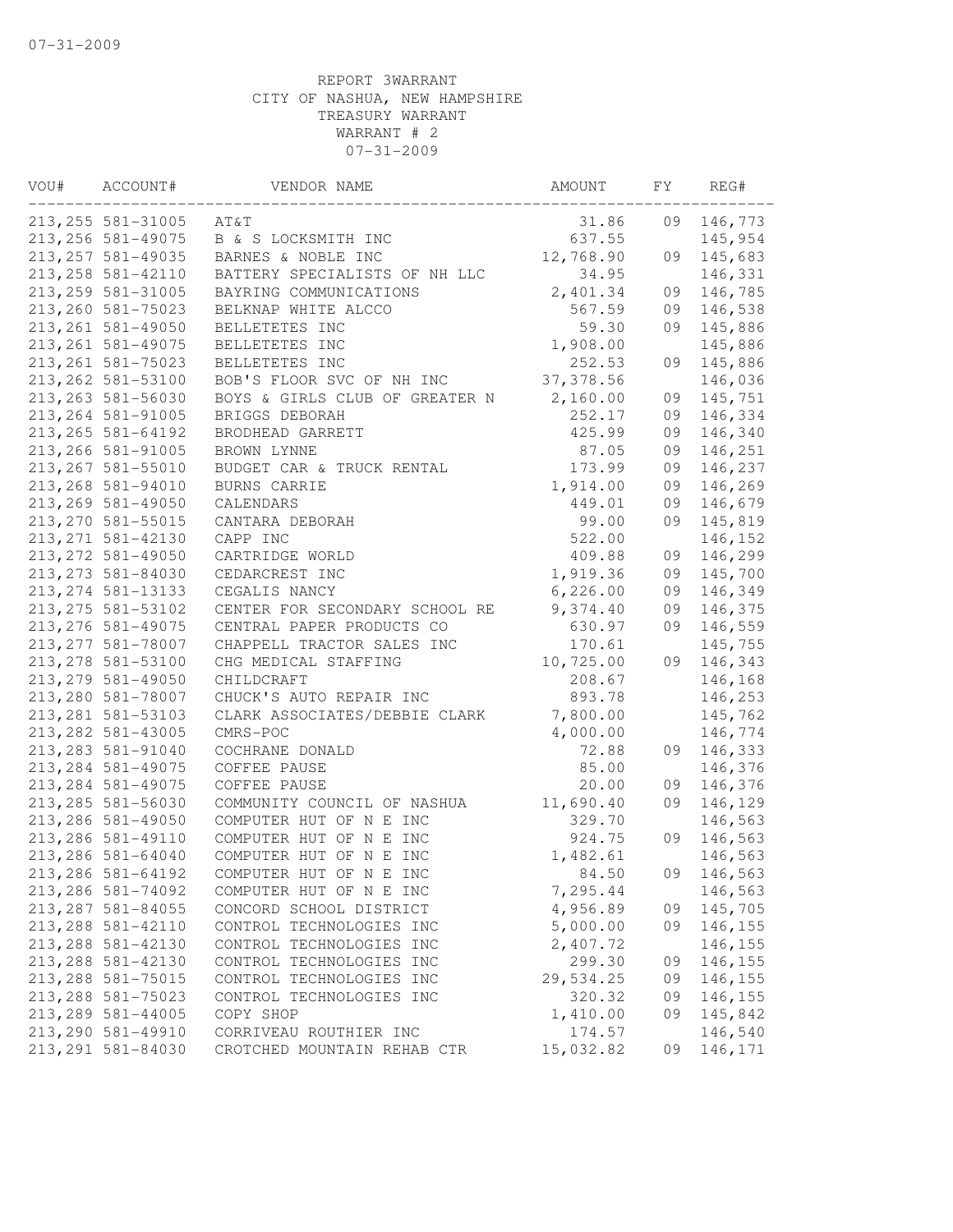| VOU# | ACCOUNT#           | VENDOR NAME                    | AMOUNT     | FY | REG#       |
|------|--------------------|--------------------------------|------------|----|------------|
|      | 213, 292 581-53100 | CRT PROCESSING LLC             | 458.02     | 09 | 146,359    |
|      | 213, 293 581-49050 | CRYSTAL ROCK BOTTLED WATER     | 95.26      | 09 | 146,321    |
|      | 213, 294 581-49035 | CURRICULUM ASSOCIATES, INC     | 349.80     |    | 146,208    |
|      | 213, 294 581-49050 | CURRICULUM ASSOCIATES, INC     | 216.48     |    | 146,208    |
|      | 213, 295 581-64045 | CUSTOM COMPUTER SPECIALIST INC | 2,734.45   | 09 | 146,091    |
|      | 213, 296 581-53100 | D & M STRIPING                 | 9,740.00   | 09 | 145,710    |
|      | 213, 297 581-91005 | DANEAU PAULA                   | 19.25      | 09 | 146,230    |
|      | 213, 298 581-59080 | DAVE'S QUALITY DRY CLEANING    | 552.00     | 09 | 146,186    |
|      | 213, 299 581-94010 | DELGRECO JOANNE                | 1,040.00   | 09 | 146,223    |
|      | 213,300 581-49055  | DEMCO INC                      | 250.76     |    | 145,779    |
|      | 213,301 581-91005  | DONOHUE BRUCE                  | 39.60      | 09 | 146,325    |
|      | 213,302 581-94010  | DUDLEY CYNTHIA                 | 3,124.80   | 09 | 146,248    |
|      | 213,303 581-45410  | DUMAIS DICK                    | 270.00     |    | 146,178    |
|      | 213,304 581-91005  | DUSTIN MARIANNE                | 212.30     | 09 | 146,183    |
|      | 213,305 581-53100  | EBS HEALTHCARE                 | 4,572.75   | 09 | 146,347    |
|      | 213,306 581-53101  | EDUCATION INC                  | 154.28     | 09 | 146,249    |
|      | 213,307 581-49035  | EDUCATORS PUBLISHING SERVICE I | 167.16     |    | 145,712    |
|      | 213,308 581-49050  | ELAN PUBLISHING CO INC         | 41.02      |    | 145,798    |
|      | 213,309 581-42130  | F W WEBB COMPANY               | 1,072.10   |    | 145,794    |
|      | 213,309 581-42130  | F W WEBB COMPANY               | 16.15      | 09 | 145,794    |
|      | 213,310 581-31005  | FAIR POINT COMMUNICATIONS INC  | 52.21      | 09 | 146,778    |
| 986  | 581-31005          | FAIRPOINT COMMUNICATIONS       | 1,462.34   | 09 | 146,709    |
|      | 213, 311 581-31005 | FAIRPOINT COMMUNICATIONS INC   | 85.40      | 09 | 146,776    |
|      | 213, 312 581-31005 | FAIRPOINT COMMUNICATIONS INC   | 115.12     | 09 | 146,777    |
|      | 213, 313 581-31005 | FAIRPOINT COMMUNICATIONS INC   | 39.69      | 09 | 146,779    |
|      | 213, 314 581-31005 | FAIRPOINT COMMUNICATIONS INC   | 28.46      | 09 | 146,780    |
|      | 213, 315 581-34015 | FAIRPOINT COMMUNICATIONS INC   | 31.07      |    | 146,781    |
|      | 213, 316 581-34015 | FAIRPOINT COMMUNICATIONS INC   | 34.34      |    | 146,782    |
|      | 213, 317 581-34015 | FAIRPOINT COMMUNICATIONS INC   | 31.07      |    | 146,783    |
|      | 213, 318 581-31005 | FAIRPOINT COMMUNICATIONS INC   | 28.48      |    | 146,784    |
|      | 213, 319 581-94010 | FALABELLA ERIN                 | 1,197.60   | 09 | 146,353    |
|      | 213,320 581-49075  | FASTENAL CO                    | 64.52      |    | 145,735    |
|      | 213, 321 581-49075 | FASTENAL COMPANY               | 334.33     |    | 145,973    |
|      | 213, 321 581-49075 | FASTENAL COMPANY               | 218.97     | 09 | 145,973    |
|      | 213, 322 581-43005 | FEDEX                          | 23.75      | 09 | 146,737    |
|      | 213, 323 581-55010 | FIRST STUDENT INC              | 152.95     | 09 | 146,221    |
|      | 213, 324 581-55005 | FIRST STUDENT INC              | 903.75     | 09 | 146,231    |
|      | 213, 325 581-51015 | FLYGARE SCHWARZ & CLOSSON      | 2,639.00   | 09 | 146,028    |
|      | 213,326 581-49035  | FOLLETT LIBRARY RESOURCES      | 3,479.64   |    | 09 145,729 |
|      | 213, 327 581-64040 | FOLLETT SOFTWARE COMPANY       | 56, 528.35 |    | 146,567    |
|      | 213, 328 581-59130 | FRANKLAND PHILLIP              | 300.00     | 09 | 146,055    |
|      | 213, 329 581-49910 | FRANKLIN PAINT CO INC          | 253.99     | 09 | 146,222    |
|      | 213,330 581-49050  | FREY SCIENTIFIC                | 223.55     |    | 145,844    |
|      | 213, 331 581-75023 | G H PHILBRICK SONS INC         | 4,950.00   |    | 145,918    |
|      | 213,332 581-49035  | GERMAN BOOK CENTER NA INC      | 39.91      | 09 | 146,363    |
|      | 213,333 581-49050  | <b>GOPHER</b>                  | 554.76     |    | 146,166    |
|      | 213, 334 581-42130 | GRAINGER                       | 959.79     |    | 145,815    |
|      | 213, 335 581-53100 | GRANITE STATE SHUTTLE SERVICE  | 128.00     | 09 | 146,360    |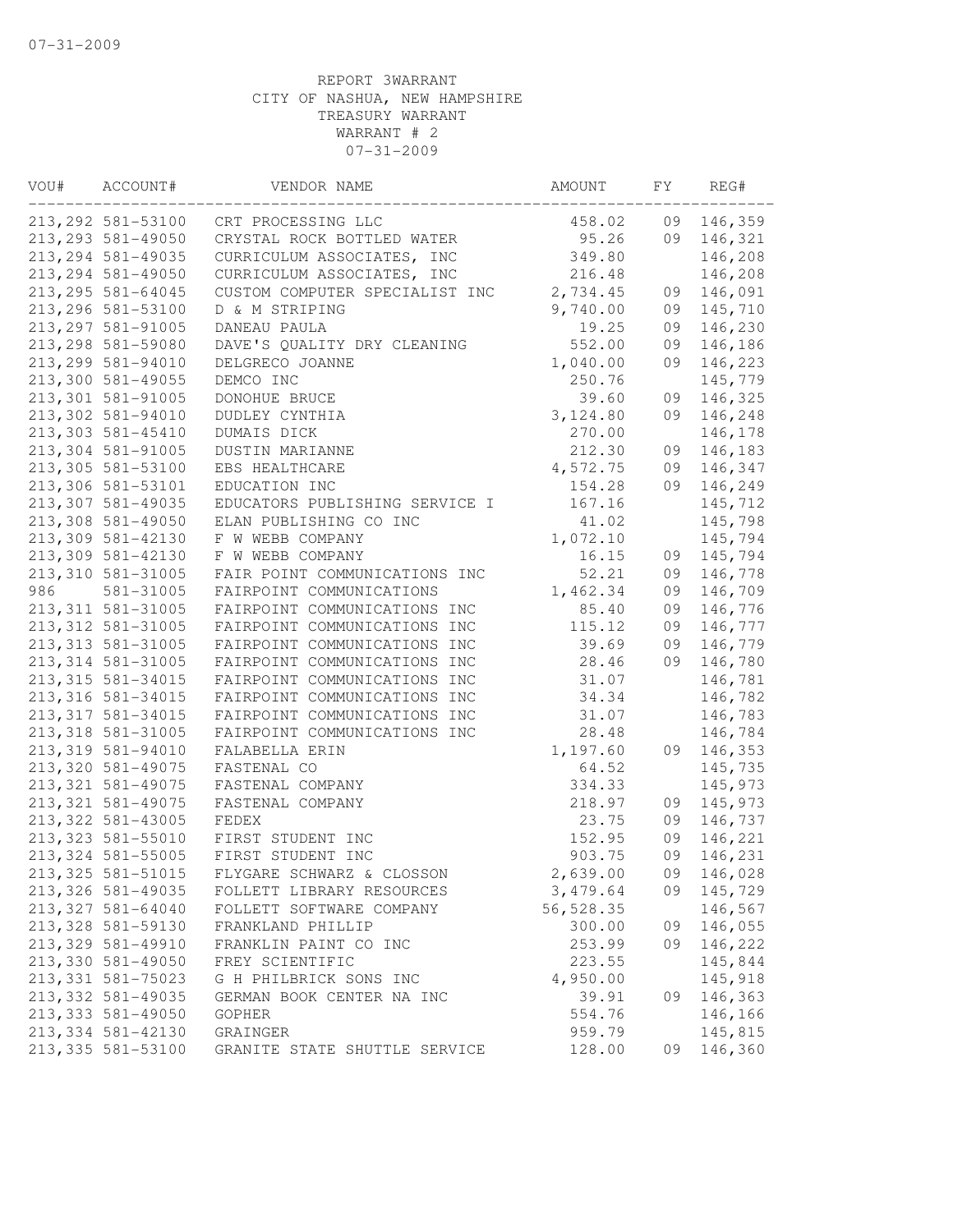| VOU# | ACCOUNT#           | VENDOR NAME                    | AMOUNT    | FΥ | REG#    |
|------|--------------------|--------------------------------|-----------|----|---------|
|      | 213,336 581-95005  | GREATER NASHUA CHAMBER OF COMM | 290.00    |    | 146,047 |
|      | 213, 337 581-91005 | GREENBERG ELLEN                | 820.58    | 09 | 146,320 |
|      | 213, 338 581-53100 | GRUNDY SHANNON                 | 98.57     | 09 | 146,322 |
|      | 213,339 581-49050  | HALKOSE SAMBA                  | 10.08     |    | 146,529 |
|      | 213,340 581-78007  | HANSON'S AUTOMOTIVE SERVICE    | 336.65    |    | 146,290 |
|      | 213, 341 581-74092 | HARRIS EQUIPMENT REPAIR SERVIC | 847.06    |    | 146,548 |
|      | 213, 342 581-64045 | HEWLETT-PACKARD CO             | 899.00    |    | 145,896 |
|      | 213, 342 581-64045 | HEWLETT-PACKARD CO             | 3,118.00  | 09 | 145,896 |
|      | 213, 343 581-49050 | HIGHSMITH INC                  | 187.59    |    | 146,553 |
|      | 213, 344 581-49050 | HISTORY EDUCATION              | 24.95     | 09 | 146,318 |
|      | 213, 345 581-49095 | HM RECEIVABLES CO LLC          | 94.92     |    | 146,357 |
|      | 213, 346 581-49075 | HOME DEPOT CREDIT SERVICES     | 225.21    |    | 146,212 |
|      | 213, 347 581-91005 | HORNE LORRAINE                 | 30.25     | 09 | 146,173 |
|      | 213, 348 581-91005 | HOTTEL CHRISTOPHER             | 102.03    | 09 | 146,309 |
|      | 213, 349 581-49910 | HUDSON GRAND RENTAL STATION    | 30.00     |    | 146,535 |
|      | 213,350 581-49050  | HUDSON-RPM DISTRIBUTORS LLC    | 396.04    | 09 | 146,364 |
|      | 213, 351 581-91005 | HYNES STACY                    | 58.30     | 09 | 146,181 |
|      | 213, 352 581-84030 | INSTITUTE OF PROFESSIONAL PRAC | 1,886.29  | 09 | 146,304 |
|      | 213, 353 581-72010 | INTEGRATED OFFICE SOLUTIONS    | 6,430.50  | 09 | 146,329 |
|      | 213,354 581-49050  | JAGUAR EDUCATIONAL             | 62.70     |    | 146,271 |
|      | 213, 355 581-49910 | JOHN DEERE LANDSCAPES INC      | 1,442.00  |    | 145,793 |
|      | 213, 355 581-49910 | JOHN DEERE LANDSCAPES INC      | 1,018.00  | 09 | 145,793 |
|      | 213,356 581-53100  | JP PEST SERVICES               | 1,401.00  |    | 145,882 |
|      | 213, 357 581-34015 | KEYSPAN ENERGY DELIVERY        | 414.21    | 09 | 146,224 |
|      | 213,358 581-49910  | LARCHMONT ENGINEERING & IRRIGA | 330.78    |    | 145,851 |
|      | 213,359 581-94010  | LARGY STEVE                    | 1,120.00  | 09 | 146,336 |
|      | 213,360 581-84030  | LEARNING CENTER FOR THE DEAF   | 12,630.10 | 09 | 146,319 |
|      | 213, 361 581-49035 | LEARNING CYCLES LLC            | 910.80    |    | 146,259 |
|      |                    |                                |           |    |         |
|      | 213,362 581-78007  | LIBERTY INTN'L TRUCKS OF NH LL | 1,429.08  |    | 146,546 |
|      | 213, 363 581-49095 | LINGUISYSTEMS INC              | 132.95    |    | 146,197 |
|      | 213, 364 581-91005 | LUCAS MARK                     | 28.60     | 09 | 146,492 |
|      | 213, 365 581-42110 | M & M ELECTRICAL SUPPLY CO INC | 602.50    |    | 146,530 |
|      | 213, 365 581-42110 | M & M ELECTRICAL SUPPLY CO INC | 218.52    | 09 | 146,530 |
|      | 213,366 581-49050  | MAINE OXY/SPEC AIR SPECIALTY G | 3.78      | 09 | 145,684 |
|      | 213, 367 581-45410 | MAKARAWICZ WILLIAM             | 360.00    |    | 145,768 |
|      | 213,368 581-75090  | MARVELL PLATE GLASS INC        | 254.99    |    | 145,713 |
|      | 213,368 581-75090  | MARVELL PLATE GLASS INC        | 215.00    | 09 | 145,713 |
|      | 213,369 581-78007  | MAYNARD & LESIEUR INCORPORATED | 53.30     |    | 146,549 |
|      | 213,370 581-53103  | MCCARTNEY AMY                  | 3,512.00  |    | 146,323 |
|      | 213, 371 581-49050 | MCGRAW HILL COMPANIES          | 5,835.92  |    | 145,857 |
|      | 213, 372 581-49075 | MERRIMACK BUILDING SUPPLY INC  | 1,692.00  | 09 | 146,161 |
|      | 213, 373 581-34015 | METROMEDIA ENERGY INC          | 11,966.24 | 09 | 146,775 |
|      | 213, 374 581-47010 | MFASCO                         | 1,597.84  | 09 | 145,726 |
|      | 213, 375 581-49910 | MICHIE CORPORATION             | 75.00     |    | 145,677 |
|      | 213,376 581-59130  | MICUCCI DONALD                 | 90.00     | 09 | 146,311 |
|      | 213, 377 581-55015 | MILFORD SCHOOL DISTRICT        | 544.00    | 09 | 146,327 |
|      | 213,378 581-53100  | MULTI-STATE BILLING SERVICES L | 4,485.96  |    | 146,324 |
|      | 213,378 581-53100  | MULTI-STATE BILLING SERVICES L | 3,357.15  | 09 | 146,324 |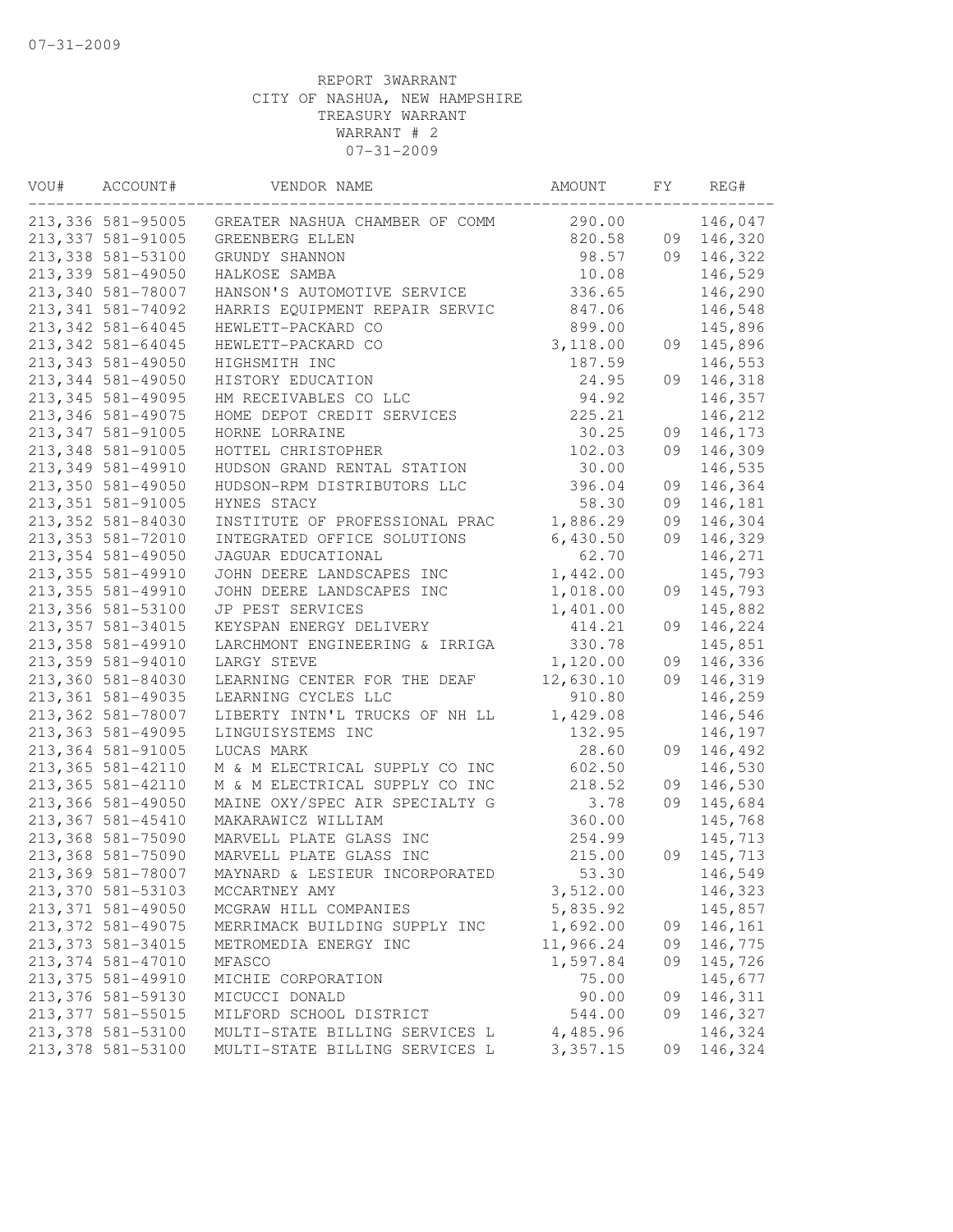| VOU# | ACCOUNT#           | VENDOR NAME                  | AMOUNT     | FY | REG#    |
|------|--------------------|------------------------------|------------|----|---------|
|      | 213,379 581-49050  | MUSIC & ART CENTERS          | 1,580.44   | 09 | 146,514 |
|      | 213,379 581-64192  | MUSIC & ART CENTERS          | 231.00     | 09 | 146,514 |
|      | 213, 379 581-74092 | MUSIC & ART CENTERS          | 29.00      | 09 | 146,514 |
|      | 213,380 581-49050  | MUSIC IN MOTION              | 298.55     |    | 146,195 |
|      | 213,381 581-75090  | NASHUA GLASS                 | 330.00     | 09 | 146,536 |
|      | 213,382 581-49910  | NASHUA OUTDOOR POWER EQUIP   | 191.94     |    | 145,897 |
|      | 213, 383 581-49075 | NASHUA WALLPAPER & PAINT CO  | 846.76     |    | 145,900 |
|      | 213, 383 581-75023 | NASHUA WALLPAPER & PAINT CO  | 1,553.90   | 09 | 145,900 |
|      | 213,384 581-34015  | NATIONAL GRID                | 2,499.27   | 09 | 146,789 |
|      | 213,385 581-42010  | NATIONWIDE SALES & SERVICE   | 8,658.40   |    | 146,192 |
|      | 213,386 581-95005  | NELMS                        | 245.00     |    | 145,688 |
|      | 213,387 581-64040  | NETOP TECH INC               | 4,599.00   |    | 146,539 |
|      | 213,388 581-31005  | NEXTEL COMMUNICATIONS        | 289.83     | 09 | 146,648 |
|      | 213,389 581-54015  | NHSAA                        | 50.00      | 09 | 146,273 |
|      | 213,390 581-49050  | NIMCO INC                    | 125.35     |    | 146,218 |
|      | 213,391 581-49050  | NORTHCENTER FOODSERVICE      | 728.64     |    | 146,227 |
|      | 213,392 581-53100  | NORTHEAST DEAF AND HARD OF   | 25.00      | 09 | 146,263 |
|      | 213,393 581-83009  | NORTHEAST DELTA DENTAL       | 7,765.98   |    | 146,766 |
|      | 213,394 581-94010  | O'DEA MAUREEN                | 914.40     | 09 | 146,240 |
|      | 213, 395 581-31005 | ONE COMMUNICATIONS           | 6, 112.20  | 09 | 146,747 |
|      | 213, 395 581-31040 | ONE COMMUNICATIONS           | 788.85     | 09 | 146,747 |
|      | 213,396 581-31005  | ONE COMMUNICATIONS           | 385.54     |    | 146,788 |
|      | 213,396 581-31005  | ONE COMMUNICATIONS           | 1,840.44   | 09 | 146,788 |
|      | 213,397 581-94010  | OUELLETTE MARCIE             | 1,000.00   | 09 | 146,356 |
|      | 213,398 581-91005  | OUELLETTE MARTHA             | 16.72      | 09 | 146,266 |
|      | 213,399 581-91005  | PARZYCH JOSEPH               | 36.56      | 09 | 146,068 |
|      | 213,400 581-75023  | PASEK CORP                   | 28.34      | 09 | 146,157 |
|      | 213, 401 581-49035 | PEARSON EDUCATION            | 1,747.90   |    | 146,267 |
|      | 213, 402 581-33005 | PENNICHUCK WATER WORKS INC   | 8,978.09   | 09 | 146,652 |
|      | 213, 403 581-91005 | PEREZ KRISTINA               | 18.70      |    | 146,361 |
|      | 213, 403 581-91005 | PEREZ KRISTINA               | 14.85      | 09 | 146,361 |
|      | 213, 404 581-49050 | PETTY CASH                   | 17.00      | 09 | 146,633 |
|      | 213, 405 581-43005 | PETTY CASH                   | 156.20     |    | 146,634 |
|      | 213, 406 581-43005 | PETTY CASH                   | 5.20       | 09 | 146,635 |
|      | 213, 406 581-49075 | PETTY CASH                   | 65.89      | 09 | 146,635 |
|      | 213, 406 581-55015 | PETTY CASH                   | 16.50      | 09 | 146,635 |
|      | 213, 407 581-49075 | PETTY CASH                   | 1,421.23   |    | 146,639 |
|      | 213,408 581-53101  | PHOENIX HOUSE OF NEW ENGLAND | 855.00     | 09 | 146,337 |
|      | 213,409 581-91005  | PLACE PATRICIA               | 58.99      | 09 | 146,180 |
|      | 213, 410 581-49050 | PLANK ROAD PUBLISHING INC    | 49.40      | 09 | 145,748 |
|      | 213, 411 581-84030 | PLUS CO INC (THE)            | 1,503.38   | 09 | 146,020 |
|      | 213, 412 581-49050 | PRIMARY CONCEPTS             | 49.28      |    | 146,252 |
|      | 213, 413 581-63085 | PRO AV SYSTEMS INC           | 2,678.00   | 09 | 146,301 |
|      | 213, 413 581-64192 | PRO AV SYSTEMS INC           | 13, 213.00 | 09 | 146,301 |
|      | 213, 414 581-53100 | PROGRESSUS THERAPY LLC       | 3,150.00   | 09 | 146,358 |
|      | 213, 415 581-32005 | PSNH                         | 603.72     | 09 | 146,746 |
|      | 213, 416 581-32005 | PUBLIC SERVICE OF NH         | 47,069.07  | 09 | 146,744 |
|      | 213, 417 581-78007 | QUICK RESPONSE TOWING LLC    | 65.00      |    | 146,017 |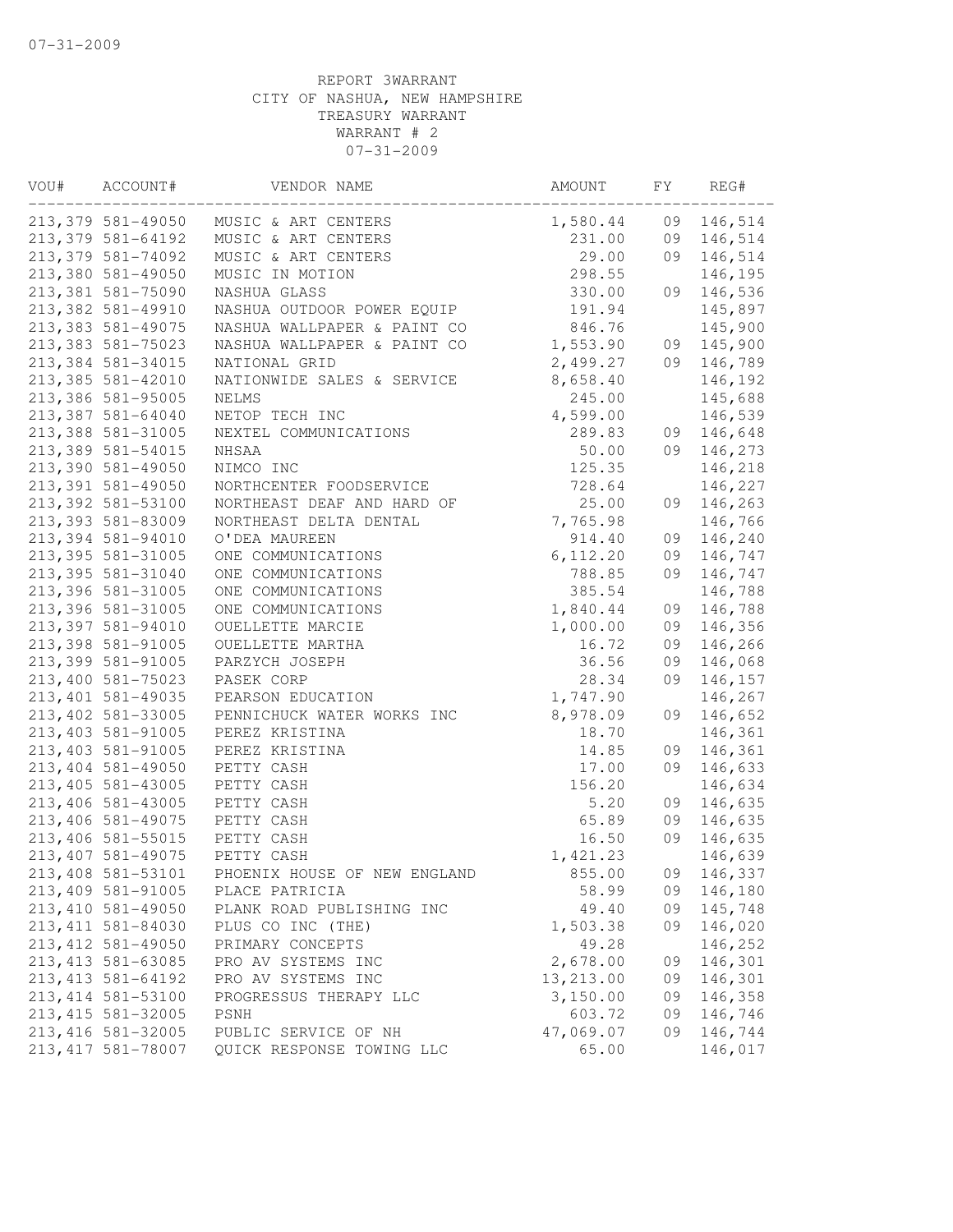| VOU# | ACCOUNT#           | VENDOR NAME                    | AMOUNT    | FΥ | REG#    |
|------|--------------------|--------------------------------|-----------|----|---------|
|      | 213, 418 581-53085 | QUIMBY EYE CARE INC            | 257.50    | 09 | 146,159 |
|      | 213, 419 581-75090 | R & R WINDOW CONTRACTORS INC   | 155.00    | 09 | 146,515 |
|      | 213, 420 581-42110 | RALPH PILL ELECTRIC SUPPLY COM | 44.54     |    | 146,543 |
|      | 213, 420 581-42110 | RALPH PILL ELECTRIC SUPPLY COM | 31.78     | 09 | 146,543 |
|      | 213, 421 581-45910 | RCN                            | 263.40    |    | 146,765 |
|      | 213, 422 581-53103 | READYNURSE STAFFING SERVICES   | 409.28    | 09 | 145,810 |
|      | 213, 423 581-43005 | RESERVE ACCOUNT                | 2,000.00  |    | 146,772 |
|      | 213, 424 581-42110 | REXEL CLS                      | 238.97    |    | 146,316 |
|      | 213, 425 581-72010 | RICOH AMERICAS CORPORATION     | 12,210.00 | 09 | 146,209 |
|      | 213, 426 581-45410 | RISCH ALISON                   | 120.00    |    | 146,229 |
|      | 213, 427 581-75023 | RMG ENTERPRISE INC             | 743.40    |    | 146,255 |
|      | 213, 428 581-84055 | ROCHESTER SCHOOL DEPARTMENT    | 12,945.78 | 09 | 146,217 |
|      | 213, 429 581-45410 | ROSSETTI STEVE                 | 840.00    |    | 146,162 |
|      | 213,430 581-94010  | ROY SARA                       | 998.40    | 09 | 146,052 |
|      | 213, 431 581-42110 | S G TORRICE CO INC             | 1,035.90  | 09 | 146,411 |
|      | 213, 432 581-49075 | SAFETY KLEEN INC               | 216.18    | 09 | 145,933 |
|      | 213, 432 581-64192 | SAFETY KLEEN INC               | 231.31    | 09 | 145,933 |
|      | 213, 433 581-95005 | SAM'S CLUB                     | 35.00     |    | 146,632 |
|      | 213, 434 581-78007 | SANEL AUTO PARTS CO            | 21.52     |    | 145,892 |
|      | 213, 435 581-49050 | SAX ARTS & CRAFTS              | 165.08    |    | 146,184 |
|      | 213, 436 581-49050 | SCHOLASTIC BOOK FAIRS INSTRUCT | 24.95     | 09 | 146,408 |
|      | 213, 437 581-49050 | SCHOLASTIC INCORPORATED        | 43.89     | 09 | 146,561 |
|      | 213, 438 581-47010 | SCHOOL HEALTH CORP             | 1,155.78  |    | 145,724 |
|      | 213, 439 581-49050 | SCHOOL SPECIALTY               | 6,315.11  |    | 146,200 |
|      | 213, 439 581-49050 | SCHOOL SPECIALTY               | 9,250.48  |    | 146,201 |
|      | 213, 439 581-49050 | SCHOOL SPECIALTY               | 5,853.93  |    | 146,202 |
|      | 213, 439 581-49050 | SCHOOL SPECIALTY               | 138.28    | 09 | 146,200 |
|      | 213, 439 581-49050 | SCHOOL SPECIALTY               | 35.48     | 09 | 146,202 |
|      | 213, 439 581-63085 | SCHOOL SPECIALTY               | 485.00    |    | 146,202 |
|      | 213, 440 581-91005 | SCHROEDER ERIC                 | 153.18    | 09 | 146,307 |
|      | 213, 441 581-64040 | SHEEHY JAY                     | 40.00     |    | 146,215 |
|      | 213, 442 581-42130 | SIEMENS BUILDING TECHNOLOGIES  | 1,217.80  | 09 | 146,274 |
|      | 213, 443 581-49035 | SOCIAL STUDIES SCHOOL SERVICE  | 111.89    | 09 | 145,834 |
|      | 213, 444 581-84055 | SPAULDING YOUTH CENTER         | 1,639.69  | 09 | 145,690 |
|      | 213, 445 581-75023 | STANLEY ACCESS TECH            | 234.00    | 09 | 146,284 |
|      | 213, 446 581-41015 | STAPLES BUSINESS ADVANTAGE     | 683.88    |    | 146,008 |
|      | 213, 446 581-41015 | STAPLES BUSINESS ADVANTAGE     | 214.90    | 09 | 146,008 |
|      | 213, 446 581-41045 | STAPLES BUSINESS ADVANTAGE     | 19.59     | 09 | 146,008 |
|      | 213, 446 581-49050 | STAPLES BUSINESS ADVANTAGE     | 1,086.27  |    | 146,008 |
|      | 213, 446 581-49050 | STAPLES BUSINESS ADVANTAGE     | 794.92    | 09 | 146,008 |
|      | 213, 446 581-49075 | STAPLES BUSINESS ADVANTAGE     | 481.98    | 09 | 146,008 |
|      | 213, 447 581-53100 | STATE OF NH CRIMINAL RECORDS   | 527.50    |    | 146,637 |
|      | 213, 448 581-91005 | SWINDELL LORNE                 | 314.67    | 09 | 146,225 |
|      | 213, 449 581-53100 | TERMINIX                       | 485.00    | 09 | 146,287 |
|      | 213,450 581-64040  | TMA SYSTEMS LLC                | 5,859.75  |    | 145,731 |
|      | 213, 451 581-42120 | TOTAL AIR SUPPLY INC           | 31.24     |    | 146,001 |
|      | 213, 452 581-78007 | TOWERS MOTOR PARTS CORP        | 34.95     | 09 | 146,040 |
|      | 213, 453 581-49910 | TRUGREEN                       | 105.00    | 09 | 146,066 |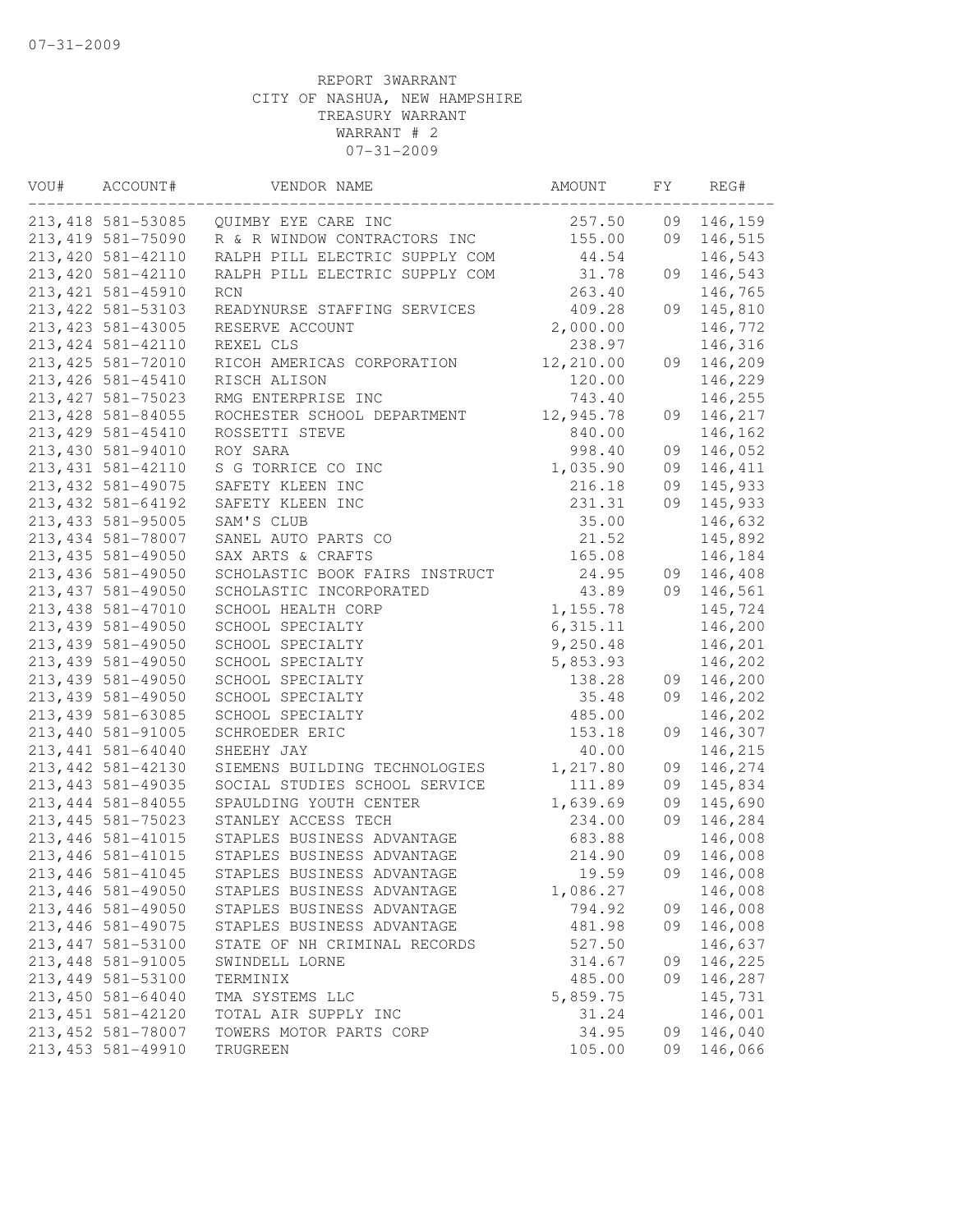| VOU#      | ACCOUNT#                                    | VENDOR NAME                    | AMOUNT     | FY | REG#       |
|-----------|---------------------------------------------|--------------------------------|------------|----|------------|
|           | 213, 454 581-43005                          | U S POSTAL SERVICES            | 276.00     |    | 146,636    |
|           | 213, 455 581-83102                          | UNION MUTUAL INSURANCE CO      | 1,799.00   |    | 146,787    |
|           | 213, 455 581-83103                          | UNION MUTUAL INSURANCE CO      | 1,755.96   |    | 146,787    |
|           | 213, 456 581-42120                          | UNITED SUPPLY INC              | 13.22      |    | 146,254    |
|           | 213, 457 581-49050                          | UPSTART                        | 30.00      |    | 145,878    |
|           | 213, 458 581-31005                          | VERIZON BUSINESS               | 4,405.19   | 09 | 145,681    |
|           | 213, 459 581-75180                          | VIKING ROOFING, INC.           | 234.00     |    | 146,286    |
|           | 213, 459 581-75180                          | VIKING ROOFING, INC.           | 771.00     | 09 | 146,286    |
|           | 213,460 581-64192                           | W B HUNT CO INC                | 2,641.84   |    | 146,638    |
|           | 213, 461 581-49075                          | W E AUBUCHON CO INC            | 233.55     |    | 146,769    |
|           | 213, 461 581-49075                          | W E AUBUCHON CO INC            | 1,740.18   | 09 | 146,769    |
|           | 213, 461 581-75023                          | W E AUBUCHON CO INC            | 1,273.53   | 09 | 146,769    |
|           | 213, 462 581-49050                          | WALMART COMMUNITY              | 487.23     |    | 146,135    |
|           | 213, 462 581-49050                          | WALMART COMMUNITY              | 120.00     | 09 | 146,135    |
|           | 213, 463 581-41045                          | WB MASON COMPANY INC           | 1,050.00   |    | 145,746    |
|           |                                             |                                |            |    | 145,746    |
|           | 213, 463 581-41045                          | WB MASON COMPANY INC           | 131.25     | 09 |            |
|           | 213, 464 581-59130                          | WEBSTER DAVID                  | 90.00      | 09 | 146,026    |
|           | 213, 465 581-55015                          | WEINTRAUB KEN AND SPIRO AMANDA | 154.00     | 09 | 146,412    |
|           | 213,466 581-49050                           | WEST MUSIC                     | 122.65     |    | 146,165    |
|           | 213, 467 581-84055                          | WHITE MOUNTAINS REGIONAL SCH D | 49.50      | 09 | 146,264    |
|           | 213, 468 581-47010                          | WILLIAM V. MACGILL & COMPANY   | 493.23     |    | 145,841    |
|           | 213,469 581-91040                           | X2 DEVELOPMENT                 | 2,400.00   | 09 | 146,308    |
|           | 213, 470 581-49075                          | YOUNGS                         | 89.50      | 09 | 146,189    |
|           | 213, 471 581-53101                          | YOUTH COUNCIL (THE)            | 8,373.90   | 09 | 146,247    |
|           | 213, 472 581-49050<br>--------------------- | ZONES                          | 95.10      | 09 | 146,206    |
| TOTAL 581 |                                             | SCHOOL DEPARTMENT              |            |    | 589,059.96 |
|           |                                             |                                |            |    |            |
| 987       | 590-23501                                   | NASHUA WALLPAPER & PAINT CO    | 2,884.10   | 09 | 145,900    |
| 988       | 590-23524                                   | INTELLIGOV SOFTWARE INC        | 1,619.35   | 09 | 146,114    |
| 989       | 590-23552                                   | ADVANTAGE TENNIS INC           | 2,927.00   | 09 | 145,706    |
| 990       | 590-23552                                   | HOME DEPOT CREDIT SERVICES     | 932.80     | 09 | 145,666    |
| 991       | 590-23552                                   | HUFF & GAUTHIER INC            | 638.50     | 09 | 145,839    |
| 992       | 590-23552                                   | J LAWRENCE HALL INC            | 330.00     | 09 | 146,568    |
| 993       | 590-23552                                   | JG GRADING LLC                 | 340.00     | 09 | 145,951    |
| 994       | 590-23552                                   | JIM ALLARD CONTRACTING LLC     | 6,750.00   | 09 | 146,501    |
| 995       | 590-23553                                   | LEMELIN ENVIRONMENTAL SVCS-RET | 10,506.99  | 09 | 31         |
| 996       | 590-24522                                   | ZSQUAD LLC                     | 4,000.00   | 09 | 146,088    |
| TOTAL     | 590                                         |                                |            |    | 30,928.74  |
|           |                                             |                                |            |    |            |
| 997       | 592-85010                                   | US BANK NA (0910000022)        | 16,930.16  |    | 35         |
| 998       | 592-85010                                   | US BANK NA (091000022)         | 31,180.63  |    | 35         |
| 999       | 592-85010                                   | US BANK NA (091000022)         | 32, 444.38 |    | 35         |
| 1,000     | 592-85010                                   | US BANK NA/(091000022)         | 432,490.00 |    | 35         |
| 1,001     | 592-85015                                   | US BANK NA (0910000022)        | 31,525.12  |    | 35         |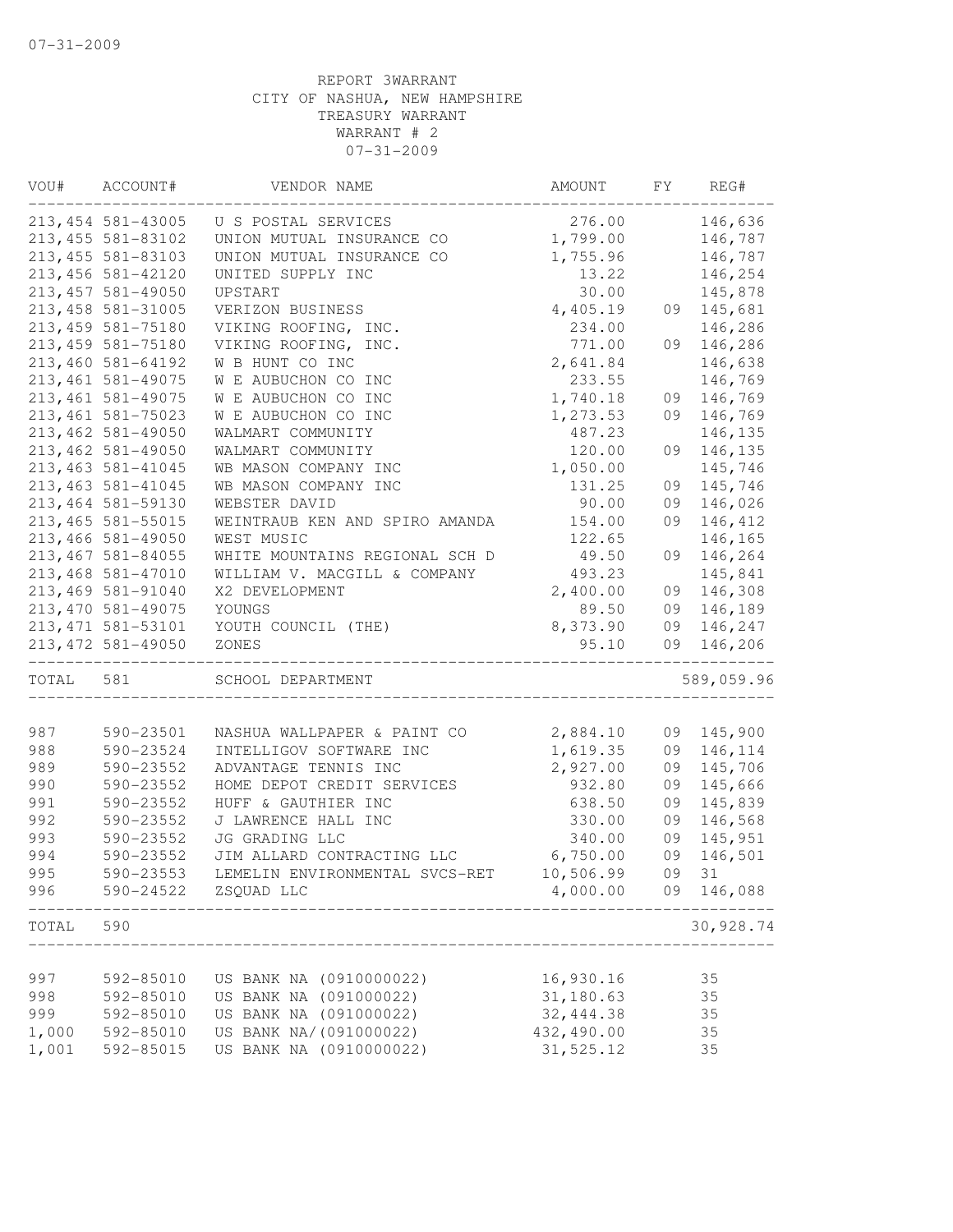| VOU#      | ACCOUNT#  | VENDOR NAME                                     | AMOUNT          | FY | REG#           |
|-----------|-----------|-------------------------------------------------|-----------------|----|----------------|
| 1,002     | 592-85015 | US BANK NA (091000022)                          | 249,968.00      |    | 35             |
| 1,003     | 592-85015 | US BANK NA/(091000022)                          | 1,017,947.51    |    | 35             |
| 1,004     | 592-85020 | US BANK NA (0910000022)                         | 156, 277.79     |    | 35             |
| 1,005     | 592-85020 | US BANK NA (091000022)                          | 175,000.00      |    | 35             |
| 1,006     | 592-85020 | US BANK NA/(091000022)                          | 595,500.00      |    | 35             |
| 1,007     | 592-85025 | US BANK NA (0910000022)                         | 290,999.98      |    | 35             |
| 1,008     | 592-85025 | US BANK NA (091000022)                          | 2,476,000.00    |    | 35             |
| 1,009     | 592-85025 | US BANK NA/(091000022)                          | 219,500.00      |    | 35             |
| TOTAL     | 592       | BONDED DEBT SERVICE                             |                 |    | 5, 725, 763.57 |
| 1,010     |           | 593-87005 CITY OF NASHUA TRUST FUNDS 500,000.00 |                 |    | 36             |
| TOTAL 593 |           | CAPITAL RESERVE FUND                            |                 |    | 500,000.00     |
| 1,011     | 595-22015 |                                                 |                 |    | 146,436        |
| 1,012     | 595-22015 | 11 GRANITE ST LLC<br>175 LEDGE ST REALTY TRUST  | 147.06          |    | 146,443        |
| 1,013     | 595-22015 | 37 ORANGE ST LLC                                | 689.30<br>55.93 |    | 146,449        |
|           | 595-22015 | FOWLER STEPHEN & LORI                           | 19.60           |    | 146,453        |
| 1,014     |           |                                                 |                 |    |                |
| 1,015     | 595-22015 | GUERNON JACQUELINE                              | 9.92            |    | 146,451        |
| 1,016     | 595-22015 | HOLT ALAN W & DEANNA                            | 32.76           |    | 146,441        |
| 1,017     | 595-22015 | LEILA ROSENBURG TRUST                           | 12.40           |    | 146,456        |
| 1,018     | 595-22015 | LK41 REAL ESTATE LLC                            | 78.20           |    | 146,447        |
| 1,019     | 595-22015 | LUCIER TARA & DWAYNE TROTTER                    | 19.84           |    | 146,452        |
| 1,020     | 595-22015 | M325 REAL ESTATE LLC                            | 258.64          |    | 146,446        |
| 1,021     | 595-22015 | MARQUIS LINDA                                   | 17.71           |    | 146,455        |
| 1,022     | 595-22015 | NESSET JUDY                                     | 15.54           |    | 146,438        |
| 1,023     | 595-22015 | NICASTRO RICHARD & BARBARA                      | 56.98           |    | 146,445        |
| 1,024     | 595-22015 | ROBERTS JOSEPH                                  | 82.88           |    | 146,439        |
| 1,025     | 595-22015 | ROBERTS JOSEPH                                  | 46.62           |    | 146,444        |
| 1,026     | 595-22015 | ROBERTS JOSEPH & DONALD JOHANS                  | 44.03           |    | 146,442        |
| 1,027     | 595-22015 | SEQUEL DEVELOPMENT LLC                          | 41.82           |    | 146,457        |
| 1,028     | 595-22015 | ST JOHN JOANNE & MICHAEL                        | 19.68           |    | 146,448        |
| 1,029     | 595-22015 | T 31 REAL ESTATE LLC                            | 108.10          |    | 146,437        |
| 1,030     | 595-22015 | TURNER ROBERT                                   | 29.76           |    | 146,450        |
| 1,031     | 595-22015 | WEITEMEYER DAVID & DONNA                        | 27.06           |    | 146,440        |
| 1,032     | 595-22015 | WHITTAKER FRANCIS                               | 10.86           |    | 146,454        |
| TOTAL     | 595       | OVERLAY                                         |                 |    | 1,824.69       |
| 1,033     | 599-64045 | BLUE ICE TECHNOLOGY, INC                        | 790.79          | 09 | 146,281        |
| 1,034     | 599-64045 | SPYTOWN.COM                                     | 322.00          | 09 | 146,109        |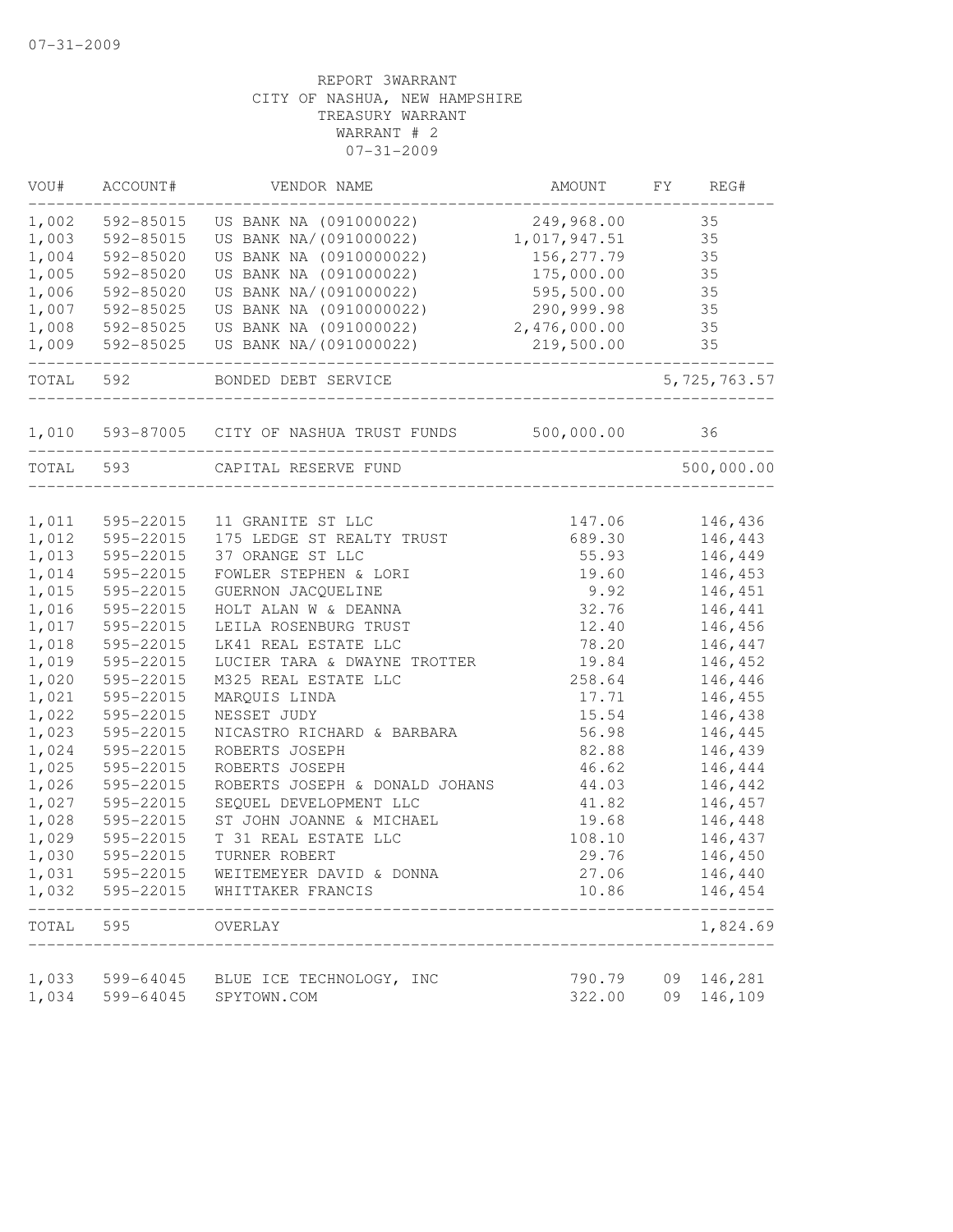| VOU#      | ACCOUNT# | VENDOR NAME | AMOUNT | FY FY | REG#     |
|-----------|----------|-------------|--------|-------|----------|
|           |          |             |        |       |          |
| TOTAL 599 |          |             |        |       | 1,112.79 |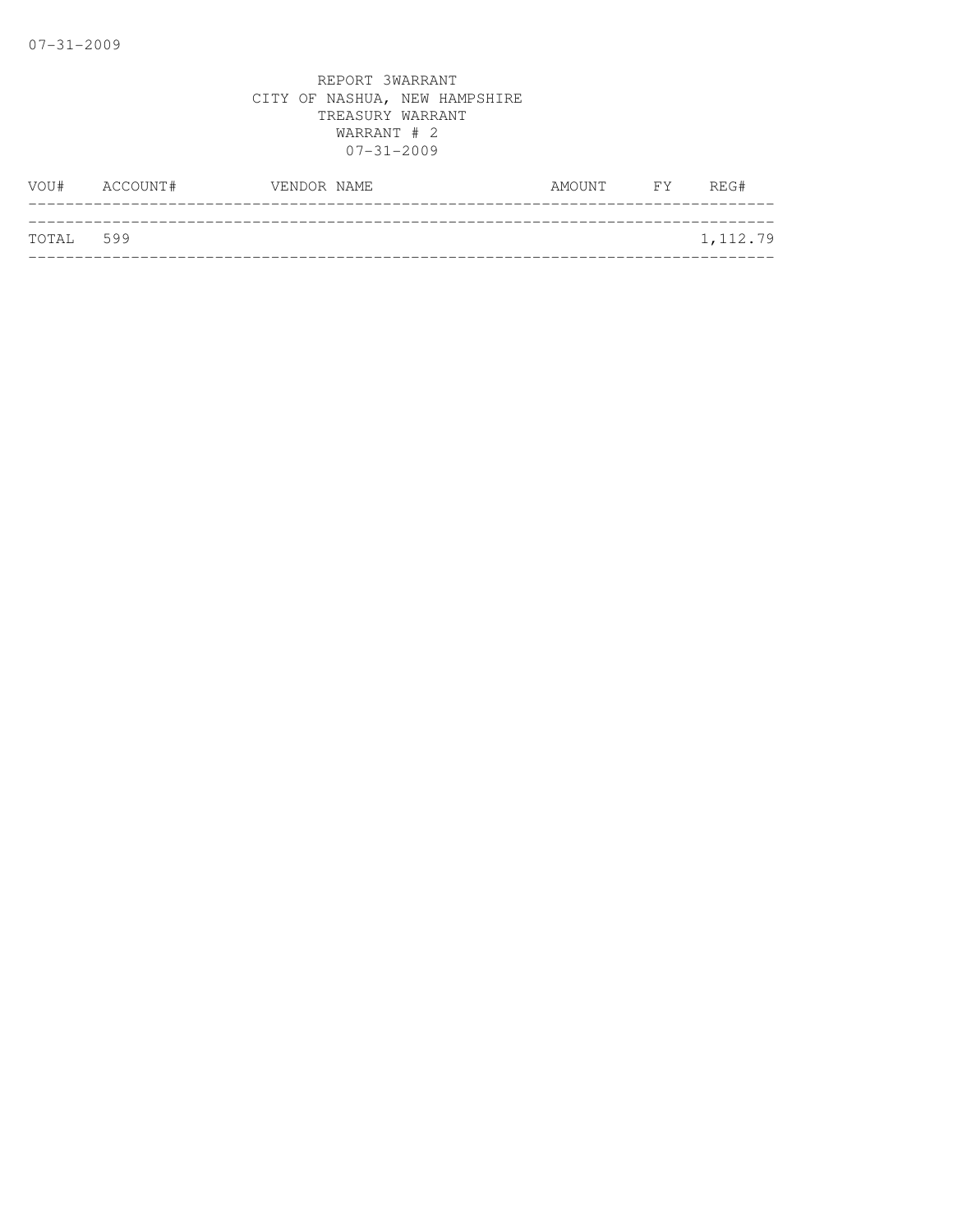| VOU#                    | ACCOUNT#                           | VENDOR NAME                                                                            | AMOUNT                             | FY | REG#                             |
|-------------------------|------------------------------------|----------------------------------------------------------------------------------------|------------------------------------|----|----------------------------------|
| 1,035                   |                                    | 622-02 AVITAR ASSOCIATES OF NEW ENGLA                                                  | 7,850.00 09 146,731                |    |                                  |
| TOTAL                   | $622 - 02$                         | CAP IMP - INFORMATION TECH<br>ELECTRONIC MOTOR VEHICLE                                 |                                    |    | 7,850.00                         |
| 1,036                   | $632 - 08$                         | J LAWRENCE HALL INC                                                                    | 8,556.00                           | 09 | 146,568                          |
| TOTAL                   | 632-08                             | CAP IMP - FIRE<br>DEFERRED BUILDING MAINT FY08                                         |                                    |    | 8,556.00                         |
| 1,037<br>1,038<br>1,037 | $652 - 58$<br>652-58<br>$652 - 58$ | HOME DEPOT CREDIT SERVICES<br>HOME DEPOT CREDIT SERVICES<br>HOME DEPOT CREDIT SERVICES | 330.41<br>151.66<br>$-50.56$       | 09 | 146,665<br>09 145,666<br>146,665 |
| TOTAL                   | $652 - 58$                         | CAP IMP - PARK & REC<br>ROTARY & CROWN HILL POOL                                       |                                    |    | 431.51                           |
| 1,039<br>1,040          | $653 - 07$<br>$653 - 07$           | BROX INDUSTRIES INC<br>BROX INDUSTRIES INC/RETAINAGE                                   | 56,418.89<br>6,268.77              |    | 09 145,753<br>70                 |
| TOTAL                   | 653-07                             | CAP IMP - STREET DEPT<br>STREET PAVING PROGRAM FY06                                    |                                    |    | 62,687.66                        |
| 1,041<br>1,042<br>1,043 | 653-14<br>$653 - 14$<br>$653 - 14$ | BROX INDUSTRIES INC<br>BROX INDUSTRIES INC/RETAINAGE<br>N PANDELENA CONSTRUCTION       | 82,362.77<br>7,383.05<br>87,475.02 | 09 | 09 145,753<br>70<br>146,158      |
| TOTAL                   | $653 - 14$                         | CAP IMP - STREET DEPT<br>STREET PAVING PROGRAM FY08                                    |                                    |    | 177,220.84                       |
| 1,044                   | $653 - 18$                         | BROX INDUSTRIES INC                                                                    | 499.10                             |    | 09 145,753                       |
| TOTAL                   | $653 - 18$                         | CAP IMP - STREET DEPT<br>SIDEWALK CONSTR & REPLACEMENT                                 |                                    |    | 499.10                           |
|                         |                                    | 1,044 653-21 BROX INDUSTRIES INC                                                       | 78,040.88 09 145,753               |    |                                  |
|                         | TOTAL 653-21                       | CAP IMP – STREET DEPT<br>STREET PAVING PROGRAM FY09                                    |                                    |    | 78,040.88                        |
| 1,045                   | $655 - 08$                         | ALERT SOLAR SIGNS                                                                      | 3,952.00 145,668                   |    |                                  |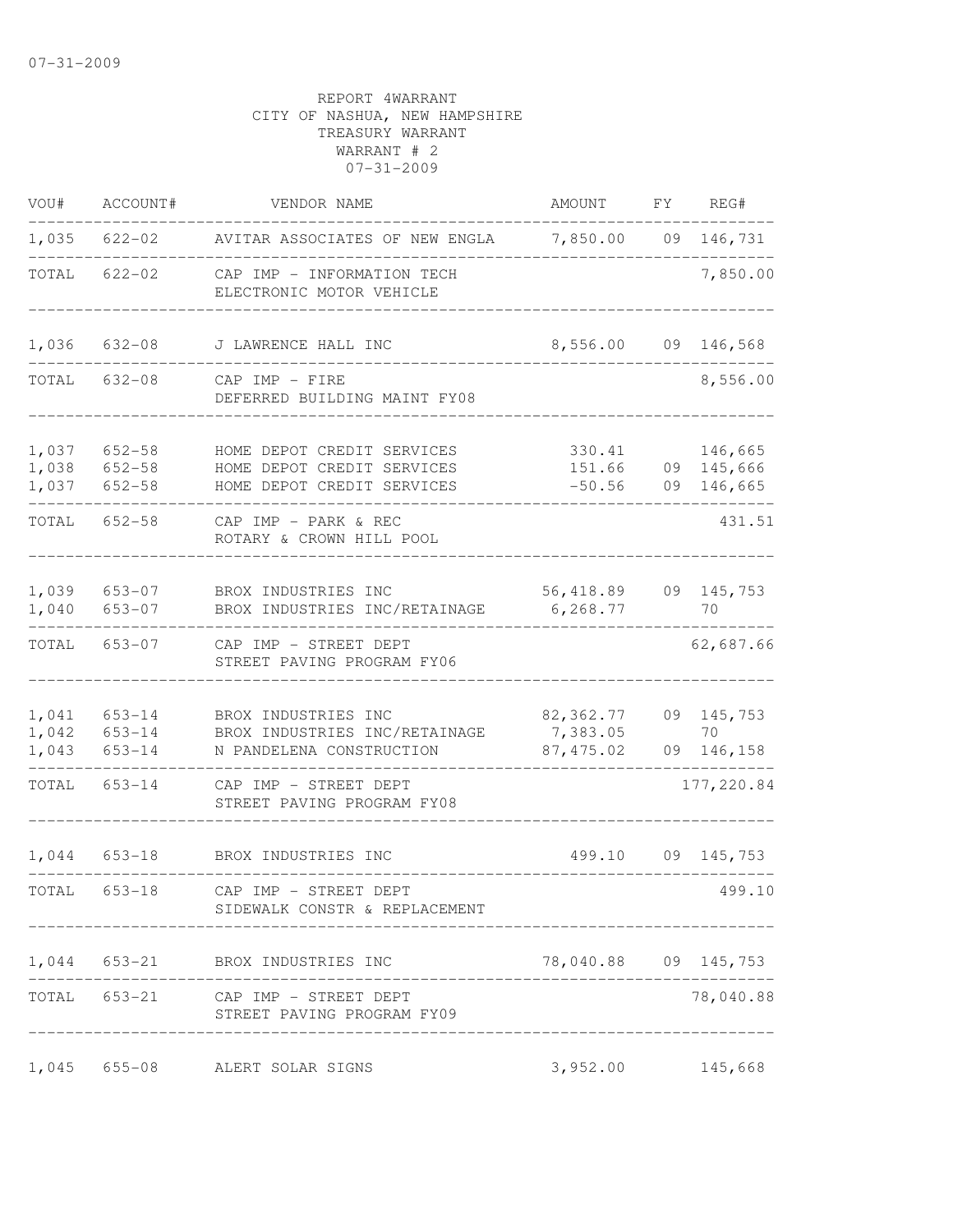| VOU#                             | ACCOUNT#                             | VENDOR NAME                                                                           | AMOUNT FY REG#                              |                                                      |
|----------------------------------|--------------------------------------|---------------------------------------------------------------------------------------|---------------------------------------------|------------------------------------------------------|
|                                  |                                      | TOTAL 655-08 CAP IMP - TRAFFIC<br>PEDESTRIAN SAFETY IMPROVEMENTS                      |                                             | 3,952.00                                             |
|                                  |                                      | 1,046 675-10 TENNANT/WALLACE ARCHITECTS AIA 3,687.80 09 146,080                       |                                             |                                                      |
|                                  |                                      | TOTAL 675-10 CAP IMP - PUBLIC LIBRARIES<br>NEW ROOF/BRICK REPOINTING                  |                                             | 3,687.80                                             |
| 1,047<br>1,048<br>1,049<br>1,050 | 699-07<br>699-07<br>699-07<br>699-07 | C W DOWNER & CO<br>R W BECK INC<br>RATH YOUNG & PIGNATELLI PC<br>UPTON & HATFIELD LLP | 1,642.28<br>2,298.60<br>21,688.63<br>440.00 | 09 146,149<br>09 145,942<br>09 146,148<br>09 145,737 |
| TOTAL                            |                                      | 699-07 OTHER EXPENSES<br>WATER SUPPLY ACOUISITION                                     |                                             | 26,069.51                                            |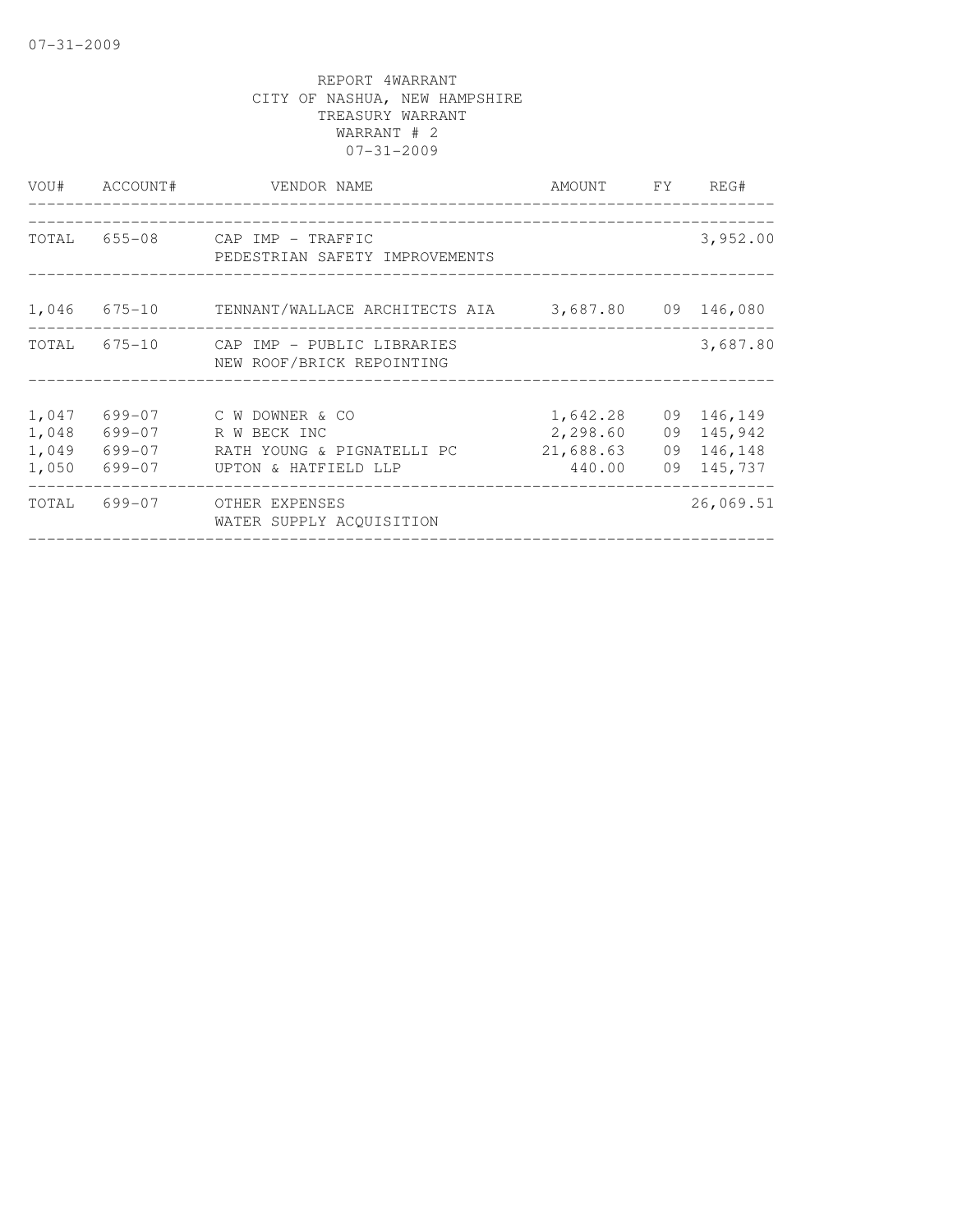| VOU#                                                                                   | ACCOUNT# PROGRAM                                                                                                               | VENDOR NAME                                                                                                                                                                                                                                                                                                                   |                                                                                                                       | AMOUNT FY REG#                                                                                                              |
|----------------------------------------------------------------------------------------|--------------------------------------------------------------------------------------------------------------------------------|-------------------------------------------------------------------------------------------------------------------------------------------------------------------------------------------------------------------------------------------------------------------------------------------------------------------------------|-----------------------------------------------------------------------------------------------------------------------|-----------------------------------------------------------------------------------------------------------------------------|
|                                                                                        |                                                                                                                                | 1,051 751-53075 3731 NASHUA REGIONAL PLANNING COMMI 1,555.91 09 146,708                                                                                                                                                                                                                                                       |                                                                                                                       |                                                                                                                             |
| TOTAL                                                                                  | 751                                                                                                                            | CPF-PWD & ENGINEERING                                                                                                                                                                                                                                                                                                         | 1,555.91                                                                                                              |                                                                                                                             |
| 1,052                                                                                  |                                                                                                                                | 771-01310 3725 N PANDELENA CONSTRUCTION                                                                                                                                                                                                                                                                                       |                                                                                                                       | 400.00 09 146,158                                                                                                           |
| TOTAL                                                                                  |                                                                                                                                | 771 CPF-COMM DEVELOP DEV                                                                                                                                                                                                                                                                                                      | 400.00                                                                                                                |                                                                                                                             |
| 1,052<br>1,053                                                                         |                                                                                                                                | 772-01310 3720 N PANDELENA CONSTRUCTION 374,354.20 09 146,158<br>772-53025 3720 COMPREHENSIVE ENVIRONMENTAL IN 20,702.97 09 146,124                                                                                                                                                                                           |                                                                                                                       |                                                                                                                             |
| TOTAL                                                                                  |                                                                                                                                | 772 CPF-PLANNING DEPT                                                                                                                                                                                                                                                                                                         | 395,057.17                                                                                                            |                                                                                                                             |
| 1,054<br>1,055<br>1,056<br>1,057<br>1,058<br>1,059<br>1,060<br>1,061<br>1,062<br>1,063 | 792-01310<br>792-01310<br>792-53030<br>792-53075<br>792-53075<br>792-53181<br>792-53181<br>792-53183<br>792-53183<br>792-53183 | 3799 METHUEN CONSTRUCTION CORP INC<br>3799 METHUEN CONSTRUCTION CORP INC/<br>3799 AECOM TECHNOLOGY CORPORATION<br>3791 BPR-CSO INC<br>3793 HAZEN & SAWYER<br>3794 BROX INDUSTRIES INC<br>3794 COMPREHENSIVE ENVIRONMENTAL IN<br>3795 BROX INDUSTRIES INC<br>3795 BROX INDUSTRIES INC/RETAINAGE<br>3795 EVERETT J PRESCOTT INC | 13,426.97<br>274.03<br>26, 297.91<br>15,000.00<br>4,964.14<br>1,757.80<br>670.00<br>15,250.15<br>1,242.30<br>9,500.32 | 09 145,894<br>09 69<br>09 146,279<br>09 146,278<br>09 146,122<br>09 145,753<br>09 146,124<br>09 145,753<br>70<br>09 145,799 |
| TOTAL                                                                                  | 792                                                                                                                            | CPF-WASTEWATER USER FUND                                                                                                                                                                                                                                                                                                      | 88, 383.62                                                                                                            |                                                                                                                             |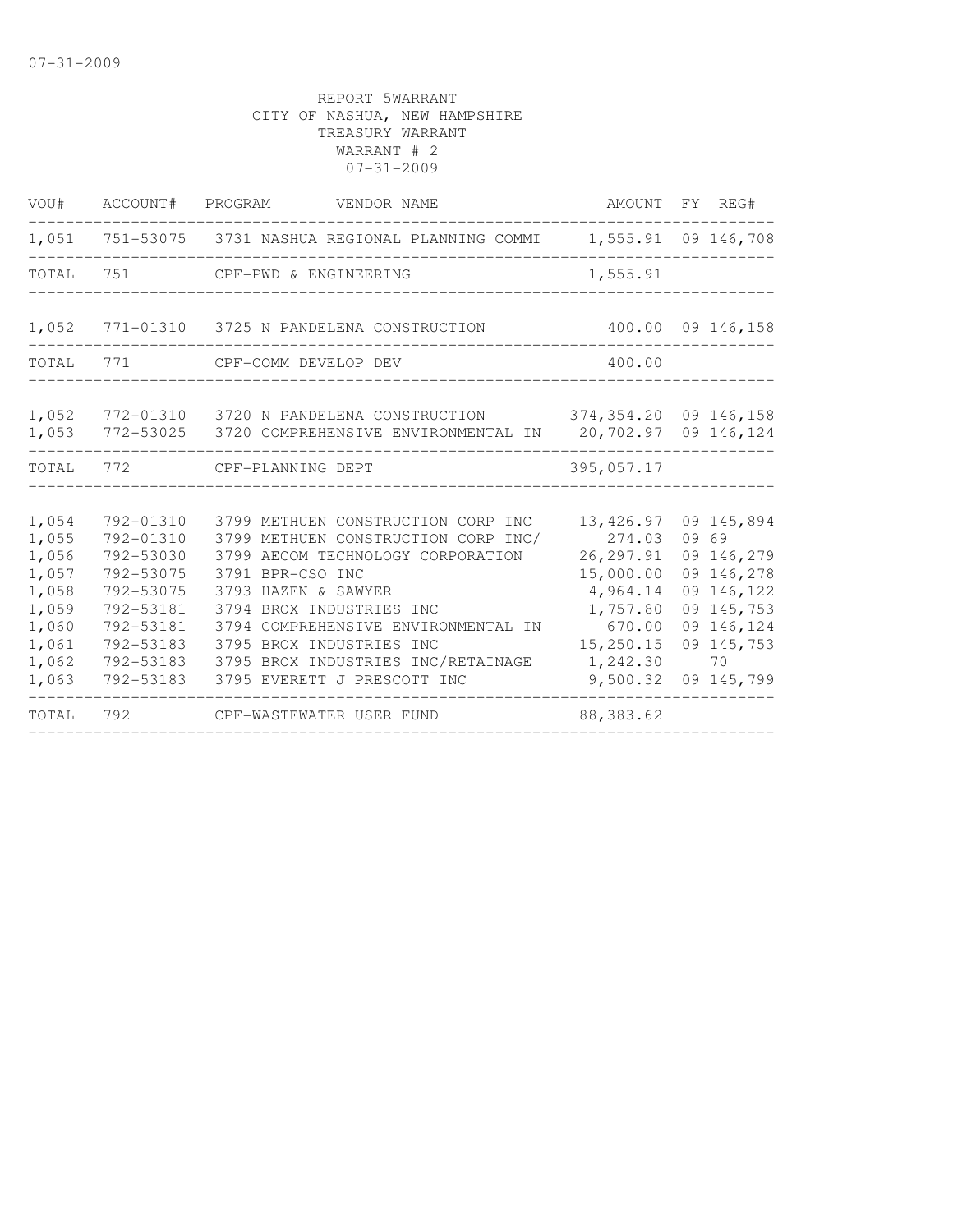| VOU#<br>ACCOUNT# |           | VENDOR NAME                    | AMOUNT    | FY | REG#    |
|------------------|-----------|--------------------------------|-----------|----|---------|
| 1,064            | 801-31005 | FAIRPOINT COMMUNICATIONS       | 4.84      | 09 | 146,719 |
| 1,065            | 801-31005 | FAIRPOINT COMMUNICATIONS       | 4.55      |    | 146,721 |
| 1,065            | 801-31005 | FAIRPOINT COMMUNICATIONS       | 23.90     | 09 | 146,721 |
| 1,066            | 801-31040 | PAETEC COMMUNICATIONS INC      | 8.05      |    | 146,649 |
| 1,067            | 801-32005 | <b>PSNH</b>                    | 227.30    |    | 146,742 |
| 1,068            | 801-32005 | PUBLIC SERVICE OF NH           | 874.66    |    | 146,744 |
| 1,069            | 801-33005 | PENNICHUCK WATER               | 188.18    |    | 146,673 |
| 1,070            | 801-41005 | OFFICE EQUIPMENT FINANCE SERVI | 1,283.50  |    | 146,717 |
| 1,071            | 801-45305 | CHARKIT CHEMICAL CORPORATION   | 9,686.46  | 09 | 145,769 |
| 1,072            | 801-46030 | ROCKY BRANDS RETAIL LLC        | 70.00     |    | 146,108 |
| 1,072            | 801-46030 | ROCKY BRANDS RETAIL LLC        | 90.00     |    | 146,108 |
| 1,073            | 801-46045 | M & N SPORTS LLC               | 1,127.76  | 09 | 145,891 |
| 1,073            | 801-46045 | M & N SPORTS LLC               | 1,691.60  | 09 | 145,891 |
| 1,073            | 801-46045 | M & N SPORTS LLC               | 704.84    | 09 | 145,891 |
| 1,074            | 801-48005 | SHATTUCK MALONE OIL CO         | 7,196.93  |    | 146,644 |
| 1,074            | 801-48005 | SHATTUCK MALONE OIL CO         | 8,276.50  |    | 146,644 |
| 1,074            | 801-48005 | SHATTUCK MALONE OIL CO         | 2,518.96  |    | 146,644 |
| 1,075            | 801-49040 | BCM CONTROLS CORPORATION       | 2,270.42  |    | 145,944 |
| 1,076            | 801-49075 | RIS PAPER COMPANY INC          | 272.25    | 09 | 145,814 |
| 1,077            | 801-53030 | CMA ENGINEERS INC              | 433.87    | 09 | 145,909 |
| 1,078            | 801-53075 | USDA APHIS                     | 5,308.34  | 09 | 146,676 |
| 1,079            | 801-59100 | CITY OF NASHUA/PETTY CASH SLIP | 13.99     | 09 | 145,676 |
| 1,080            | 801-59100 | CREATIVE INFORMATION SYSTEMS   | 3,514.00  |    | 145,934 |
| 1,081            | 801-59100 | CRT PROCESSING LLC             | 95.56     | 09 | 146,359 |
| 1,082            | 801-59100 | UPS FREIGHT                    | 149.07    | 09 | 146,725 |
| 1,083            | 801-59105 | LISAY STEVEN E                 | 102.60    |    | 145,880 |
| 1,083            | 801-59105 | LISAY STEVEN E                 | 257.40    | 09 | 145,880 |
| 1,084            | 801-59238 | ANACOMP INC                    | 19.72     | 09 | 145,756 |
| 1,085            | 801-59245 | D & R TOWING INC               | 600.00    |    | 146,541 |
| 1,086            | 801-64040 | INTELLIGOV SOFTWARE INC        | 1,284.00  | 09 | 146,114 |
| 1,087            | 801-64192 | CITY OF NASHUA/PETTY CASH SLIP | 9.99      | 09 | 145,676 |
| 1,088            | 801-64192 | TOTER INC                      | 816.28    | 09 | 145,789 |
| 1,089            | 801-75023 | CITY OF NASHUA/PETTY CASH SLIP | 17.56     | 09 | 145,676 |
| 1,090            | 801-77020 | CARON COMPACTOR CO             | 31,325.00 | 09 | 145,904 |
| 1,091            | 801-77020 | CN WOOD CO INC                 | 168.62    |    | 146,280 |
| 1,092            | 801-77020 | EASTERN NE HYDRAULIS INC       | 843.00    | 09 | 146,121 |
| 1,093            | 801-77020 | PORTLAND GLASS                 | 883.96    | 09 | 146,245 |
| 1,094            | 801-77020 | POWERPLAN                      | 752.55    | 09 | 146,082 |
| 1,095            | 801-78065 | MAYNARD & LESIEUR INCORPORATED | 713.39    |    | 146,549 |
| 1,095            | 801-78065 | MAYNARD & LESIEUR INCORPORATED | 1,570.00  |    | 146,549 |
| 1,095            | 801-78065 | MAYNARD & LESIEUR INCORPORATED | 159.00    | 09 | 146,549 |
| 1,095            | 801-78065 | MAYNARD & LESIEUR INCORPORATED | 420.00    | 09 | 146,549 |
| 1,096            | 801-78065 | SULLIVAN TIRE INC              | 353.00    | 09 | 145,733 |
| 1,097            | 801-78100 | AUTO ELECTRIC WAREHOUSE INC    | 195.00    | 09 | 145,680 |
| 1,098            | 801-78100 | CN WOOD CO INC                 | 28.98     | 09 | 146,280 |
| 1,099            | 801-78100 | DONOVAN EQUIPMENT CO INC       | 120.00    |    | 145,750 |
| 1,100            | 801-78100 | <b>DUNN BATTERY</b>            | 260.85    |    | 145,823 |
| 1,100            | 801-78100 | <b>DUNN BATTERY</b>            | 260.85    |    | 145,823 |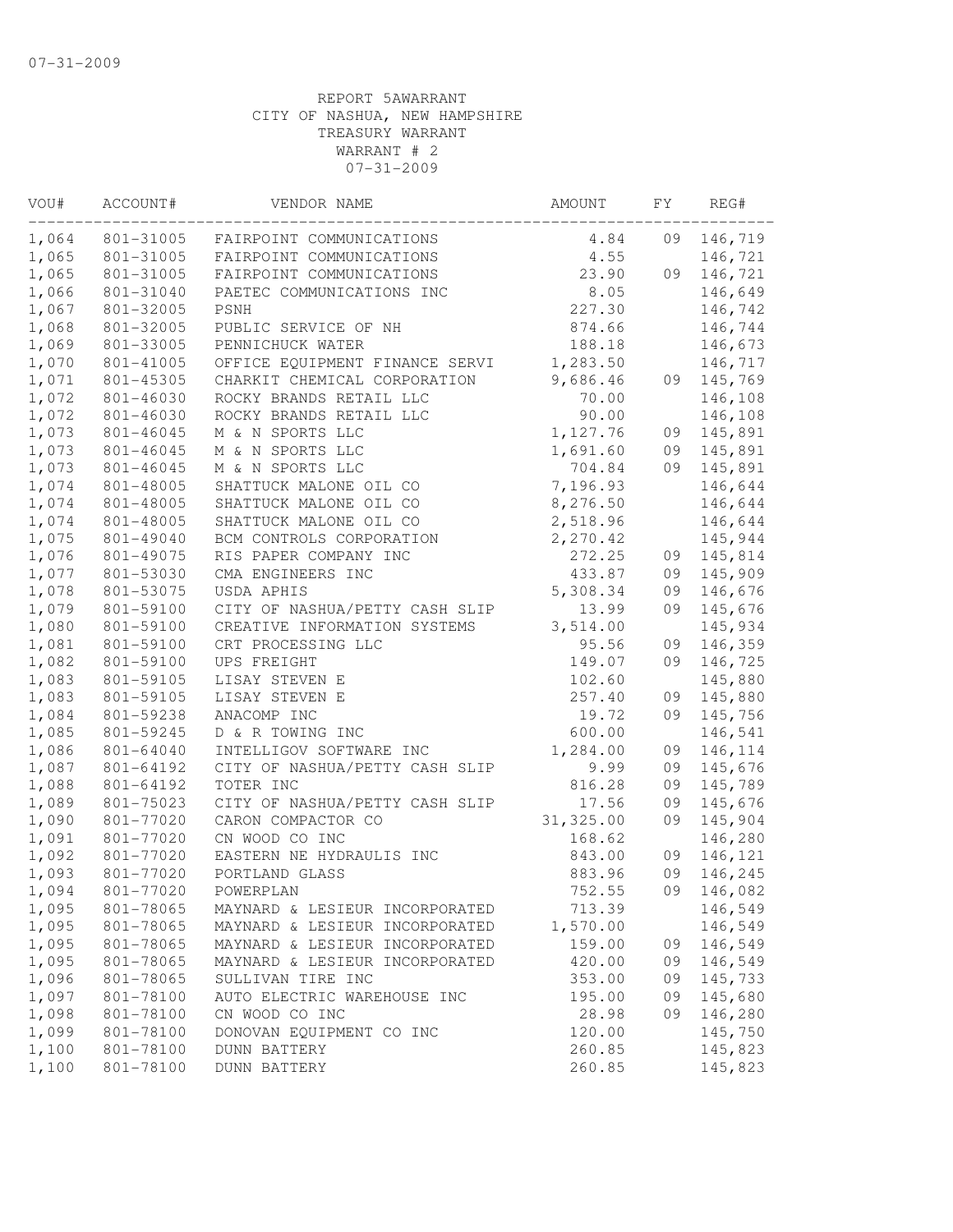| VOU#      | ACCOUNT#<br>. _ _ _ _ _ _ _ _ _ _ _ _ _ | VENDOR NAME                                                  | AMOUNT      | FY | REG#       |
|-----------|-----------------------------------------|--------------------------------------------------------------|-------------|----|------------|
|           |                                         | 1,101 801-78100 LIBERTY INTN'L TRUCKS OF NH LL 86.13 146,546 |             |    |            |
| 1,101     | 801-78100                               | LIBERTY INTN'L TRUCKS OF NH LL 25.16                         |             |    | 146,546    |
| 1,101     | 801-78100                               | LIBERTY INTN'L TRUCKS OF NH LL 49.36                         |             |    | 146,546    |
| 1,102     | 801-78100                               | NAPA AUTO PARTS                                              | 123.82      |    | 146,032    |
| 1,102     | 801-78100                               | NAPA AUTO PARTS                                              | 443.30      |    | 146,032    |
| 1,102     | 801-78100                               | NAPA AUTO PARTS                                              | 11.55       |    | 146,032    |
| 1,102     | 801-78100                               | NAPA AUTO PARTS                                              | $-80.46$    |    | 09 146,032 |
| 1,103     | 801-78100                               | SANEL AUTO PARTS CO                                          | 79.53       |    | 145,892    |
| 1,103     | 801-78100                               | SANEL AUTO PARTS CO                                          | 15.38       |    | 145,892    |
| 1,104     | 801-82025                               | NH RETIREMENT SYSTEM                                         | 50.20       | 09 | 32         |
| 1,104     | 801-82025                               | NH RETIREMENT SYSTEM                                         | 386.41      | 09 | 32         |
| 1,105     | 801-85050                               | US BANK NA (0910000022)                                      | 2,335.20    |    | 35         |
| 1,105     | 801-85055                               | US BANK NA (0910000022)                                      | 21,555.56   |    | 35         |
| 1,106     | 801-87015                               | CITY OF NASHUA TRUST FUNDS                                   | 220, 278.00 |    | 36         |
|           |                                         | 1,107  801-96011  CITY OF NASHUA TRUST FUNDS  200,000.00     |             |    | 39         |
| TOTAL 801 |                                         | SOLID WASTE DISPOSAL                                         |             |    | 532,556.42 |
|           |                                         |                                                              |             |    |            |
| 1,108     |                                         | 802-215-00 ABBA TITLE COMPANY                                | 39.53       |    | 146,473    |
| 1,109     | 802-215-00                              | ACCURATE TITLE                                               | 27.99       |    | 146,435    |
| 1,110     | $802 - 215 - 00$                        | BARNARD JOHN R JR                                            | 36.53       |    | 146,431    |
| 1,111     | 802-215-00                              | BENCHMARK TITLE SERVICES LLC                                 | 23.67       |    | 146,471    |
| 1,112     | $802 - 215 - 00$                        | BENCHMARK TITLE SERVICES LLC                                 | 27.10       |    | 146,478    |
| 1,113     | $802 - 215 - 00$                        | BLOCK LEONARD                                                | 23.00       |    | 146,475    |
| 1,114     | 802-215-00                              | DAVIS & BOHIGIAN PC ATTYS AT L                               | 32.23       |    | 146,507    |
| 1,115     | 802-215-00                              | DUFOUR KAREN                                                 | 14.87       |    | 146,510    |
| 1,116     | 802-215-00                              | GORVEATT DIANE                                               | 150.94      |    | 146,432    |
| 1,117     | 802-215-00                              | KAKLAMANOS JAMES ESQ                                         | 31.98       |    | 146,477    |
| 1,118     | $802 - 215 - 00$                        | LALIBERTE MARY ANN                                           | 18.81       |    | 146,508    |
| 1,119     | $802 - 215 - 00$                        | LAWS & DEMERS PLLC                                           | 44.97       |    | 146,476    |
| 1,120     | $802 - 215 - 00$                        | MALLAVICH WILLIAM & ROBERT                                   | 53.94       |    | 146,479    |
| 1,121     | $802 - 215 - 00$                        | MCCALLUM LANCE                                               | 12.88       |    | 146,509    |
| 1,122     | $802 - 215 - 00$                        | MONIQUE D DONOVAN LAW OFFICE L                               | 28.63       |    | 146,506    |
| 1,123     | 802-215-00                              | RINEY TIMOTHY P                                              | 197.16      |    | 146,474    |
| 1,124     | 802-215-00                              | SEC OF HUD                                                   | 16.70       |    | 146,472    |
| 1,125     | 802-215-00                              | SELO DANIEL & LAUREN                                         | 54.40       |    | 146,434    |
| 1,126     |                                         | 802-215-00 SKORUPSKI FRANK                                   | 43.62       |    | 146,480    |
| 1,127     | $802 - 215 - 00$                        | SWEENEY & SWEENEY                                            | 55.16       |    | 146,470    |
| 1,128     | $802 - 215 - 00$                        | WARHOLA BARRETT                                              | 24.79       |    | 146,481    |
| 1,129     | $802 - 215 - 00$                        | WILKINSON LAW OFFICES PC                                     | 34.65       |    | 146,430    |
| 1,130     | 802-31005                               | BAYRING COMMUNICATIONS                                       | 60.42       | 09 | 146,702    |
| 1,131     | 802-31005                               | FAIRPOINT COMMUNICATIONS                                     | 1,359.02    | 09 | 146,709    |
| 1,132     | 802-31005                               | FAIRPOINT COMMUNICATIONS                                     | 61.54       | 09 | 146,721    |
| 1,133     | 802-31040                               | PAETEC COMMUNICATIONS INC                                    | 8.04        |    | 146,649    |
| 1,134     | 802-32005                               | PSNH                                                         | 1,428.49    |    | 146,742    |
| 1,135     | 802-32005                               | PUBLIC SERVICE OF NH                                         | 45,767.92   |    | 146,744    |
| 1,136     | 802-33005                               | PENNICHUCK WATER                                             | 1,005.61    |    | 146,673    |
|           |                                         |                                                              |             |    |            |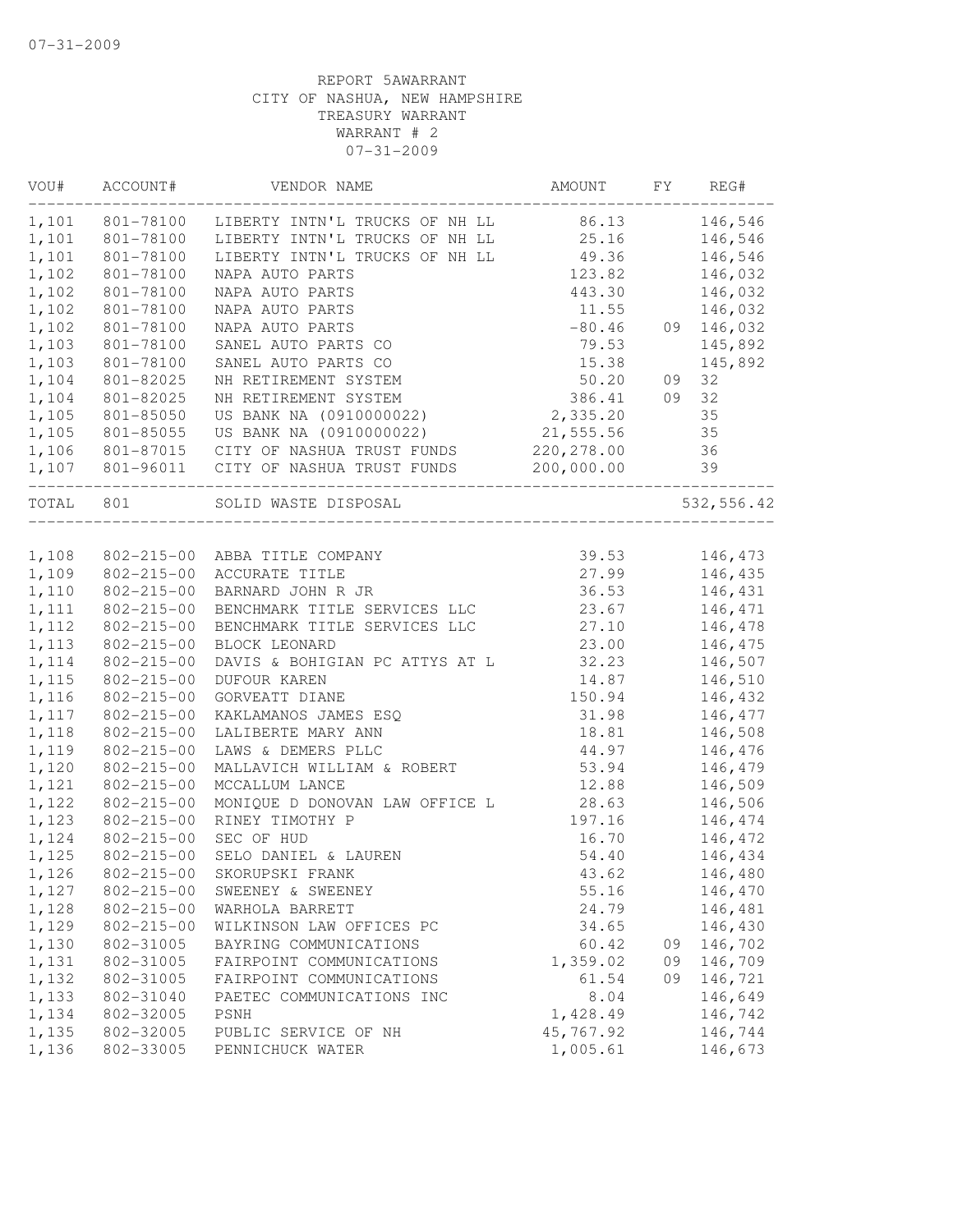| 1,137<br>802-34015<br>METROMEDIA ENERGY INC<br>1,138<br>802-34015<br>NATIONAL GRID | 925.66<br>34.50<br>619.18 | 146,700<br>146,696 |
|------------------------------------------------------------------------------------|---------------------------|--------------------|
|                                                                                    |                           |                    |
|                                                                                    |                           |                    |
| 1,138<br>802-34015<br>NATIONAL GRID                                                |                           | 146,696            |
| 1,139<br>802-35020<br>HUFF & GAUTHIER INC                                          | 440.00<br>09              | 146,104            |
| 1,140<br>802-35020<br>PRIDE SECURITY SYSTEMS LLC                                   | 570.00<br>09              | 146,246            |
| 1,141<br>802-35020<br>TERMINAL STEEL EQUIPMENT CO                                  | 549.34<br>09              | 146,482            |
| 1,142<br>802-41015<br>SAM'S CLUB DIRECT                                            | 39.64                     | 146,682            |
| 1,143<br>802-41015<br>STAPLES BUSINESS ADVANTAGE                                   | 51.62                     | 146,127            |
| 1,143<br>802-41015<br>STAPLES BUSINESS ADVANTAGE                                   | 77.86                     | 146,128            |
| 1,143<br>STAPLES BUSINESS ADVANTAGE<br>802-41015                                   | 144.87                    | 146,128            |
| 1,144<br>CENTRAL PAPER PRODUCTS CO<br>802-42010                                    | 381.06                    | 146,115            |
| 1,145<br>802-43005<br>UNITED PARCEL SERVICE                                        | 26.11<br>09               | 146,763            |
| 1,146<br>802-43005<br>UPS FREIGHT                                                  | 35.00<br>09               | 146,725            |
| 1,147<br>802-45101<br>CIBA CORPORATION<br>11,736.00                                |                           | 145,778            |
| 1,148<br>802-45103<br>JCI JONES CHEMICALS INC                                      | 3,268.54                  | 145,929            |
| 1,148<br>802-45103<br>JCI JONES CHEMICALS INC                                      | 3,397.19<br>09            | 145,929            |
| 1,149<br>802-45105<br>HOLLAND COMPANY INC                                          | 4,492.32                  | 145,824            |
| 1,150<br>802-45106<br>KEMIRA WATER SOLUTIONS INC                                   | 4,513.93                  | 145,930            |
| 1,151<br>LECLERC MARIO<br>802-46045                                                | 82.00<br>09               | 146,640            |
| 1,152<br>UNIFIRST CORPORATION<br>802-46045                                         | 368.01                    | 146,058            |
| 1,152<br>802-46045<br>UNIFIRST CORPORATION                                         | 512.19                    | 146,058            |
| 1,152<br>802-46045<br>UNIFIRST CORPORATION                                         | 340.00<br>09              | 146,058            |
| 1,152<br>802-46045<br>UNIFIRST CORPORATION                                         | 700.00<br>09              | 146,058            |
| 1,153<br>802-467<br>HILLSBOROUGH COUNTY TREASURER                                  | 206.69<br>09              | 146,554            |
| 1,154<br>DENNIS K BURKE INC<br>802-48015                                           | 443.15                    | 146,764            |
| 1,154<br>802-48015<br>DENNIS K BURKE INC                                           | 443.14                    | 146,764            |
| 1,155<br>802-49070<br>WILKEM SCIENTIFIC LTD                                        | 662.00<br>09              | 145,699            |
| 1,156<br>802-49075<br>F W WEBB COMPANY                                             | 105.25                    | 145,794            |
| 1,157<br>EASTERN ANALYTICAL INC                                                    | 65.00<br>09               | 145,890            |
| 802-53030<br>ANSWERING SERVICES OF NH LLC                                          | 77.00                     |                    |
| 1,158<br>802-59100                                                                 |                           | 145,950            |
| 1,159<br>NOREL SERVICE COMPANY<br>10,225.00<br>802-59100                           | 09                        | 146,416            |
| 1,160<br>802-59100<br>OCECO SAFETY & CONSERVATION EQ                               | 3,897.02<br>09            | 146,125            |
| 1,161<br>802-59100<br>STANLEY ELEVATOR CO INC                                      | 09<br>225.00              | 145,948            |
| 1,162<br>802-59105<br>GREENLEAF WILLIAM                                            | 510.00                    | 145,972            |
| 1,164<br>802-59220<br>PRINTGRAPHICS OF MAINE                                       | 1,000.00                  | 44                 |
| 1,165<br>802-59220<br>PRINTGRAPHICS OF MAINE                                       | 34.85                     | 145,790            |
| 1,165<br>802-59220<br>PRINTGRAPHICS OF MAINE                                       | 09<br>410.40              | 145,790            |
| 802-59220<br>US POSTAL SERVICE<br>1,166                                            | 250.00                    | 145,674            |
| 1,167<br>802-59225<br>23,887.58<br>RESOURCE MANAGEMENT INC                         |                           | 145,698            |
| 1,168<br>802-59230<br>ADS LLC                                                      | 9,596.00<br>09            | 145,932            |
| 1,169<br>802-59230<br>BROX INDUSTRIES INC                                          | 533.20<br>09              | 145,753            |
| 1,170<br>802-59230<br>CORRIVEAU ROUTHIER INC                                       | 17.00                     | 146,540            |
| 1,170<br>802-59230<br>CORRIVEAU ROUTHIER INC                                       | 42.50<br>09               | 146,540            |
| 1,171<br>802-59230<br>HUDSON PAVING & EXCAVATION INC                               | 2,555.00<br>09            | 146,555            |
| 1,172<br>802-59230<br>SALIE KYLE                                                   | 200.00<br>09              | 146,228            |
| 1,173<br>802-59230<br>STATELINE                                                    | 1,760.64                  | 145,915            |
| 1,174<br>802-59230<br>WASTE INC                                                    | 5,354.00<br>09            | 146,018            |
| 802-59236<br>1,175<br>ANACOMP INC                                                  | 29.20<br>09               | 145,756            |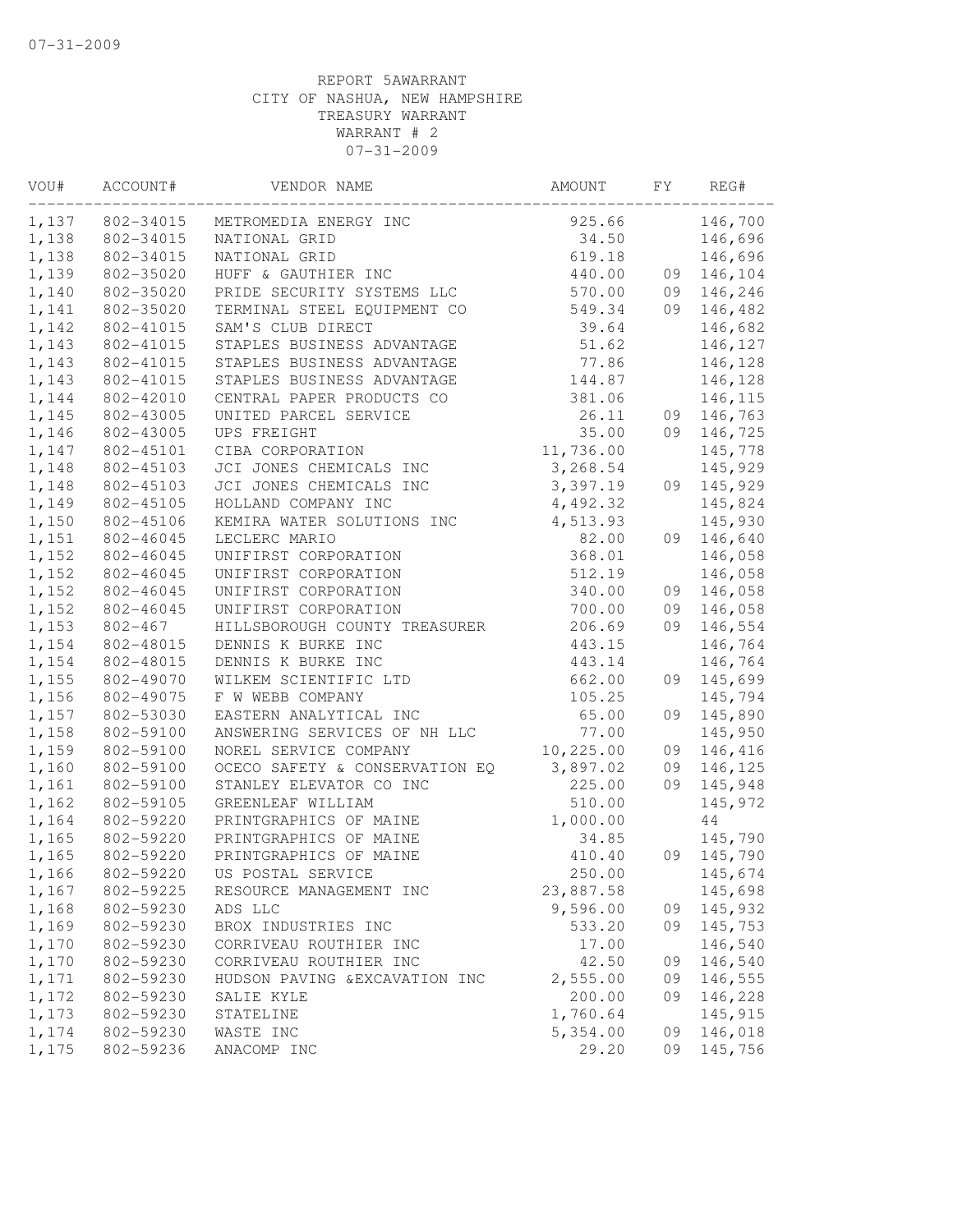| VOU#  | ACCOUNT#  | VENDOR NAME                    | AMOUNT    | FY | REG#    |
|-------|-----------|--------------------------------|-----------|----|---------|
| 1,176 | 802-59265 | CITIZENS BANK NH               | 43.50     | 09 | 58      |
| 1,177 | 802-59265 | CITIZENS BANK NH               | 796.81    | 09 | 59      |
| 1,178 | 802-59320 | HOWARD P FAIRFIELD, LLC        | 51.80     | 09 | 146,306 |
| 1,179 | 802-64040 | INTELLIGOV SOFTWARE INC        | 1,930.00  | 09 | 146,114 |
| 1,180 | 802-64192 | CITY OF NASHUA/PETTY CASH SLIP | 36.96     | 09 | 145,676 |
| 1,181 | 802-64192 | FASTENAL COMPANY               | 39.10     |    | 145,973 |
| 1,182 | 802-64192 | GRAINGER                       | 141.90    |    | 145,815 |
| 1,182 | 802-64192 | GRAINGER                       | 165.21    |    | 145,815 |
| 1,182 | 802-64192 | GRAINGER                       | 715.60    | 09 | 145,815 |
| 1,183 | 802-64192 | HOME DEPOT CREDIT SERVICES     | 121.83    |    | 146,665 |
| 1,184 | 802-64192 | LAB SAFETY SUPPY INC           | 379.13    |    | 146,126 |
| 1,184 | 802-64192 | LAB SAFETY SUPPY INC           | $-103.01$ | 09 | 146,126 |
| 1,185 | 802-64192 | M & M ELECTRICAL SUPPLY CO INC | 230.24    | 09 | 146,530 |
| 1,186 | 802-64192 | MCMASTER-CARR SUPPLY CO        | 88.42     | 09 | 145,874 |
| 1,187 | 802-64192 | PINE MOTOR PARTS               | 34.54     |    | 146,550 |
| 1,188 | 802-64192 | RADIO SHACK                    | 17.56     |    | 146,650 |
| 1,189 | 802-64192 | SAM'S CLUB DIRECT              | 153.12    |    | 146,682 |
| 1,189 | 802-64192 | SAM'S CLUB DIRECT              | 228.67    | 09 | 146,682 |
| 1,190 | 802-68045 | <b>JAW SALES</b>               | 6, 250.00 |    | 145,670 |
| 1,191 | 802-72010 | CONWAY OFFICE PRODUCTS LLC     | 94.50     |    | 145,846 |
| 1,192 | 802-77050 | F W WEBB COMPANY               | 11.31     |    | 145,794 |
| 1,193 | 802-77050 | GRAINGER                       | 607.30    |    | 145,815 |
| 1,194 | 802-77050 | INNOVATIVE MACHINE INC         | 1,337.00  | 09 | 145,718 |
| 1,195 | 802-77050 | M & B MACHINING AND WELDING    | 1,010.00  | 09 | 146,547 |
| 1,196 | 802-77050 | M & M ELECTRICAL SUPPLY CO INC | 27.41     |    | 146,530 |
| 1,197 | 802-77065 | KOMELINE SANDERSON             | 4,043.97  | 09 | 146,350 |
| 1,198 | 802-77066 | BEARINGS SPECIALTY CO INC      | 54.35     | 09 | 146,067 |
| 1,199 | 802-77068 | GRAINGER                       | 98.28     | 09 | 145,815 |
| 1,200 | 802-77069 | FASTENAL CO                    | 8.44      |    | 145,735 |
| 1,201 | 802-77069 | FASTENAL COMPANY               | 51.75     |    | 145,973 |
| 1,201 | 802-77069 | FASTENAL COMPANY               | 16.95     | 09 | 145,973 |
| 1,202 | 802-77069 | G H PHILBRICK SONS INC         | 696.40    |    | 145,918 |
| 1,202 | 802-77069 | G H PHILBRICK SONS INC         | 240.00    | 09 | 145,918 |
| 1,203 | 802-77069 | GRAINGER                       | 99.85     | 09 | 145,815 |
| 1,204 | 802-77069 | HOME DEPOT CREDIT SERVICES     | 18.28     |    | 146,665 |
| 1,205 | 802-77069 | HOME DEPOT CREDIT SERVICES     | 51.35     | 09 | 145,666 |
| 1,206 | 802-77069 | M & M ELECTRICAL SUPPLY CO INC | 67.37     |    | 146,530 |
| 1,207 | 802-77069 | MCMASTER-CARR SUPPLY CO        | 73.50     |    | 145,874 |
| 1,208 | 802-77069 | PINE MOTOR PARTS               | 92.05     |    | 146,550 |
| 1,209 | 802-77072 | HIGHLAND POWER                 | 473.40    |    | 146,110 |
| 1,209 | 802-77072 | HIGHLAND POWER                 | 6,639.03  | 09 | 146,110 |
| 1,210 | 802-82025 | NH RETIREMENT SYSTEM           | 81.16     | 09 | 32      |
| 1,210 | 802-82025 | NH RETIREMENT SYSTEM           | 16.72     | 09 | 32      |
| 1,210 | 802-82025 | NH RETIREMENT SYSTEM           | 637.48    | 09 | 32      |
| 1,211 | 802-85040 | US BANK NA (0910000022)        | 1,751.40  |    | 35      |
| 1,212 | 802-85040 | US BANK NA (091000022)         | 8,045.75  |    | 35      |
| 1,213 | 802-85045 | US BANK NA (0910000022)        | 16,166.67 |    | 35      |
| 1,214 | 802-85045 | US BANK NA (091000022)         | 89,000.00 |    | 35      |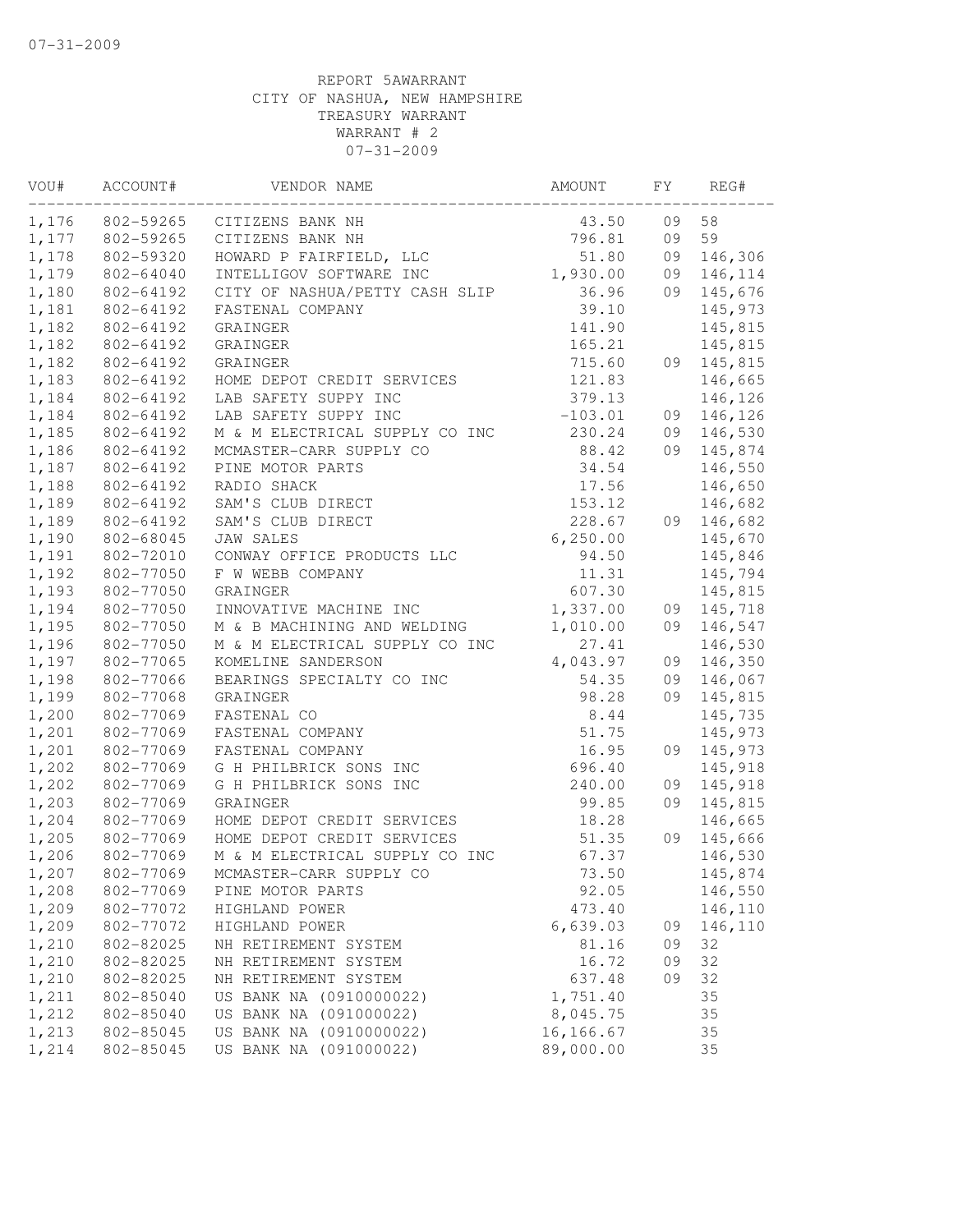| VOU#           | ACCOUNT#               | VENDOR NAME                                                 | AMOUNT                 | FY       | REG#               |
|----------------|------------------------|-------------------------------------------------------------|------------------------|----------|--------------------|
| 1,215          | 802-91010<br>802-95010 | DOOKRAN STEPHEN<br>AMERICAN PUBLIC HEALTH ASSOCIA           | 177.01<br>678.00       | 09<br>09 | 146,035<br>146,670 |
| 1,216<br>1,217 | 802-95075              | TREASURER STATE OF NH                                       | 250.00                 |          | 146,710            |
| 1,218<br>1,219 | 802-96004<br>802-96080 | STAPLES BUSINESS ADVANTAGE<br>METHUEN CONSTRUCTION CORP INC | 74.98<br>11,760.00     | 09       | 146,127<br>145,894 |
| 1,220<br>1,221 | 802-96080<br>802-96105 | SIEMENS WATER TECHNOLOGIES COR<br>HAYES PUMP INC            | 13,725.00<br>74,774.00 | 09<br>09 | 146,505<br>145,766 |
| 1,222          | 802-96135              | METHUEN CONSTRUCTION CORP INC                               | 26,655.00              | 09       | 145,894            |
| TOTAL          | 802                    |                                                             |                        |          | 417,446.27         |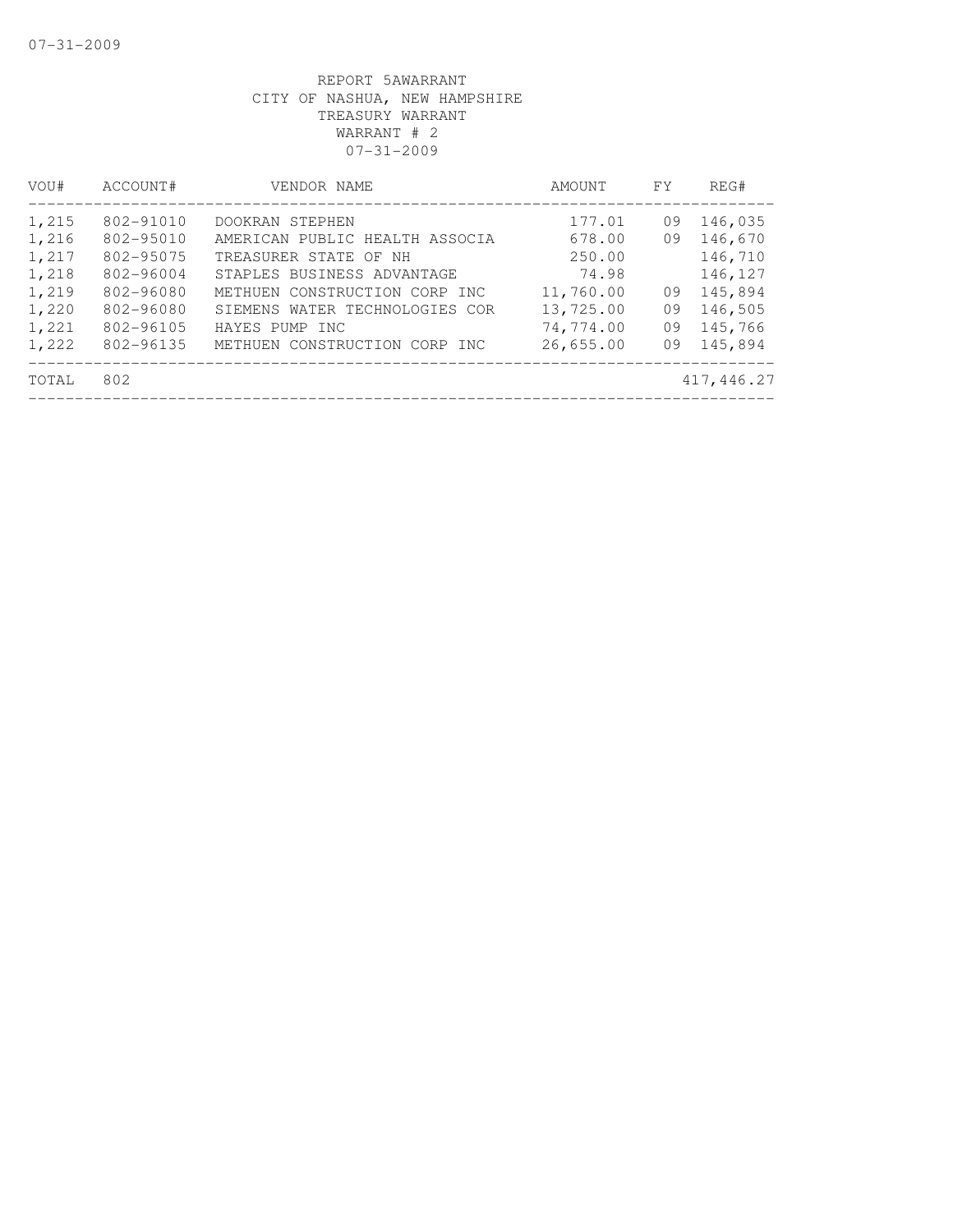| VOU#    | ACCOUNT#   | VENDOR NAME                    | AMOUNT   | FY. | REG#      |
|---------|------------|--------------------------------|----------|-----|-----------|
| 1,223   | 952-05051  | CROTEAU ANNA                   | 150.00   |     | 145,925   |
| 1,224   | 952-05051  | DWIGHT DAMON ASSOCIATES        | 2,000.00 |     | 145,714   |
| 1,225   | 952-05054  | HOME DEPOT CREDIT SERVICES     | 175.60   | 09  | 145,666   |
| 1,226   | 952-05058  | AMERICAN TEXTILE HISTORY MUSEU | 50.00    |     | 146,296   |
| 1,227   | 952-05058  | J D GRAPHIC DESIGNS & PRINT ST | 240.00   |     | 146,083   |
| 1,228   | 952-05058  | NASHUA ASSEMBLY #9, IORG       | 50.00    |     | 146,488   |
| 1,229   | 952-05058  | SAM'S CLUB DIRECT              | 19.30    |     | 146,682   |
| 1,230   | 952-05058  | SIGN DESIGN                    | 278.00   |     | 145,827   |
| 1,231   | 952-45065  | GATE CITY FENCE CO INC         | 2,345.00 |     | 145,850   |
| 1,232   | 952-46005  | MARY'S CLOSET                  | 220.00   |     | 146,489   |
| 1,233   | 952-59020  | JEANNOTTE'S MARKET             | 74.14    |     | 145,807   |
| 1,234   | 952-75021  | BAY STATE FORESTRY SERVICE     | 100.00   |     | 145,828   |
| 1,235   | 952-75021  | HOME DEPOT CREDIT SERVICES     | 65.78    | 09  | 145,666   |
| 1,236   | 952-75021  | JOHNSON'S ELECTRIC INC         | 4,460.00 |     | 145,800   |
| 1,236   | 952-75021  | JOHNSON'S ELECTRIC INC         | 394.11   |     | 145,800   |
| 1,237   | 952-75021  | NASHUA WALLPAPER & PAINT CO    | 248.10   |     | 145,900   |
| 1,238   | 952-75021  | PIONEER REVERE                 | 1,697.50 |     | 145,833   |
| TOTAL   | 952        | PARK & RECREATION TRUST FUND   |          |     | 12,567.53 |
| 1,239   | 963-34005  | MCLAUGHLIN OIL COMPANY         | 25.69    |     | 145,808   |
| TOTAL   | 963        | WOODLAWN CEMETERY TRUST FUND   |          |     | 25.69     |
| 1,240   | $974 - 20$ | MUNOZ CONSTRUCTION INC         | 5,649.00 |     | 146,487   |
| TOTAL   | 974        | URBAN PROGRAM TRUST FUND       |          |     | 5,649.00  |
|         |            |                                |          |     |           |
| 1,241   | 975-59100  | GEYER BEN                      | 1,000.00 |     | 146,641   |
| 1,242   | 975-98029  | DIONNE JOSEPH                  | 230.23   |     | 145,745   |
| TOTAL   | 975        | LIBRARY TRUST FUND             |          |     | 1,230.23  |
| 1,243   | 981-05052  | CHARLOTTE AVE PTO              | 600.00   |     | 146,642   |
| 213,47  | 981-64192  | BARLO SIGNS INTERNATIONAL INC  | 1,484.00 | 09  | 145,701   |
| 213, 47 | 981-64192  | LANDSCAPE STRUCTURES INC       | 7,452.38 | 09  | 145,926   |
| TOTAL   | 981        | SCHOOL TRUST FUND              |          |     | 9,536.38  |
|         |            |                                |          |     |           |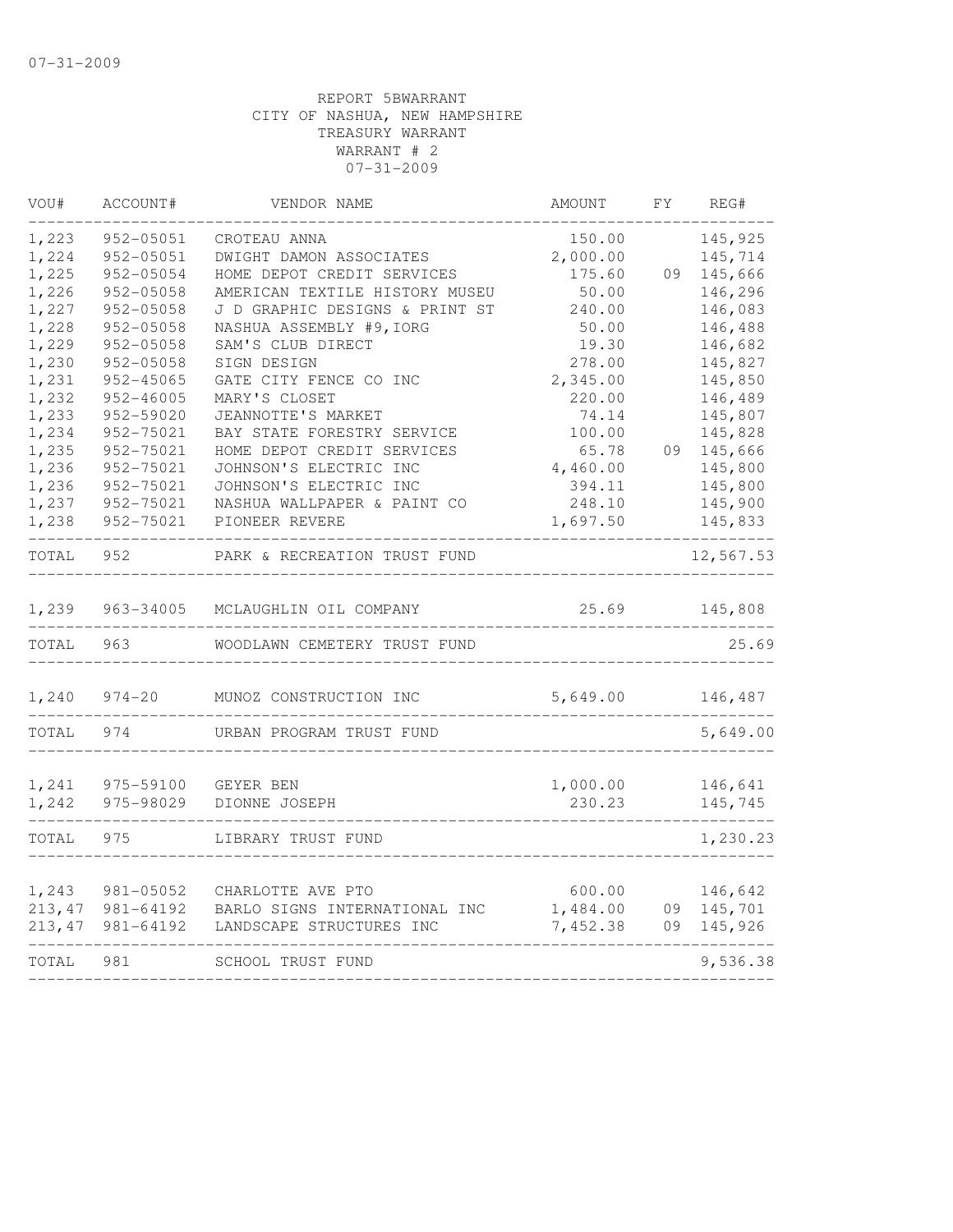|           | ACCOUNT# PAYROLL WEEK ENDING |  |  | AMOUNT |
|-----------|------------------------------|--|--|--------|
|           |                              |  |  |        |
| TOTAL 952 |                              |  |  |        |
|           |                              |  |  |        |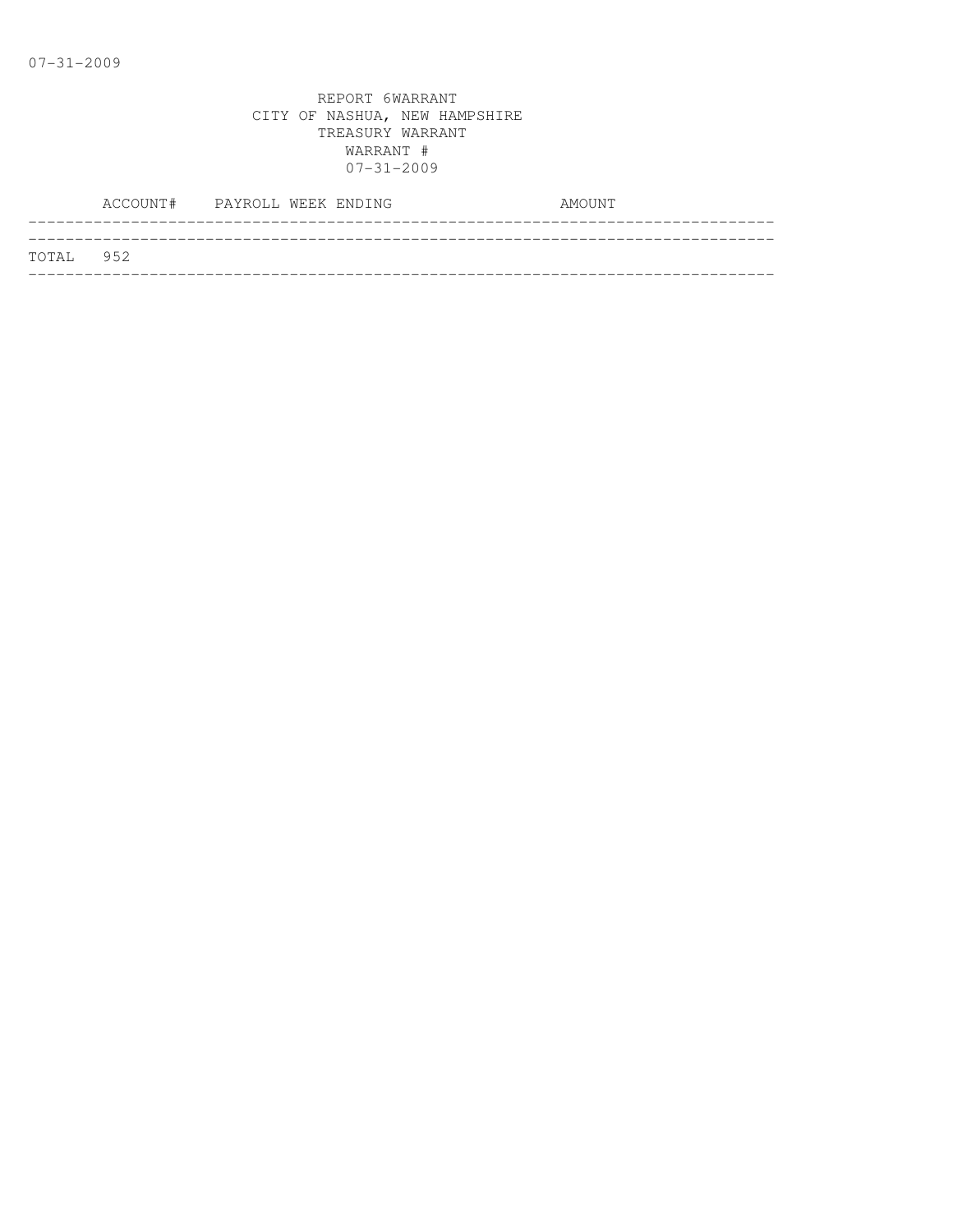|       | ACCOUNT#               | PAYROLL WEEK ENDING                        | AMOUNT               |           |
|-------|------------------------|--------------------------------------------|----------------------|-----------|
|       | 305-11125              | 11-JULY-2009                               | 945.80               |           |
|       | 305-11125              | 18-JULY-2009                               | 929.81               |           |
|       | 305-11125              | 25-JULY-2009                               | 929.81               |           |
|       | 305-11239              | 11-JULY-2009                               | 1,062.26             |           |
|       | 305-11239              | 18-JULY-2009                               | 1,044.26             |           |
|       | 305-11239              | 25-JULY-2009                               | 1,044.25             |           |
|       | 305-59100              | 11-JULY-2009                               | 41.25                |           |
| TOTAL | 305                    | SRF - CIVIC & COMM ACTIVITIES              |                      | 5,997.44  |
|       |                        |                                            |                      |           |
|       | 308-83051              | 11-JULY-2009                               | 415.53               |           |
|       | 308-83051              | 18-JULY-2009                               | 2,116.00             |           |
|       | 308-83051              | 25-JULY-2009                               | 10,861.76            |           |
|       | 308-83052              | 11-JULY-2009                               | 2,866.52             |           |
|       | 308-83052              | 18-JULY-2009                               | 2,574.01             |           |
|       | 308-83052              | 25-JULY-2009<br>$11 - JULY - 2009$         | 2,574.01             |           |
|       | 308-83102<br>308-83102 | 18-JULY-2009                               | 2,932.34             |           |
|       | 308-83102              | 25-JULY-2009                               | 5,315.08<br>4,976.59 |           |
|       |                        |                                            |                      |           |
| TOTAL | 308                    | SRF - INSURANCE                            |                      | 34,631.84 |
|       |                        | 3086-11870 11-JULY-2009                    | 5,000.51             |           |
|       |                        | 3086-11870 25-JULY-2009                    | 4,770.19             |           |
|       | 3086-13032             | 11-JULY-2009                               | 220.92               |           |
|       | 3086-13032             | 18-JULY-2009                               | 184.10               |           |
|       |                        | 3086-13133 11-JULY-2009                    | 975.00               |           |
|       |                        | 3086-13133 25-JULY-2009                    | 550.00               |           |
| TOTAL | 308                    | JAVITS GRANT PROGRAM                       |                      | 11,700.72 |
|       |                        |                                            |                      |           |
|       |                        | 3097-11162 11-JULY-2009                    | 637.12               |           |
|       | 3097-11162             | 18-JULY-2009                               | 627.00               |           |
|       | 3097-11162             | 25-JULY-2009                               | 627.00               |           |
|       | 3097-19138             | 11-JULY-2009                               | 3,070.24             |           |
|       | 3097-19138             | 25-JULY-2009                               | 3,011.20             |           |
|       | 3097-19139             | 11-JULY-2009                               | 1,868.15             |           |
|       | 3097-19545             | 3097-19139 25-JULY-2009<br>11-JULY-2009    | 1,868.15<br>80.80    |           |
|       |                        |                                            |                      |           |
| TOTAL | 309                    | SRF - FOOD SERVICES<br>___________________ |                      | 11,789.66 |
|       | 3117-12006             | 11-JULY-2009                               | 3,450.00             |           |
|       | 3117-12006             | 18-JULY-2009                               | 825.00               |           |
|       |                        |                                            |                      |           |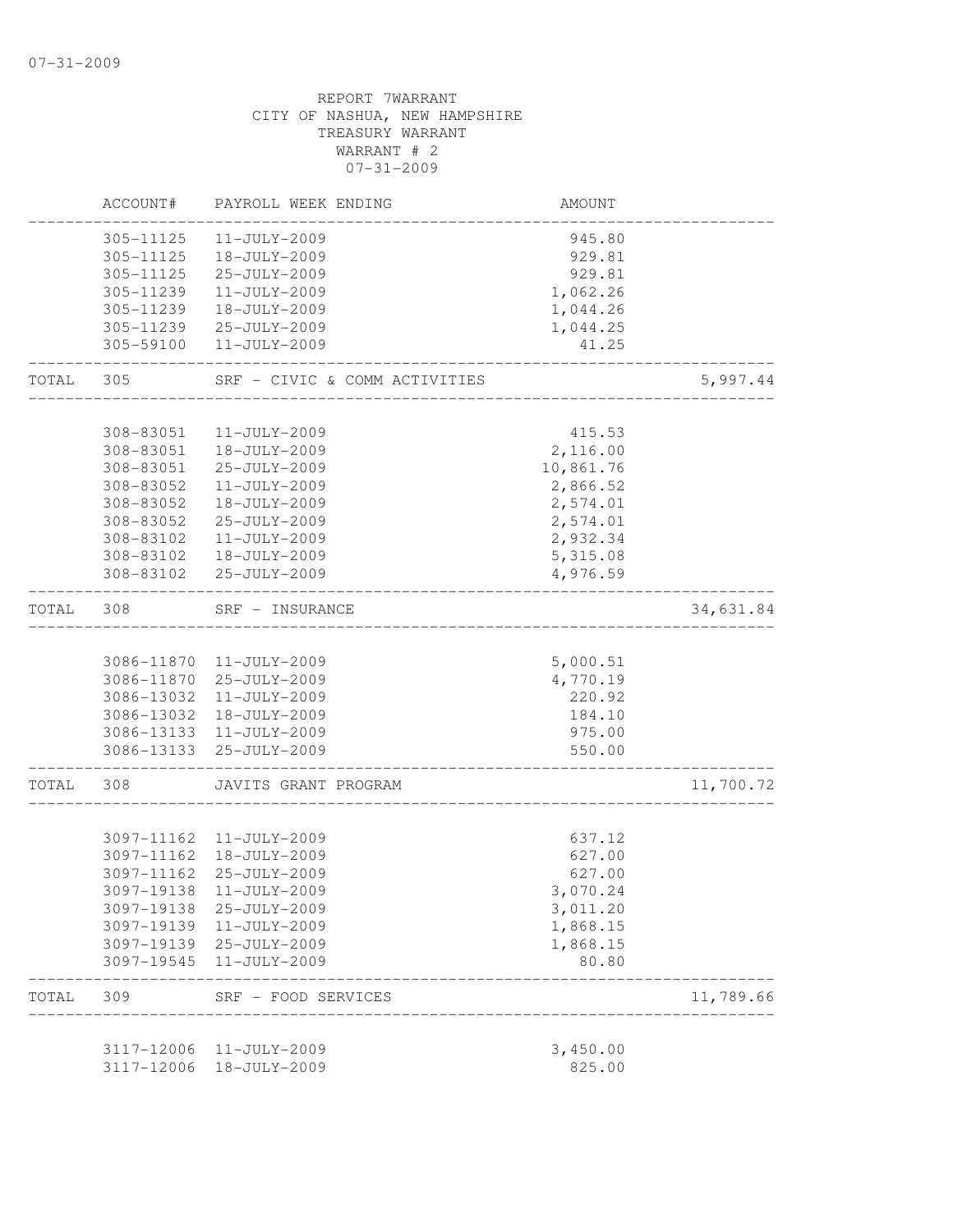|           |           | ACCOUNT# PAYROLL WEEK ENDING   | AMOUNT                                    | . _ _ _ _ _ _ _ _ _ _ _ _ |
|-----------|-----------|--------------------------------|-------------------------------------------|---------------------------|
|           |           | 3117-12006 25-JULY-2009        | 4,025.00                                  | _________________         |
| TOTAL 311 |           | DRIVER'S EDUCATION             |                                           | 8,300.00                  |
|           |           | 3118-13032 25-JULY-2009        | 1,192.10                                  |                           |
| TOTAL 311 |           | SUMMER SCHOOL                  |                                           | 1,192.10                  |
|           |           | 312-11165  11-JULY-2009        | 1,052.87                                  |                           |
|           |           | 312-11165  18-JULY-2009        | 1,052.87                                  |                           |
|           |           | 312-11165 25-JULY-2009         | 1,052.87                                  |                           |
|           |           | 312-11191  11-JULY-2009        | 788.83                                    |                           |
|           |           | 312-11191  18-JULY-2009        | 788.83                                    |                           |
|           | 312-11191 | 25-JULY-2009                   | 788.83                                    |                           |
|           | 312-11445 | 11-JULY-2009                   | 144.90                                    |                           |
|           | 312-11445 | 18-JULY-2009                   | 142.46                                    |                           |
|           | 312-11445 | 25-JULY-2009                   | 142.46                                    |                           |
|           | 312-11547 | $11 - JULY - 2009$             | 2,200.94                                  |                           |
|           | 312-11547 | 18-JULY-2009                   | 2,170.11                                  |                           |
|           | 312-11547 | 25-JULY-2009                   | 2,170.10                                  |                           |
|           | 312-12052 | $11 - JULY - 2009$             | 101.90                                    |                           |
|           | 312-12052 | 18-JULY-2009                   | 624.18                                    |                           |
|           | 312-12052 | 25-JULY-2009                   | 407.62                                    |                           |
|           | 312-12116 | $11 - JULY - 2009$             | 622.37                                    |                           |
|           | 312-12116 | 18-JULY-2009                   | 614.87                                    |                           |
|           |           | 312-12116 25-JULY-2009         | 614.87                                    |                           |
|           | 312-13004 | 11-JULY-2009                   | 404.57                                    |                           |
|           |           | 312-13004  18-JULY-2009        | 495.21                                    |                           |
|           |           | 312-13004 25-JULY-2009         | 746.87<br>_______________________________ |                           |
| TOTAL 312 |           | SRF - FINANCIAL SERVICES       |                                           | 17,128.53                 |
|           |           | 3139-13133 11-JULY-2009        | 3,762.50                                  |                           |
|           |           | 3139-13133 18-JULY-2009        | 100.00                                    |                           |
|           |           | 3139-13133 25-JULY-2009        | 5,775.00                                  |                           |
|           | TOTAL 313 | FIFTH BLOCK INITIATIVE FY09    |                                           | 9,637.50                  |
|           |           | 3245-11860 11-JULY-2009        | 1,400.01                                  |                           |
|           |           | 3245-11860 25-JULY-2009        | 1,373.08                                  |                           |
|           |           | TOTAL 324 YOUTH SAFE HAVEN-PAL |                                           | 2,773.09                  |
|           |           |                                |                                           |                           |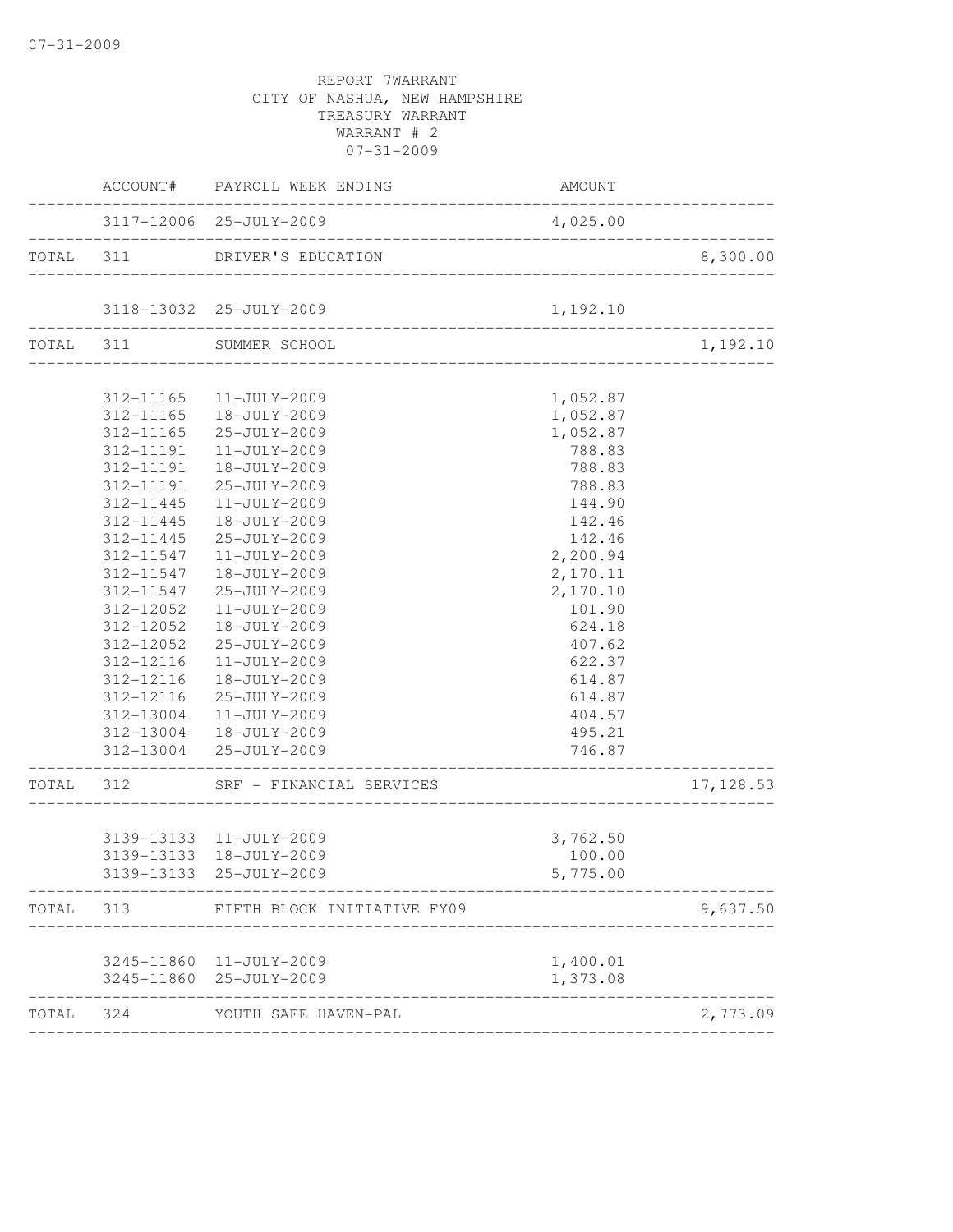|           | ACCOUNT#                 | PAYROLL WEEK ENDING                                | <b>AMOUNT</b>                    |           |
|-----------|--------------------------|----------------------------------------------------|----------------------------------|-----------|
|           |                          | 3289-13032 18-JULY-2009                            | 127.28                           |           |
| TOTAL     | 328                      | TITLE IIA CORRECTIVE ACTION                        | _______________________________  | 127.28    |
|           | 331-11250                | $11 - JULY - 2009$                                 | 682.87                           |           |
|           | 331-11250                | 18-JULY-2009                                       | 682.87                           |           |
|           | 331-11250                | 25-JULY-2009                                       | 682.87                           |           |
|           | 331-11561                | $11 - JULY - 2009$                                 | 1, 117.33                        |           |
|           | 331-11561                | 18-JULY-2009                                       | 1, 117.33                        |           |
|           | 331-11561                | 25-JULY-2009                                       | 1,117.33                         |           |
|           | 331-12115                | 11-JULY-2009                                       | 581.21                           |           |
|           | 331-12115                | 18-JULY-2009                                       | 570.25                           |           |
|           | 331-12115                | 25-JULY-2009                                       | 570.25                           |           |
|           | 331-13038                | 11-JULY-2009                                       | 1,195.85                         |           |
|           | 331-13038                | 18-JULY-2009                                       | 2,676.99                         |           |
|           | 331-13038                | 25-JULY-2009                                       | 1,856.82                         |           |
|           | 331-13044                | $11 - JULY - 2009$                                 | 3,826.64                         |           |
|           | 331-13044                | $18 - JULY - 2009$                                 | 4,422.87                         |           |
|           | 331-13044                | 25-JULY-2009                                       | 4,442.12                         |           |
|           | 331-13048                | 11-JULY-2009                                       | 2,144.14                         |           |
|           | 331-13048                | 18-JULY-2009                                       | 2,187.26                         |           |
|           | 331-13048                | 25-JULY-2009                                       | 1,574.32                         |           |
|           | 331-18036                | $11 - JULY - 2009$                                 | 13,832.91                        |           |
|           | 331-18036                | 18-JULY-2009                                       | 14,684.05                        |           |
|           |                          | 331-18036 25-JULY-2009                             | 9,222.66                         |           |
| TOTAL 331 |                          | SRF - POLICE DEPARTMENT                            |                                  | 69,188.94 |
|           |                          |                                                    |                                  |           |
|           |                          | 332-18084 11-JULY-2009                             | 356.67                           |           |
|           |                          | 332-18084  18-JULY-2009                            | 467.57                           |           |
| TOTAL 332 |                          | SRF - FIRE DEPARTMENT                              |                                  | 824.24    |
|           |                          |                                                    |                                  |           |
|           |                          | 3350-13133 11-JULY-2009<br>3350-13133 25-JULY-2009 | 200.00<br>1,425.00               |           |
|           |                          |                                                    |                                  |           |
|           | --------------------     | TOTAL 335 TITLE IIA TQ RESTRUCTURING GRT           | ________________________________ | 1,625.00  |
|           |                          |                                                    |                                  |           |
|           | 3359-11870               | 11-JULY-2009                                       | 1,116.10                         |           |
|           | 3359-11870               | 25-JULY-2009                                       | 48.55                            |           |
|           | 3359-12078               | 11-JULY-2009                                       | 800.00                           |           |
|           | 3359-12078<br>3359-12078 | 18-JULY-2009                                       | 400.00                           |           |
|           | 3359-19230               | 25-JULY-2009<br>11-JULY-2009                       | 1,200.00<br>150.00               |           |
|           |                          |                                                    |                                  |           |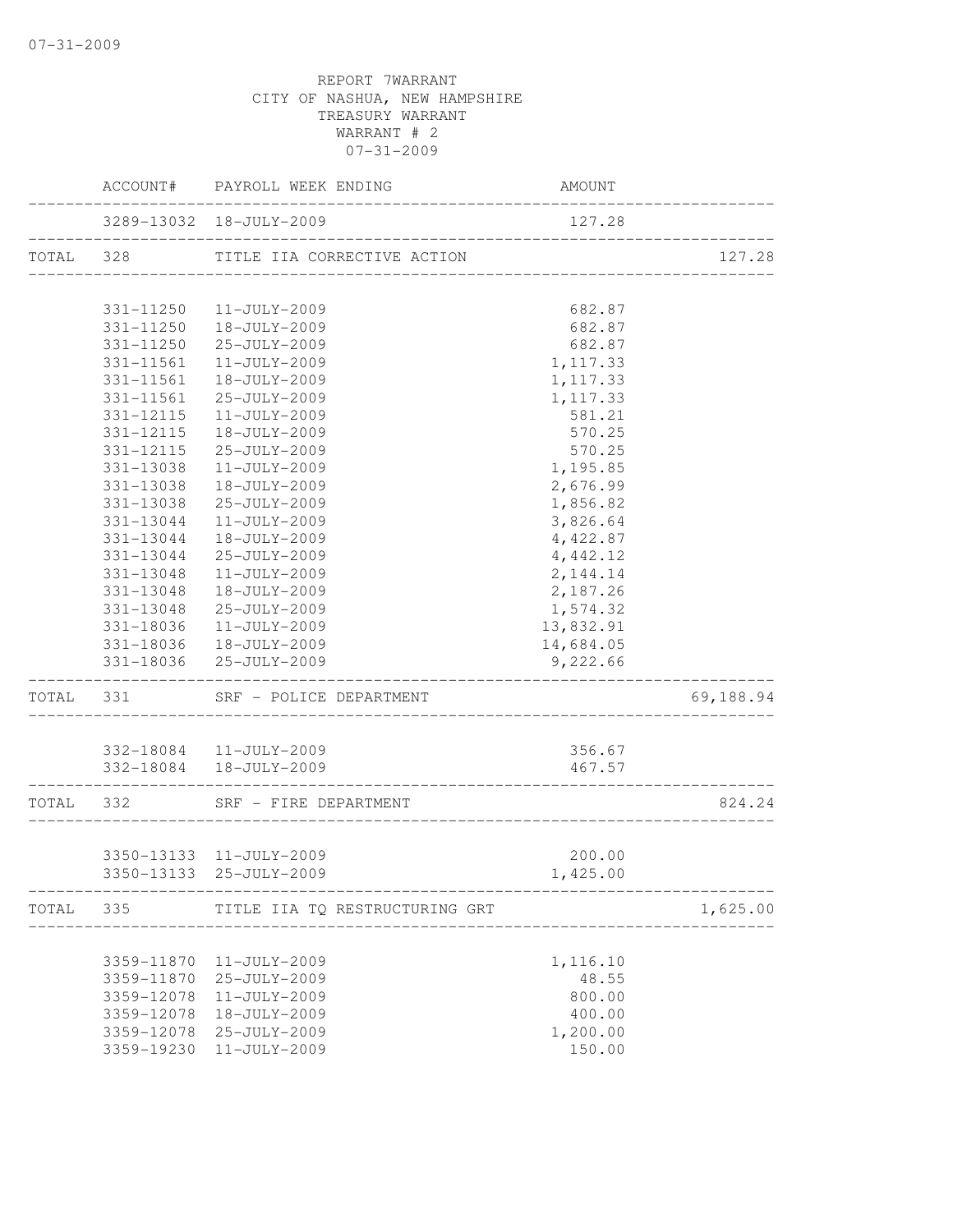|       |                             | ACCOUNT# PAYROLL WEEK ENDING                       | AMOUNT           |           |
|-------|-----------------------------|----------------------------------------------------|------------------|-----------|
|       |                             | TOTAL 335 TITLE IB READ 1ST MT PLEASANT            |                  | 3,714.65  |
|       |                             |                                                    |                  |           |
|       |                             | 3369-13133 11-JULY-2009                            | 1,750.00         |           |
|       | ___________________________ | 3369-13133 25-JULY-2009                            | 125.00           |           |
|       |                             | TOTAL 336 TITLE I SCHL IMPRV DR CRISP              |                  | 1,875.00  |
|       |                             |                                                    |                  |           |
|       |                             | 341-01210  11-JULY-2009<br>341-01210  18-JULY-2009 | 2,313.92         |           |
|       |                             |                                                    | 1,754.17         |           |
|       |                             | 341-01210 25-JULY-2009                             | $-458.22$        |           |
|       | 341-11107                   | 11-JULY-2009                                       | 454.14           |           |
|       | 341-11107                   | 18-JULY-2009                                       | 446.50           |           |
|       | 341-11107                   | 25-JULY-2009                                       | 446.49           |           |
|       | 341-11235                   | 11-JULY-2009                                       | 1,167.80         |           |
|       | 341-11235                   | $18 - JULY - 2009$                                 | 1,167.80         |           |
|       | 341-11235                   | 25-JULY-2009                                       | 1,167.80         |           |
|       | 341-11484                   | 25-JULY-2009                                       | 1,040.00         |           |
|       | 341-11563                   | 25-JULY-2009                                       | 966.24           |           |
|       | 341-12037                   | $11 - JULY - 2009$                                 | 104.20           |           |
|       | 341-12037                   | 18-JULY-2009                                       | 104.20           |           |
|       | 341-12037                   | 25-JULY-2009                                       | 104.20           |           |
|       |                             | 341-12101  11-JULY-2009                            | 396.07           |           |
|       |                             | 341-12101  18-JULY-2009<br>341-12101 25-JULY-2009  | 396.07<br>396.07 |           |
|       |                             | TOTAL 341 SRF - COMMUNITY SERVICES                 |                  | 11,967.45 |
|       |                             |                                                    |                  |           |
|       | 342-01210                   | 18-JULY-2009                                       | 7,111.98         |           |
|       | 342-11499                   | 11-JULY-2009                                       | 1,033.32         |           |
|       | 342-11499                   | 18-JULY-2009                                       | $-1,653.31$      |           |
|       | 342-11499                   | 25-JULY-2009                                       | 1,064.00         |           |
|       | 342-11584                   | 11-JULY-2009                                       | 1,709.31         |           |
|       | 342-11584                   | 18-JULY-2009                                       | $-1,893.79$      |           |
|       | 342-11584                   | 25-JULY-2009                                       | 1,574.52         |           |
|       | 342-12000                   | 11-JULY-2009                                       | 635.11           |           |
|       | 342-12000                   | 18-JULY-2009                                       | $-641.59$        |           |
|       | 342-12000                   | 25-JULY-2009                                       | 654.03           |           |
|       | 342-12081                   | 11-JULY-2009                                       | 59.23            |           |
|       | 342-12081                   | 25-JULY-2009                                       | 71.07            |           |
| TOTAL | 342                         | SRF - COMMUNITY HEALTH                             |                  | 9,723.88  |

3440-12078 18-JULY-2009 1,200.00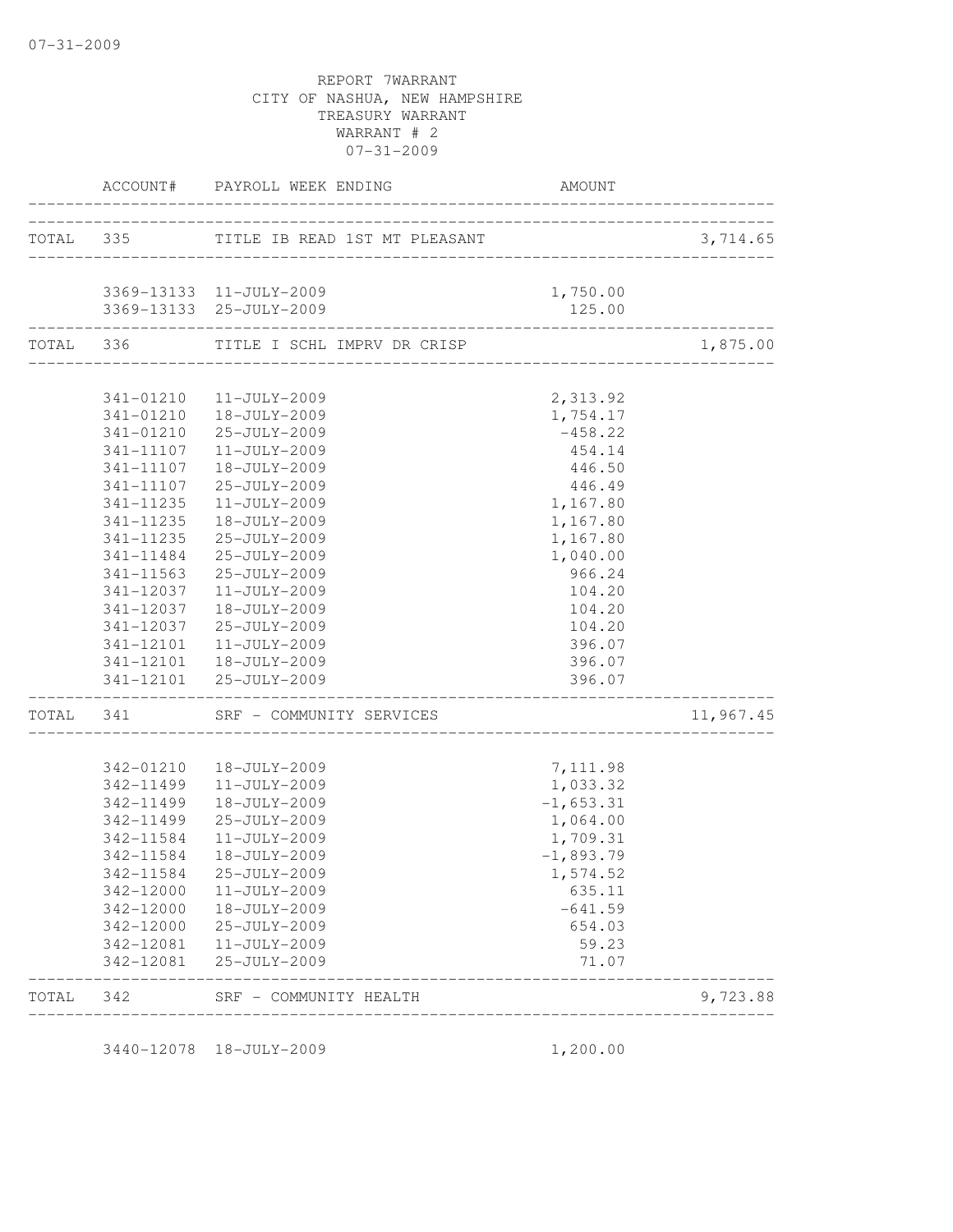|           | ACCOUNT#   | PAYROLL WEEK ENDING                                | AMOUNT      |                          |
|-----------|------------|----------------------------------------------------|-------------|--------------------------|
|           |            | 3440-12078 25-JULY-2009                            | 15,600.00   |                          |
| TOTAL 344 |            | AFTER SCHOOL PROGRAM                               |             | 16,800.00                |
|           |            | 3449-11162 11-JULY-2009                            | 13.05       |                          |
|           |            | 3449-11860 11-JULY-2009                            | $-7,732.00$ |                          |
| TOTAL 344 |            | TITLE IV SDF 21ST CENTURY                          |             | $-7,718.95$<br>$- - - -$ |
|           |            |                                                    |             |                          |
|           |            | 3450-11162 11-JULY-2009<br>3450-11162 18-JULY-2009 | 350.80      |                          |
|           |            |                                                    | 350.80      |                          |
|           |            | 3450-11162 25-JULY-2009                            | 350.80      |                          |
|           | 3450-11860 | 11-JULY-2009                                       | 16,048.02   |                          |
|           | 3450-11860 | 25-JULY-2009                                       | 9,986.11    |                          |
|           | 3450-12006 | $11 - JULY - 2009$                                 | 9,630.41    |                          |
|           | 3450-12006 | 18-JULY-2009                                       | 7,903.30    |                          |
|           |            | 3450-12006 25-JULY-2009                            | 10,059.34   |                          |
| TOTAL     | 345        | 21 ST CENTURY ELEM. AFTER SCHL                     |             | 54,679.58                |
|           |            |                                                    |             |                          |
|           |            | 3468-11162 11-JULY-2009                            | 654.90      |                          |
|           |            | 3468-11162  18-JULY-2009                           | 627.00      |                          |
|           |            | 3468-11162 25-JULY-2009                            | 627.00      |                          |
|           |            | 3468-11870 11-JULY-2009                            | 4,500.46    |                          |
|           |            | 3468-11870 25-JULY-2009                            | 4,437.21    |                          |
|           |            | 3468-19230 11-JULY-2009                            | 56,756.25   |                          |
|           |            | 3468-19230 25-JULY-2009                            | 10,306.25   |                          |
| TOTAL     | 346        | SMALLER LEARNING COMMUNITY                         |             | 77,909.07                |
|           |            |                                                    |             |                          |
|           |            | 3509-11726 11-JULY-2009                            | 12,549.73   |                          |
|           |            | 3509-11726 25-JULY-2009                            | 12,549.73   |                          |
|           |            | 3509-12201 11-JULY-2009                            | $-124.00$   |                          |
| TOTAL     | 350        | TITLE 11A TEACHER QUALITY                          |             | 24,975.46                |
|           |            |                                                    |             |                          |
|           | 352-59050  | 11-JULY-2009                                       | 1,570.00    |                          |
|           | 352-59050  | 18-JULY-2009                                       | 550.00      |                          |
|           | 352-59050  | 25-JULY-2009                                       | 5,550.00    |                          |
|           | 352-59055  | 11-JULY-2009                                       | 400.06      |                          |
|           | 352-59055  | 18-JULY-2009                                       | 400.05      |                          |
|           | 352-59055  | 25-JULY-2009                                       | 400.05      |                          |
|           |            |                                                    |             |                          |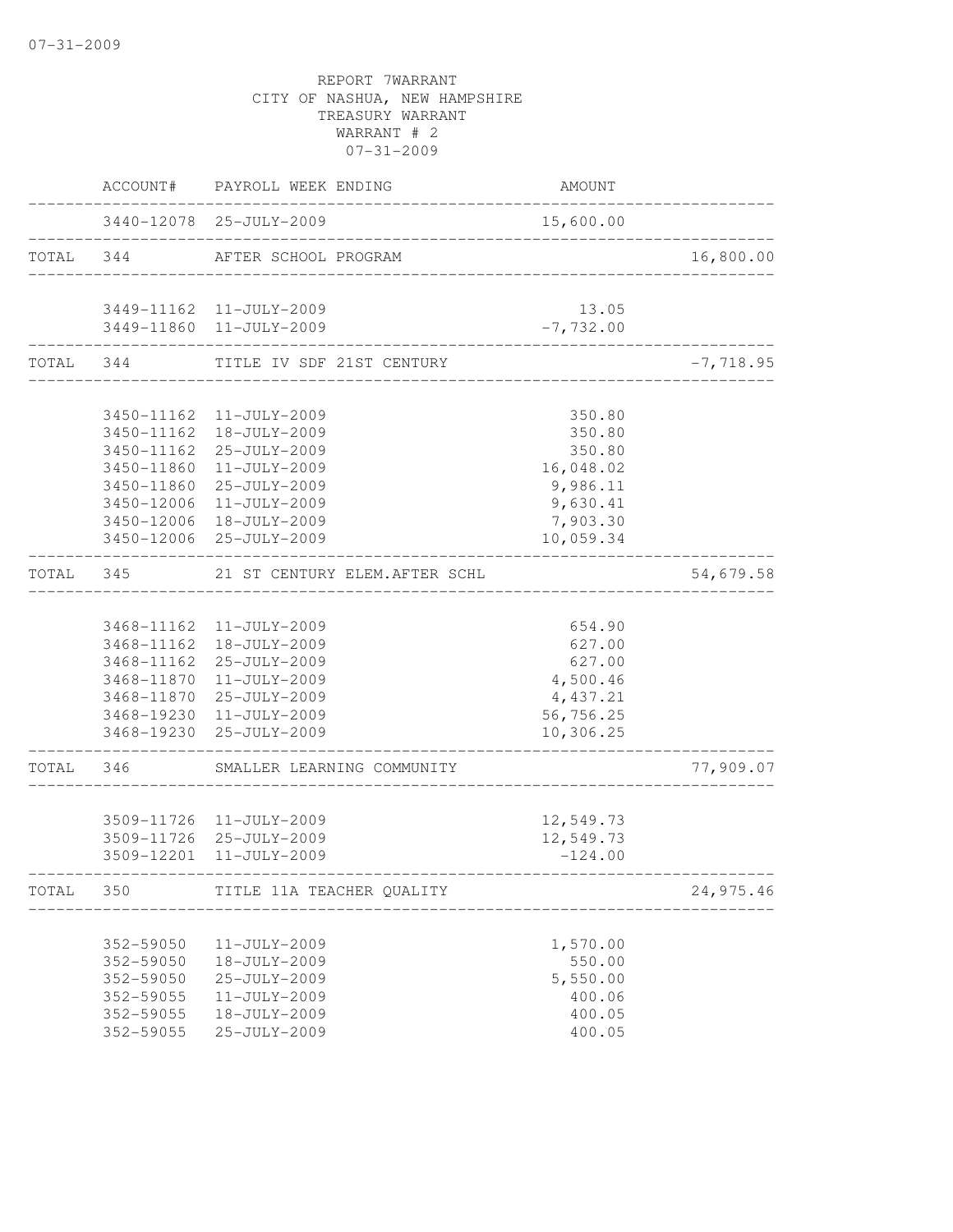|                               | ACCOUNT# PAYROLL WEEK ENDING<br>------------------------------------- | AMOUNT                              |           |
|-------------------------------|-----------------------------------------------------------------------|-------------------------------------|-----------|
|                               | TOTAL 352 SRF - PARKS AND RECREATION                                  |                                     | 8,870.16  |
|                               |                                                                       | . _ _ _ _ _ _ _ _ _ _ _ _ _ _ _ _ _ |           |
|                               | 3559-19230 11-JULY-2009                                               | 25.00                               |           |
| -------------------------     | 3559-19230 18-JULY-2009                                               | $-25.00$                            |           |
|                               | TOTAL 355 TITLE IB READING 1ST FES                                    |                                     |           |
|                               | 3609-11515 11-JULY-2009                                               | 2,015.62                            |           |
|                               | 3609-11515 25-JULY-2009                                               | 2,015.62                            |           |
| . _ _ _ _ _ _ _ _ _ _ _ _ _ _ | TOTAL 360 DROP OUT PREVENTION/ALT ED                                  |                                     | 4,031.24  |
|                               | 3687-19140 11-JULY-2009                                               | 7,699.74                            |           |
|                               | 3687-19140  18-JULY-2009                                              | 5,552.03                            |           |
|                               | 3687-19140 25-JULY-2009                                               | 9,280.42                            |           |
| TOTAL 368                     | SUMMER FEEDING PROGRAM<br><u> 1989 - Alexandr Alexandr</u>            |                                     | 22,532.19 |
|                               |                                                                       |                                     |           |
|                               | 374-01126  11-JULY-2009                                               | 914.75                              |           |
|                               | 374-01126  18-JULY-2009                                               | 914.75                              |           |
|                               | 374-01126 25-JULY-2009                                                | 1,169.75                            |           |
|                               | 374-01127   11-JULY-2009                                              | 170.53                              |           |
| 374-01127                     | 18-JULY-2009                                                          | 170.53                              |           |
| 374-01127                     | 25-JULY-2009                                                          | 227.14                              |           |
| 374-01210                     | 11-JULY-2009                                                          | 1,839.72                            |           |
| 374-01210                     | 18-JULY-2009                                                          | 1,817.38                            |           |
| 374-01210                     | 25-JULY-2009                                                          | 1,817.38                            |           |
| 374-0703P                     | 11-JULY-2009                                                          | 213.90                              |           |
|                               | 374-0703P 18-JULY-2009                                                | 213.90                              |           |
|                               | 374-0703P 25-JULY-2009                                                | 213.90                              |           |
|                               | 374-0704P 11-JULY-2009                                                | 213.90                              |           |
| 374-0704P                     | 18-JULY-2009                                                          | 213.90                              |           |
| 374-0704P                     | 25-JULY-2009                                                          | 213.90                              |           |
| 374-0705M                     | 25-JULY-2009                                                          | 390.00                              |           |
| 374-0705P                     | 11-JULY-2009                                                          | 781.47                              |           |
| 374-0705P                     | 18-JULY-2009                                                          | 774.63                              |           |
| 374-0705P                     | 25-JULY-2009                                                          | 729.27                              |           |
| 374-07235                     | 11-JULY-2009                                                          | 220.27                              |           |
| 374-07235                     | 18-JULY-2009                                                          | 554.95                              |           |
| 374-07235                     | 25-JULY-2009                                                          | 554.95                              |           |
| 374-0734P<br>374-0734P        | 11-JULY-2009<br>18-JULY-2009                                          | 3,301.38<br>3, 172.44               |           |
|                               |                                                                       | 2,156.69                            |           |
| 374-0734P                     | 25-JULY-2009                                                          |                                     |           |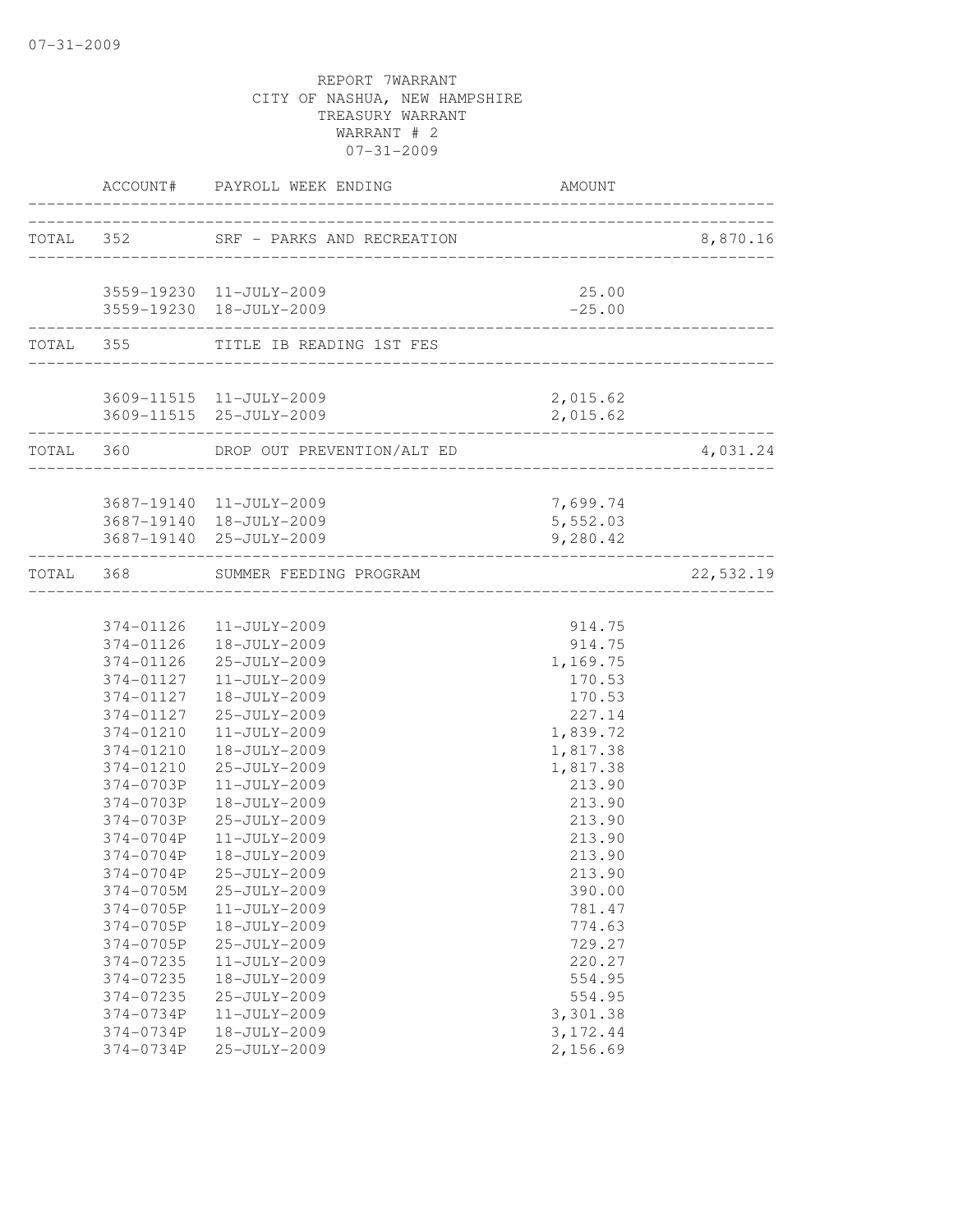|       | ACCOUNT#   | PAYROLL WEEK ENDING  | AMOUNT                           |           |
|-------|------------|----------------------|----------------------------------|-----------|
|       | 374-09003  | 11-JULY-2009         | 524.27                           |           |
|       | 374-09003  | 18-JULY-2009         | 524.27                           |           |
|       | 374-09003  | 25-JULY-2009         | 524.27                           |           |
|       | 374-11131  | $11 - JULY - 2009$   | 1,277.56                         |           |
|       | 374-11131  | 18-JULY-2009         | 1,255.87                         |           |
|       | 374-11131  | 25-JULY-2009         | 1,255.87                         |           |
|       | 374-11149  | 11-JULY-2009         | 1,840.92                         |           |
|       | 374-11149  | 18-JULY-2009         | 1,840.92                         |           |
|       | 374-11149  | 25-JULY-2009         | 1,840.92                         |           |
|       | 374-11168  | 11-JULY-2009         | 928.64                           |           |
|       | 374-11168  | 18-JULY-2009         | 928.64                           |           |
|       | 374-11168  | 25-JULY-2009         | 928.64                           |           |
|       | 374-11653  | 11-JULY-2009         | 234.71                           |           |
|       | 374-11653  | 18-JULY-2009         | 234.71                           |           |
|       | 374-11653  | 25-JULY-2009         | 234.71                           |           |
|       | 374-11676  | 11-JULY-2009         | 902.76                           |           |
|       | 374-11676  | 18-JULY-2009         | 902.76                           |           |
|       | 374-11676  | 25-JULY-2009         | 902.76                           |           |
|       | 374-11677  | 18-JULY-2009         | 758.10                           |           |
|       | 374-11677  | 25-JULY-2009         | 758.10                           |           |
|       | 374-11679  | 11-JULY-2009         | 898.38                           |           |
|       | 374-11679  | 18-JULY-2009         | 898.38                           |           |
|       | 374-11679  | 25-JULY-2009         | 898.38                           |           |
|       | 374-11680  | 11-JULY-2009         | 810.25                           |           |
|       | 374-11680  | 18-JULY-2009         | 810.25                           |           |
|       | 374-11680  | 25-JULY-2009         | 810.25                           |           |
|       | 374-11682  |                      |                                  |           |
|       | 374-11682  | 11-JULY-2009         | 475.06                           |           |
|       |            | 18-JULY-2009         | 475.06                           |           |
|       | 374-11682  | 25-JULY-2009         | 475.06                           |           |
|       | 374-11683  | 11-JULY-2009         | 1,705.15                         |           |
|       | 374-11683  | 18-JULY-2009         | 1,705.15                         |           |
|       | 374-11683  | 25-JULY-2009         | 1,705.15                         |           |
|       | 374-11688  | 11-JULY-2009         | 615.62                           |           |
|       | 374-11688  | 18-JULY-2009         | 615.62                           |           |
|       | 374-11688  | 25-JULY-2009         | 615.62                           |           |
|       | 374-13004  | 11-JULY-2009         | 346.28                           |           |
|       | 374-13004  | 18-JULY-2009         | 230.86                           |           |
|       | 374-13004  | $25 - JULY - 2009$   | 230.86                           |           |
| TOTAL | 374        | SRF - URBAN PROGRAMS | ________________________________ | 55,882.16 |
|       |            |                      |                                  |           |
|       | 3769-11726 | 11-JULY-2009         | 2,331.62                         |           |
|       | 3769-11726 | 25-JULY-2009         | 2,331.62                         |           |
|       | 3769-11802 | 11-JULY-2009         | 1,972.09                         |           |
|       | 3769-11802 | 25-JULY-2009         | 1,972.09                         |           |
|       | 3769-12198 | 11-JULY-2009         | 17,319.11                        |           |
|       | 3769-12198 | 25-JULY-2009         | 17,319.11                        |           |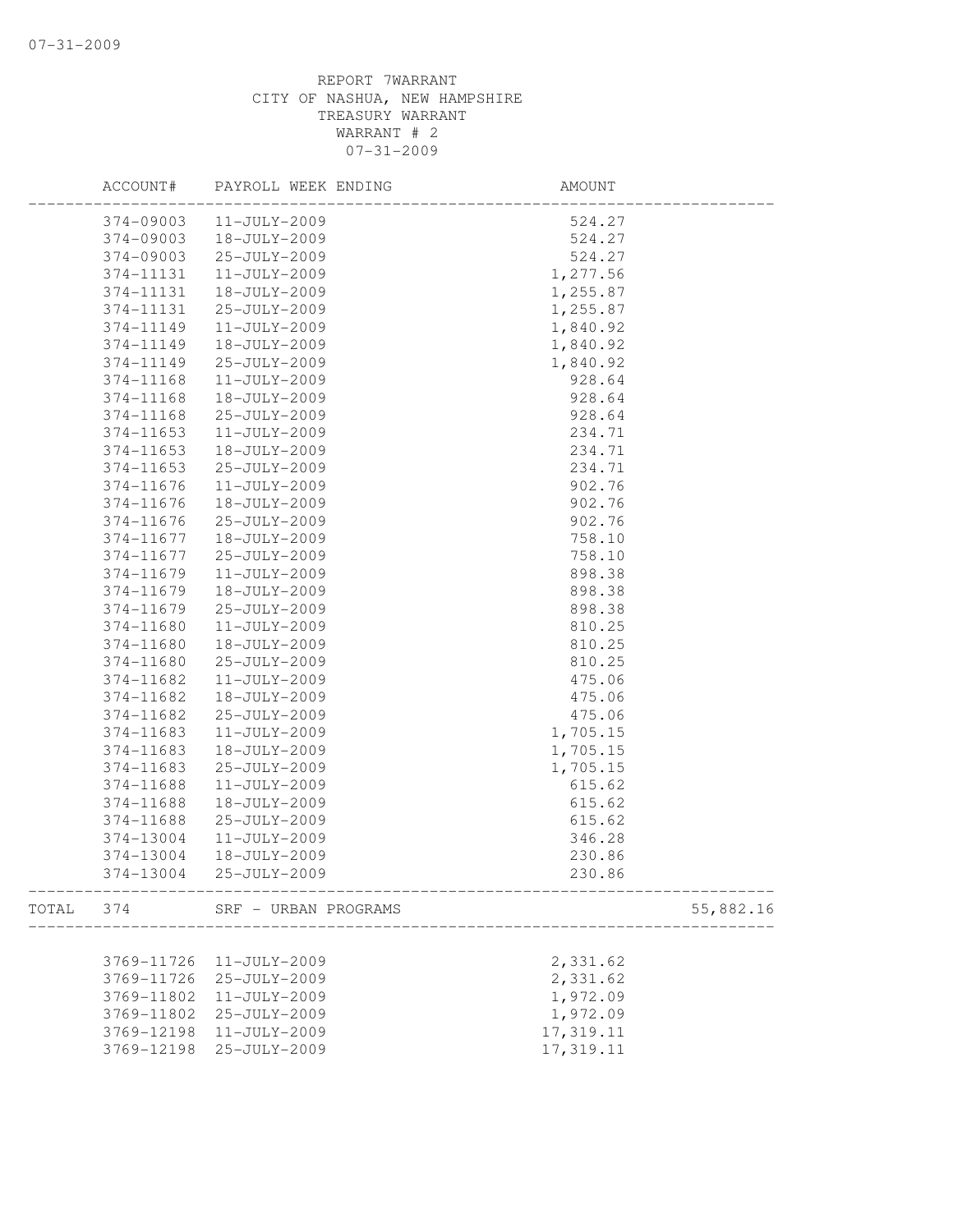|           |                                                                    | 3977-12111 18-JULY-2009                                                      | 28.47                                                       |            |
|-----------|--------------------------------------------------------------------|------------------------------------------------------------------------------|-------------------------------------------------------------|------------|
| TOTAL 396 |                                                                    | IDEA PRESCHOOL SPEC ED                                                       |                                                             | 5,028.92   |
|           |                                                                    | 3969-11726 11-JULY-2009<br>3969-11726 25-JULY-2009                           | 2,514.46<br>2,514.46                                        |            |
| TOTAL     | 395                                                                | IDEA BASIC SPEC ED                                                           |                                                             | 115,028.95 |
|           | 3959-11726<br>3959-11726<br>3959-11805<br>3959-11805<br>3959-13133 | 11-JULY-2009<br>25-JULY-2009<br>11-JULY-2009<br>25-JULY-2009<br>11-JULY-2009 | 47,618.47<br>47,608.86<br>1,400.81<br>1,400.81<br>17,000.00 |            |
| TOTAL     | 393                                                                | DAY CARE                                                                     |                                                             | 1,634.22   |
|           |                                                                    | 3937-19000 11-JULY-2009<br>3937-19000 25-JULY-2009                           | 825.20<br>809.02                                            |            |
| TOTAL     | 392                                                                | CULINARY ARTS                                                                |                                                             | 437.50     |
|           |                                                                    | 3927-13133 25-JULY-2009                                                      | 437.50                                                      |            |
| TOTAL     | 390                                                                | VOC ED SECONDARY PERKINS                                                     |                                                             | 24,338.12  |
|           |                                                                    | 3909-19000 11-JULY-2009<br>3909-19000 25-JULY-2009                           | 1,400.00<br>1,400.00                                        |            |
|           | 3909-11726<br>3909-11726<br>3909-13133                             | 11-JULY-2009<br>25-JULY-2009<br>11-JULY-2009                                 | 2,019.06<br>2,019.06<br>17,500.00                           |            |
| TOTAL     | 377                                                                | TITLE III ENHANCE ENG LANGUAGE                                               |                                                             | 3,250.00   |
|           |                                                                    | 3779-13133 25-JULY-2009                                                      | 3,250.00                                                    |            |
| TOTAL     | 376                                                                | TITLE I ESEA                                                                 |                                                             | 65,745.64  |
|           |                                                                    | 3769-13133 18-JULY-2009<br>3769-13133 25-JULY-2009                           | 400.00<br>12,400.00                                         |            |
|           |                                                                    | 3769-13133 11-JULY-2009                                                      | 9,700.00                                                    |            |
|           | ACCOUNT#                                                           | PAYROLL WEEK ENDING                                                          | AMOUNT                                                      |            |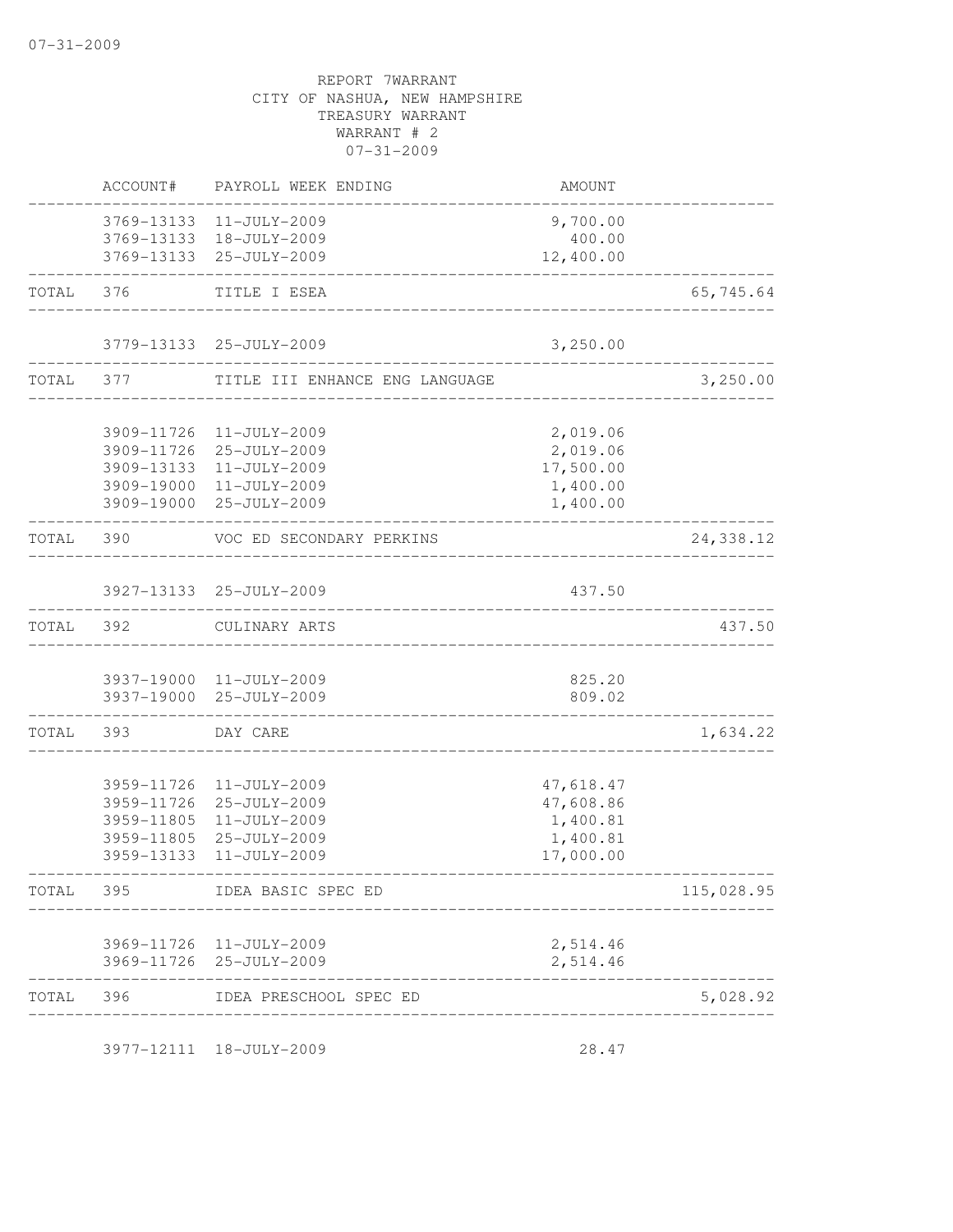|           | ACCOUNT# PAYROLL WEEK ENDING | AMOUNT |
|-----------|------------------------------|--------|
|           |                              |        |
| TOTAL 397 | SPECIAL ED LOCAL             | 28.47  |
|           |                              |        |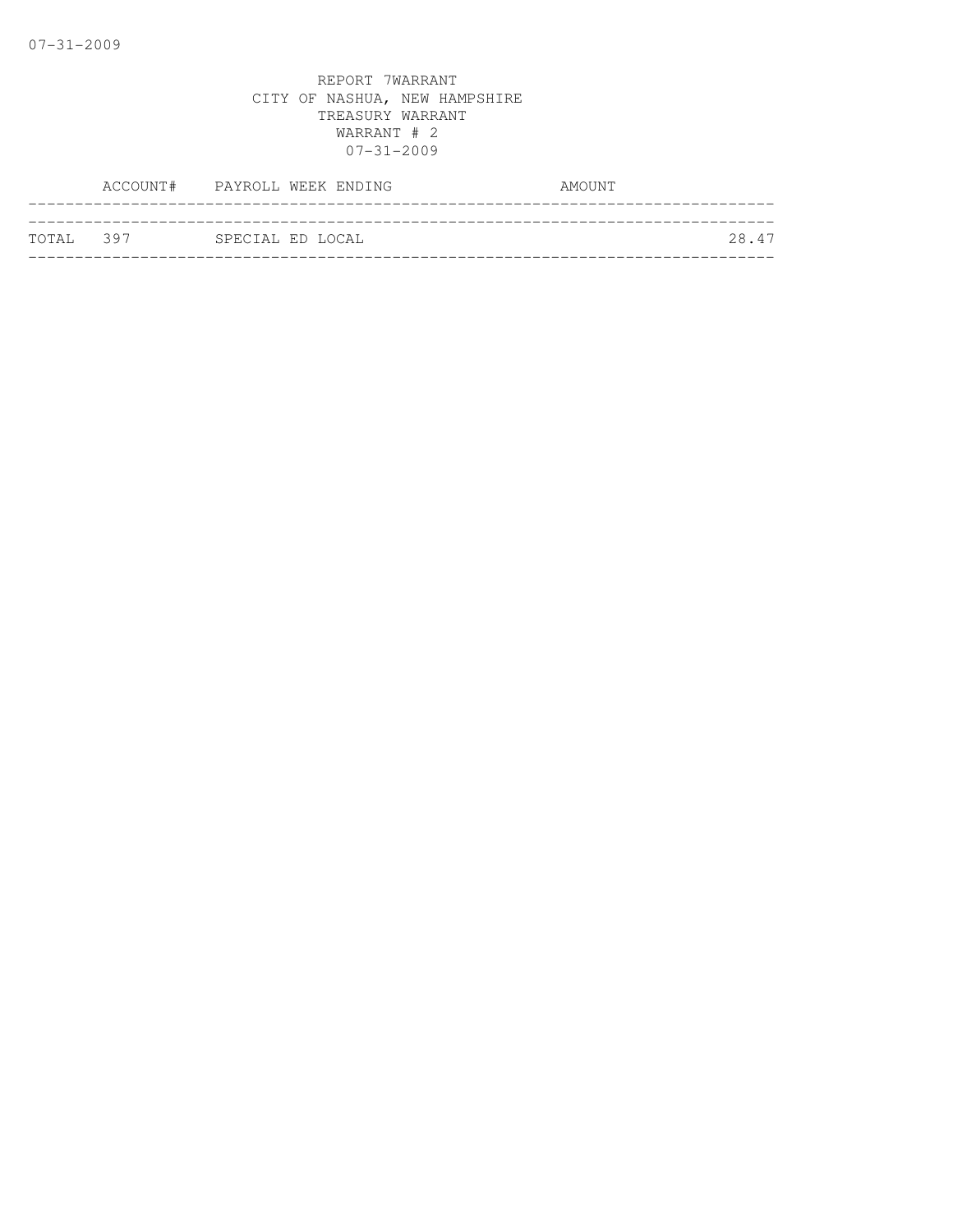|       | ACCOUNT#      | PAYROLL WEEK ENDING | AMOUNT   |            |
|-------|---------------|---------------------|----------|------------|
|       | 501-11033     | 11-JULY-2009        | 798.30   |            |
|       | $501 - 11033$ | 18-JULY-2009        | 638.64   |            |
|       | 501-11033     | 25-JULY-2009        | 638.64   |            |
|       | 501-11445     | 11-JULY-2009        | 579.58   |            |
|       | $501 - 11445$ | 18-JULY-2009        | 569.82   |            |
|       | 501-11445     | 25-JULY-2009        | 569.82   |            |
|       | 501-11463     | 11-JULY-2009        | 769.94   |            |
|       | $501 - 11463$ | 18-JULY-2009        | 769.94   |            |
|       | $501 - 11463$ | 25-JULY-2009        | 769.94   |            |
|       | 501-11470     | 11-JULY-2009        | 827.74   |            |
|       | 501-11470     | 18-JULY-2009        | 827.74   |            |
|       | 501-11470     | 25-JULY-2009        | 827.74   |            |
|       | 501-11471     | 11-JULY-2009        | 2,028.15 |            |
|       | 501-11471     | 18-JULY-2009        | 1,990.00 |            |
|       | 501-11471     | 25-JULY-2009        | 1,990.00 |            |
|       | 501-11611     | 11-JULY-2009        | 557.67   |            |
|       | 501-11611     | 18-JULY-2009        | 546.80   |            |
|       | 501-11611     | 25-JULY-2009        | 546.80   |            |
| TOTAL | 501           | MAYOR'S OFFICE      |          | 16, 247.26 |
|       |               |                     |          |            |
|       | 502-11113     | 11-JULY-2009        | 1,598.56 |            |
|       | 502-11113     | $18 - JULY - 2009$  | 1,571.35 |            |
|       | 502-11113     | 25-JULY-2009        | 1,571.35 |            |
|       | 502-11195     | 11-JULY-2009        | 1,999.68 |            |
|       | 502-11195     | 18-JULY-2009        | 1,999.68 |            |
|       | 502-11195     | 25-JULY-2009        | 1,999.68 |            |
|       | 502-11219     | 11-JULY-2009        | 1,850.88 |            |
|       | 502-11219     | 18-JULY-2009        | 1,819.33 |            |
|       | 502-11219     | 25-JULY-2009        | 1,819.33 |            |
|       | 502-11518     | 11-JULY-2009        | 1,691.78 |            |
|       | 502-11518     | 18-JULY-2009        | 1,663.23 |            |
|       | 502-11518     | 25-JULY-2009        | 1,663.22 |            |
| TOTAL | 502           | LEGAL DEPARTMENT    |          | 21,248.07  |
|       | 503-11071     | 11-JULY-2009        | 1,267.29 |            |
|       | 503-11071     | 18-JULY-2009        | 1,240.67 |            |
|       | 503-11071     | 25-JULY-2009        | 1,240.67 |            |
|       | 503-12092     | 11-JULY-2009        | 513.67   |            |
|       | 503-12092     | 18-JULY-2009        | 505.03   |            |
|       | 503-12092     | 25-JULY-2009        | 505.03   |            |
| TOTAL | 503           | BOARD OF ALDERMEN   |          | 5,272.36   |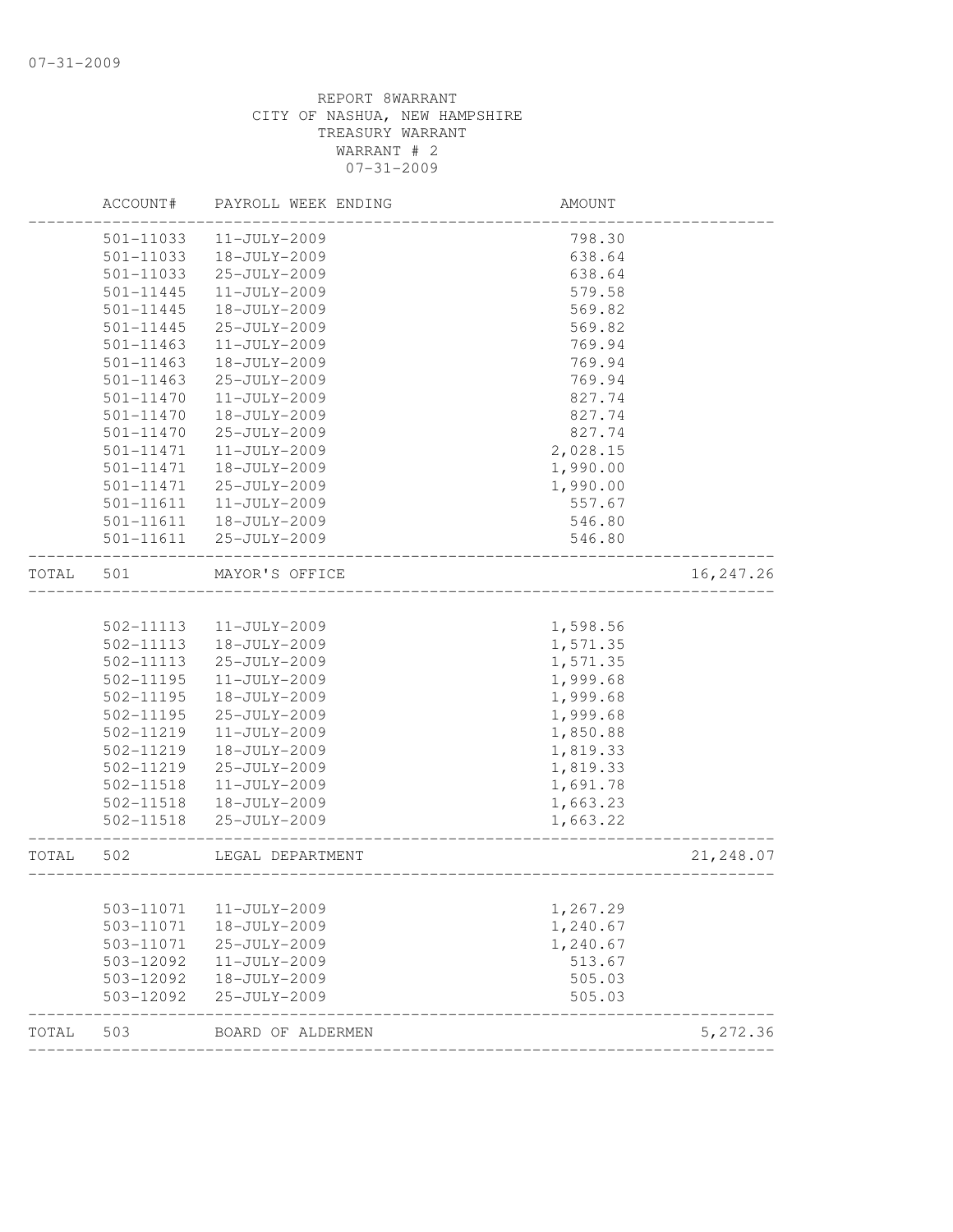|           |               | ACCOUNT# PAYROLL WEEK ENDING                           | AMOUNT                     |          |
|-----------|---------------|--------------------------------------------------------|----------------------------|----------|
|           |               | 507-82010 25-JULY-2009<br>____________________________ | 546.13                     |          |
| TOTAL 507 |               | PENSIONS                                               |                            | 546.13   |
|           |               | 508-11130  11-JULY-2009                                | 848.17                     |          |
|           |               | 508-11130  18-JULY-2009                                | 833.86                     |          |
|           |               | 508-11130 25-JULY-2009                                 | 833.86                     |          |
|           |               | 508-11446 11-JULY-2009                                 | 852.54                     |          |
|           |               | 508-11446  18-JULY-2009                                | 838.07                     |          |
|           | _____________ | 508-11446 25-JULY-2009                                 | 838.08<br>________________ |          |
|           |               | TOTAL 508 INSURANCE-EMPLOYEE BENEFITS                  |                            | 5,044.58 |
|           |               |                                                        |                            |          |
|           |               | 511-11247   11-JULY-2009<br>511-11247  18-JULY-2009    | 668.98<br>666.36           |          |
|           |               | 511-11247 25-JULY-2009                                 | 666.36                     |          |
|           |               | 511-11248  11-JULY-2009                                | 4,053.13                   |          |
|           |               | 511-11248  18-JULY-2009                                | $-3, 242.50$               |          |
| TOTAL 511 |               | CITI-STAT (FORMERLY ADMIN SVS)                         |                            | 2,812.33 |
|           |               |                                                        |                            |          |
|           |               | 512-11005  11-JULY-2009                                | 876.86                     |          |
|           | 512-11005     | 18-JULY-2009                                           | 876.86                     |          |
|           | 512-11005     | 25-JULY-2009                                           | 876.87                     |          |
|           | 512-11064     | $11 - JULY - 2009$                                     | 1,000.29                   |          |
|           | 512-11064     | 18-JULY-2009                                           | 983.28                     |          |
|           | 512-11064     | 25-JULY-2009                                           | 983.28                     |          |
|           | 512-11073     | $11 - JULY - 2009$                                     | 1,544.89                   |          |
|           | 512-11073     | 18-JULY-2009                                           | 1,544.88                   |          |
|           | 512-11073     | 25-JULY-2009                                           | 1,544.88                   |          |
|           | 512-11134     | 11-JULY-2009                                           | 750.52                     |          |
|           | 512-11134     | 18-JULY-2009                                           | 750.52                     |          |
|           | 512-11134     | $25 - JULY - 2009$                                     | 750.52                     |          |
|           | 512-11165     | 11-JULY-2009                                           | 2,197.14                   |          |
|           | 512-11165     | 18-JULY-2009                                           | 2,178.04                   |          |
|           | 512-11165     | 25-JULY-2009                                           | 2,178.04                   |          |
|           | 512-11173     | 11-JULY-2009                                           | 1,428.99                   |          |
|           | 512-11173     | 18-JULY-2009                                           | 1,404.69                   |          |
|           | 512-11173     | 25-JULY-2009                                           | 1,404.69                   |          |
|           | 512-11177     | 11-JULY-2009                                           | 1,975.54                   |          |
|           | 512-11177     | 18-JULY-2009                                           | 1,941.86                   |          |
|           | 512-11177     | 25-JULY-2009                                           | 1,941.86                   |          |
|           | 512-11222     | 11-JULY-2009                                           | 1,002.77                   |          |
|           | 512-11222     | 18-JULY-2009                                           | 985.72                     |          |
|           | 512-11222     | 25-JULY-2009                                           | 985.72                     |          |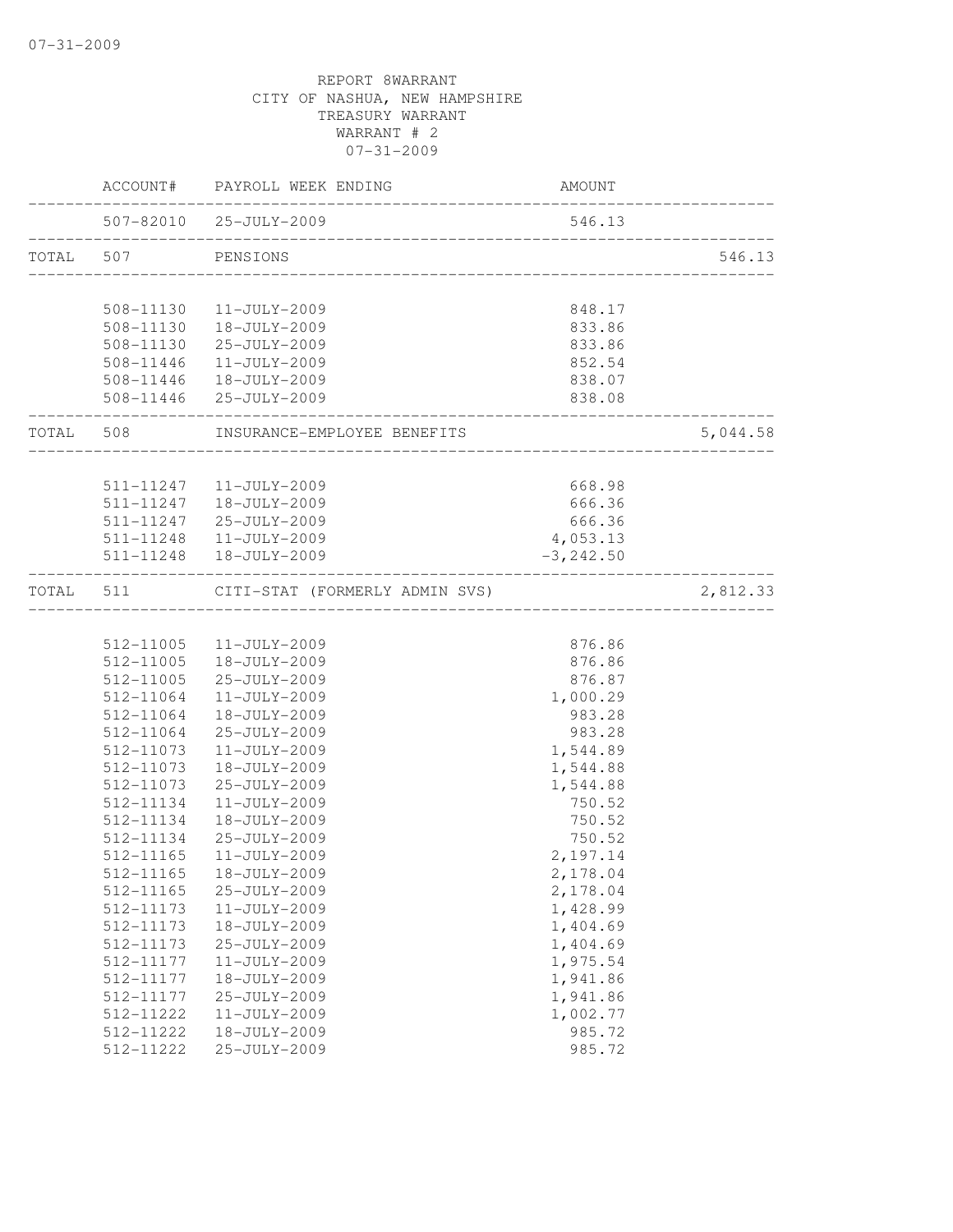|       | ACCOUNT#  | PAYROLL WEEK ENDING | <b>AMOUNT</b>                        |           |
|-------|-----------|---------------------|--------------------------------------|-----------|
|       | 512-11224 | 11-JULY-2009        | 957.64                               |           |
|       | 512-11224 | 18-JULY-2009        | 957.64                               |           |
|       | 512-11224 | 25-JULY-2009        | 957.63                               |           |
|       | 512-11232 | 25-JULY-2009        | 1,010.46                             |           |
|       | 512-11265 | 11-JULY-2009        | 873.19                               |           |
|       | 512-11265 | 18-JULY-2009        | 858.44                               |           |
|       | 512-11265 | 25-JULY-2009        | 858.43                               |           |
|       | 512-11531 | 11-JULY-2009        | 1,778.09                             |           |
|       | 512-11531 | 18-JULY-2009        | 1,761.98                             |           |
|       | 512-11531 | 25-JULY-2009        | 1,761.98                             |           |
|       | 512-11684 | 11-JULY-2009        | 866.78                               |           |
|       | 512-11684 | 18-JULY-2009        | 852.14                               |           |
|       | 512-11684 | 25-JULY-2009        | 852.14                               |           |
|       | 512-11714 | 11-JULY-2009        | 945.80                               |           |
|       | 512-11714 | 18-JULY-2009        | 929.81                               |           |
|       | 512-11714 | 25-JULY-2009        | 929.81                               |           |
|       | 512-11740 | 11-JULY-2009        | 1,650.19                             |           |
|       | 512-11740 | 18-JULY-2009        | 1,622.11                             |           |
|       | 512-11740 | 25-JULY-2009        | 1,622.11                             |           |
|       | 512-12033 | 11-JULY-2009        | 608.60                               |           |
|       | 512-12033 | 18-JULY-2009        | 598.30                               |           |
|       | 512-12033 | 25-JULY-2009        | 598.30                               |           |
|       | 512-12052 | 11-JULY-2009        | 596.54                               |           |
|       | 512-12052 | 18-JULY-2009        | 552.07                               |           |
|       | 512-12052 | 25-JULY-2009        | 559.61                               |           |
|       | 512-12056 | 11-JULY-2009        | 343.89                               |           |
|       | 512-12056 | 18-JULY-2009        | 343.89                               |           |
|       | 512-12056 | 25-JULY-2009        | 343.89                               |           |
|       | 512-12749 | 11-JULY-2009        | 592.39                               |           |
|       | 512-12749 | 18-JULY-2009        | 592.39                               |           |
|       | 512-12749 | 25-JULY-2009        | 592.39                               |           |
|       | 512-13004 | 11-JULY-2009        | 12.81                                |           |
|       | 512-13004 | 18-JULY-2009        | 85.84                                |           |
|       | 512-13004 | 25-JULY-2009        | 75.13<br>___________________________ |           |
| TOTAL | 512       | FINANCIAL SERVICES  | ______________________               | 60,651.12 |
|       |           |                     |                                      |           |
|       | 513-11117 | 11-JULY-2009        | 1,606.53                             |           |
|       | 513-11117 | 18-JULY-2009        | 1,579.19                             |           |
|       | 513-11117 | 25-JULY-2009        | 1,579.18                             |           |
|       | 513-11171 | 11-JULY-2009        | 2,571.32                             |           |
|       | 513-11171 | 18-JULY-2009        | 1,103.56                             |           |
|       | 513-11171 | 25-JULY-2009        | 2,571.31                             |           |
|       | 513-11213 | 11-JULY-2009        | 1,277.55                             |           |
|       | 513-11213 | 18-JULY-2009        | 1,255.87                             |           |
|       | 513-11213 | 25-JULY-2009        | 1,255.87                             |           |
|       | 513-11223 | $11 - JULY - 2009$  | 737.24                               |           |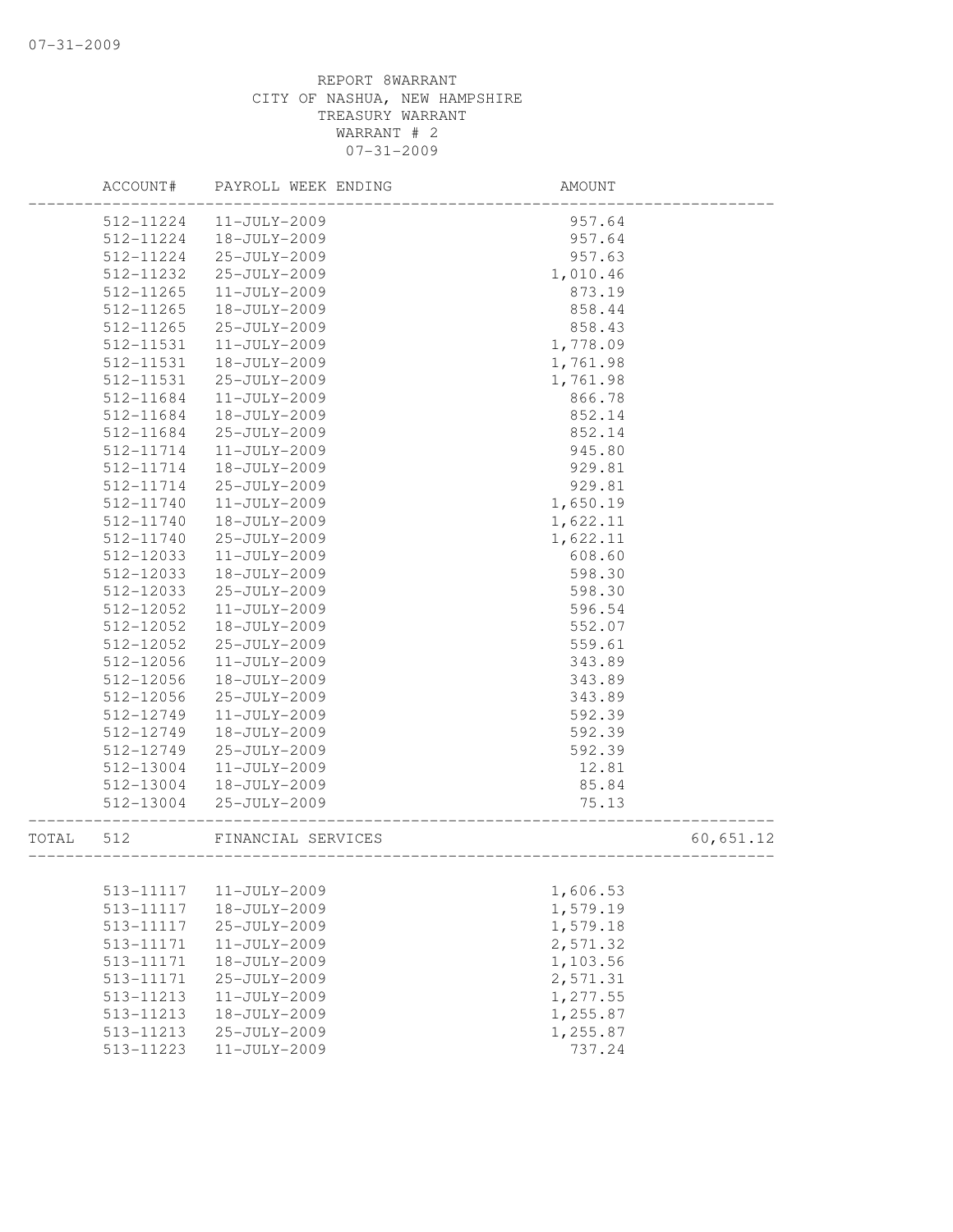|       | ACCOUNT#  | PAYROLL WEEK ENDING           | <b>AMOUNT</b> |            |
|-------|-----------|-------------------------------|---------------|------------|
|       |           | 513-11223  18-JULY-2009       | 737.23        |            |
|       |           | 513-11223 25-JULY-2009        | 737.23        |            |
| TOTAL | 513       | CITY CLERK'S OFFICE           |               | 17,012.08  |
|       |           |                               |               |            |
|       | 514-11441 | $11 - JULY - 2009$            | 1,428.99      |            |
|       | 514-11441 | 18-JULY-2009                  | 1,404.69      |            |
|       | 514-11441 | 25-JULY-2009                  | 1,404.70      |            |
|       | 514-11540 | 11-JULY-2009                  | 1,065.56      |            |
|       | 514-11540 | 18-JULY-2009                  | 1,047.51      |            |
|       | 514-11540 | 25-JULY-2009                  | 1,047.51      |            |
|       | 514-11578 | $11 - JULY - 2009$            | 980.95        |            |
|       | 514-11578 | 18-JULY-2009                  | 964.36        |            |
|       | 514-11578 | 25-JULY-2009                  | 964.36        |            |
|       | 514-11589 | 11-JULY-2009                  | 1,062.26      |            |
|       | 514-11589 | 18-JULY-2009                  | 992.05        |            |
|       | 514-11589 | 25-JULY-2009                  | 952.88        |            |
| TOTAL | 514       | INSURANCE-PROPERTY & CASUALTY |               | 13, 315.82 |
|       |           |                               |               |            |
|       | 515-11031 | 11-JULY-2009                  | 1,093.69      |            |
|       | 515-11031 | 18-JULY-2009                  | 1,075.15      |            |
|       | 515-11031 | 25-JULY-2009                  | 1,075.14      |            |
|       | 515-11350 | 11-JULY-2009                  | 945.80        |            |
|       | 515-11350 | 18-JULY-2009                  | 929.81        |            |
|       | 515-11350 | 25-JULY-2009                  | 929.81        |            |
|       | 515-11446 | 11-JULY-2009                  | 284.18        |            |
|       | 515-11446 | 18-JULY-2009                  | 279.36        |            |
|       | 515-11446 | 25-JULY-2009                  | 279.36        |            |
|       | 515-11447 | 11-JULY-2009                  | 1,699.29      |            |
|       | 515-11447 | 18-JULY-2009                  | 1,670.34      |            |
|       | 515-11447 | 25-JULY-2009                  | 1,670.35      |            |
| TOTAL | 515       | HUMAN RESOURCES               |               | 11,932.28  |
|       |           |                               |               |            |
|       | 516-11147 | $11 - JULY - 2009$            | 617.67        |            |
|       | 516-11147 | 18-JULY-2009                  | 617.67        |            |
|       | 516-11147 | 25-JULY-2009                  | 617.67        |            |
|       | 516-11148 | 11-JULY-2009                  | 938.85        |            |
|       | 516-11148 | 18-JULY-2009                  | 938.85        |            |
|       | 516-11148 | 25-JULY-2009                  | 938.85        |            |
|       | 516-11459 | 11-JULY-2009                  | 1,267.29      |            |
|       | 516-11459 | 18-JULY-2009                  | 1,240.67      |            |
|       | 516-11459 | 25-JULY-2009                  | 1,240.67      |            |
|       | 516-11573 | 11-JULY-2009                  | 895.46        |            |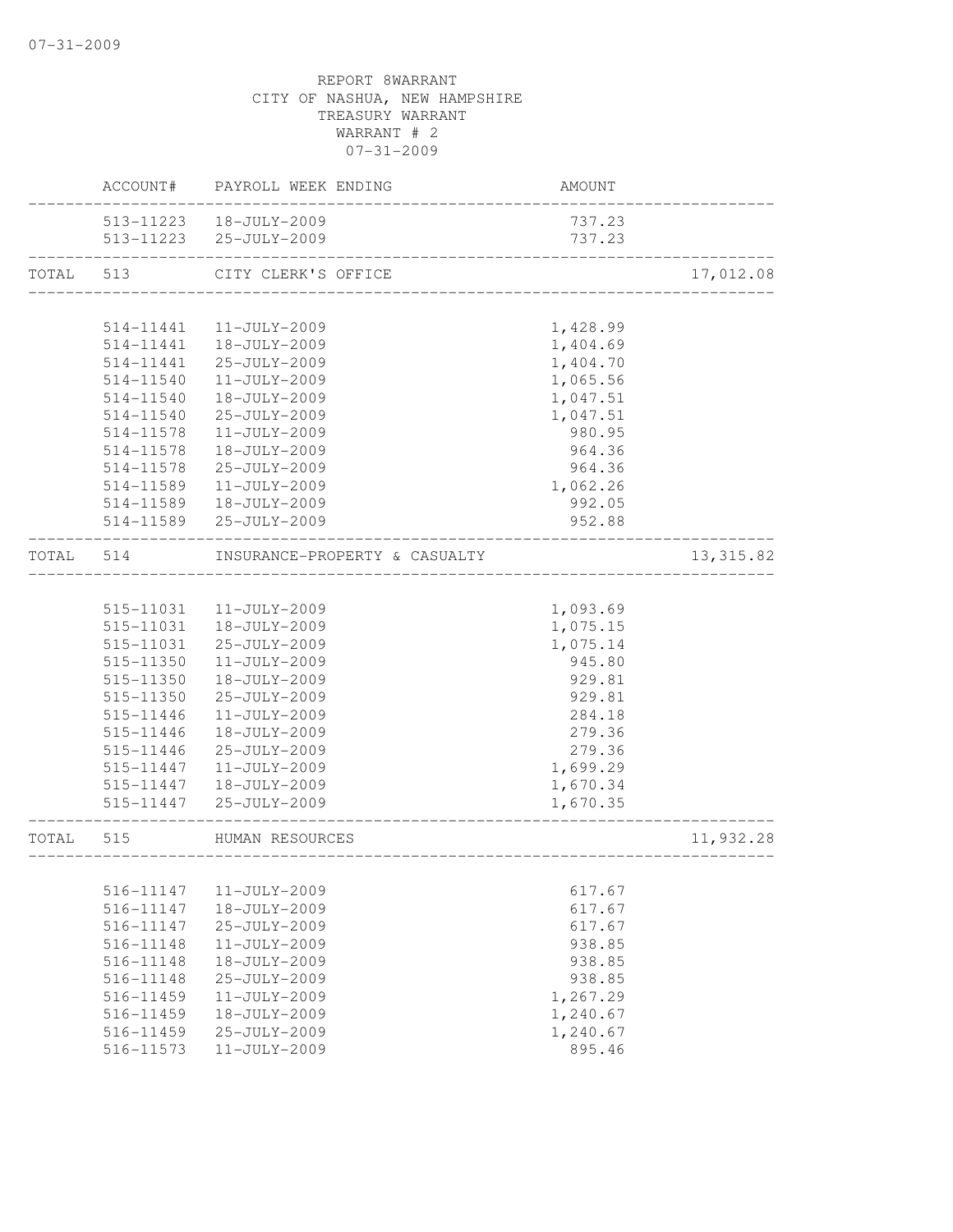|           |               | ACCOUNT# PAYROLL WEEK ENDING          | AMOUNT   |           |
|-----------|---------------|---------------------------------------|----------|-----------|
|           |               | 516-11573  18-JULY-2009               | 895.46   |           |
|           |               | 516-11573 25-JULY-2009                | 895.46   |           |
| TOTAL 516 |               | PURCHASING DEPARTMENT                 |          | 11,104.57 |
|           |               |                                       |          |           |
|           | 517-11198     | 11-JULY-2009                          | 1,077.40 |           |
|           |               | 517-11198  18-JULY-2009               | 1,077.40 |           |
|           |               | 517-11198 25-JULY-2009                | 1,077.41 |           |
|           | $517 - 11266$ | 11-JULY-2009                          | 623.58   |           |
|           | 517-11266     | 18-JULY-2009                          | 623.58   |           |
|           | 517-11266     | 25-JULY-2009                          | 623.58   |           |
|           | 517-11420     | 11-JULY-2009                          | 722.90   |           |
|           | 517-11420     | 18-JULY-2009                          | 722.90   |           |
|           | 517-11420     | 25-JULY-2009                          | 722.90   |           |
|           | 517-12063     | 11-JULY-2009                          | 284.23   |           |
|           |               | 517-12063  18-JULY-2009               | 284.23   |           |
|           |               | 517-12063 25-JULY-2009                | 284.23   |           |
|           |               | TOTAL 517 BUILDING MAINT - CITY ADMIN |          | 8,124.34  |
|           |               |                                       |          |           |
|           |               | 519-11014  11-JULY-2009               | 1,069.51 |           |
|           |               | 519-11014  18-JULY-2009               | 1,069.50 |           |
|           | 519-11014     | 25-JULY-2009                          | 1,069.50 |           |
|           | 519-11016     | 11-JULY-2009                          | 938.85   |           |
|           | 519-11016     | 18-JULY-2009                          | 938.85   |           |
|           | 519-11016     | 25-JULY-2009                          | 938.85   |           |
|           | 519-11017     | 11-JULY-2009                          | 783.92   |           |
|           | 519-11017     | 18-JULY-2009                          | 783.92   |           |
|           | 519-11017     | 25-JULY-2009                          | 783.92   |           |
|           | 519-11115     | $11 - JULY - 2009$                    | 1,962.70 |           |
|           | 519-11115     | 18-JULY-2009                          | 1,929.25 |           |
|           | 519-11115     | 25-JULY-2009                          | 1,929.25 |           |
|           | 519-11146     | $11 - JULY - 2009$                    | 816.64   |           |
|           | 519-11146     | 18-JULY-2009                          | 816.64   |           |
|           | 519-11146     | 25-JULY-2009                          | 816.64   |           |
|           |               | 519-11153  11-JULY-2009               | 589.71   |           |
|           | 519-11153     | 18-JULY-2009                          | 589.71   |           |
|           | 519-11153     | 25-JULY-2009                          | 589.70   |           |
|           | 519-11154     | 11-JULY-2009                          | 617.67   |           |
|           | 519-11154     | 18-JULY-2009                          | 617.67   |           |
|           | 519-11154     | 25-JULY-2009                          | 617.67   |           |
|           | 519-11205     | 11-JULY-2009                          | 773.50   |           |
|           | 519-11205     | 18-JULY-2009                          | 773.50   |           |
|           | 519-11205     | 25-JULY-2009                          | 773.50   |           |
|           | 519-11241     | 11-JULY-2009                          | 1,391.24 |           |
|           |               | 18-JULY-2009                          |          |           |
|           | 519-11241     |                                       | 1,367.59 |           |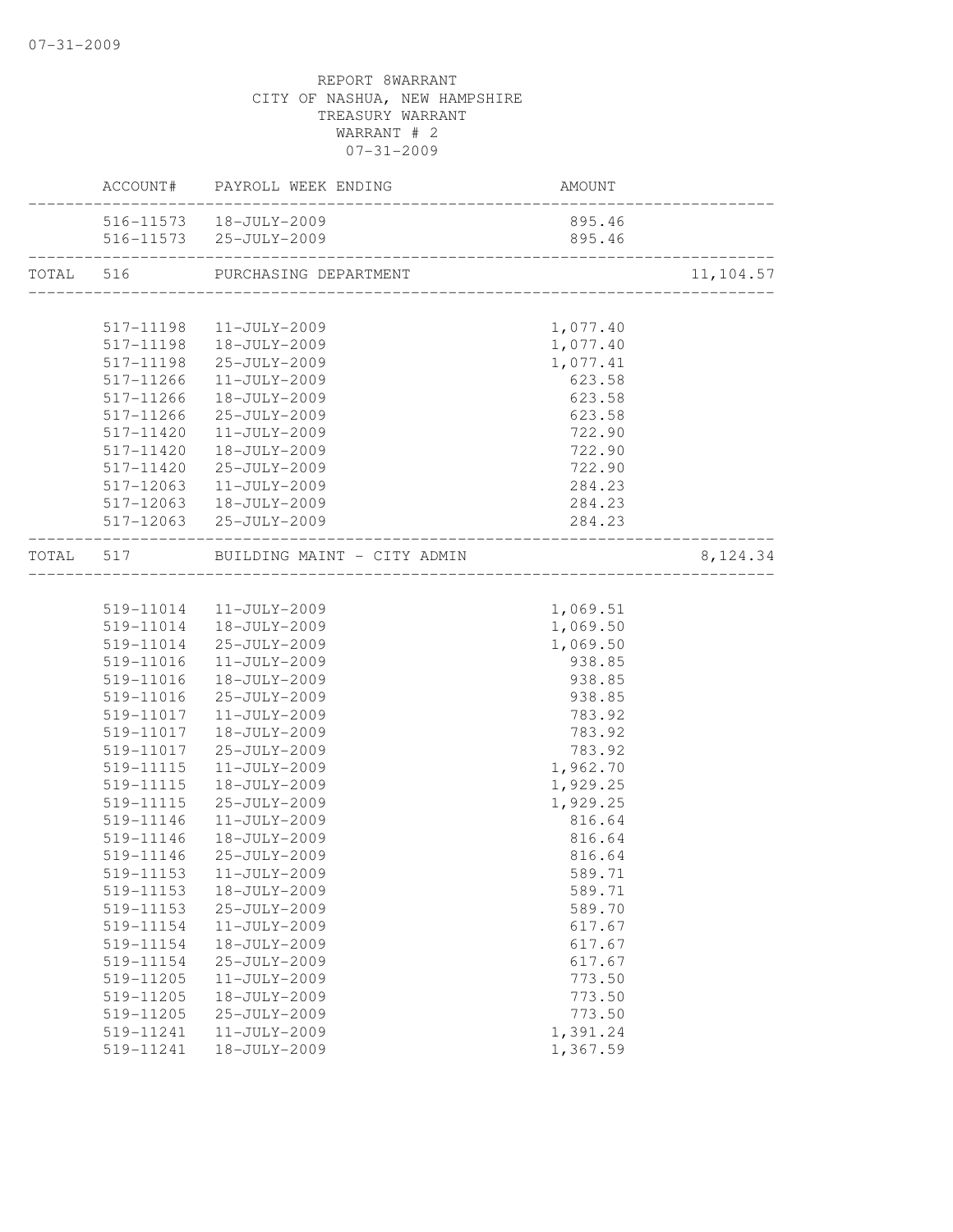|           | ACCOUNT#  | PAYROLL WEEK ENDING      | <b>AMOUNT</b>                          |           |
|-----------|-----------|--------------------------|----------------------------------------|-----------|
|           |           | 519-11241 25-JULY-2009   | 1,367.59                               |           |
|           |           | 519-18006 25-JULY-2009   | 375.00                                 |           |
| TOTAL 519 |           | ASSESSORS                |                                        | 27,091.99 |
|           |           |                          |                                        |           |
|           |           | 520-12077   11-JULY-2009 | 271.63                                 |           |
|           |           | 520-12077   18-JULY-2009 | 266.12                                 |           |
|           |           | 520-12077 25-JULY-2009   | 266.12<br>____________________________ |           |
| TOTAL 520 |           | HUNT BUILDING            |                                        | 803.87    |
|           |           |                          |                                        |           |
|           |           | 522-11127   11-JULY-2009 | 1,703.50                               |           |
|           | 522-11127 | 18-JULY-2009             | 1,674.48                               |           |
|           | 522-11127 | 25-JULY-2009             | 1,674.48                               |           |
|           | 522-11128 | $11 - JULY - 2009$       | 1,096.69                               |           |
|           | 522-11128 | 18-JULY-2009             | 1,096.69                               |           |
|           | 522-11128 | 25-JULY-2009             | 1,096.69                               |           |
|           | 522-11286 | 18-JULY-2009             | 1,149.60                               |           |
|           | 522-11286 | 25-JULY-2009             | 574.80                                 |           |
|           | 522-11356 | 11-JULY-2009             | 928.64                                 |           |
|           | 522-11356 | 18-JULY-2009             | 928.64                                 |           |
|           | 522-11356 | 25-JULY-2009             | 928.64                                 |           |
|           | 522-11429 | $11 - JULY - 2009$       | 1,850.88                               |           |
|           | 522-11429 | 18-JULY-2009             | 1,819.33                               |           |
|           | 522-11429 | 25-JULY-2009             | 1,819.33                               |           |
|           | 522-11641 | $11 - JULY - 2009$       | 1,342.56                               |           |
|           | 522-11641 | 18-JULY-2009             | 1,342.56                               |           |
|           | 522-11641 | 25-JULY-2009             | 1,342.56                               |           |
|           | 522-11652 | 11-JULY-2009             | 1, 471.42                              |           |
|           | 522-11652 | 18-JULY-2009             | 1,446.40                               |           |
|           | 522-11652 | 25-JULY-2009             | 1,446.40                               |           |
|           | 522-11721 | $11 - JULY - 2009$       | 1,482.33                               |           |
|           | 522-11721 | 18-JULY-2009             | 1,482.33                               |           |
|           | 522-11721 | 25-JULY-2009             | 1,482.33                               |           |
|           | 522-11724 | $11 - JULY - 2009$       | 1,354.49                               |           |
|           |           | 522-11724  18-JULY-2009  | 1,331.47                               |           |
|           | 522-11724 | 25-JULY-2009             | 1,331.47                               |           |
|           | 522-11725 | 11-JULY-2009             | 951.69                                 |           |
|           | 522-11725 | 18-JULY-2009             | 951.69                                 |           |
|           | 522-11725 | 25-JULY-2009             | 951.69                                 |           |
|           | 522-11729 | 11-JULY-2009             | 2,124.16                               |           |
|           | 522-11729 | 18-JULY-2009             | 2,124.16                               |           |
|           | 522-11729 | 25-JULY-2009             | 2,124.16                               |           |
|           | 522-12140 | 11-JULY-2009             | 574.80                                 |           |
|           | 522-12140 | 18-JULY-2009             | $-574.80$                              |           |
|           | 522-13004 | 25-JULY-2009             | 84.15                                  |           |
|           |           |                          |                                        |           |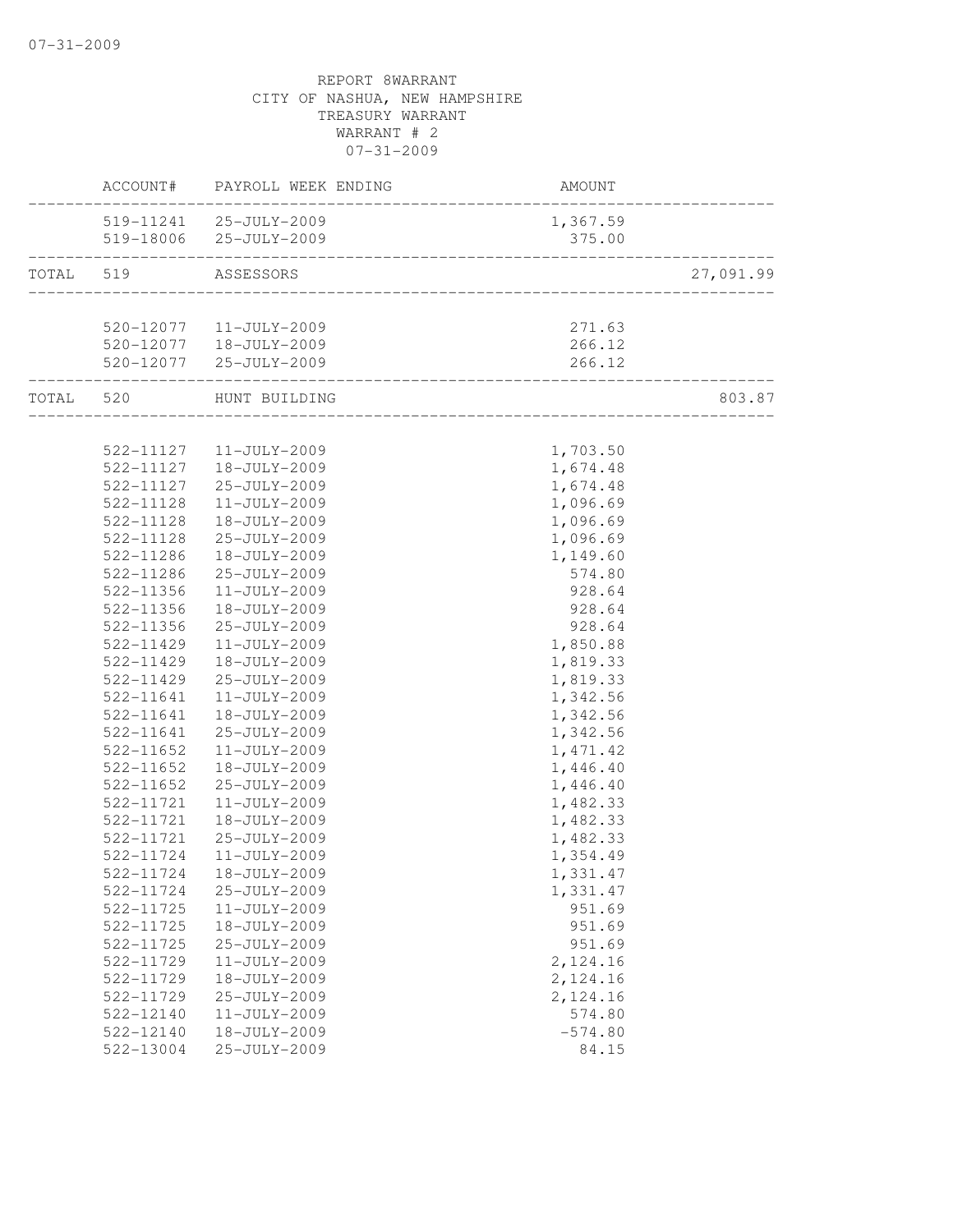|           | ACCOUNT#      | PAYROLL WEEK ENDING<br>-------------------                  | <b>AMOUNT</b>                       |           |
|-----------|---------------|-------------------------------------------------------------|-------------------------------------|-----------|
| TOTAL 522 |               | INFORMATION TECHNOLOGY                                      | ___________________________________ | 44,510.41 |
|           |               |                                                             |                                     |           |
|           |               | 523-11332 11-JULY-2009                                      | 957.33                              |           |
|           |               | 523-11332  18-JULY-2009                                     | 957.33                              |           |
|           |               | 523-11332 25-JULY-2009                                      | 957.33                              |           |
| TOTAL 523 | GIS           |                                                             |                                     | 2,871.99  |
|           |               |                                                             |                                     |           |
|           |               | 5281-19240 11-JULY-2009                                     | $-75.00$                            |           |
|           |               | 5281-19240 25-JULY-2009<br>-------------------------------- | $-0.60$                             |           |
| TOTAL 528 |               |                                                             | _____________________________       | $-75.60$  |
|           |               |                                                             |                                     |           |
|           |               | 531-11065 11-JULY-2009                                      | 1,129.60                            |           |
|           |               | 531-11065  18-JULY-2009                                     | 1,110.43                            |           |
|           |               | 531-11065 25-JULY-2009                                      | 1,110.43                            |           |
|           | 531-11085     | $11 - JULY - 2009$                                          | 877.59                              |           |
|           | 531-11085     | 18-JULY-2009                                                | 877.59                              |           |
|           | 531-11085     | 25-JULY-2009                                                | 877.59                              |           |
|           | 531-11114     | 11-JULY-2009                                                | 2,342.67                            |           |
|           | 531-11114     | 18-JULY-2009                                                | 2,297.83                            |           |
|           | 531-11114     | 25-JULY-2009                                                | 2,297.83                            |           |
|           | 531-11129     | 11-JULY-2009                                                | 1,361.92                            |           |
|           | 531-11129     | 18-JULY-2009                                                | 1,331.19                            |           |
|           | 531-11129     | 25-JULY-2009                                                | 1,331.20                            |           |
|           | 531-11164     | 11-JULY-2009                                                | 1,121.86                            |           |
|           | 531-11164     | 18-JULY-2009                                                | 1,121.86                            |           |
|           | 531-11164     | 25-JULY-2009                                                | 1,121.86                            |           |
|           | 531-11166     | 11-JULY-2009                                                | 2,643.96                            |           |
|           | $531 - 11166$ | 18-JULY-2009                                                | 1,778.23                            |           |
|           | $531 - 11166$ | 25-JULY-2009                                                | 3,252.66                            |           |
|           | 531-11170     | 11-JULY-2009                                                | 1,508.46                            |           |
|           | 531-11170     | 18-JULY-2009                                                | 1, 474.44                           |           |
|           | 531-11170     | 25-JULY-2009                                                | 1,474.44                            |           |
|           | 531-11201     | 11-JULY-2009                                                | 1,372.86                            |           |
|           | 531-11201     | 18-JULY-2009                                                | 1,338.90                            |           |
|           | 531-11201     | 25-JULY-2009                                                | 1,338.91                            |           |
|           | 531-11203     | 11-JULY-2009                                                | 674.89                              |           |
|           | 531-11203     | 18-JULY-2009                                                | 659.67                              |           |
|           | 531-11203     | 25-JULY-2009                                                | 659.67                              |           |
|           | 531-11226     | 11-JULY-2009                                                | 835.51                              |           |
|           | 531-11226     | 18-JULY-2009                                                | 804.94                              |           |
|           | 531-11226     | 25-JULY-2009                                                | 804.94                              |           |
|           | 531-11242     | 11-JULY-2009                                                | 1,145.43                            |           |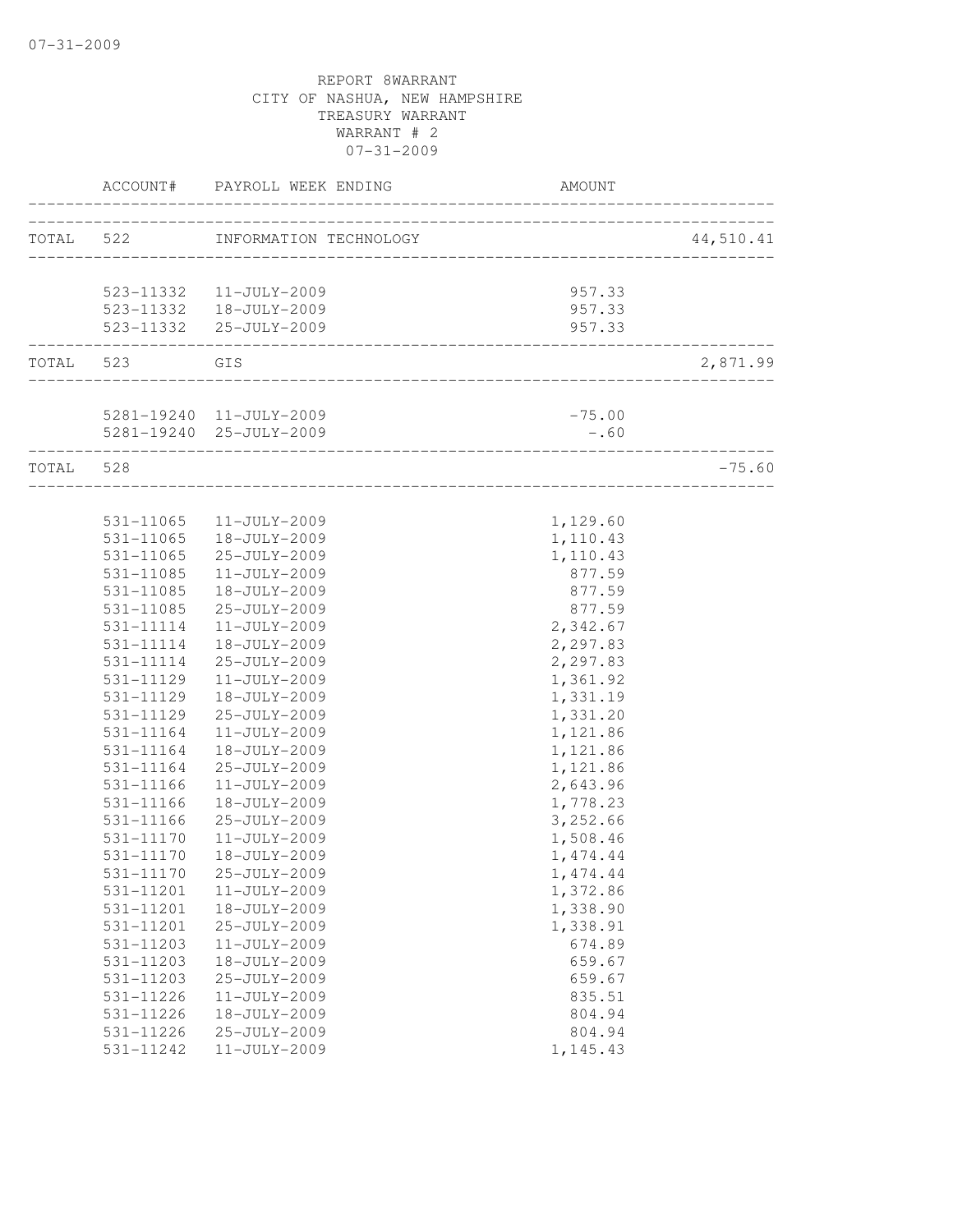| ACCOUNT#      | PAYROLL WEEK ENDING | AMOUNT     |  |
|---------------|---------------------|------------|--|
| 531-11242     | 18-JULY-2009        | 1,119.60   |  |
| 531-11242     | 25-JULY-2009        | 1,119.60   |  |
| 531-11245     | $11 - JULY - 2009$  | 635.60     |  |
| 531-11245     | 18-JULY-2009        | 621.26     |  |
| 531-11245     | 25-JULY-2009        | 621.26     |  |
| 531-11257     | $11 - JULY - 2009$  | 2,766.54   |  |
| 531-11257     | 18-JULY-2009        | 2,673.80   |  |
| 531-11257     | 25-JULY-2009        | 2,673.80   |  |
| 531-11398     | 11-JULY-2009        | 638.80     |  |
| 531-11398     | 18-JULY-2009        | 624.41     |  |
| 531-11398     | 25-JULY-2009        | 624.40     |  |
| 531-11477     | 11-JULY-2009        | 642.37     |  |
| 531-11477     | 18-JULY-2009        | 626.99     |  |
| 531-11477     | 25-JULY-2009        | 626.99     |  |
| 531-11487     | 11-JULY-2009        | 1,332.86   |  |
| 531-11487     | 18-JULY-2009        | 1,332.86   |  |
| 531-11487     | 25-JULY-2009        | 1,332.86   |  |
| 531-11495     | 11-JULY-2009        | 1,184.77   |  |
| $531 - 11495$ | 18-JULY-2009        | 987.31     |  |
| 531-11495     | 25-JULY-2009        | 987.30     |  |
| 531-11498     | $11 - JULY - 2009$  | 873.48     |  |
| 531-11498     | 18-JULY-2009        | 856.76     |  |
| 531-11498     | 25-JULY-2009        | 856.76     |  |
| 531-11516     | $11 - JULY - 2009$  | 876.83     |  |
| 531-11516     | 18-JULY-2009        | 854.66     |  |
| $531 - 11516$ | 25-JULY-2009        | 854.67     |  |
| 531-11534     | $11 - JULY - 2009$  | 1,460.12   |  |
| 531-11534     | 18-JULY-2009        | 1,460.12   |  |
| 531-11534     | 25-JULY-2009        | 1,460.12   |  |
| 531-11535     | $11 - JULY - 2009$  | 13,309.36  |  |
| 531-11535     | 18-JULY-2009        | 13,054.58  |  |
| 531-11535     | 25-JULY-2009        | 13,054.58  |  |
| 531-11537     | 11-JULY-2009        | 13,787.17  |  |
| 531-11537     | 18-JULY-2009        | 13,787.16  |  |
| 531-11537     | 25-JULY-2009        | 13,787.18  |  |
| 531-11538     | $11 - JULY - 2009$  | 877.60     |  |
| 531-11538     | 18-JULY-2009        | 877.60     |  |
| 531-11538     | 25-JULY-2009        | 877.60     |  |
| 531-11539     | 11-JULY-2009        | 4,627.38   |  |
| 531-11539     | 18-JULY-2009        | 1,533.61   |  |
| 531-11544     | 11-JULY-2009        | 4,245.77   |  |
| 531-11544     | 18-JULY-2009        | 4,164.50   |  |
| 531-11544     | 25-JULY-2009        | 4,164.50   |  |
| 531-11549     | $11 - JULY - 2009$  | 16, 456.93 |  |
| 531-11549     | 18-JULY-2009        | 16,085.74  |  |
| 531-11549     | 25-JULY-2009        | 16,085.74  |  |
| 531-11550     | $11 - JULY - 2009$  | 957.66     |  |
| 531-11550     | 18-JULY-2009        | 934.00     |  |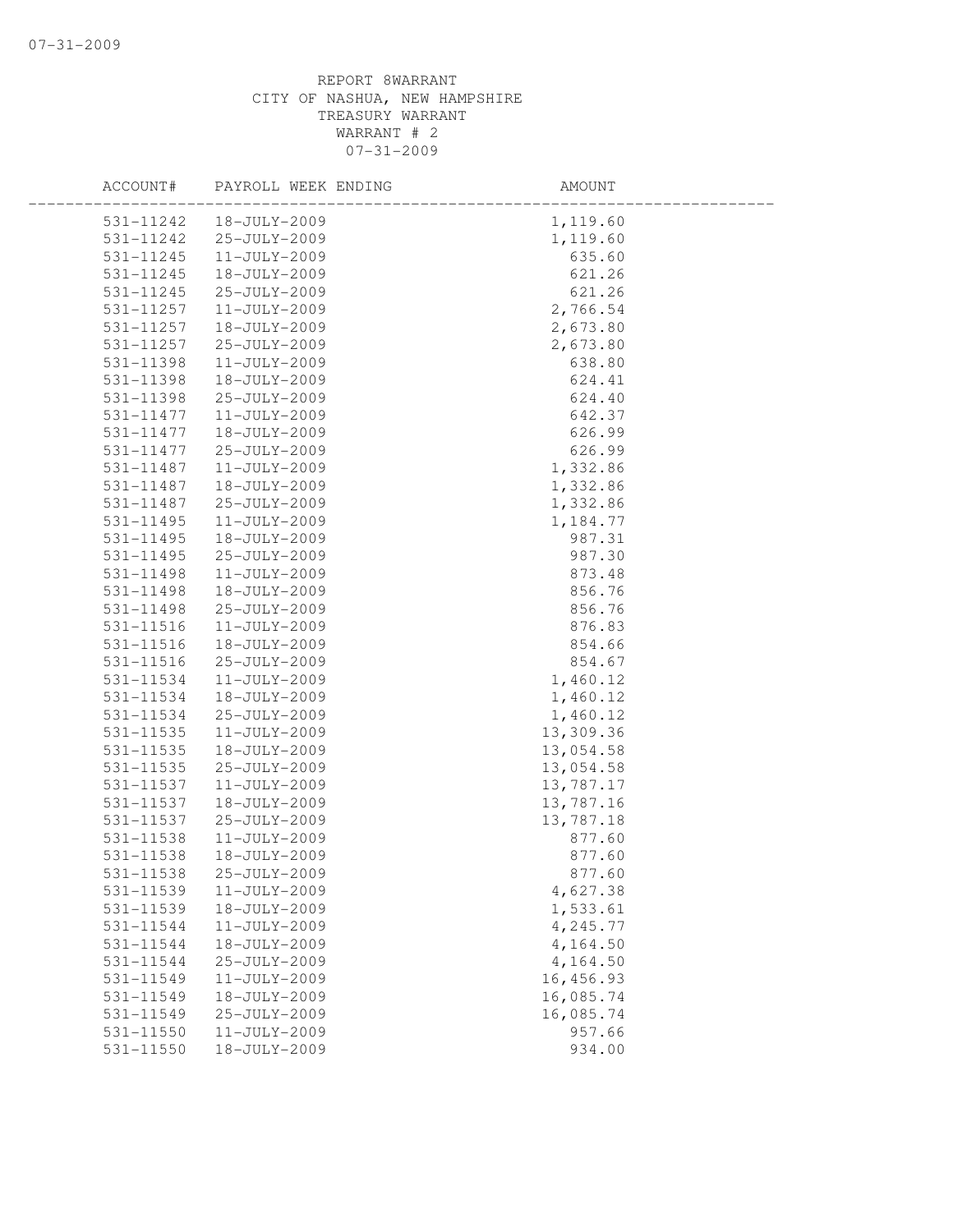| ACCOUNT#      | PAYROLL WEEK ENDING | AMOUNT     |  |
|---------------|---------------------|------------|--|
| 531-11550     | 25-JULY-2009        | 934.00     |  |
| 531-11552     | $11 - JULY - 2009$  | 12,330.91  |  |
| 531-11552     | 18-JULY-2009        | 12,330.91  |  |
| 531-11552     | 25-JULY-2009        | 10,126.27  |  |
| 531-11555     | 11-JULY-2009        | 25,503.55  |  |
| 531-11555     | 18-JULY-2009        | 24,394.70  |  |
| 531-11555     | 25-JULY-2009        | 26, 144.35 |  |
| 531-11558     | 11-JULY-2009        | 67,730.39  |  |
| 531-11558     | 18-JULY-2009        | 67,730.35  |  |
| 531-11558     | 25-JULY-2009        | 67,995.62  |  |
| 531-11561     | 11-JULY-2009        | 16,771.26  |  |
| 531-11561     | 18-JULY-2009        | 15,721.28  |  |
| 531-11561     | 25-JULY-2009        | 15,707.77  |  |
| 531-11567     | 11-JULY-2009        | 32,539.30  |  |
| 531-11567     | 18-JULY-2009        | 32,539.26  |  |
| 531-11567     | 25-JULY-2009        | 32,539.30  |  |
| 531-11569     | 11-JULY-2009        | 1,155.50   |  |
| 531-11569     | 18-JULY-2009        | 1,155.52   |  |
| 531-11569     | 25-JULY-2009        | 1,155.51   |  |
| 531-11618     | $11 - JULY - 2009$  | 2,267.06   |  |
| 531-11618     | 18-JULY-2009        | 2,203.83   |  |
| 531-11618     | 25-JULY-2009        | 2,516.80   |  |
| 531-11622     | 11-JULY-2009        | 3,045.69   |  |
| 531-11622     | 18-JULY-2009        | 2,977.00   |  |
| 531-11622     | 25-JULY-2009        | 2,977.01   |  |
| 531-11636     | 11-JULY-2009        | 1,008.82   |  |
| 531-11636     | 18-JULY-2009        | 988.60     |  |
| 531-11636     | 25-JULY-2009        | 988.60     |  |
| 531-11664     | $11 - JULY - 2009$  | 1, 114.74  |  |
| 531-11664     | 18-JULY-2009        | 1, 114.74  |  |
| 531-11664     | 25-JULY-2009        | 1, 114.74  |  |
| $531 - 11665$ | 11-JULY-2009        | 800.25     |  |
| 531-11665     | 18-JULY-2009        | 782.02     |  |
| 531-11665     | 25-JULY-2009        | 782.02     |  |
| 531-11719     | 11-JULY-2009        | 903.53     |  |
| 531-11719     | 18-JULY-2009        | 903.53     |  |
| 531-11719     | 25-JULY-2009        | 903.53     |  |
| 531-11732     | $11 - JULY - 2009$  | 6,727.96   |  |
| 531-11732     | 18-JULY-2009        | 6,490.60   |  |
| 531-11732     | 25-JULY-2009        | 6,490.60   |  |
| 531-12020     | $11 - JULY - 2009$  | 969.98     |  |
| 531-12020     | 18-JULY-2009        | 951.68     |  |
| 531-12020     | 25-JULY-2009        | 951.68     |  |
| 531-12042     | 11-JULY-2009        | 2,674.84   |  |
| 531-12042     | 18-JULY-2009        | 2,735.41   |  |
| 531-12042     | 25-JULY-2009        | 2,216.96   |  |
| 531-12066     | 11-JULY-2009        | 703.86     |  |
| 531-12066     | 18-JULY-2009        | 684.11     |  |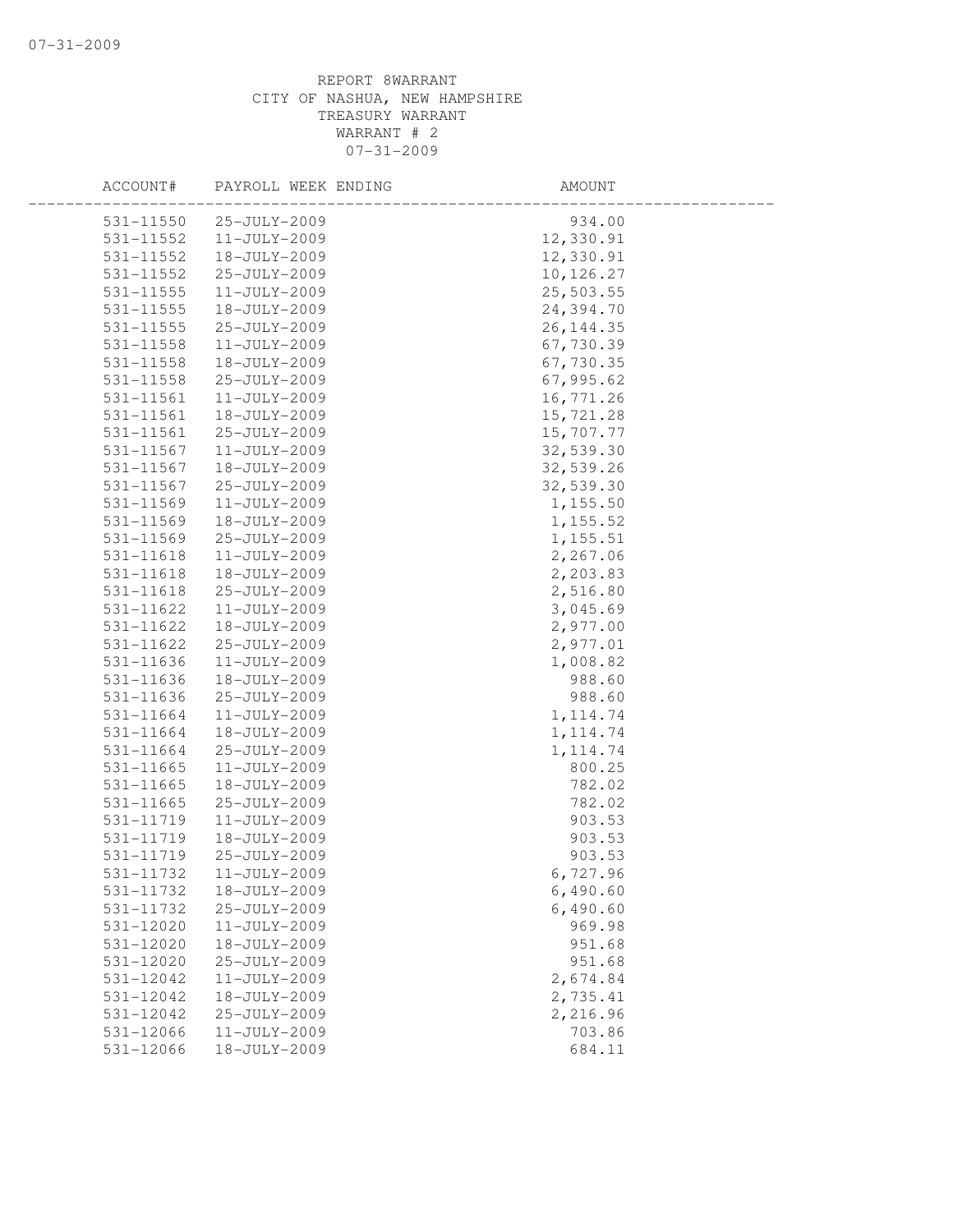|       | ACCOUNT#               | PAYROLL WEEK ENDING          | AMOUNT               |            |
|-------|------------------------|------------------------------|----------------------|------------|
|       | 531-12066              | 25-JULY-2009                 | 684.11               |            |
|       | 531-12068              | 11-JULY-2009                 | 1,468.42             |            |
|       | 531-12068              | 18-JULY-2009                 | 1,468.42             |            |
|       | 531-12068              | 25-JULY-2009                 | 1,468.42             |            |
|       | 531-12071              | 11-JULY-2009                 | 262.79               |            |
|       | 531-12071              | 18-JULY-2009                 | 258.97               |            |
|       | 531-12071              | 25-JULY-2009                 | 258.97               |            |
|       | 531-12119              | 11-JULY-2009                 | 1,102.70             |            |
|       | 531-12119              | 18-JULY-2009                 | 1,102.70             |            |
|       | 531-12119              | 25-JULY-2009                 | 1,102.69             |            |
|       | 531-13004              | 11-JULY-2009                 | 4,737.09             |            |
|       | 531-13004              | 18-JULY-2009                 | 2,856.19             |            |
|       | 531-13004              | 25-JULY-2009                 | 2,230.15             |            |
|       | 531-13038              | $11 - JULY - 2009$           | 2,913.26             |            |
|       | 531-13038              | 18-JULY-2009                 | 358.90               |            |
|       | 531-13040              | 11-JULY-2009                 | 2,731.82             |            |
|       | 531-13040              | 18-JULY-2009                 | 5,562.41             |            |
|       | 531-13040              | 25-JULY-2009                 | 3,706.86             |            |
|       | 531-13044              | 11-JULY-2009                 | 2,461.25             |            |
|       | 531-13044              | 18-JULY-2009                 | 1,852.07             |            |
|       | 531-13044              | 25-JULY-2009                 | 2,094.71             |            |
|       | 531-13047              | 11-JULY-2009                 | 11,935.67            |            |
|       | 531-13047              | 18-JULY-2009                 | 13,906.74            |            |
|       | 531-13047              | 25-JULY-2009                 | 13,093.12            |            |
|       | 531-13048              | 11-JULY-2009                 | 10,828.12            |            |
|       | 531-13048              | 18-JULY-2009                 | 5,063.04             |            |
|       | 531-13048              | 25-JULY-2009                 | 6,233.47             |            |
|       | 531-15002              | 11-JULY-2009                 | $-197.46$            |            |
|       | 531-17001              | 11-JULY-2009                 | 100.00               |            |
|       | 531-17003              | 25-JULY-2009                 | 1,150.00             |            |
|       | 531-17004              | $11 - JULY - 2009$           | 2,850.00             |            |
|       | 531-17004              | 18-JULY-2009                 | 300.00               |            |
| TOTAL | 531                    | POLICE DEPARTMENT            |                      | 856,916.46 |
|       |                        |                              |                      |            |
|       | 532-11024              | 11-JULY-2009                 | 2,002.10             |            |
|       | 532-11024              | 18-JULY-2009                 | 2,002.10             |            |
|       | 532-11024<br>532-11036 | 25-JULY-2009<br>11-JULY-2009 | 2,002.10<br>1,914.10 |            |
|       |                        |                              |                      |            |
|       | 532-11036              | 18-JULY-2009                 | 1,873.48             |            |
|       | 532-11036              | 25-JULY-2009<br>11-JULY-2009 | 1,873.48             |            |
|       | 532-11063              |                              | 1,404.80             |            |
|       | 532-11063              | 18-JULY-2009                 | 1,404.80             |            |
|       | 532-11063              | 25-JULY-2009                 | 1,404.80             |            |
|       | 532-11066              | 11-JULY-2009                 | 1,297.69             |            |
|       | 532-11066              | 18-JULY-2009                 | 1,297.69             |            |
|       | 532-11066              | 25-JULY-2009                 | 1,297.69             |            |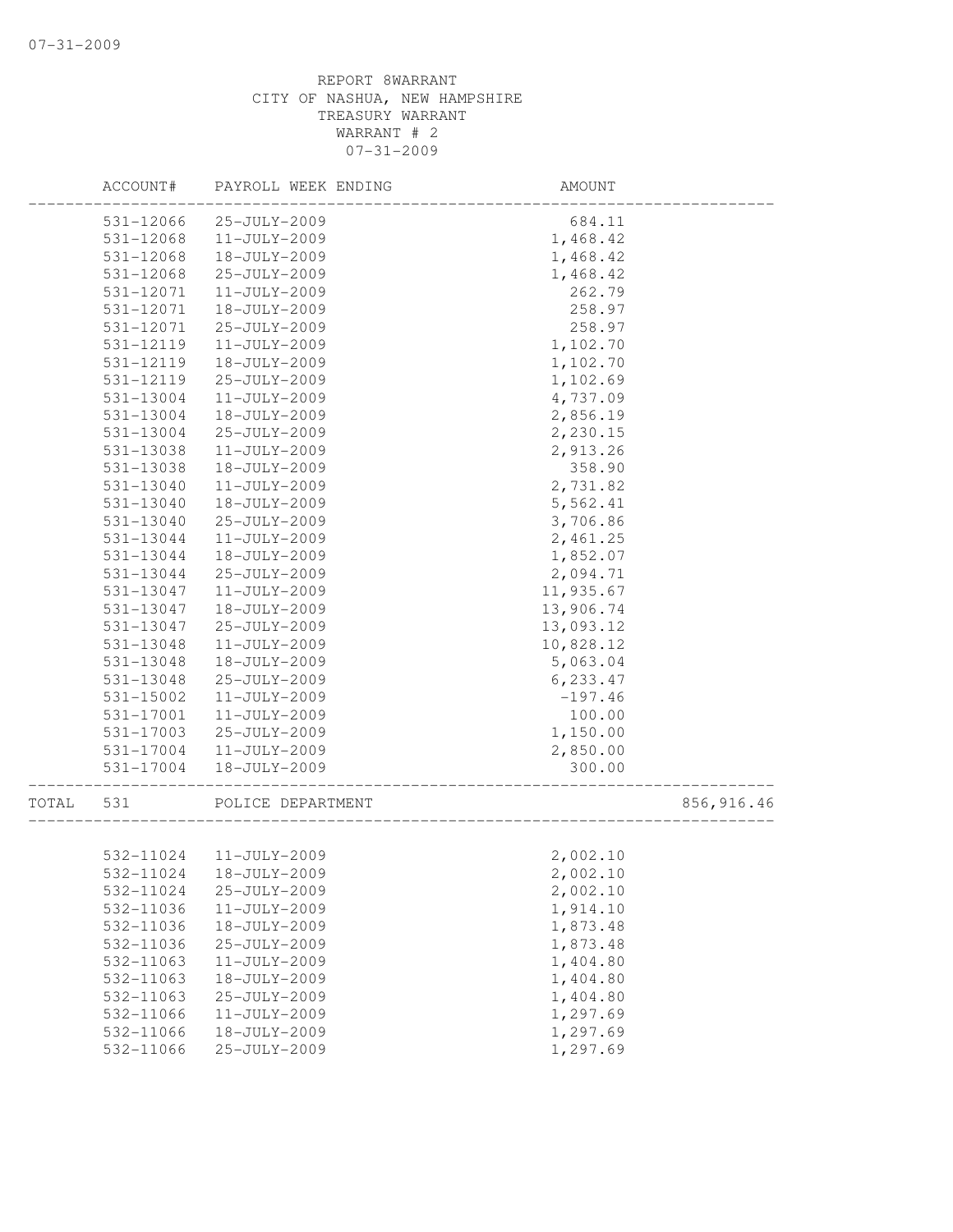| ACCOUNT#  | PAYROLL WEEK ENDING | AMOUNT      |  |
|-----------|---------------------|-------------|--|
| 532-11069 | 11-JULY-2009        | 2,634.72    |  |
| 532-11069 | 18-JULY-2009        | 2,634.72    |  |
| 532-11069 | 25-JULY-2009        | 2,634.71    |  |
| 532-11111 | 11-JULY-2009        | 2, 231.13   |  |
| 532-11111 | 18-JULY-2009        | 2,183.76    |  |
| 532-11111 | 25-JULY-2009        | 2,183.76    |  |
| 532-11207 | 11-JULY-2009        | 6,833.69    |  |
| 532-11207 | 18-JULY-2009        | 6,649.59    |  |
| 532-11207 | 25-JULY-2009        | 6,649.58    |  |
| 532-11281 | $11 - JULY - 2009$  | 958.08      |  |
| 532-11281 | 18-JULY-2009        | 958.08      |  |
| 532-11281 | 25-JULY-2009        | 958.08      |  |
| 532-11285 | 11-JULY-2009        | 8,008.87    |  |
| 532-11285 | 18-JULY-2009        | 6, 250.15   |  |
| 532-11285 | 25-JULY-2009        | 7,095.60    |  |
| 532-11291 | 11-JULY-2009        | 6,933.35    |  |
| 532-11291 | 18-JULY-2009        | 6,717.04    |  |
| 532-11291 | 25-JULY-2009        | 8,936.98    |  |
| 532-11298 | 11-JULY-2009        | 1,061.88    |  |
| 532-11298 | 18-JULY-2009        | 1,341.32    |  |
| 532-11298 | 25-JULY-2009        | 1,341.32    |  |
| 532-11300 | 11-JULY-2009        | 35,958.76   |  |
| 532-11300 | 18-JULY-2009        | 36,045.47   |  |
| 532-11300 | 25-JULY-2009        | 36,140.85   |  |
| 532-11303 | 11-JULY-2009        | 1,173.65    |  |
| 532-11303 | 18-JULY-2009        | 1,173.65    |  |
| 532-11303 | 25-JULY-2009        | 1,173.65    |  |
| 532-11305 | 11-JULY-2009        | 4,682.98    |  |
| 532-11305 | 18-JULY-2009        | 4,682.98    |  |
| 532-11305 | 25-JULY-2009        | 4,682.97    |  |
| 532-11309 | 11-JULY-2009        | 104,230.79  |  |
| 532-11309 | 18-JULY-2009        | 102, 224.91 |  |
| 532-11309 | 25-JULY-2009        | 103,469.09  |  |
| 532-11663 | $11 - JULY - 2009$  | 1,447.38    |  |
| 532-11663 | 18-JULY-2009        | 1,447.38    |  |
| 532-11663 | 25-JULY-2009        | 1,447.38    |  |
| 532-11666 | $11 - JULY - 2009$  | 1,461.86    |  |
| 532-11666 | 18-JULY-2009        | 1,461.86    |  |
| 532-11666 | 25-JULY-2009        | 1,461.86    |  |
| 532-11669 | 11-JULY-2009        | 1,461.88    |  |
| 532-11669 | 18-JULY-2009        | 1,461.87    |  |
| 532-11669 | 25-JULY-2009        | 1,461.86    |  |
| 532-12070 | 11-JULY-2009        | 38,659.00   |  |
| 532-12070 | 18-JULY-2009        | 32,575.74   |  |
| 532-12070 | 25-JULY-2009        | 28,974.28   |  |
| 532-13003 | 25-JULY-2009        | 270.61      |  |
| 532-13004 | 11-JULY-2009        | 35.41       |  |
| 532-13004 | 18-JULY-2009        | 1,763.20    |  |
|           |                     |             |  |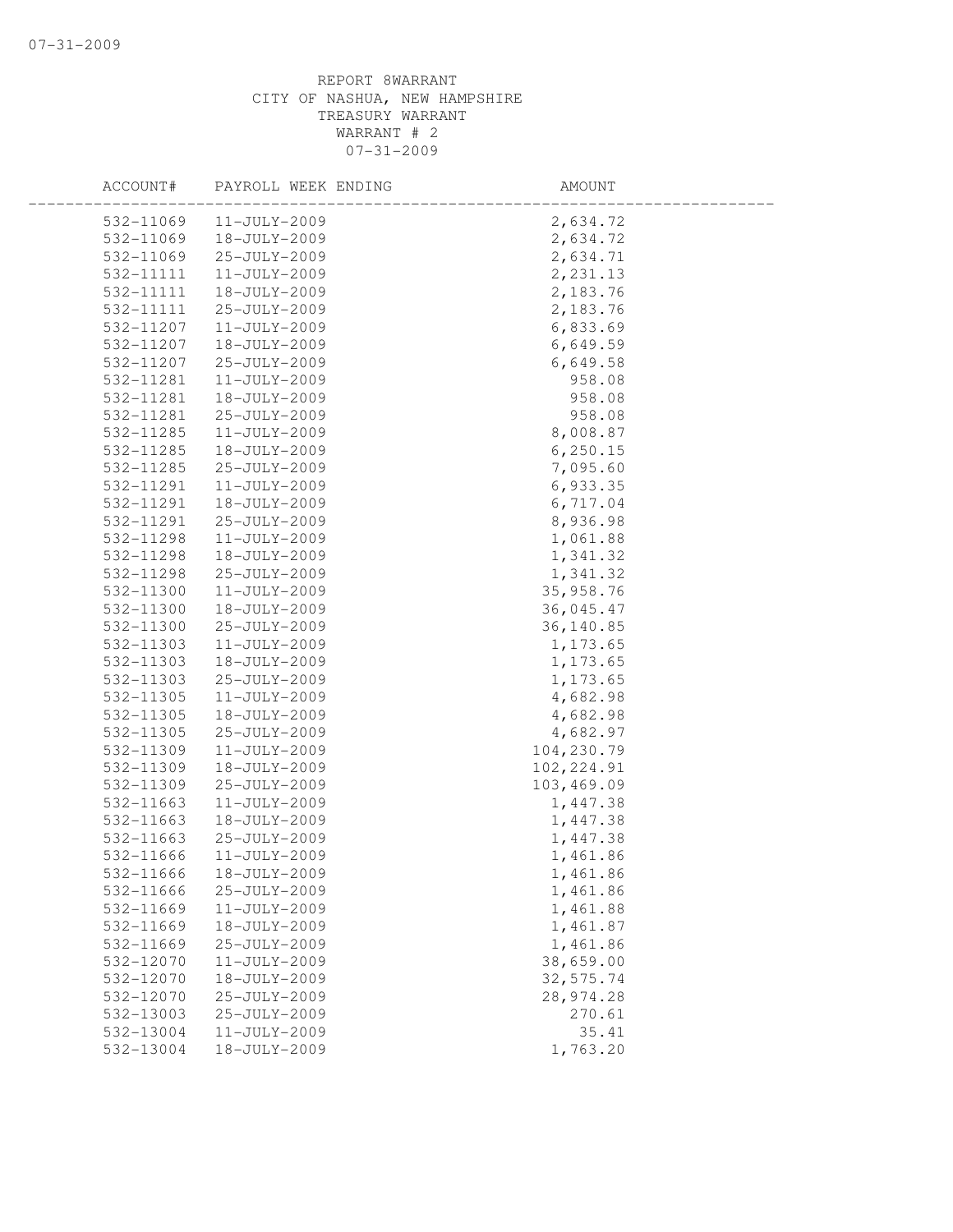|       | ACCOUNT#  | PAYROLL WEEK ENDING     | AMOUNT    |             |
|-------|-----------|-------------------------|-----------|-------------|
|       | 532-13004 | 25-JULY-2009            | 78.52     |             |
|       | 532-13018 | 11-JULY-2009            | 1,515.40  |             |
|       | 532-13018 | 18-JULY-2009            | 2,444.29  |             |
|       | 532-13018 | 25-JULY-2009            | 2,083.34  |             |
|       | 532-13024 | 11-JULY-2009            | 264.19    |             |
|       | 532-13024 | 18-JULY-2009            | 519.94    |             |
|       | 532-13024 | 25-JULY-2009            | 211.35    |             |
|       | 532-13050 | $11 - JULY - 2009$      | 14,307.39 |             |
|       | 532-13050 | 18-JULY-2009            | 11,897.45 |             |
|       | 532-13050 | 25-JULY-2009            | 9,027.19  |             |
|       | 532-15002 | 11-JULY-2009            |           |             |
|       | 532-19231 | 11-JULY-2009            | 1,372.85  |             |
|       | 532-19231 | 18-JULY-2009            | 1,357.09  |             |
|       | 532-19231 | 25-JULY-2009            | 1,376.28  |             |
|       | 532-19232 | 11-JULY-2009            | 1,814.32  |             |
|       | 532-19232 | 18-JULY-2009            | 1,798.56  |             |
|       | 532-19232 | 25-JULY-2009            | 1,817.45  |             |
|       | 532-19233 | 11-JULY-2009            | 2,706.60  |             |
|       | 532-19233 | 18-JULY-2009            | 2,659.32  |             |
|       | 532-19233 | 25-JULY-2009            | 2,711.57  |             |
|       | 532-19234 | 11-JULY-2009            | 1,857.31  |             |
|       | 532-19234 | 18-JULY-2009            | 1,841.55  |             |
|       | 532-19234 | 25-JULY-2009            | 1,861.14  |             |
|       | 532-46045 | 11-JULY-2009            | 93,600.00 |             |
| TOTAL | 532       | FIRE DEPARTMENT         |           | 815, 125.66 |
|       |           |                         |           |             |
|       |           | 535-81023  11-JULY-2009 | 192.30    |             |
|       |           | 535-81023  18-JULY-2009 | 192.30    |             |
|       | 535-81023 | 25-JULY-2009            | 192.30    |             |
| TOTAL | 535       | EMERGENCY MANAGEMENT    |           | 576.90      |
|       |           |                         |           |             |
|       | 536-11200 | 11-JULY-2009            | 1,379.75  |             |
|       | 536-11200 | 18-JULY-2009            | 1,379.75  |             |
|       | 536-11200 | 25-JULY-2009            | 1,379.75  |             |
|       | 536-12137 | 11-JULY-2009            | 1,200.12  |             |
|       | 536-12137 | 18-JULY-2009            | 1,200.12  |             |
|       | 536-12137 | 25-JULY-2009            | 1,200.12  |             |
| TOTAL | 536       | CITYWIDE COMMUNICATIONS |           | 7,739.61    |
|       | 541-11024 | 11-JULY-2009            | 634.77    |             |
|       | 541-11024 | 18-JULY-2009            | 634.77    |             |
|       | 541-11048 | 11-JULY-2009            | 68.90     |             |
|       |           |                         |           |             |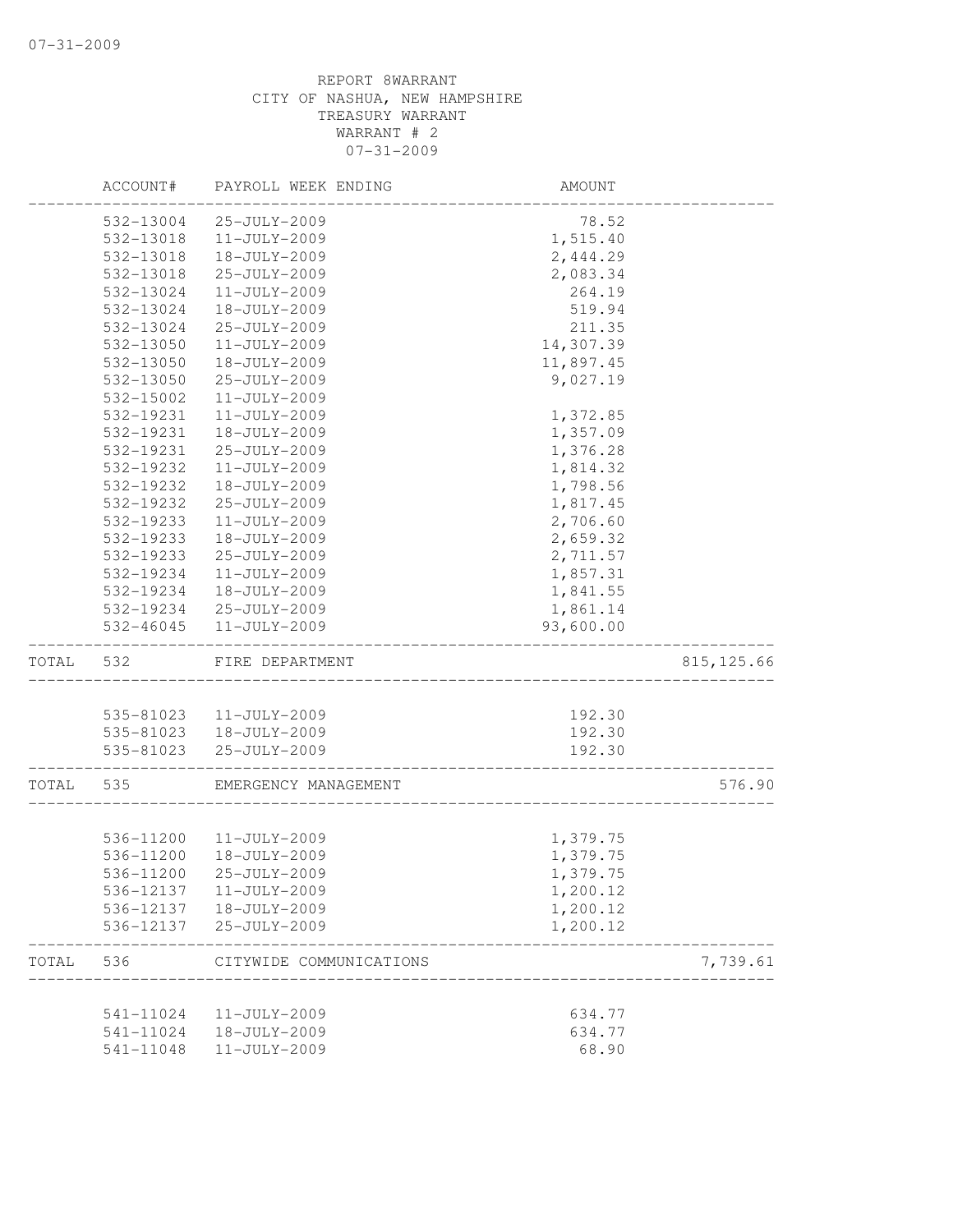|       | ACCOUNT#  | PAYROLL WEEK ENDING         | AMOUNT    |             |
|-------|-----------|-----------------------------|-----------|-------------|
|       | 541-11048 | 18-JULY-2009                | 68.90     |             |
|       | 541-11048 | 25-JULY-2009                | 68.90     |             |
|       | 541-11104 | 11-JULY-2009                | 1,031.73  |             |
|       | 541-11104 | 18-JULY-2009                | 1,014.26  |             |
|       | 541-11104 | 25-JULY-2009                | 1,014.26  |             |
|       | 541-11107 | 11-JULY-2009                | 302.76    |             |
|       | 541-11107 | 18-JULY-2009                | 297.66    |             |
|       | 541-11107 | 25-JULY-2009                | 297.66    |             |
|       | 541-11240 | 11-JULY-2009                | 1,449.15  |             |
|       | 541-11240 | 18-JULY-2009                | 1,449.15  |             |
|       | 541-11240 | 25-JULY-2009                | 1,449.15  |             |
|       | 541-11346 | 11-JULY-2009                | 304.28    |             |
|       | 541-11346 | 18-JULY-2009                | 297.91    |             |
|       | 541-11346 | 25-JULY-2009                | $-889.49$ |             |
|       | 541-12038 | 25-JULY-2009                | 1,799.09  |             |
| TOTAL | 541       | COMMUNITY SERVICES DIVISION |           | 11,293.81   |
|       |           |                             |           |             |
|       | 542-11024 | 25-JULY-2009                | 634.77    |             |
|       | 542-11426 | 11-JULY-2009                | 1,387.79  |             |
|       | 542-11426 | 18-JULY-2009                | 1,364.20  |             |
|       | 542-11426 | 25-JULY-2009                | 1,364.20  |             |
|       | 542-11584 | 11-JULY-2009                | 3,547.40  |             |
|       | 542-11584 | 18-JULY-2009                | 4,039.57  |             |
|       | 542-11584 | 25-JULY-2009                | 3,590.96  |             |
|       | 542-12044 | 11-JULY-2009                | 57.50     |             |
|       | 542-12044 | 25-JULY-2009                | 63.25     |             |
|       | 542-12109 | 11-JULY-2009                | 80.00     |             |
|       | 542-12109 | 18-JULY-2009                | 208.00    |             |
|       | 542-12109 | 25-JULY-2009                | 64.00     |             |
|       | 542-12582 | 11-JULY-2009                | 609.52    |             |
|       | 542-12582 | 18-JULY-2009                | 606.03    |             |
|       | 542-12582 | 25-JULY-2009                | 606.03    |             |
| TOTAL | 542       | COMMUNITY HEALTH            |           | 18, 223. 22 |
|       |           |                             |           |             |
|       | 543-11380 | $11 - JULY - 2009$          | 973.35    |             |
|       | 543-11380 | 18-JULY-2009                | 952.97    |             |
|       | 543-11380 | 25-JULY-2009                | 952.97    |             |
|       | 543-11438 | 11-JULY-2009                | 1,286.71  |             |
|       | 543-11438 | 18-JULY-2009                | 1,286.72  |             |
|       | 543-11438 | 25-JULY-2009                | 1,286.72  |             |
|       | 543-11602 | 11-JULY-2009                | 898.95    |             |
|       | 543-11602 | 18-JULY-2009                | 883.76    |             |
|       | 543-11602 | 25-JULY-2009                | 883.76    |             |
|       | 543-11604 | 11-JULY-2009                | 1,561.18  |             |
|       |           |                             |           |             |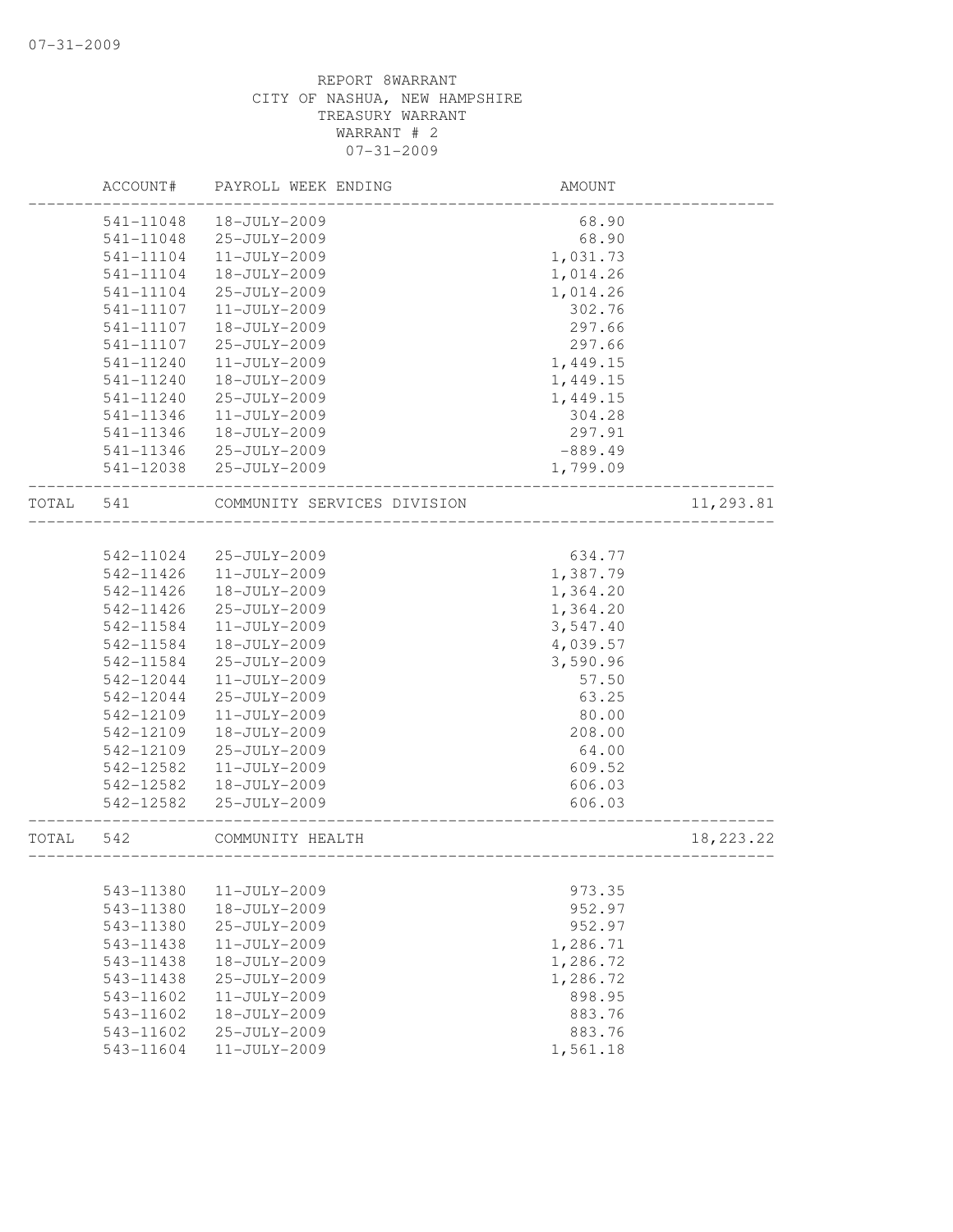|           | ACCOUNT#               | PAYROLL WEEK ENDING          | <b>AMOUNT</b>                    |           |
|-----------|------------------------|------------------------------|----------------------------------|-----------|
|           | 543-11604              | 18-JULY-2009                 | 1,528.65                         |           |
|           | 543-11604              | 25-JULY-2009                 | 1,528.64                         |           |
|           |                        | 543-11605  11-JULY-2009      | 973.33                           |           |
|           |                        | 543-11605  18-JULY-2009      | 956.86                           |           |
|           |                        | 543-11605 25-JULY-2009       | 956.86                           |           |
| TOTAL 543 |                        | ENVIRONMENTAL HEALTH DEPT.   | _____________________________    | 16,911.43 |
|           |                        |                              |                                  |           |
|           | 544-11008              | 11-JULY-2009                 | 757.31<br>744.55                 |           |
|           | 544-11008              | 18-JULY-2009                 |                                  |           |
|           | 544-11008              | 25-JULY-2009                 | 744.55                           |           |
|           | 544-11099              | 11-JULY-2009                 | 1,964.93                         |           |
|           | 544-11099              | 18-JULY-2009                 | 1,501.50                         |           |
|           | 544-11099              | 25-JULY-2009                 | 1,501.50                         |           |
|           | 544-11112              | 11-JULY-2009                 | 866.77                           |           |
|           | 544-11112              | 18-JULY-2009                 | 852.14                           |           |
|           | 544-11112              | 25-JULY-2009                 | 852.14                           |           |
|           | 544-11367              | 11-JULY-2009                 | 848.17                           |           |
|           | 544-11367              | 18-JULY-2009                 | 833.86                           |           |
|           | 544-11367              | 25-JULY-2009                 | 833.86                           |           |
|           | 544-11777              | 11-JULY-2009                 | 1,312.20                         |           |
|           | 544-11777              | 18-JULY-2009                 | 1,289.91                         |           |
|           | 544-11777              | 25-JULY-2009                 | 1,289.91                         |           |
|           | 544-12101              | $11 - JULY - 2009$           | 271.04                           |           |
|           | 544-12101              | 18-JULY-2009                 | 271.04                           |           |
|           |                        | 544-12101 25-JULY-2009       | 271.04<br>---------------------- |           |
| TOTAL     | 544                    | WELFARE ADMINISTRATION       |                                  | 17,006.42 |
|           | 551-11028              | 11-JULY-2009                 | 531.38                           |           |
|           | 551-11028              | 18-JULY-2009                 | 531.38                           |           |
|           | 551-11028              | 25-JULY-2009                 | 531.38                           |           |
|           | 551-11057              | $11 - JULY - 2009$           | 877.88                           |           |
|           | 551-11057              | 18-JULY-2009                 | 877.88                           |           |
|           | 551-11057              | 25-JULY-2009                 | 877.88                           |           |
|           | 551-11094              | 11-JULY-2009                 | 298.91                           |           |
|           |                        | 18-JULY-2009                 |                                  |           |
|           | 551-11094<br>551-11094 |                              | 298.90<br>298.91                 |           |
|           | 551-11097              | 25-JULY-2009<br>11-JULY-2009 | 1,050.79                         |           |
|           |                        | 18-JULY-2009                 |                                  |           |
|           | 551-11097              |                              | 1,050.79                         |           |
|           | 551-11097              | 25-JULY-2009                 | 1,050.79                         |           |
|           | 551-11211              | 11-JULY-2009                 | 624.50                           |           |
|           | 551-11211              | 18-JULY-2009                 | 613.90                           |           |
|           | 551-11211              | 25-JULY-2009                 | 613.89                           |           |
|           | 551-11212              | 11-JULY-2009                 | 1,475.09                         |           |
|           | 551-11212              | 18-JULY-2009                 | 1,450.00                         |           |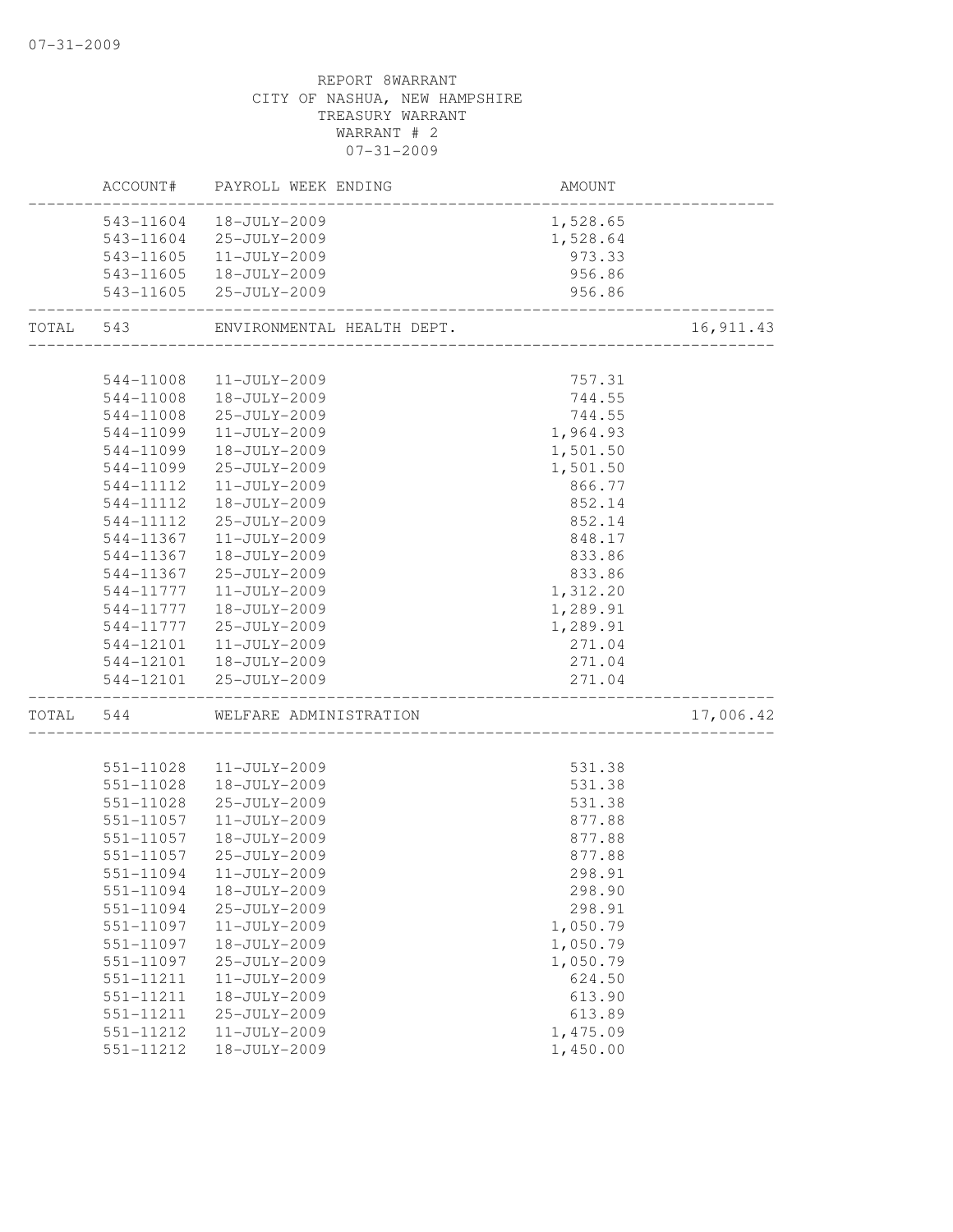|           | ACCOUNT#      | PAYROLL WEEK ENDING            | AMOUNT   |           |
|-----------|---------------|--------------------------------|----------|-----------|
|           | 551-11212     | 25-JULY-2009                   | 1,450.00 |           |
|           | 551-11249     | $11 - JULY - 2009$             | 248.73   |           |
|           | 551-11249     | 18-JULY-2009                   | 248.73   |           |
|           | 551-11249     | 25-JULY-2009                   | 1,281.85 |           |
|           | 551-11273     | 11-JULY-2009                   | 1,640.42 |           |
|           | 551-11273     | 18-JULY-2009                   | 1,640.42 |           |
|           | 551-11273     | 25-JULY-2009                   | 1,640.42 |           |
|           | 551-11435     | 11-JULY-2009                   | 925.43   |           |
|           | 551-11435     | 18-JULY-2009                   | 909.67   |           |
|           | 551-11435     | 25-JULY-2009                   | 909.67   |           |
|           | 551-11462     | 11-JULY-2009                   | 1,009.96 |           |
|           | $551 - 11462$ | 18-JULY-2009                   | 1,009.96 |           |
|           | 551-11462     | 25-JULY-2009                   | 1,009.96 |           |
|           | 551-11638     | 11-JULY-2009                   | 1,079.78 |           |
|           | 551-11638     | 18-JULY-2009                   | 1,088.89 |           |
|           | 551-11638     | 25-JULY-2009                   | 1,118.32 |           |
|           | 551-13004     | 11-JULY-2009                   | 201.09   |           |
|           | 551-13004     | 18-JULY-2009                   | 475.12   |           |
|           | 551-13004     | 25-JULY-2009                   | 220.87   |           |
|           | 551-59179     | 18-JULY-2009                   | 320.00   |           |
|           |               | 551-59179 25-JULY-2009         | 320.00   |           |
|           | 551-91010     | 25-JULY-2009                   | 1,248.70 |           |
| TOTAL 551 |               | PUBLIC WORKS DIV & ENGINEERING |          | 33,052.24 |
|           |               |                                |          |           |
|           |               | 552-11077   11-JULY-2009       | 1,315.45 |           |
|           | 552-11077     | 18-JULY-2009                   | 1,293.11 |           |
|           | 552-11077     | 25-JULY-2009                   | 1,293.11 |           |
|           | 552-11087     | 11-JULY-2009                   | 761.68   |           |
|           | 552-11087     | 18-JULY-2009                   | 761.68   |           |
|           | 552-11087     | 25-JULY-2009                   | 746.80   |           |
|           | 552-11143     | 11-JULY-2009                   | 784.00   |           |
|           | 552-11143     | 18-JULY-2009                   | 784.00   |           |
|           | 552-11143     | 25-JULY-2009                   | 784.00   |           |
|           | 552-11324     | 11-JULY-2009                   | 4,039.84 |           |
|           | 552-11324     | 18-JULY-2009                   | 4,039.84 |           |
|           | 552-11324     | 25-JULY-2009                   | 3,332.87 |           |
|           | 552-11339     | 11-JULY-2009                   | 2,151.68 |           |
|           | 552-11339     | 18-JULY-2009                   | 2,154.48 |           |
|           | 552-11339     | 25-JULY-2009                   | 2,151.68 |           |
|           | 552-11342     | 11-JULY-2009                   | 706.00   |           |
|           | 552-11342     | 18-JULY-2009                   | 706.00   |           |
|           | 552-11342     | 25-JULY-2009                   | 30.89    |           |
|           | 552-11343     | 11-JULY-2009                   | 2,373.08 |           |
|           | 552-11343     | 18-JULY-2009                   | 2,373.60 |           |
|           | 552-11343     | 25-JULY-2009                   | 2,374.80 |           |
|           | 552-11407     | 11-JULY-2009                   | 4,884.00 |           |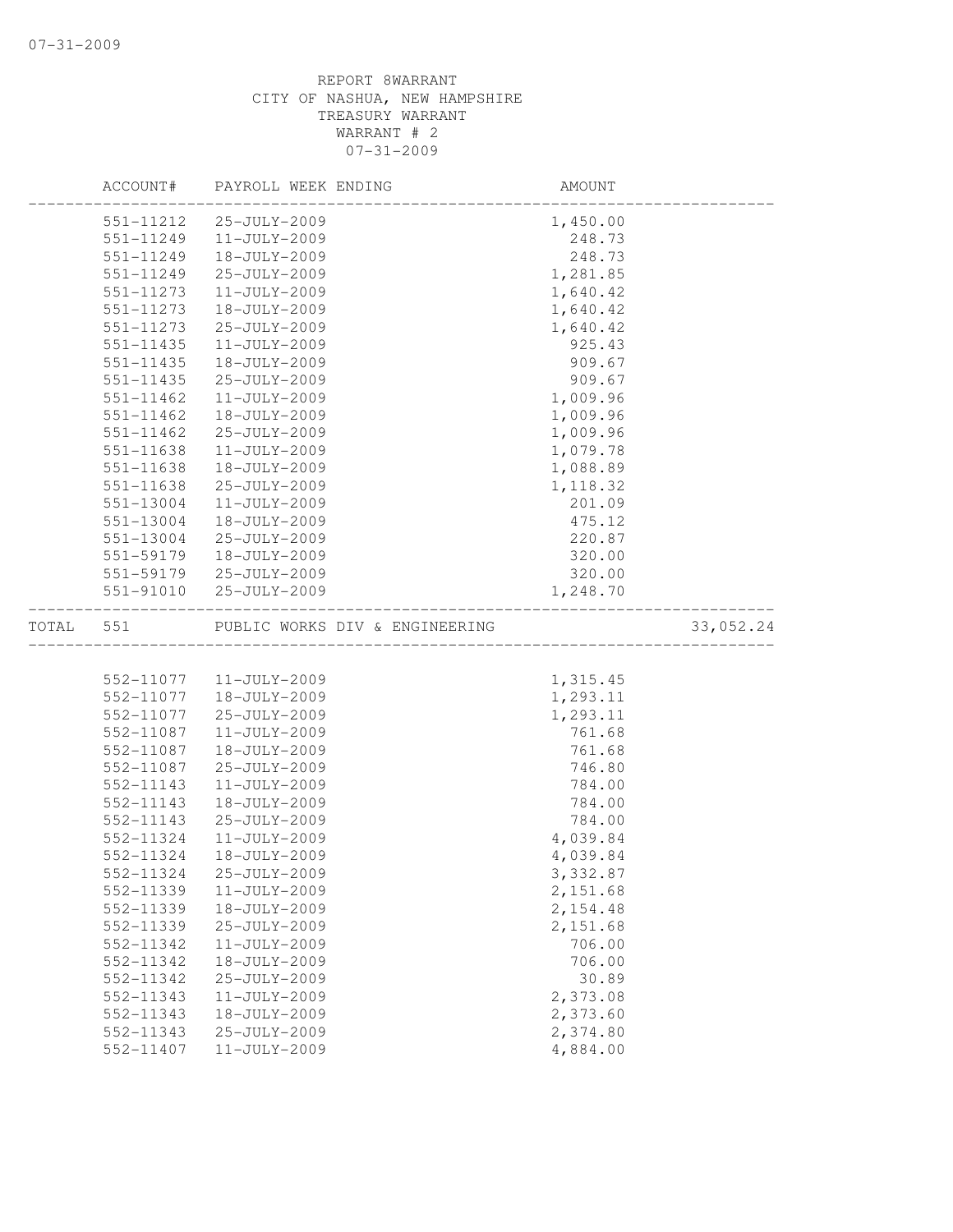| ACCOUNT#               | PAYROLL WEEK ENDING                | AMOUNT               |  |
|------------------------|------------------------------------|----------------------|--|
| 552-11407              | 18-JULY-2009                       | 4,884.01             |  |
| 552-11407              | 25-JULY-2009                       | 4,884.00             |  |
| 552-11492              | $11 - JULY - 2009$                 | 746.80               |  |
| 552-11492              | 18-JULY-2009                       | 746.80               |  |
| 552-11492              | 25-JULY-2009                       | 746.80               |  |
| 552-11548              | $11 - JULY - 2009$                 | 1,028.00             |  |
| 552-11548              | 18-JULY-2009                       | 1,028.00             |  |
| 552-11548              | 25-JULY-2009                       | 1,028.00             |  |
| 552-11562              | 11-JULY-2009                       | 400.06               |  |
| 552-11562              | 18-JULY-2009                       | 400.06               |  |
| 552-11562              | 25-JULY-2009                       | 400.06               |  |
| 552-11580              | 11-JULY-2009                       | 1,002.52             |  |
| 552-11580              | 18-JULY-2009                       | 985.56               |  |
| 552-11580              | 25-JULY-2009                       | 985.56               |  |
| 552-11618              | 11-JULY-2009                       | 638.05               |  |
| 552-11618              | 18-JULY-2009                       | 638.06               |  |
| 552-11618              | 25-JULY-2009                       | 638.06               |  |
| 552-11672              | $11 - JULY - 2009$                 | 1, 471.42            |  |
| 552-11672              | 18-JULY-2009                       | 1,446.40             |  |
| 552-11672              | 25-JULY-2009                       | 1,446.40             |  |
| 552-11750              | $11 - JULY - 2009$                 | 736.96               |  |
| 552-11750              | 18-JULY-2009                       | 736.96               |  |
| 552-11750              | 25-JULY-2009                       | 736.16               |  |
| 552-12156              | $11 - JULY - 2009$                 | 6,955.00             |  |
| 552-12156              | 18-JULY-2009                       | 7,062.50             |  |
| 552-12156              | 25-JULY-2009                       | 6,830.00             |  |
| 552-12158              | $11 - JULY - 2009$                 | 742.50               |  |
| 552-12158              | 18-JULY-2009                       | 709.50               |  |
| 552-12158              | 25-JULY-2009                       | 726.00               |  |
| 552-12159              | $11 - JULY - 2009$                 | 3,357.75             |  |
| 552-12159              | 18-JULY-2009                       | 3,042.00             |  |
| 552-12159              | 25-JULY-2009                       | 3,345.00             |  |
| 552-12162              | 11-JULY-2009                       | 1,099.25             |  |
| 552-12162              | 18-JULY-2009                       | 893.00               |  |
| 552-12162              | 25-JULY-2009                       | 929.75               |  |
| 552-12186              | 11-JULY-2009                       | 1,306.00             |  |
| 552-12186              | 18-JULY-2009                       | 1,330.75             |  |
| 552-12186              | 25-JULY-2009                       | 1,418.75             |  |
| 552-12192              | 11-JULY-2009                       | 2,158.25             |  |
| 552-12192              | 18-JULY-2009<br>25-JULY-2009       | 2,013.50             |  |
| 552-12192<br>552-13004 | $11 - JULY - 2009$                 | 2,306.75             |  |
| 552-13004              |                                    | 6,574.79<br>5,318.53 |  |
|                        | 18-JULY-2009                       |                      |  |
| 552-13004              | 25-JULY-2009<br>$11 - JULY - 2009$ | 4,095.12             |  |
| 552-59050              | 18-JULY-2009                       | 250.00               |  |
| 552-59050              |                                    | 480.00               |  |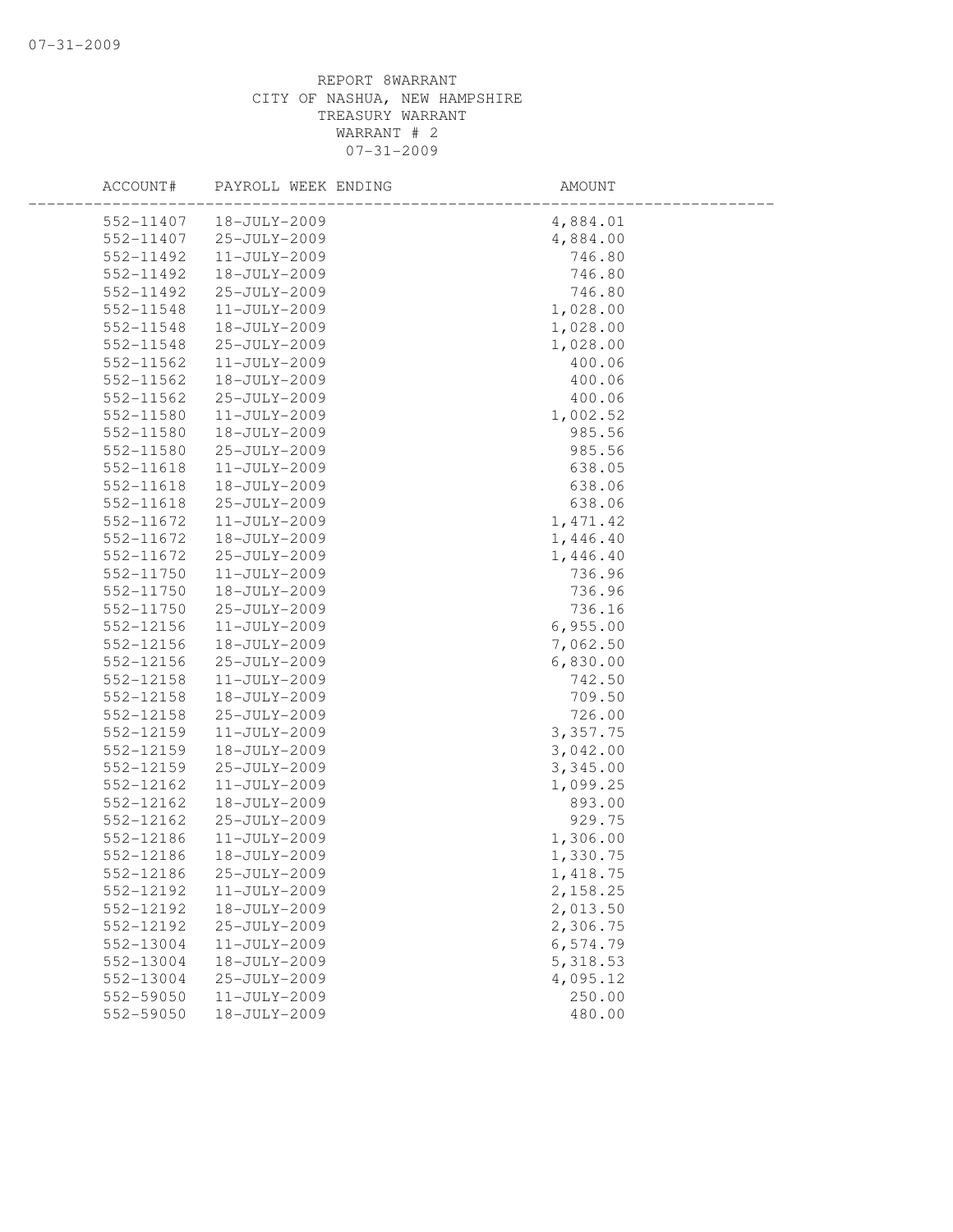|           |                            | ACCOUNT# PAYROLL WEEK ENDING | AMOUNT                                   |            |
|-----------|----------------------------|------------------------------|------------------------------------------|------------|
| TOTAL 552 |                            | PARKS AND RECREATION         | N<br>___________________________________ | 130,541.98 |
|           |                            |                              |                                          |            |
|           |                            | 553-11041  11-JULY-2009      | 1,016.27                                 |            |
|           | 553-11041                  | 18-JULY-2009                 | 1,016.27                                 |            |
|           | 553-11041                  | 25-JULY-2009                 | 1,016.27                                 |            |
|           | 553-11078                  | $11 - JULY - 2009$           | 1,301.87                                 |            |
|           | 553-11078                  | 18-JULY-2009                 | 1,567.51                                 |            |
|           | 553-11078                  | 25-JULY-2009                 | 239.33                                   |            |
|           | 553-11098                  | $11 - JULY - 2009$           | 990.17                                   |            |
|           | 553-11098                  | 18-JULY-2009                 | 990.16                                   |            |
|           | 553-11098                  | 25-JULY-2009                 | 990.17                                   |            |
|           | 553-11169                  | 11-JULY-2009                 | 1,021.62                                 |            |
|           | 553-11169                  | 18-JULY-2009                 | 1,021.61                                 |            |
|           | 553-11169                  | 25-JULY-2009                 | 1,021.62                                 |            |
|           | 553-11192                  | $11 - JULY - 2009$           | 931.64                                   |            |
|           | 553-11192                  | 18-JULY-2009                 | 931.64                                   |            |
|           | 553-11192                  | 25-JULY-2009                 | 931.64                                   |            |
|           | 553-11279                  | 11-JULY-2009                 | 5,555.58                                 |            |
|           | 553-11279                  | 18-JULY-2009                 | 5,488.00                                 |            |
|           | 553-11279                  | 25-JULY-2009                 | 5,531.59                                 |            |
|           | 553-11327                  | 11-JULY-2009                 | 4,039.84                                 |            |
|           | 553-11327                  | 18-JULY-2009                 | 4,039.83                                 |            |
|           | 553-11327                  | 25-JULY-2009                 | 4,039.84                                 |            |
|           | 553-11375                  | $11 - JULY - 2009$           | 1,587.51                                 |            |
|           | 553-11375                  | 18-JULY-2009                 | 1,792.88                                 |            |
|           | 553-11375                  | 25-JULY-2009                 | 2,077.60                                 |            |
|           | 553-11465                  | 11-JULY-2009                 | 2,506.45                                 |            |
|           | 553-11465                  | 18-JULY-2009                 | 2,539.12                                 |            |
|           | 553-11465                  | 25-JULY-2009                 | 2,091.04                                 |            |
|           | 553-11474                  | 11-JULY-2009                 | 3,361.14                                 |            |
|           | 553-11474                  | 18-JULY-2009                 | 3,366.40                                 |            |
|           | 553-11474                  | 25-JULY-2009                 | 3,366.40                                 |            |
|           | 553-11475                  | $11 - JULY - 2009$           | 2,553.60                                 |            |
|           | $553 - 11475$              | 18-JULY-2009                 | 2,558.40                                 |            |
|           | 553-11475                  | 25-JULY-2009                 | 2,556.00                                 |            |
|           | 553-11630                  | 11-JULY-2009                 | 1,446.19                                 |            |
|           | 553-11630                  | 18-JULY-2009                 | 1,465.18                                 |            |
|           | 553-11630                  | 25-JULY-2009                 | 1,444.80                                 |            |
|           | 553-11631                  | 11-JULY-2009                 | 724.80                                   |            |
|           | 553-11631                  | 18-JULY-2009<br>25-JULY-2009 | 729.60                                   |            |
|           | 553-11631                  |                              | 729.60                                   |            |
|           | 553-11648                  | $11 - JULY - 2009$           | 820.54                                   |            |
|           | 553-11648<br>$553 - 11648$ | 18-JULY-2009<br>25-JULY-2009 | 859.15                                   |            |
|           | 553-11678                  | 11-JULY-2009                 | 820.54<br>1,699.30                       |            |
|           | 553-11678                  | 18-JULY-2009                 |                                          |            |
|           |                            |                              | 1,670.35                                 |            |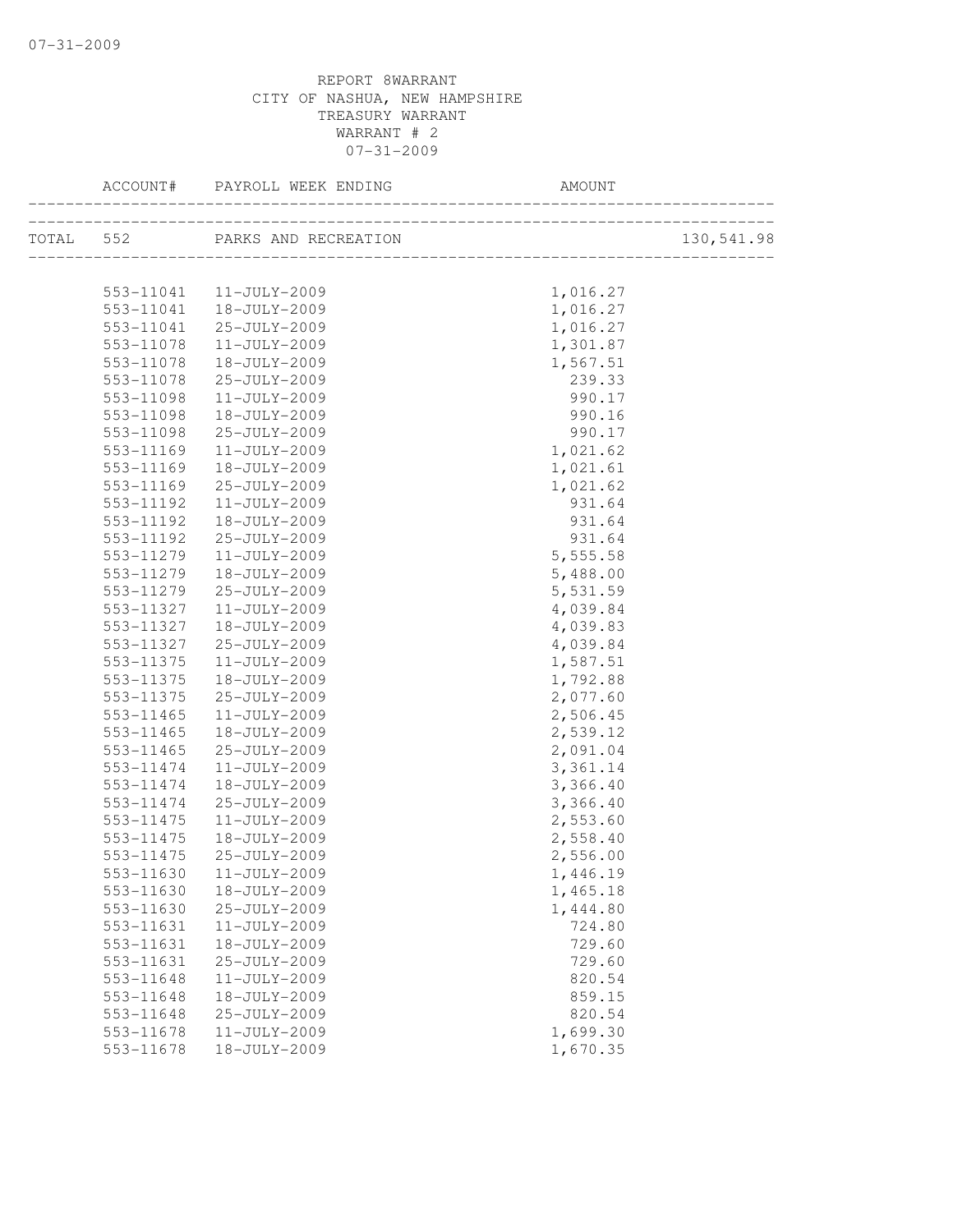|       | ACCOUNT#  | PAYROLL WEEK ENDING | AMOUNT    |             |
|-------|-----------|---------------------|-----------|-------------|
|       | 553-11678 | 25-JULY-2009        | 1,670.34  |             |
|       | 553-11759 | $11 - JULY - 2009$  | 13,746.38 |             |
|       | 553-11759 | 18-JULY-2009        | 13,530.44 |             |
|       | 553-11759 | 25-JULY-2009        | 14,300.01 |             |
|       | 553-11771 | 11-JULY-2009        | 1,683.20  |             |
|       | 553-11771 | 18-JULY-2009        | 1,683.20  |             |
|       | 553-11771 | 25-JULY-2009        | 1,683.20  |             |
|       | 553-12128 | 11-JULY-2009        | 230.23    |             |
|       | 553-12128 | 18-JULY-2009        | 401.41    |             |
|       | 553-12128 | 25-JULY-2009        | 395.87    |             |
|       | 553-13004 | 11-JULY-2009        | 774.55    |             |
|       | 553-13004 | 18-JULY-2009        | 2,739.24  |             |
|       | 553-13004 | 25-JULY-2009        | 885.37    |             |
| TOTAL | 553       | STREET DEPARTMENT   |           | 140, 172.50 |
|       |           |                     |           |             |
|       | 555-11024 | 11-JULY-2009        | 158.62    |             |
|       | 555-11058 | 11-JULY-2009        | 1,002.51  |             |
|       | 555-11058 | 18-JULY-2009        | 985.56    |             |
|       | 555-11058 | 25-JULY-2009        | 985.56    |             |
|       | 555-11461 | 11-JULY-2009        | 1,446.40  |             |
|       | 555-11461 | 18-JULY-2009        | 1,446.40  |             |
|       | 555-11461 | 25-JULY-2009        | 1,446.40  |             |
|       | 555-11505 | $11 - JULY - 2009$  | 1,205.06  |             |
|       | 555-11505 | 18-JULY-2009        | 1,184.60  |             |
|       | 555-11505 | 25-JULY-2009        | 1,184.60  |             |
|       | 555-11639 | 11-JULY-2009        | 746.80    |             |
|       | 555-11639 | 18-JULY-2009        | 746.80    |             |
|       | 555-11639 | 25-JULY-2009        | 746.80    |             |
|       | 555-11640 | 11-JULY-2009        | 695.60    |             |
|       | 555-11640 | 18-JULY-2009        | 695.60    |             |
|       | 555-11640 | 25-JULY-2009        | 695.60    |             |
|       | 555-11738 | 11-JULY-2009        | 1,760.00  |             |
|       | 555-11738 | 18-JULY-2009        | 1,760.00  |             |
|       | 555-11738 | 25-JULY-2009        | 1,760.00  |             |
|       | 555-11745 | 11-JULY-2009        | 738.80    |             |
|       | 555-11745 | 18-JULY-2009        | 738.80    |             |
|       | 555-11745 | 25-JULY-2009        | 738.80    |             |
|       | 555-11746 | $11 - JULY - 2009$  | 1,159.43  |             |
|       | 555-11746 | 18-JULY-2009        | 1,139.75  |             |
|       | 555-11746 | 25-JULY-2009        | 1,139.75  |             |
|       | 555-13004 | 11-JULY-2009        | 521.41    |             |
|       | 555-13004 | 18-JULY-2009        | 297.00    |             |
|       | 555-13068 | $11 - JULY - 2009$  | 231.00    |             |
|       | 555-13068 | 18-JULY-2009        | 231.00    |             |
|       | 555-13068 | 25-JULY-2009        | 231.00    |             |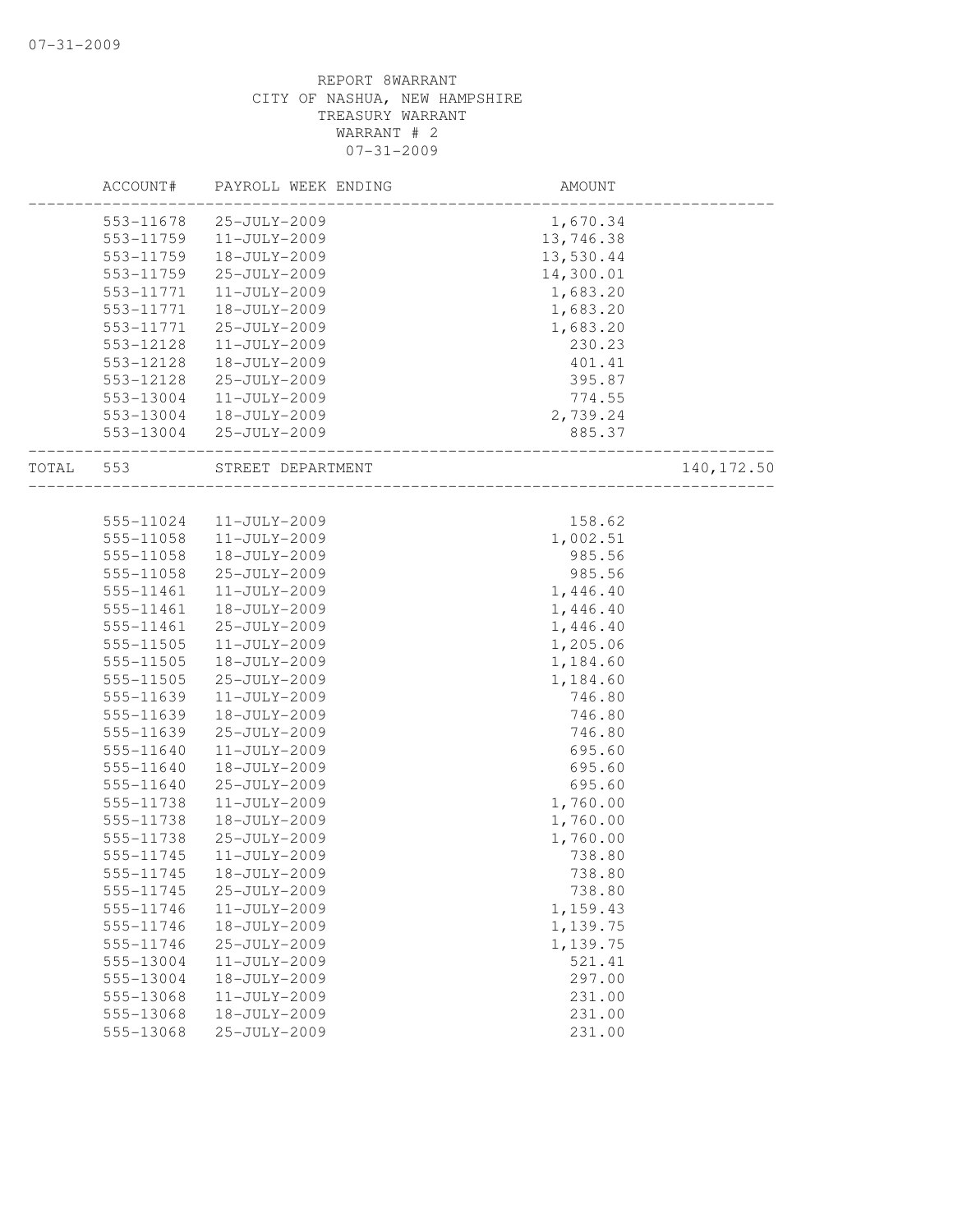|           | ACCOUNT#               | PAYROLL WEEK ENDING          | AMOUNT                              |           |
|-----------|------------------------|------------------------------|-------------------------------------|-----------|
| TOTAL 555 |                        | TRAFFIC DEPARTMENT           |                                     | 27,819.65 |
|           |                        |                              | ___________________________________ |           |
|           |                        | 557-11161 11-JULY-2009       | 746.80                              |           |
|           |                        | $557-11161$ $18-JULY-2009$   | 746.80                              |           |
|           |                        | 557-11161 25-JULY-2009       | 746.80                              |           |
|           | ----------------       | 557-13004 25-JULY-2009       | 85.95                               |           |
| TOTAL 557 |                        | PARKING LOTS                 |                                     | 2,326.35  |
|           |                        |                              |                                     |           |
|           | 561-11345<br>561-11345 | 11-JULY-2009<br>18-JULY-2009 | 1,402.60                            |           |
|           | 561-11345              | 25-JULY-2009                 | 1,379.00<br>1,379.00                |           |
|           | 561-11651              | 11-JULY-2009                 | 875.16                              |           |
|           | 561-11651              | 18-JULY-2009                 | 860.38                              |           |
|           | 561-11651              | 25-JULY-2009                 | 860.38                              |           |
|           | $561 - 11658$          | 11-JULY-2009                 | 1,062.70                            |           |
|           | 561-11658              | 18-JULY-2009                 | 1,044.70                            |           |
|           | 561-11658              | 25-JULY-2009                 | 1,044.70                            |           |
|           | 561-12153              | 11-JULY-2009                 | 2,000.00                            |           |
|           | 561-12153              | 18-JULY-2009                 | 1,890.00                            |           |
|           | $561 - 12153$          | 25-JULY-2009                 | 1,460.00                            |           |
|           | 561-13004              | 11-JULY-2009                 | 77.57                               |           |
|           |                        | 561-13004 25-JULY-2009       | 96.79                               |           |
|           |                        | 561-91010 25-JULY-2009       | 100.00                              |           |
| TOTAL     | 561                    | EDGEWOOD CEMETERY            |                                     | 15,532.98 |
|           |                        |                              |                                     |           |
|           | 563-11345              | $11 - JULY - 2009$           | 1,179.36                            |           |
|           | 563-11345              | 18-JULY-2009                 | 1,159.57                            |           |
|           | 563-11345              | 25-JULY-2009                 | 1,159.58                            |           |
|           | 563-11651              | $11 - JULY - 2009$           | 779.18                              |           |
|           | 563-11651              | 18-JULY-2009                 | 766.04                              |           |
|           | 563-11651              | 25-JULY-2009                 | 766.05                              |           |
|           | 563-11657              | 11-JULY-2009                 | 973.78                              |           |
|           | 563-11657              | 18-JULY-2009                 | 957.28                              |           |
|           | 563-11657              | 25-JULY-2009                 | 957.28                              |           |
|           | 563-12153              | 11-JULY-2009                 | 720.00                              |           |
|           | 563-12153              | 18-JULY-2009                 | 720.00                              |           |
|           | 563-12153<br>563-13004 | 25-JULY-2009<br>25-JULY-2009 | 770.00<br>60.00                     |           |
| TOTAL     | 563                    | WOODLAWN CEMETERY            |                                     | 10,968.12 |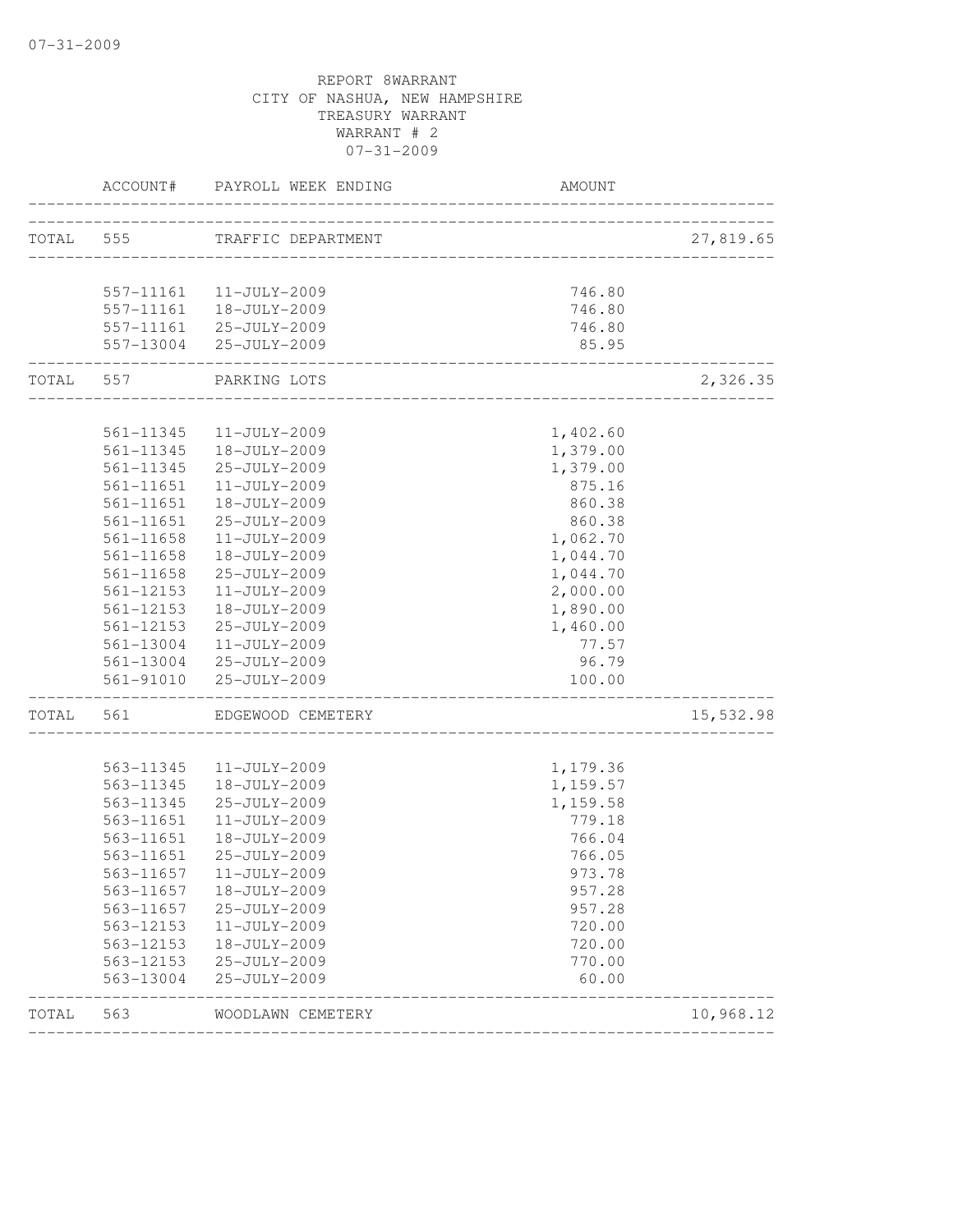|       | ACCOUNT#  | PAYROLL WEEK ENDING    | AMOUNT   |            |
|-------|-----------|------------------------|----------|------------|
|       | 571-11237 | 11-JULY-2009           | 2,034.38 |            |
|       | 571-11237 | 18-JULY-2009           | 1,999.68 |            |
|       |           | 571-11237 25-JULY-2009 | 1,999.68 |            |
| TOTAL | 571       | COMMUNITY DEVELOPMENT  |          | 6,033.74   |
|       |           |                        |          |            |
|       | 572-11024 | $11 - JULY - 2009$     | 634.62   |            |
|       | 572-11024 | 18-JULY-2009           | 634.62   |            |
|       | 572-11024 | 25-JULY-2009           | 634.62   |            |
|       | 572-11215 | $11 - JULY - 2009$     | 3,571.26 |            |
|       | 572-11215 | 18-JULY-2009           | 3,571.25 |            |
|       | 572-11215 | 25-JULY-2009           | 3,571.25 |            |
|       | 572-11238 | 11-JULY-2009           | 841.38   |            |
|       | 572-11238 | 18-JULY-2009           | 841.39   |            |
|       | 572-11238 | 25-JULY-2009           | 841.38   |            |
|       | 572-11450 | 11-JULY-2009           | 1,749.82 |            |
|       | 572-11450 | 18-JULY-2009           | 1,720.02 |            |
|       | 572-11450 | 25-JULY-2009           | 1,720.02 |            |
|       | 572-11522 | 11-JULY-2009           | 816.64   |            |
|       | 572-11522 | 18-JULY-2009           | 816.64   |            |
|       | 572-11522 | 25-JULY-2009           | 816.64   |            |
|       | 572-11525 | 11-JULY-2009           | 1,007.85 |            |
|       | 572-11525 | $18 - JULY - 2009$     | 1,007.85 |            |
|       | 572-11525 | 25-JULY-2009           | 1,007.85 |            |
|       | 572-58005 | 18-JULY-2009           | 100.00   |            |
|       | 572-58005 | 25-JULY-2009           | 200.00   |            |
|       | 572-98046 | 11-JULY-2009           | 100.00   |            |
| TOTAL | 572       | PLANNING DEPARTMENT    |          | 26, 205.10 |
|       |           |                        |          |            |
|       | 573-11444 | 11-JULY-2009           | 1,618.06 |            |
|       | 573-11444 | 18-JULY-2009           | 1,618.06 |            |
|       |           | 573-11444 25-JULY-2009 | 1,618.06 |            |
|       |           | 573-12029 25-JULY-2009 | 355.51   |            |
| TOTAL | 573       | ECONOMIC DEVELOPMENT   |          | 5,209.69   |
|       |           |                        |          |            |
|       | 575-11032 | 11-JULY-2009           | 729.52   |            |
|       | 575-11032 | 18-JULY-2009           | 717.23   |            |
|       | 575-11032 | 25-JULY-2009           | 717.23   |            |
|       | 575-11042 | 11-JULY-2009           | 1,449.08 |            |
|       | 575-11042 | 18-JULY-2009           | 1,934.41 |            |
|       | 575-11042 | 25-JULY-2009           | 1,418.58 |            |
|       | 575-11062 | 11-JULY-2009           | 641.55   |            |
|       | 575-11062 | 18-JULY-2009           | 627.75   |            |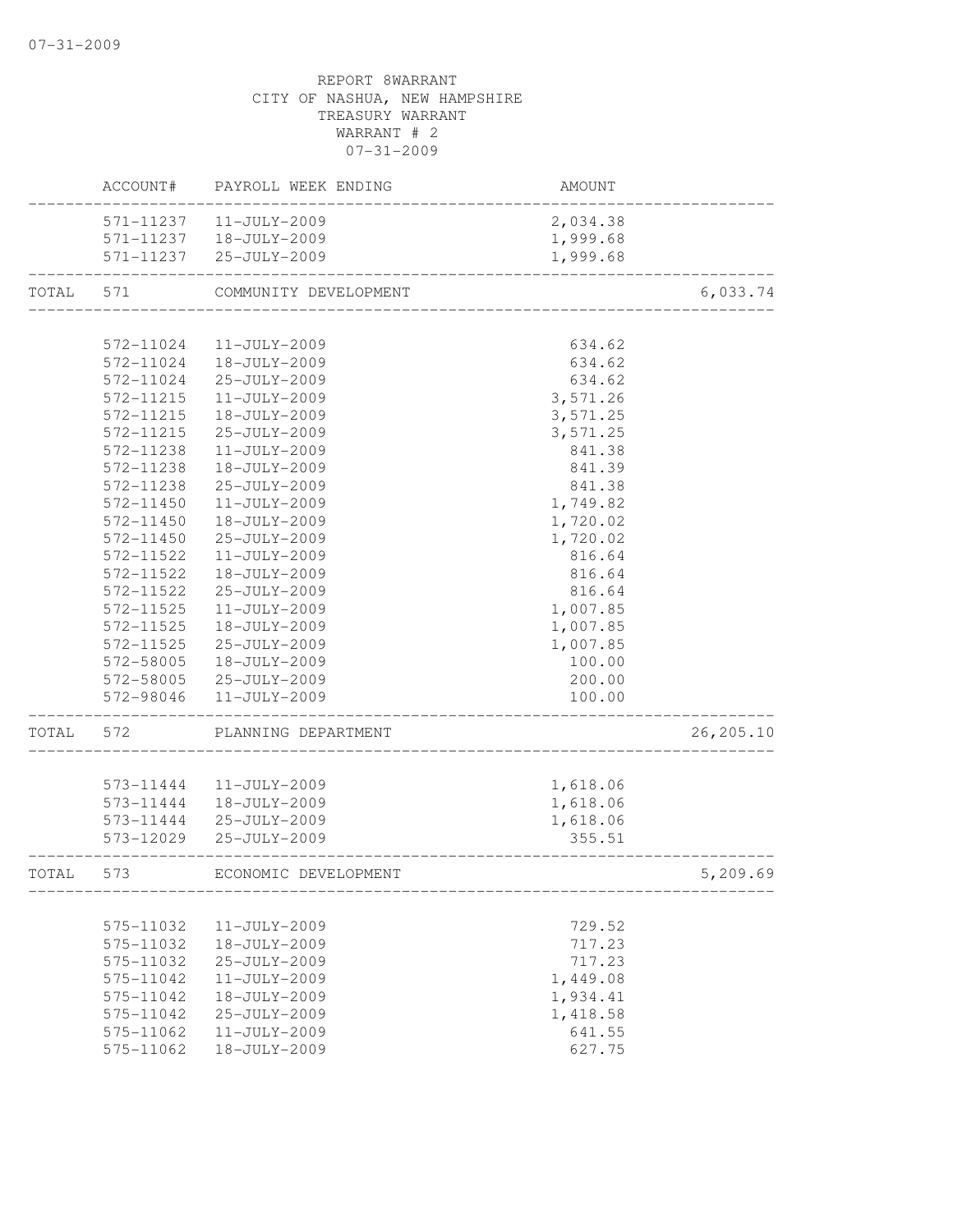|       | ACCOUNT#  | PAYROLL WEEK ENDING | AMOUNT    |           |
|-------|-----------|---------------------|-----------|-----------|
|       | 575-11062 | 25-JULY-2009        | 627.75    |           |
|       | 575-11189 | 11-JULY-2009        | 1,126.63  |           |
|       | 575-11189 | 18-JULY-2009        | 1,102.42  |           |
|       | 575-11189 | 25-JULY-2009        | 1,102.42  |           |
|       | 575-11365 | 18-JULY-2009        | 562.69    |           |
|       | 575-11365 | 25-JULY-2009        | 562.69    |           |
|       | 575-11387 | $11 - JULY - 2009$  | 6, 104.97 |           |
|       | 575-11387 | 18-JULY-2009        | 5,973.79  |           |
|       | 575-11387 | 25-JULY-2009        | 5,973.79  |           |
|       | 575-11393 | $11 - JULY - 2009$  | 4,628.34  |           |
|       | 575-11393 | 18-JULY-2009        | 4,528.91  |           |
|       | 575-11393 | 25-JULY-2009        | 3,954.25  |           |
|       | 575-11400 | 11-JULY-2009        | 8,368.31  |           |
|       | 575-11400 | 18-JULY-2009        | 8,201.43  |           |
|       | 575-11400 | 25-JULY-2009        | 8,201.43  |           |
|       | 575-11401 | $11 - JULY - 2009$  | 4,087.29  |           |
|       | 575-11401 | 18-JULY-2009        | 3,999.45  |           |
|       | 575-11401 | 25-JULY-2009        | 3,999.45  |           |
|       | 575-11403 | $11 - JULY - 2009$  | 873.18    |           |
|       | 575-11403 | 18-JULY-2009        | 858.44    |           |
|       | 575-11403 | 25-JULY-2009        | 858.44    |           |
|       | 575-11404 | 11-JULY-2009        | 797.04    |           |
|       | 575-11404 | 18-JULY-2009        | 779.92    |           |
|       | 575-11404 | 25-JULY-2009        | 779.93    |           |
|       | 575-11627 | $11 - JULY - 2009$  | 314.13    |           |
|       | 575-12073 | 18-JULY-2009        | 382.25    |           |
|       | 575-12073 | 25-JULY-2009        | 420.48    |           |
|       | 575-12087 | 11-JULY-2009        | 575.05    |           |
|       | 575-12090 | 11-JULY-2009        | 1,042.97  |           |
|       | 575-12090 | 18-JULY-2009        | 821.46    |           |
|       | 575-12090 | 25-JULY-2009        | 821.47    |           |
|       | 575-12114 | 11-JULY-2009        | 1,793.35  |           |
|       | 575-12114 | 18-JULY-2009        | 1,513.00  |           |
|       | 575-12114 | 25-JULY-2009        | 1,513.00  |           |
|       | 575-13004 | 11-JULY-2009        | 114.04    |           |
|       | 575-13004 | 18-JULY-2009        | 107.05    |           |
| TOTAL | 575       | PUBLIC LIBRARIES    |           | 95,706.56 |
|       |           |                     |           |           |
|       | 576-11059 | 11-JULY-2009        | 1,312.20  |           |
|       | 576-11059 | 18-JULY-2009        | 1,289.91  |           |
|       | 576-11059 | 25-JULY-2009        | 1,289.91  |           |
|       | 576-11221 | 11-JULY-2009        | 1,038.97  |           |
|       | 576-11221 | 18-JULY-2009        | 1,038.98  |           |
|       | 576-11221 | 25-JULY-2009        | 1,038.98  |           |
|       | 576-11315 | 11-JULY-2009        | 1,294.19  |           |
|       | 576-11315 | 18-JULY-2009        | 1,294.21  |           |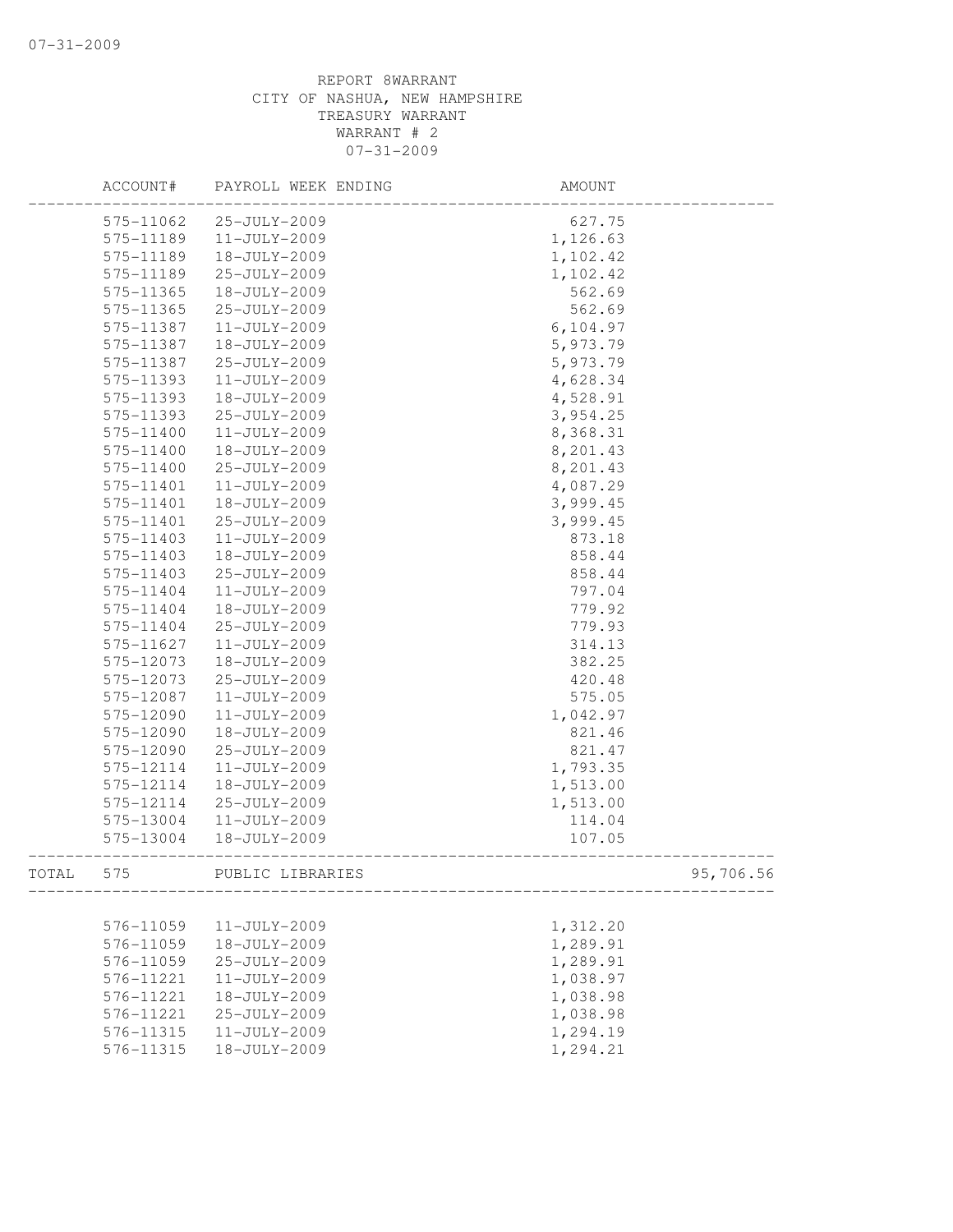|       | ACCOUNT#  | PAYROLL WEEK ENDING          | AMOUNT                   |           |
|-------|-----------|------------------------------|--------------------------|-----------|
|       | 576-11315 | 25-JULY-2009                 | 1,294.20                 |           |
|       | 576-11361 | 11-JULY-2009                 | 3,928.19                 |           |
|       | 576-11361 | 18-JULY-2009                 | 3,928.19                 |           |
|       | 576-11361 | 25-JULY-2009                 | 3,928.19                 |           |
|       | 576-11362 | 11-JULY-2009                 | 1,082.36                 |           |
|       | 576-11362 | 18-JULY-2009                 | 1,082.36                 |           |
|       | 576-11362 | 25-JULY-2009                 | 1,082.36                 |           |
|       | 576-12045 | 11-JULY-2009                 | 293.86                   |           |
|       | 576-12045 | 25-JULY-2009                 | 564.82                   |           |
|       | 576-91010 | 25-JULY-2009                 | 1,520.00                 |           |
| TOTAL | 576       | BUILDING DEPARTMENT          |                          | 28,301.88 |
|       | 577-11067 | 11-JULY-2009                 |                          |           |
|       | 577-11067 | 18-JULY-2009                 | 1,207.03<br>1,181.68     |           |
|       | 577-11067 | 25-JULY-2009                 | 1,181.68                 |           |
|       | 577-11183 | 11-JULY-2009                 | 2,002.48                 |           |
|       |           |                              |                          |           |
|       | 577-11183 | 18-JULY-2009<br>25-JULY-2009 | 2,002.48                 |           |
|       | 577-11183 |                              | 2,002.49                 |           |
|       | 577-91010 | 25-JULY-2009                 | 510.00                   |           |
| TOTAL | 577       | CODE ENFORCEMENT             | ________________________ | 10,087.84 |
|       |           |                              |                          |           |
|       | 581-11012 | 11-JULY-2009                 | 11,364.83                |           |
|       | 581-11075 | 11-JULY-2009                 | 5,551.04                 |           |
|       | 581-11075 | 25-JULY-2009                 | 4,312.64                 |           |
|       | 581-11081 | 11-JULY-2009                 | 2,600.00                 |           |
|       | 581-11081 | 25-JULY-2009                 | 2,550.00                 |           |
|       | 581-11162 | 11-JULY-2009                 | 43,677.51                |           |
|       | 581-11162 | 18-JULY-2009                 | 42, 479.04               |           |
|       | 581-11162 | 25-JULY-2009                 | 41,820.85                |           |
|       | 581-11204 | 11-JULY-2009                 | 12,856.24                |           |
|       | 581-11204 | 18-JULY-2009                 | 11,218.40                |           |
|       | 581-11204 | 25-JULY-2009                 | 12,185.60                |           |
|       | 581-11348 | 11-JULY-2009                 | 39,949.02                |           |
|       | 581-11348 | 25-JULY-2009                 | 39,949.02                |           |
|       | 581-11366 | 11-JULY-2009                 | 58,800.37                |           |
|       | 581-11366 | 18-JULY-2009                 | 56, 432.54               |           |
|       | 581-11366 | 25-JULY-2009                 | 57,916.33                |           |
|       | 581-11396 | 11-JULY-2009                 | 16,652.98                |           |
|       | 581-11396 | 25-JULY-2009                 | 16,652.98                |           |
|       | 581-11402 | 11-JULY-2009                 | 3,076.92                 |           |
|       | 581-11402 | 25-JULY-2009                 | 3,076.92                 |           |
|       | 581-11408 | $11 - JULY - 2009$           | 18, 115.68               |           |
|       | 581-11408 | 18-JULY-2009                 | 17,773.20                |           |
|       | 581-11408 | 25-JULY-2009                 | 19,554.00                |           |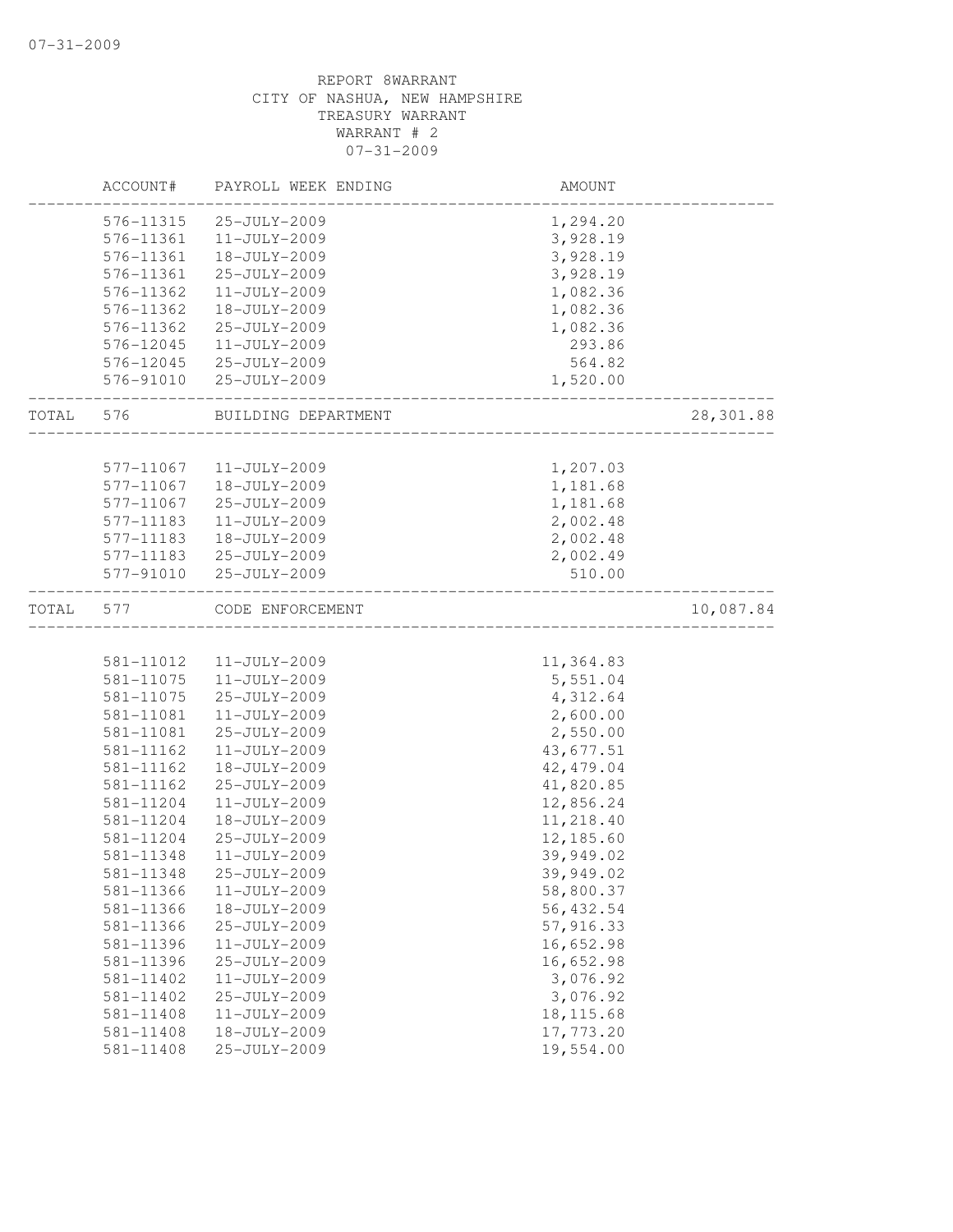| ACCOUNT#      | PAYROLL WEEK ENDING | AMOUNT     |  |
|---------------|---------------------|------------|--|
| 581-11486     | $11 - JULY - 2009$  | 25,892.76  |  |
| 581-11486     | 25-JULY-2009        | 25,892.76  |  |
| 581-11515     | 11-JULY-2009        | 3,968.85   |  |
| 581-11515     | 25-JULY-2009        | 3,936.55   |  |
| 581-11570     | 11-JULY-2009        | 61,553.20  |  |
| 581-11570     | 25-JULY-2009        | 61,660.50  |  |
| 581-11572     | 11-JULY-2009        | 62,199.47  |  |
| 581-11572     | 25-JULY-2009        | 61,089.45  |  |
| 581-11579     | 11-JULY-2009        | 25, 199.68 |  |
| 581-11579     | 25-JULY-2009        | 25, 199.68 |  |
| 581-11709     | 11-JULY-2009        | 15,247.29  |  |
| 581-11709     | 25-JULY-2009        | 2,957.14   |  |
| 581-11711     | 11-JULY-2009        | 2,834.65   |  |
| 581-11711     | 25-JULY-2009        | 2,705.80   |  |
| 581-11726     | 11-JULY-2009        | 742,056.10 |  |
| 581-11726     | 25-JULY-2009        | 738,650.61 |  |
| 581-11800     | 11-JULY-2009        | 49,925.78  |  |
| 581-11800     | 25-JULY-2009        | 51,266.24  |  |
| 581-11801     | 11-JULY-2009        | 15, 118.66 |  |
| 581-11801     | 25-JULY-2009        | 14,827.92  |  |
| 581-11802     | 11-JULY-2009        | 13, 479.21 |  |
| 581-11802     | 25-JULY-2009        | 13,220.01  |  |
| 581-11803     | 11-JULY-2009        | 21,365.60  |  |
| 581-11803     | 25-JULY-2009        | 13,568.80  |  |
| 581-11805     | 11-JULY-2009        | 11,886.21  |  |
| 581-11805     | 25-JULY-2009        | 11,886.21  |  |
| 581-11816     | 11-JULY-2009        | 3,873.57   |  |
| 581-11816     | 25-JULY-2009        | 3,799.07   |  |
| 581-11830     | 11-JULY-2009        | 5,827.89   |  |
| 581-11830     | 25-JULY-2009        | 5,715.81   |  |
| 581-11860     | 11-JULY-2009        | 6,743.97   |  |
| 581-11860     | 25-JULY-2009        | 6,538.09   |  |
| 581-12006     | 25-JULY-2009        | 431.00     |  |
| 581-12021     | 11-JULY-2009        | 360.00     |  |
| $581 - 12060$ | 11-JULY-2009        | 11.13      |  |
| 581-12078     | 11-JULY-2009        | 1,231.25   |  |
| 581-12078     | 25-JULY-2009        | 1,971.00   |  |
| 581-12081     | $11 - JULY - 2009$  | 2,329.05   |  |
| 581-12081     | 25-JULY-2009        | 2,329.05   |  |
| 581-12111     | 11-JULY-2009        | 69.64      |  |
| 581-12111     | 18-JULY-2009        | 353.70     |  |
| 581-12112     | 18-JULY-2009        |            |  |
| 581-12126     | 11-JULY-2009        | 1,198.96   |  |
| 581-12126     | 18-JULY-2009        | 1,036.02   |  |
| 581-12126     | 25-JULY-2009        | 1,245.02   |  |
| 581-12135     | 11-JULY-2009        | 58.00      |  |
| 581-12136     | 11-JULY-2009        | 131.25     |  |
| 581-12138     | 25-JULY-2009        | 47.92      |  |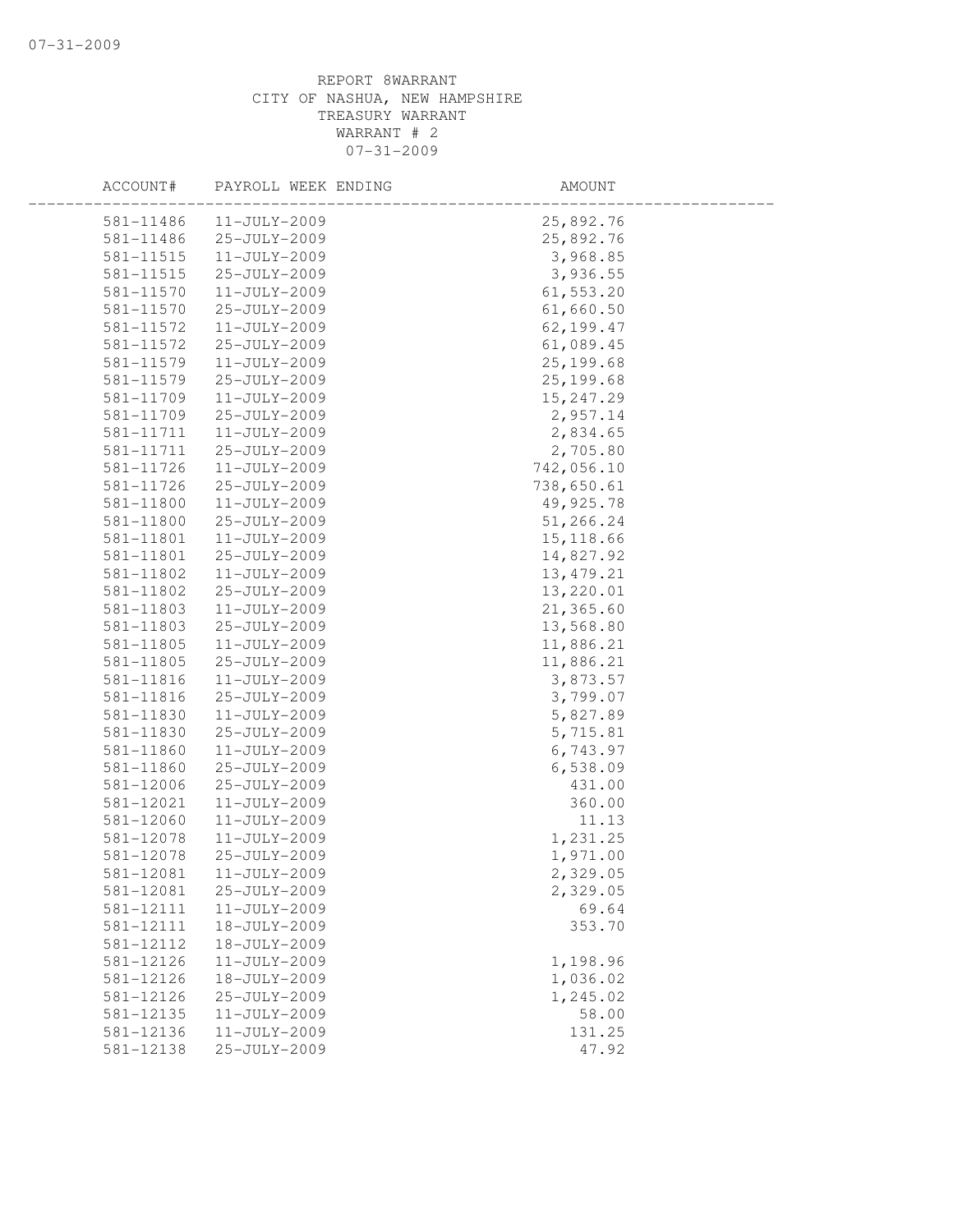|       | ACCOUNT#  | PAYROLL WEEK ENDING | AMOUNT               |              |
|-------|-----------|---------------------|----------------------|--------------|
|       | 581-12153 | $11 - JULY - 2009$  | 5,769.00             |              |
|       | 581-12153 | 18-JULY-2009        | 6,092.00             |              |
|       | 581-12153 | 25-JULY-2009        | 5,552.25             |              |
|       | 581-12181 | 11-JULY-2009        | 621.48               |              |
|       | 581-12181 | 25-JULY-2009        | 828.64               |              |
|       | 581-12198 | 11-JULY-2009        | 14,905.07            |              |
|       | 581-12198 | 25-JULY-2009        | 14,905.07            |              |
|       | 581-12201 | 11-JULY-2009        | 1,492.40             |              |
|       | 581-12201 | 25-JULY-2009        | 62.00                |              |
|       | 581-13004 | $11 - JULY - 2009$  | 1,202.00             |              |
|       | 581-13004 | 18-JULY-2009        | 1,717.00             |              |
|       | 581-13004 | 25-JULY-2009        | 2,311.50             |              |
|       | 581-13021 | 11-JULY-2009        | 371.75               |              |
|       | 581-13021 | 18-JULY-2009        | 96.98                |              |
|       | 581-13021 | 25-JULY-2009        | 394.30               |              |
|       | 581-13032 | $11 - JULY - 2009$  | 463.89               |              |
|       | 581-13032 | 18-JULY-2009        | 1,213.12             |              |
|       | 581-13032 | 25-JULY-2009        | 665.82               |              |
|       | 581-13120 | $11 - JULY - 2009$  | 1,715.61             |              |
|       | 581-13120 | 18-JULY-2009        | 1,493.30             |              |
|       | 581-13120 | 25-JULY-2009        | 2,002.69             |              |
|       | 581-13133 | 11-JULY-2009        | 63,547.39            |              |
|       | 581-13133 | 18-JULY-2009        | 10,449.68            |              |
|       | 581-13133 | 25-JULY-2009        | 107,013.32           |              |
|       | 581-13137 | 11-JULY-2009        | 32, 911.24           |              |
|       | 581-13137 | 18-JULY-2009        | 35,617.41            |              |
|       | 581-13137 | 25-JULY-2009        | 35,613.19            |              |
|       | 581-19000 | $11 - JULY - 2009$  | 5,672.26             |              |
|       | 581-19000 | 25-JULY-2009        | 5,536.53             |              |
|       | 581-19210 | 11-JULY-2009        | 44,530.33            |              |
|       | 581-19220 | 25-JULY-2009        | 19,561.00            |              |
|       | 581-19230 | 11-JULY-2009        | 2,822.84             |              |
|       | 581-19230 | 25-JULY-2009        | 2,159.68             |              |
|       | 581-19240 | $11 - JULY - 2009$  | 2,165.84             |              |
|       | 581-19240 | 25-JULY-2009        | 1,686.90             |              |
|       | 581-19310 | 11-JULY-2009        | 2,184.00             |              |
|       | 581-19310 | 25-JULY-2009        | 1,422.00             |              |
| TOTAL | 581       | SCHOOL DEPARTMENT   | ____________________ | 3,098,226.11 |
|       |           |                     |                      |              |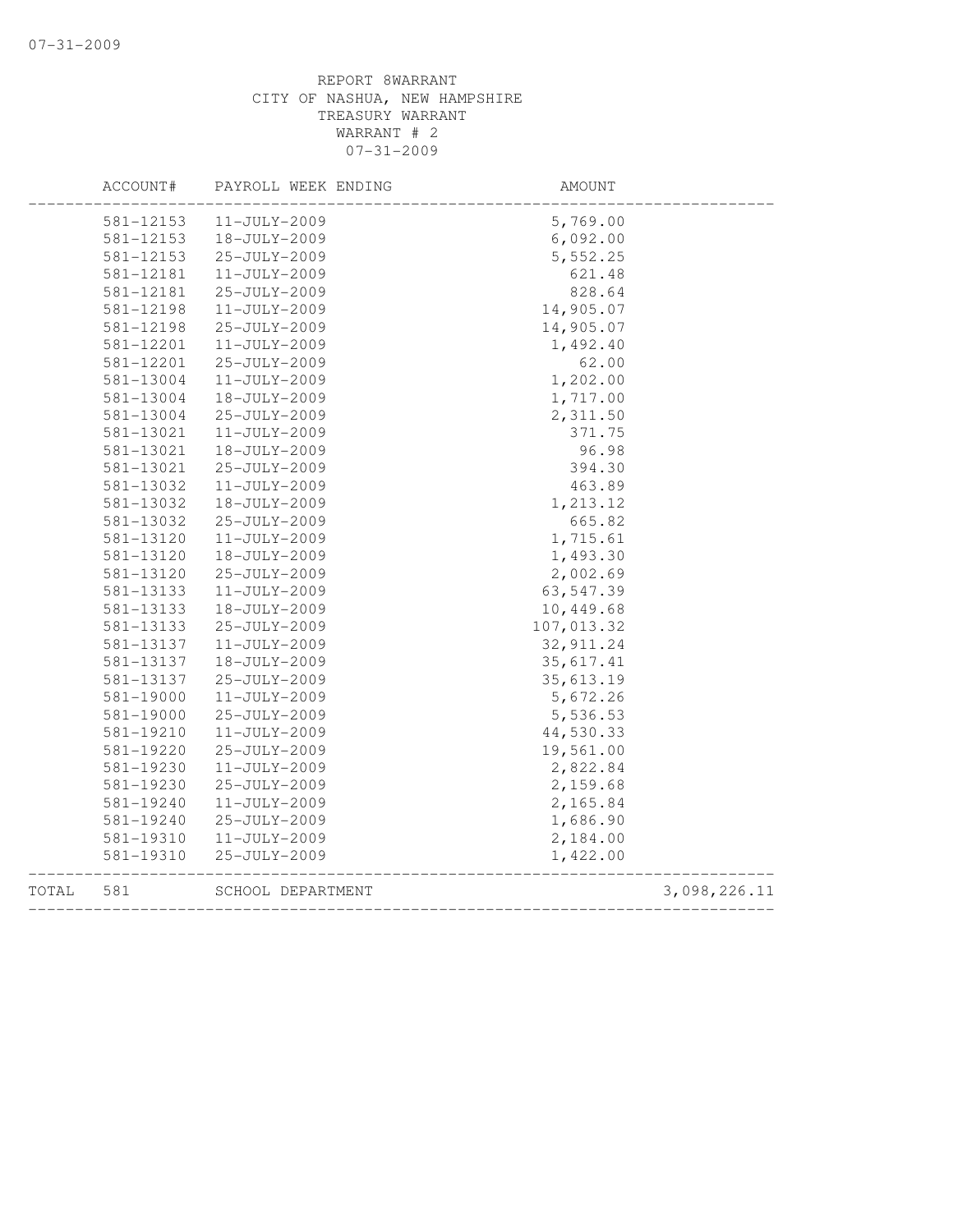|       | ACCOUNT# | PAYROLL WEEK ENDING                                                                            | AMOUNT                   |
|-------|----------|------------------------------------------------------------------------------------------------|--------------------------|
|       |          | $751 - 11638$ $11 - JULY - 2009$<br>751-11638 18-JULY-2009<br>$751 - 11638$ $25 - JULY - 2009$ | 117.72<br>88.29<br>58.86 |
| TOTAL | 751      | CPF-PWD & ENGINEERING                                                                          | 264.87                   |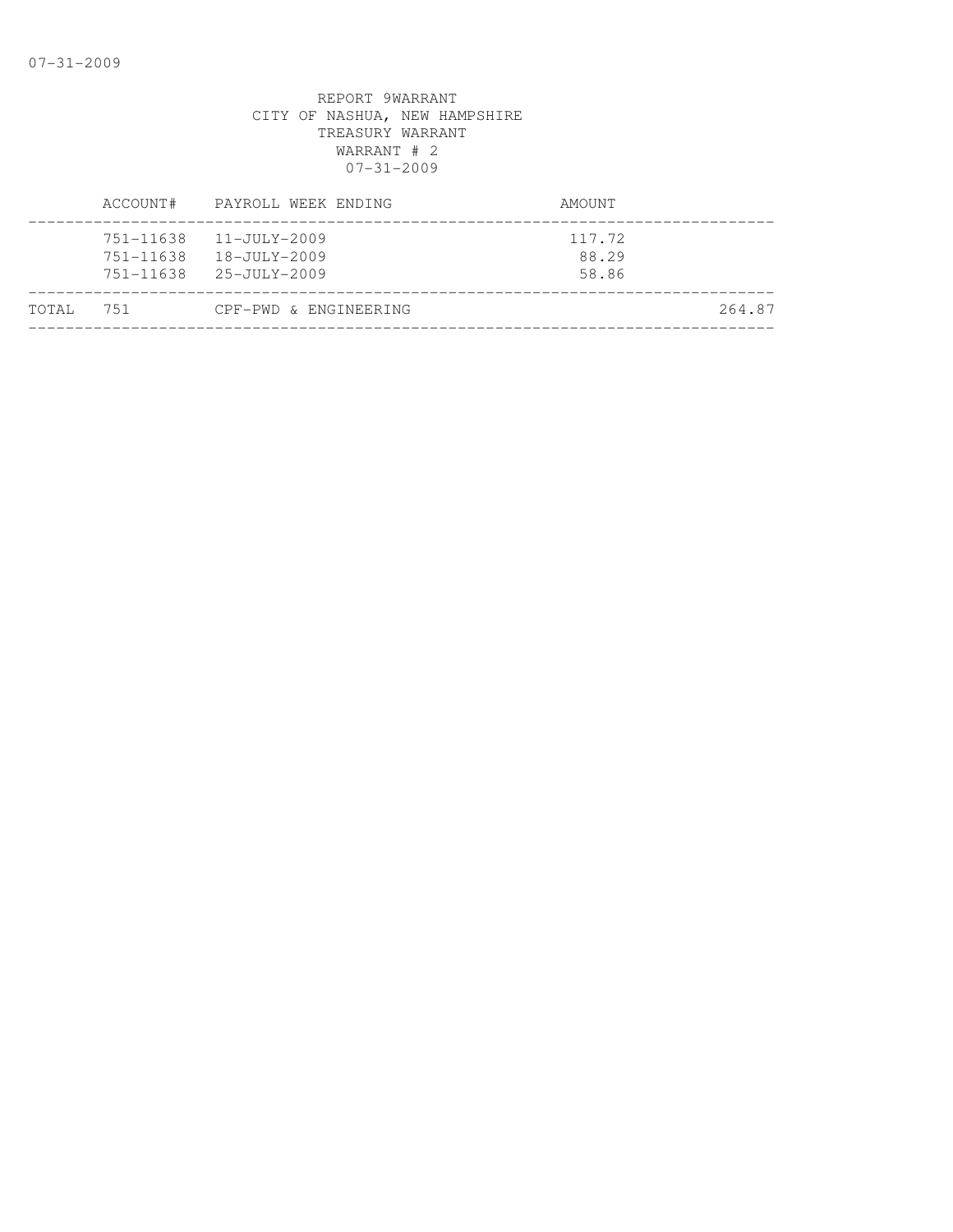| ACCOUNT#  | PAYROLL WEEK ENDING | AMOUNT   |  |
|-----------|---------------------|----------|--|
| 801-11008 | 11-JULY-2009        | 576.29   |  |
| 801-11008 | 18-JULY-2009        | 576.29   |  |
| 801-11008 | 25-JULY-2009        | 576.29   |  |
| 801-11028 | 11-JULY-2009        | 59.04    |  |
| 801-11028 | 18-JULY-2009        | 59.04    |  |
| 801-11028 | 25-JULY-2009        | 59.04    |  |
| 801-11064 | 11-JULY-2009        | 142.90   |  |
| 801-11064 | 18-JULY-2009        | 140.47   |  |
| 801-11064 | 25-JULY-2009        | 140.47   |  |
| 801-11094 | 11-JULY-2009        | 99.64    |  |
| 801-11094 | 18-JULY-2009        | 99.63    |  |
| 801-11094 | 25-JULY-2009        | 99.64    |  |
| 801-11188 | 11-JULY-2009        | 225.15   |  |
| 801-11188 | 18-JULY-2009        | 375.26   |  |
| 801-11188 | 25-JULY-2009        | 375.26   |  |
| 801-11190 | $11 - JULY - 2009$  | 397.88   |  |
| 801-11190 | 18-JULY-2009        | 397.89   |  |
| 801-11190 | 25-JULY-2009        | 397.89   |  |
| 801-11193 | 11-JULY-2009        | 976.79   |  |
| 801-11193 | 18-JULY-2009        | 976.79   |  |
| 801-11193 | 25-JULY-2009        | 976.79   |  |
| 801-11211 | 11-JULY-2009        | 69.39    |  |
| 801-11211 | 18-JULY-2009        | 68.21    |  |
| 801-11211 | 25-JULY-2009        | 68.21    |  |
| 801-11222 | $11 - JULY - 2009$  | 214.88   |  |
| 801-11222 | 18-JULY-2009        | 211.23   |  |
| 801-11222 | 25-JULY-2009        | 211.23   |  |
| 801-11249 | 25-JULY-2009        | 183.12   |  |
| 801-11271 | 11-JULY-2009        | 1,170.37 |  |
| 801-11271 | 18-JULY-2009        | 1,150.52 |  |
| 801-11271 | 25-JULY-2009        | 1,150.52 |  |
| 801-11276 | $11 - JULY - 2009$  | 4,002.40 |  |
| 801-11276 | 18-JULY-2009        | 4,002.40 |  |
| 801-11276 | 25-JULY-2009        | 4,002.40 |  |
| 801-11383 | $11 - JULY - 2009$  | 867.76   |  |
| 801-11383 | 18-JULY-2009        | 867.77   |  |
| 801-11383 | 25-JULY-2009        | 867.77   |  |
| 801-11435 | 11-JULY-2009        | 277.63   |  |
| 801-11435 | 18-JULY-2009        | 272.90   |  |
| 801-11435 | 25-JULY-2009        | 272.90   |  |
| 801-11595 | 11-JULY-2009        | 4,474.84 |  |
| 801-11595 | 11-JULY-2009        | 4,452.00 |  |
| 801-11595 | 18-JULY-2009        | 4,485.61 |  |
| 801-11595 | 18-JULY-2009        | 2,968.00 |  |
| 801-11595 | 25-JULY-2009        | 5,215.79 |  |
| 801-11595 | 25-JULY-2009        | 3,710.00 |  |
| 801-11596 | 11-JULY-2009        | 3,136.00 |  |
| 801-11596 | 18-JULY-2009        | 3,136.00 |  |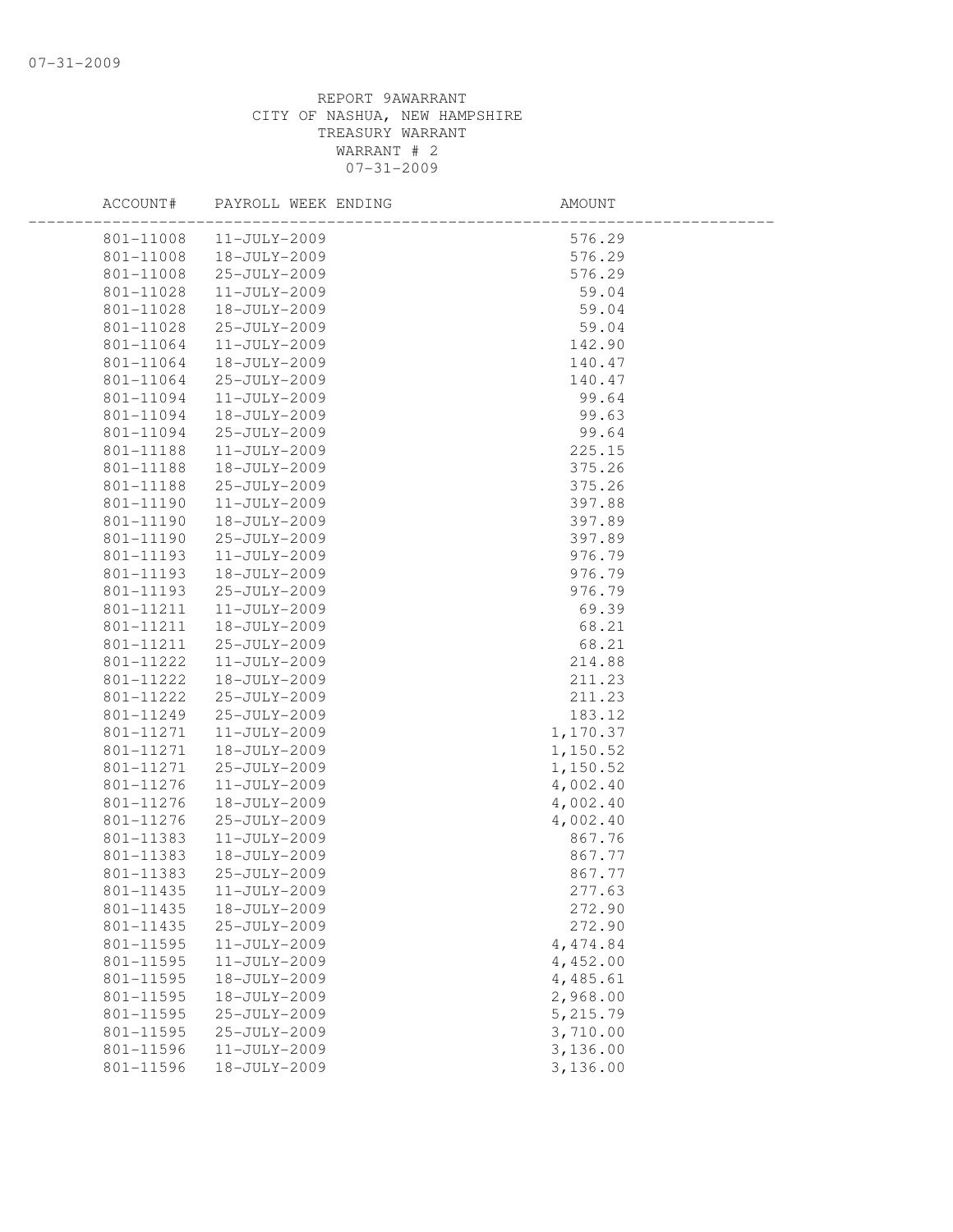|       | ACCOUNT#               | PAYROLL WEEK ENDING          | AMOUNT                          |           |
|-------|------------------------|------------------------------|---------------------------------|-----------|
|       | 801-11596              | 25-JULY-2009                 | 3,136.00                        |           |
|       | 801-11598              | 11-JULY-2009                 | 776.80                          |           |
|       | 801-11598              | 18-JULY-2009                 | 776.80                          |           |
|       | 801-11598              | 25-JULY-2009                 | 776.80                          |           |
|       | 801-11599              | 11-JULY-2009                 | 1,062.93                        |           |
|       | 801-11599              | 11-JULY-2009                 | 1,062.92                        |           |
|       | 801-11599              | 18-JULY-2009                 | 1,062.92                        |           |
|       | 801-11599              | 18-JULY-2009                 | 1,062.92                        |           |
|       | 801-11599              | 25-JULY-2009                 | 1,062.91                        |           |
|       | 801-11599              | 25-JULY-2009                 | 1,062.92                        |           |
|       | 801-11606              | $11 - JULY - 2009$           | 691.54                          |           |
|       | 801-11606              | 18-JULY-2009                 | 691.54                          |           |
|       | 801-11606              | 25-JULY-2009                 | 691.54                          |           |
|       | 801-11647              | 11-JULY-2009                 | 1,351.04                        |           |
|       | 801-11647              | 18-JULY-2009                 | 1,351.04                        |           |
|       | 801-11647              | 25-JULY-2009                 | 1,351.04                        |           |
|       | 801-12085              | 18-JULY-2009                 | 235.00                          |           |
|       | 801-12085              | 25-JULY-2009                 | 385.00                          |           |
|       | 801-12128              | 11-JULY-2009                 | 162.52                          |           |
|       | 801-12128              | 18-JULY-2009                 | 511.26                          |           |
|       | 801-12594              | 11-JULY-2009                 | 5,200.00                        |           |
|       | 801-12594              | 18-JULY-2009                 | 5,096.00                        |           |
|       | 801-12594              | 25-JULY-2009                 | 5,096.00                        |           |
|       | 801-13004              | 11-JULY-2009                 | 859.17                          |           |
|       | 801-13004              | 11-JULY-2009                 | 682.73                          |           |
|       | 801-13004              | 11-JULY-2009                 | 24.41                           |           |
|       | 801-13004              | 11-JULY-2009                 | 113.88                          |           |
|       | 801-13004              | 18-JULY-2009                 | 792.61                          |           |
|       | 801-13004              | 18-JULY-2009                 | 427.78                          |           |
|       | 801-13004              | 18-JULY-2009                 | 445.77                          |           |
|       | 801-13004              | 25-JULY-2009                 | 869.27                          |           |
|       | 801-13004              | 25-JULY-2009                 | 629.48                          |           |
|       | 801-13004              | 25-JULY-2009                 | 145.65<br>_____________________ |           |
| TOTAL | 801                    | SOLID WASTE DISPOSAL         |                                 | 98,886.48 |
|       |                        |                              |                                 |           |
|       |                        | 802-11028 11-JULY-2009       | 401.48                          |           |
|       | 802-11028              | 11-JULY-2009                 | 188.93                          |           |
|       | 802-11028<br>802-11028 | 18-JULY-2009<br>18-JULY-2009 | 401.48                          |           |
|       |                        |                              | 188.93                          |           |
|       | 802-11028              | 25-JULY-2009                 | 401.48                          |           |
|       | 802-11028              | 25-JULY-2009                 | 188.93                          |           |
|       | 802-11064              | 11-JULY-2009                 | 142.90                          |           |
|       | 802-11064              | 11-JULY-2009                 | 142.90                          |           |
|       | 802-11064              | 18-JULY-2009                 | 140.47                          |           |
|       | 802-11064<br>802-11064 | 18-JULY-2009                 | 140.47                          |           |
|       |                        | 25-JULY-2009                 | 140.47                          |           |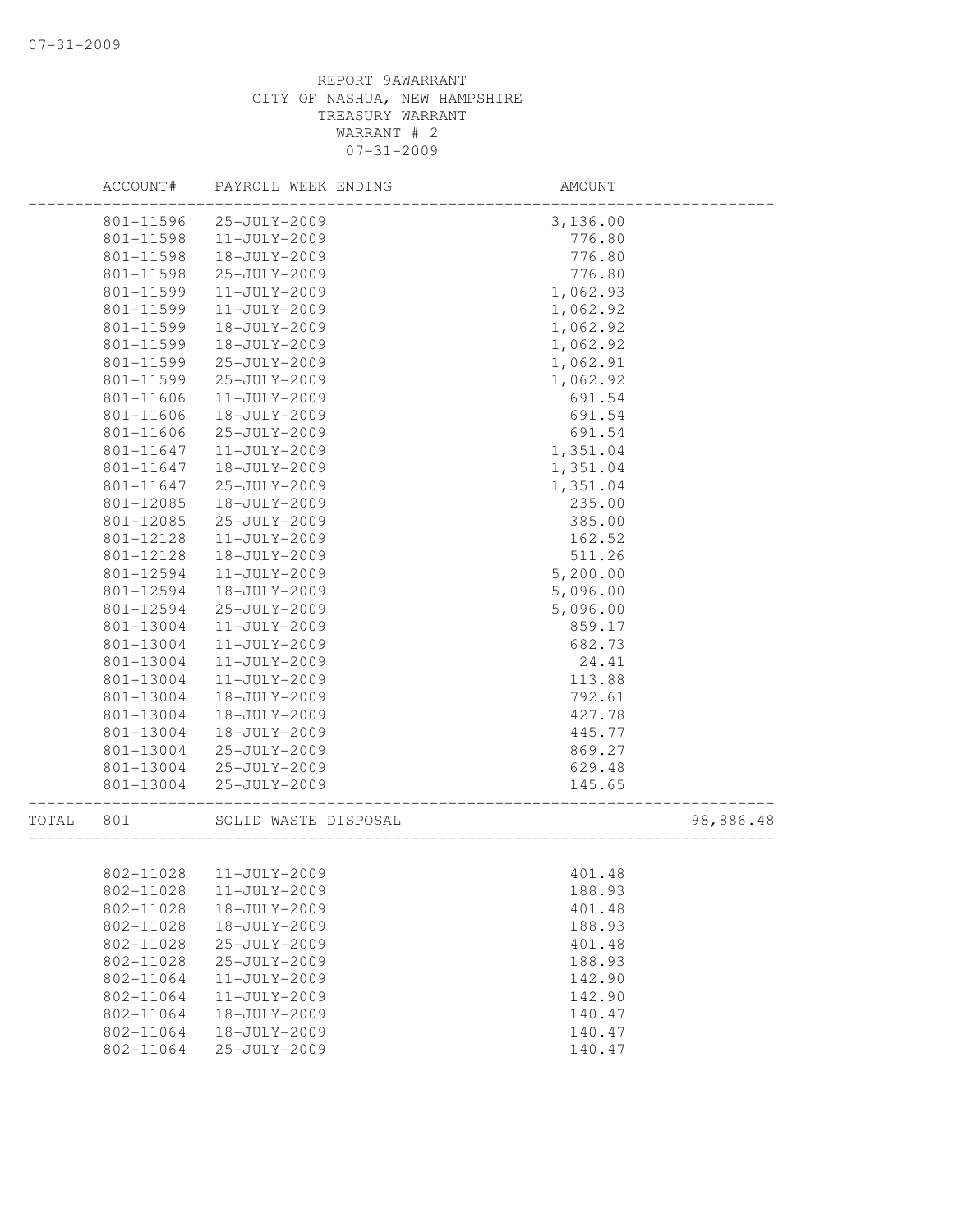| ACCOUNT#  | PAYROLL WEEK ENDING | AMOUNT   |  |
|-----------|---------------------|----------|--|
| 802-11064 | 25-JULY-2009        | 140.47   |  |
| 802-11091 | $11 - JULY - 2009$  | 1,126.06 |  |
| 802-11091 | 18-JULY-2009        | 1,106.97 |  |
| 802-11091 | 25-JULY-2009        | 1,106.97 |  |
| 802-11092 | 11-JULY-2009        | 739.60   |  |
| 802-11092 | 18-JULY-2009        | 739.60   |  |
| 802-11092 | 25-JULY-2009        | 739.60   |  |
| 802-11094 | $11 - JULY - 2009$  | 298.89   |  |
| 802-11094 | 11-JULY-2009        | 298.91   |  |
| 802-11094 | 18-JULY-2009        | 298.91   |  |
| 802-11094 | 18-JULY-2009        | 298.90   |  |
| 802-11094 | 25-JULY-2009        | 298.89   |  |
| 802-11094 | 25-JULY-2009        | 298.91   |  |
| 802-11096 | 11-JULY-2009        | 915.17   |  |
| 802-11096 | 18-JULY-2009        | 915.17   |  |
| 802-11096 | 25-JULY-2009        | 915.17   |  |
| 802-11102 | $11 - JULY - 2009$  | 1,052.68 |  |
| 802-11102 | 18-JULY-2009        | 885.14   |  |
| 802-11102 | 25-JULY-2009        | 885.14   |  |
| 802-11105 | 11-JULY-2009        | 987.45   |  |
| 802-11105 | 25-JULY-2009        | 987.44   |  |
| 802-11124 | $11 - JULY - 2009$  | 718.17   |  |
| 802-11124 | 18-JULY-2009        | 718.17   |  |
| 802-11124 | 25-JULY-2009        | 718.17   |  |
| 802-11155 | 11-JULY-2009        | 1,001.60 |  |
| 802-11155 | 18-JULY-2009        | 1,001.60 |  |
| 802-11155 | 25-JULY-2009        | 1,001.60 |  |
| 802-11157 | 11-JULY-2009        | 1,579.52 |  |
| 802-11157 | 18-JULY-2009        | 1,651.84 |  |
| 802-11157 | 25-JULY-2009        | 1,568.00 |  |
| 802-11158 | 11-JULY-2009        | 841.60   |  |
| 802-11158 | 18-JULY-2009        | 841.60   |  |
| 802-11158 | 25-JULY-2009        | 841.60   |  |
| 802-11188 | 11-JULY-2009        | 225.16   |  |
| 802-11188 | 18-JULY-2009        | 375.26   |  |
| 802-11188 | 25-JULY-2009        | 375.26   |  |
| 802-11190 | $11 - JULY - 2009$  | 397.88   |  |
| 802-11190 | 18-JULY-2009        | 397.88   |  |
| 802-11190 | 25-JULY-2009        | 397.88   |  |
| 802-11211 | 11-JULY-2009        | 277.56   |  |
| 802-11211 | 11-JULY-2009        | 416.34   |  |
| 802-11211 | 18-JULY-2009        | 272.84   |  |
| 802-11211 | 18-JULY-2009        | 409.26   |  |
| 802-11211 | 25-JULY-2009        | 272.84   |  |
| 802-11211 | 25-JULY-2009        | 409.26   |  |
| 802-11222 | 11-JULY-2009        | 214.88   |  |
| 802-11222 | 18-JULY-2009        | 211.23   |  |
| 802-11222 | 25-JULY-2009        | 211.23   |  |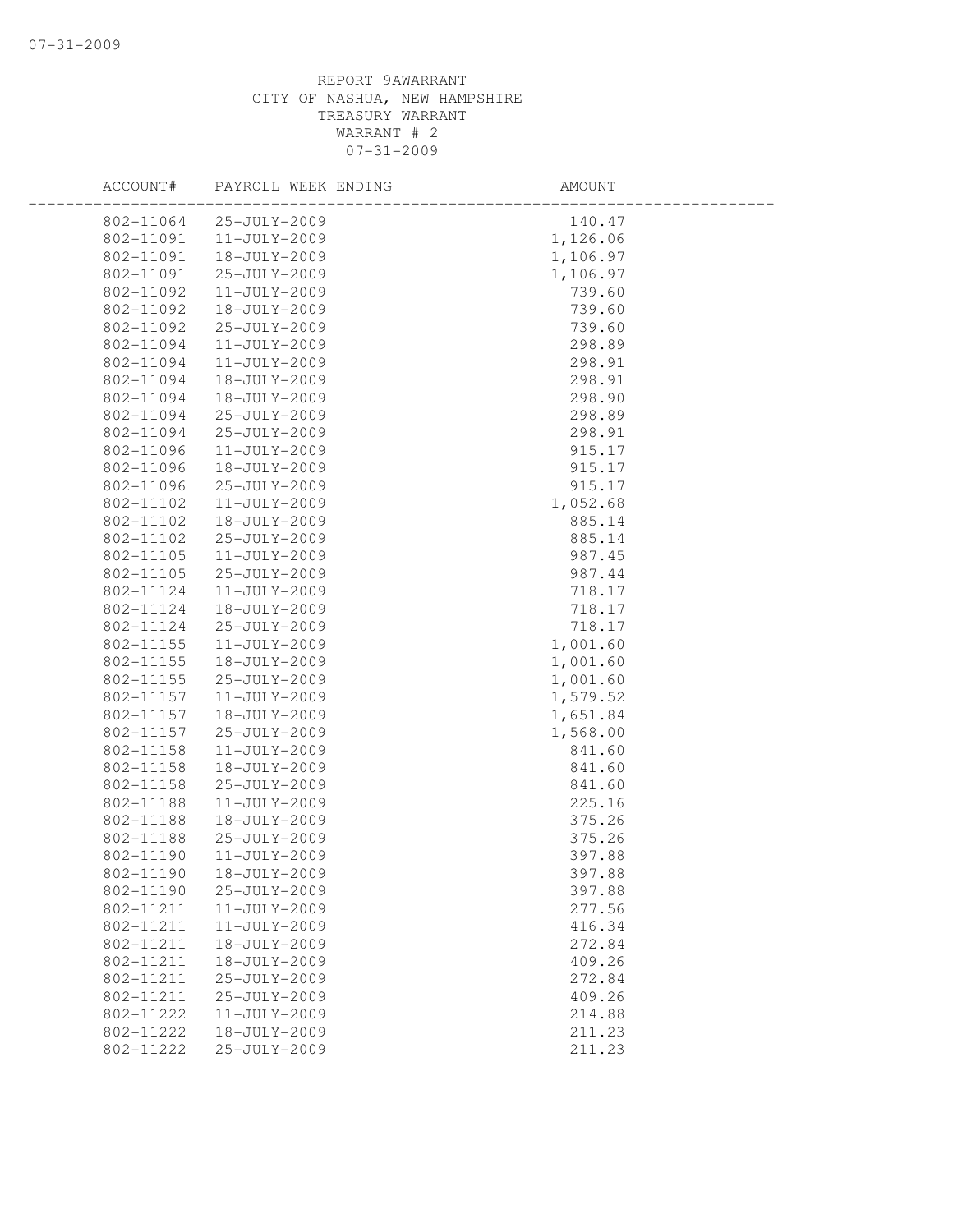| ACCOUNT#  | PAYROLL WEEK ENDING | AMOUNT    |  |
|-----------|---------------------|-----------|--|
| 802-11249 | 25-JULY-2009        | 183.12    |  |
| 802-11249 | 25-JULY-2009        | 183.12    |  |
| 802-11260 | 11-JULY-2009        | 1,760.00  |  |
| 802-11260 | 18-JULY-2009        | 1,760.00  |  |
| 802-11260 | 25-JULY-2009        | 1,760.00  |  |
| 802-11270 | $11 - JULY - 2009$  | 1,060.46  |  |
| 802-11270 | 18-JULY-2009        | 1,060.46  |  |
| 802-11270 | 25-JULY-2009        | 1,060.46  |  |
| 802-11333 | 11-JULY-2009        | 1,042.06  |  |
| 802-11333 | 18-JULY-2009        | 1,042.06  |  |
| 802-11333 | 25-JULY-2009        | 1,042.06  |  |
| 802-11435 | 11-JULY-2009        | 462.72    |  |
| 802-11435 | 11-JULY-2009        | 185.09    |  |
| 802-11435 | 18-JULY-2009        | 454.83    |  |
| 802-11435 | 18-JULY-2009        | 181.93    |  |
| 802-11435 | 25-JULY-2009        | 454.83    |  |
| 802-11435 | 25-JULY-2009        | 181.93    |  |
| 802-11480 | $11 - JULY - 2009$  | 2,693.12  |  |
| 802-11480 | 18-JULY-2009        | 2,693.12  |  |
| 802-11480 | 25-JULY-2009        | 2,693.12  |  |
| 802-11507 | $11 - JULY - 2009$  | 746.80    |  |
| 802-11507 | 18-JULY-2009        | 746.80    |  |
| 802-11507 | 25-JULY-2009        | 746.80    |  |
| 802-11513 | 11-JULY-2009        | 5,951.20  |  |
| 802-11513 | 18-JULY-2009        | 5,938.40  |  |
| 802-11513 | 25-JULY-2009        | 5,938.40  |  |
| 802-11514 | 11-JULY-2009        | 2,644.80  |  |
| 802-11514 | 18-JULY-2009        | 17,787.64 |  |
| 802-11514 | 25-JULY-2009        | 1,764.80  |  |
| 802-11681 | $11 - JULY - 2009$  | 305.96    |  |
| 802-11681 | 11-JULY-2009        | 1,223.86  |  |
| 802-11681 | 18-JULY-2009        | 305.96    |  |
| 802-11681 | 18-JULY-2009        | 1,223.86  |  |
| 802-11681 | 25-JULY-2009        | 305.96    |  |
| 802-11681 | 25-JULY-2009        | 1,223.86  |  |
| 802-11693 | $11 - JULY - 2009$  | 1,172.38  |  |
| 802-11693 | 18-JULY-2009        | 1,172.38  |  |
| 802-11693 | 25-JULY-2009        | 1,172.38  |  |
| 802-11763 | 11-JULY-2009        | 173.55    |  |
| 802-11763 | 11-JULY-2009        | 694.22    |  |
| 802-11763 | 18-JULY-2009        | 173.55    |  |
| 802-11763 | 18-JULY-2009        | 694.22    |  |
| 802-11763 | 25-JULY-2009        | 173.55    |  |
| 802-11763 | 25-JULY-2009        | 694.22    |  |
| 802-11764 | $11 - JULY - 2009$  | 1,205.05  |  |
| 802-11764 | 18-JULY-2009        | 1,184.60  |  |
| 802-11764 | 25-JULY-2009        | 1,184.60  |  |
| 802-12154 | $11 - JULY - 2009$  | 1,130.25  |  |
|           |                     |           |  |